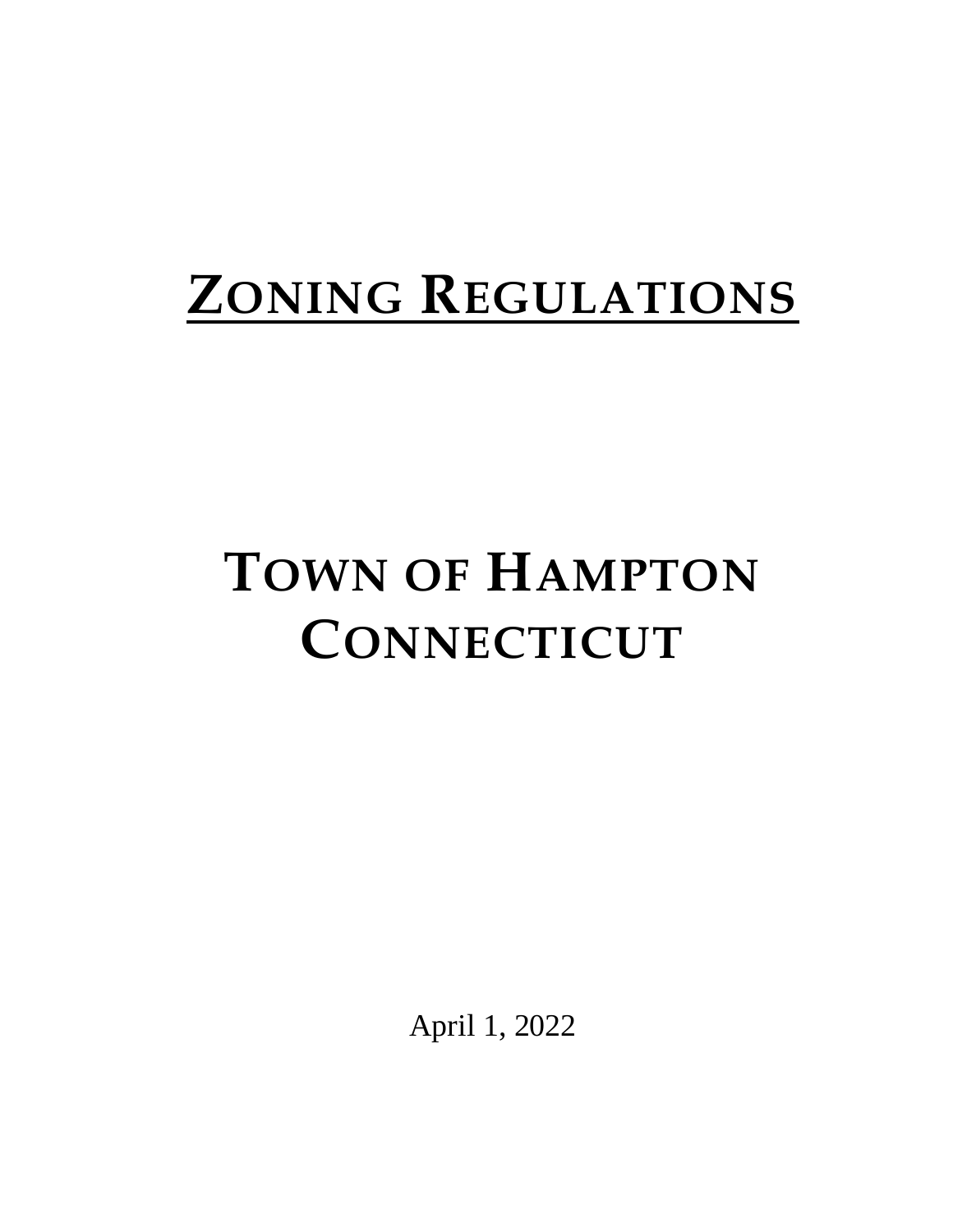# **History of Hampton Zoning Regulations**

Hampton's Zoning Regulations were initially adopted in accordance with Chapter 124 of the Connecticut General Statutes by the Hampton Planning and Zoning Commission on July 31, 1972. Subsequent revisions have been made as follows:

| <b>Date of Public Hearing</b>     | <b>Date Revisions Adopted</b> | <b>Effective Date</b> | <b>Subjects</b>                                                                                                                                                                                                                                     |  |  |
|-----------------------------------|-------------------------------|-----------------------|-----------------------------------------------------------------------------------------------------------------------------------------------------------------------------------------------------------------------------------------------------|--|--|
| May 31, 1973                      | August 20, 1973               | August 20, 1973       | All                                                                                                                                                                                                                                                 |  |  |
| October 6 & 7, 1977               | October 11, 1977              | October 11, 1977      | All                                                                                                                                                                                                                                                 |  |  |
| October 12 & 30, 1995             | October 30, 1995              | December 1, 1995      | All                                                                                                                                                                                                                                                 |  |  |
| September 24, 1996                | September 24, 1996            | October 15, 1996      | Home Occupations<br>Sale of Arts & Crafts<br>Driveways<br>Signs<br>Fences                                                                                                                                                                           |  |  |
| January 26, 1998                  | February 28, 1998             | April 15, 1998        | <b>Special Permits</b><br><b>Site Plans</b><br>Landscaping                                                                                                                                                                                          |  |  |
| November 23, 1998                 | November 23, 1998             | December 31, 1998     | Telecommunications                                                                                                                                                                                                                                  |  |  |
| November 28, 2005                 | November 28, 2005             | January 1, 2006       | Home Occupations<br><b>Accessory Dwellings</b>                                                                                                                                                                                                      |  |  |
| July 31, 2008                     | July 31, 2008                 | July 31, 2008         | Definitions<br>Conservation<br><b>Subdivision Dimensional</b><br>Requirements                                                                                                                                                                       |  |  |
| November 28, 2011                 | January 23, 2012              | February 15, 2012     | Uses and Structures in the RA-80<br>Zone<br>Definitions<br>Driveways<br>Setbacks<br><b>ZBA</b> Administration                                                                                                                                       |  |  |
| April 28, 2014                    | May 29, 2014                  | July 1, 2014          | <b>Business Zone</b><br>Business-Industrial Zone,<br>Definitions<br><b>Prohibited Uses</b><br>Height and Buildable Area<br>Special Permits, Site Plans,<br>Landscaping, Signs<br>Access Management<br>Lots & Nonconforming lots<br>Division of Land |  |  |
| August 22 &<br>September 26, 2016 | September 26, 2016            | October 14, 2016      | Permitted uses in Business Zone<br>(Gasoline sales) and associated<br>Special Permit Regulations for<br><b>Gasoline Sales</b>                                                                                                                       |  |  |
| October 23, 2017                  | October 23, 2017              | November 15, 2017     | Addition of "Event Facilities" as<br>Special Permit Use in RA-80<br>along Route 6                                                                                                                                                                   |  |  |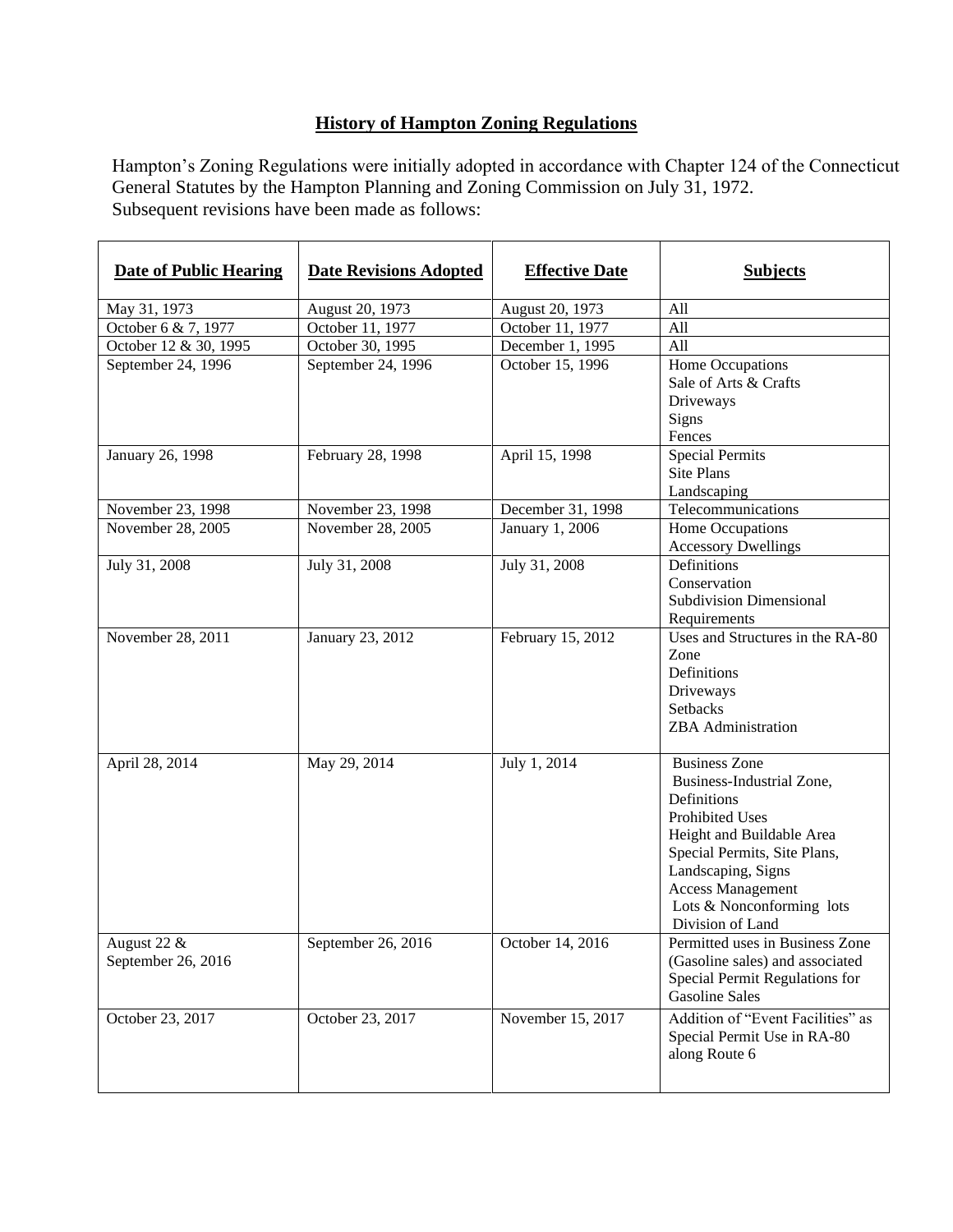| <b>Date of Public Hearing</b> | <b>Date Revisions Adopted</b> | <b>Effective Date</b> | <b>Subjects</b>                                                                                                                                                      |
|-------------------------------|-------------------------------|-----------------------|----------------------------------------------------------------------------------------------------------------------------------------------------------------------|
| March 26, 2018                | March 26, 2018                | May 1, 2018           | Amendment to Section 6.15,<br>Signs. Increased maximum<br>square footage of freestanding<br>signs in Business District for<br>properties with multiple<br>businesses |
| April 23, 2018                | April 23, 2018                | May 1, 2018           | Addition of "Standard<br>Restaurant" as new Section<br>$5.1.C.1.$ j                                                                                                  |
| August 27, 2018               | August 27, 2018               | September 1, 2018     | Addition of Section 4.2.P,<br>"Ground Mounted Solar Arrays"                                                                                                          |
| May 28, 2019                  | May 28, 2019                  | July 1, 2019          | Roadside Stands (revision);<br>Home Business (major revision);<br>Event Facilities (revision)                                                                        |
| February 24, 2020             | February 24, 2020             | April 1, 2020         | Amendment to Section 6.4,<br>revising Erosion & Sedimentation<br>and Stormwater Management<br>Plan requirements                                                      |
| November 24, 2020             | November 24, 2020             | March 1, 2021         | Revisions to Section 6.15, Signs                                                                                                                                     |
| February 28, 2022             | February 28, 2022             | April 1, 2022         | Amendments to Section 6.6,<br>revising Accessory Dwelling<br>Units                                                                                                   |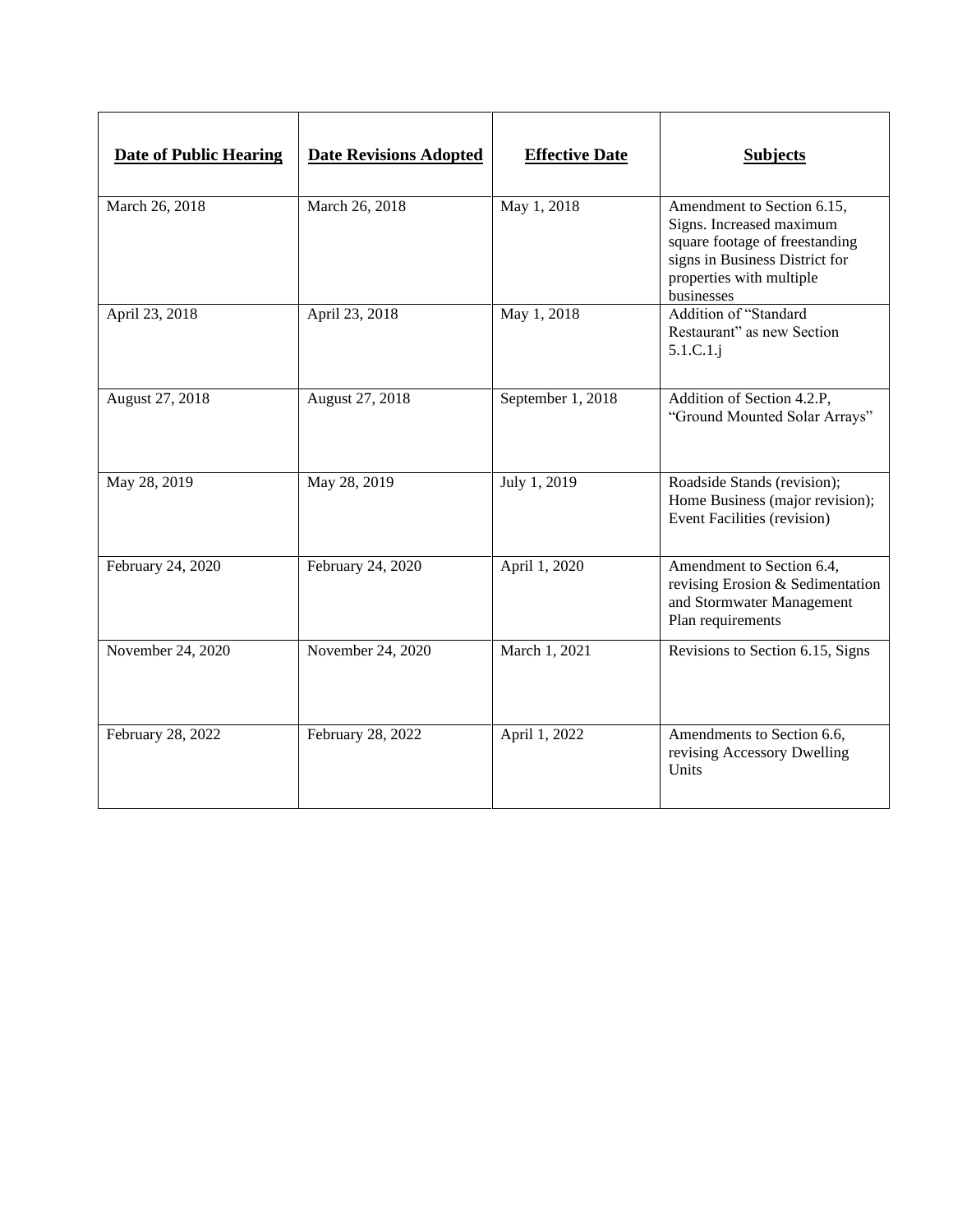# **TABLE OF CONTENTS ZONING REGULATIONS of Hampton, Connecticut**

| Article 4                                                                            |  |
|--------------------------------------------------------------------------------------|--|
|                                                                                      |  |
|                                                                                      |  |
|                                                                                      |  |
|                                                                                      |  |
|                                                                                      |  |
|                                                                                      |  |
|                                                                                      |  |
|                                                                                      |  |
|                                                                                      |  |
| Article 6                                                                            |  |
|                                                                                      |  |
|                                                                                      |  |
|                                                                                      |  |
|                                                                                      |  |
| 6.5 Excavation and Filling of Sand, Gravel and Other Earthen Materials  33           |  |
| 6.5 Two-family dwellings and detached accessory dwelling units <i>manufacture</i> 37 |  |
|                                                                                      |  |
|                                                                                      |  |
|                                                                                      |  |
|                                                                                      |  |
|                                                                                      |  |
|                                                                                      |  |
|                                                                                      |  |
|                                                                                      |  |
|                                                                                      |  |
|                                                                                      |  |
|                                                                                      |  |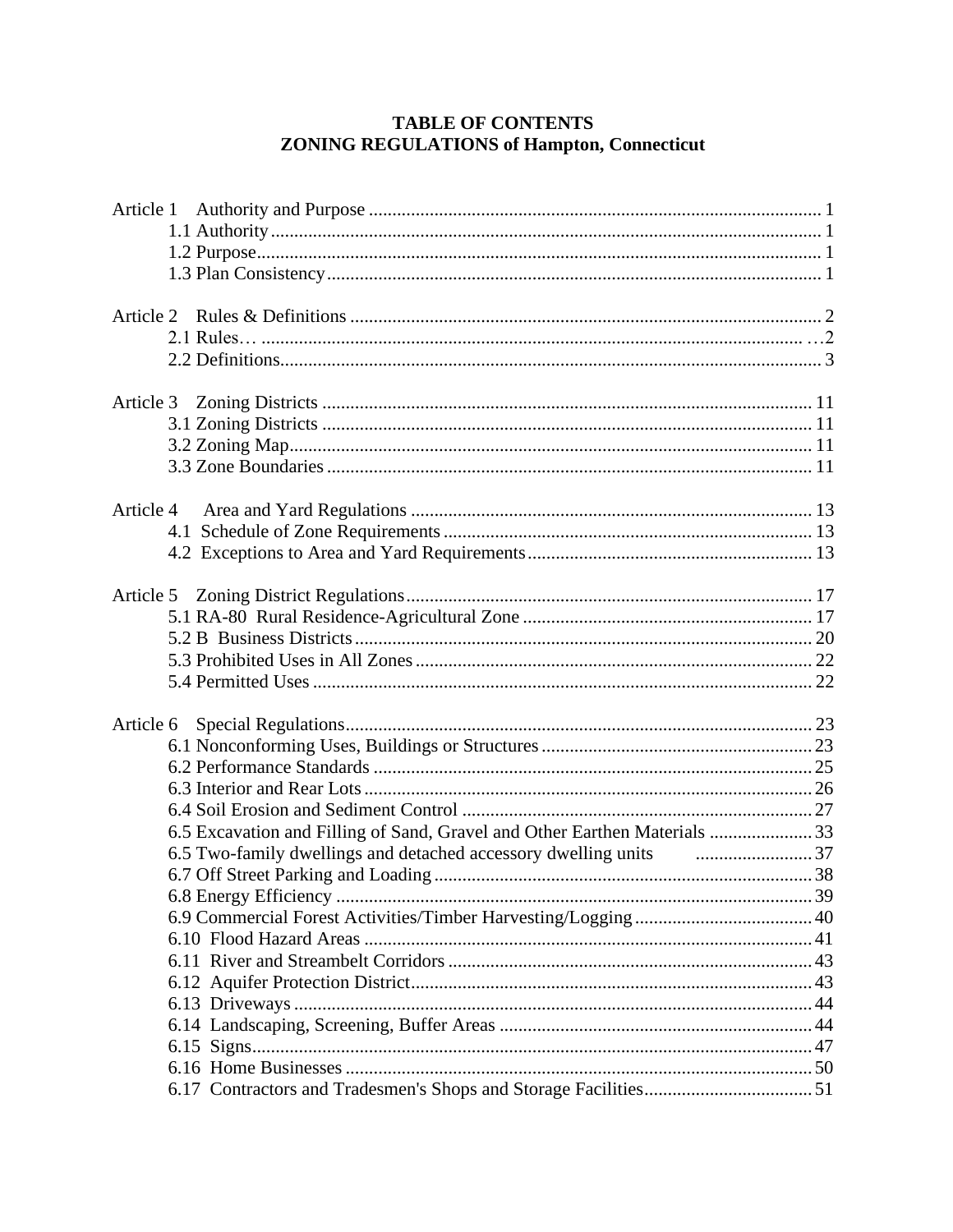| C. Educational, instructional, religious, and museum operations and facilities |  |
|--------------------------------------------------------------------------------|--|
|                                                                                |  |
|                                                                                |  |
|                                                                                |  |
|                                                                                |  |
| G. Horse Facilities: Commercial Boarding, Riding Arenas, Riding Schools 65     |  |
|                                                                                |  |
|                                                                                |  |
|                                                                                |  |
|                                                                                |  |
|                                                                                |  |
|                                                                                |  |
|                                                                                |  |
|                                                                                |  |
|                                                                                |  |
|                                                                                |  |
|                                                                                |  |
|                                                                                |  |
|                                                                                |  |
|                                                                                |  |
|                                                                                |  |
|                                                                                |  |
|                                                                                |  |
|                                                                                |  |
|                                                                                |  |
|                                                                                |  |
|                                                                                |  |
|                                                                                |  |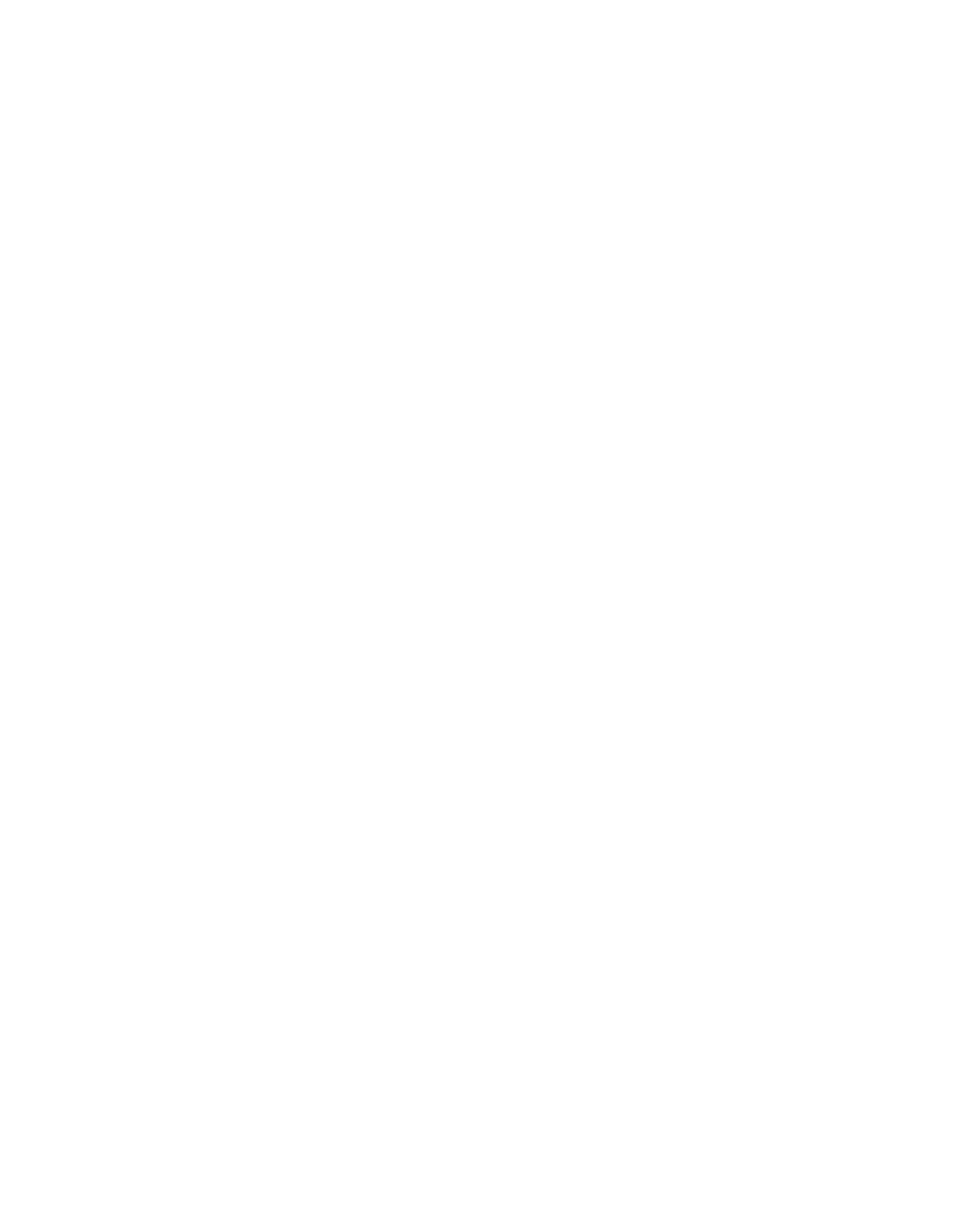# **ARTICLE 1 AUTHORITY AND PURPOSE**

## **1.1 Authority**

The Hampton Planning and Zoning Commission, acting under the authority of Chapter 124 of the Connecticut General Statutes, hereby adopts the following Regulations as the "Zoning Regulations of the Town of Hampton Connecticut."

# **1.2 Purpose**

These Regulations have been adopted in accordance with the provisions of Chapter 124 of the Connecticut General Statutes to meet statutory requirements and achieve the following purposes:

- A. To protect the public health, safety, convenience, welfare and property values of the residents and general public of Hampton, Connecticut.
- B. To lessen congestion in the streets.
- C. To secure safety from fire, panic, flood and other dangers.
- D. To promote health and the general welfare.
- E. To provide adequate light and air.
- F. To prevent the overcrowding of land.
- G. To avoid undue concentration of population.
- H. To facilitate the adequate provision for transportation, water, sewerage, schools, parks and other public requirements.
- I. To encourage the most appropriate use of land through consideration of district character, peculiar suitability for particular uses, and to conserve the value of buildings.
- J. To encourage the development of housing opportunities, including multifamily dwellings, consistent with soil types, terrain, and infrastructure capacity for all residents of Hampton and the Windham Planning Region.
- K. To promote housing choice and economic diversity.
- L. To protect agriculture, historic and archaeological sites and features, existing and potential surface and ground water drinking supplies, and other valuable natural and manmade resources.
- M. To provide for soil erosion and sediment control.
- N. To be consistent with the adopted Hampton Town Plan of Conservation and Development.
- O. To preserve and protect the unique rural character of the Town of Hampton.

# **1.3 Plan Consistency**

These Regulations, including the Zoning District map, are made in accordance with the adopted Hampton Town Plan of Conservation and Development and are consistent with the recommendations contained therein.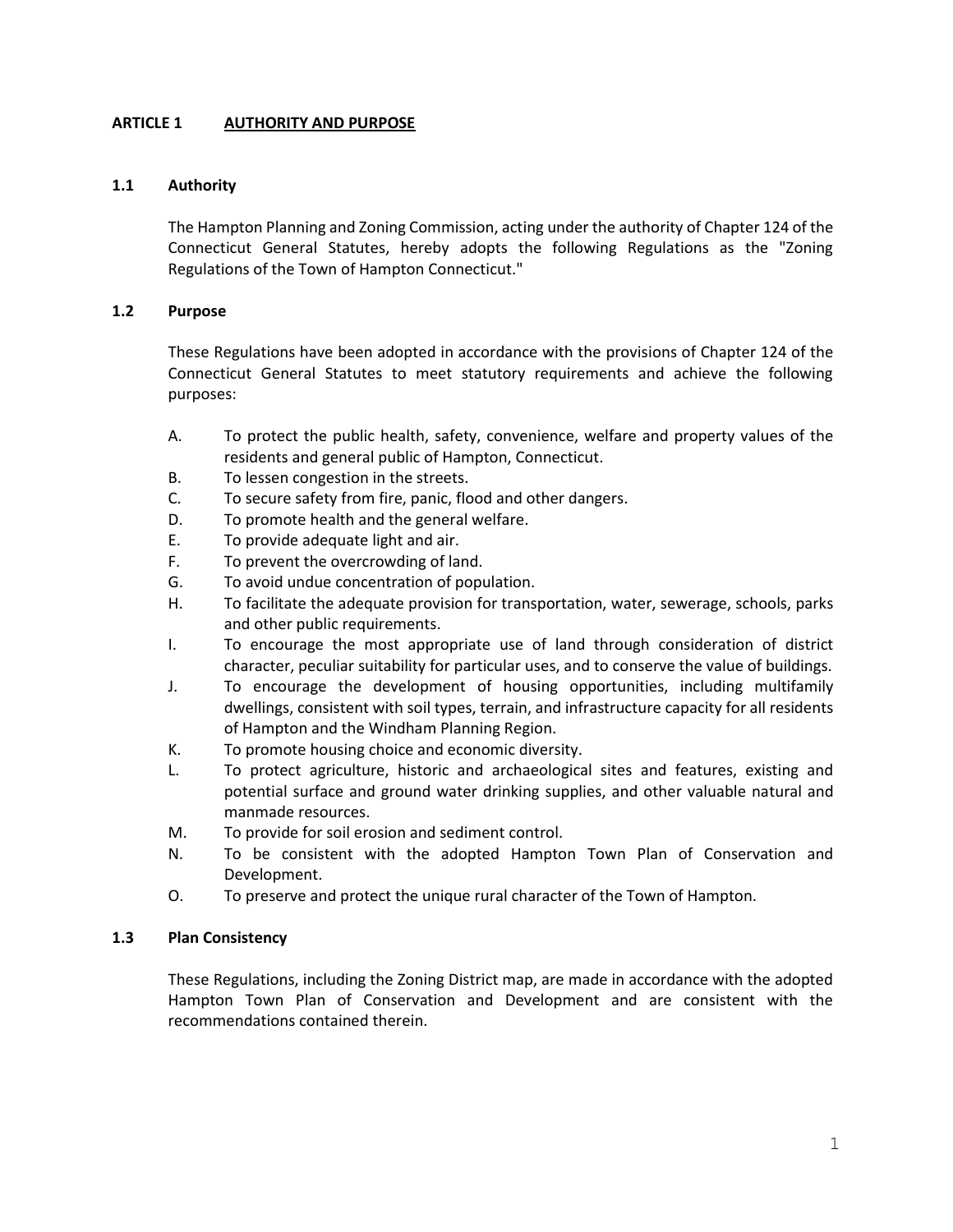## **ARTICLE 2 RULES AND DEFINITIONS**

## **2.1 Rules**

## **A. Interpretation**

In the construction and interpretation of these Regulations, the rules and definitions contained in this Article shall be observed and applied, except where the context clearly indicates otherwise. Any reference to the Connecticut General Statutes shall mean as written or as amended. Wherever the requirements of this ordinance are at variance with the requirements of any other lawfully adopted rules, regulations, ordinance, deed restrictions or covenants, the most restrictive, or that imposing the higher standards shall govern.

## **B. Basic Requirement**

No building or structure shall be erected, constructed, structurally altered, enlarged, moved or maintained, nor shall any building, structure or land be used or be arranged, designed, or intended for any use other than is permitted in the Zoning District in which such building, structure or land is located, and in conformity with the regulations herein prescribed.

## **C. Word Usage**

1. Words used in the singular shall include the plural, and the plural the singular; and words used in the present tense shall include the future.

- 2. The word "shall" is mandatory and not discretionary.
- 3. The word "may" is permissive.
- 4. The word "lot" shall include the words "plot", "piece" and "parcel".
- 5. The words "zone", "zoning district", and "district" have the same meaning.
- 6. The phrase "used for" shall include the phrases "arranged for", "designed for", "intended for", "maintained for", and "occupied for".
- 7. The phrase "these Regulations" shall refer to the entire zoning regulation.
- 8. The uses of land, buildings, or structures not clearly permitted in the various zoning districts are prohibited.
- 9. The phrase "zoning map" means the latest officially adopted zoning map of the Town of Hampton.
- 10. The "Town" means the Town of Hampton, Connecticut.
- 11. The "State" means the State of Connecticut.
- 12. The "Commission" means the Planning and Zoning Commission of the Town of Hampton.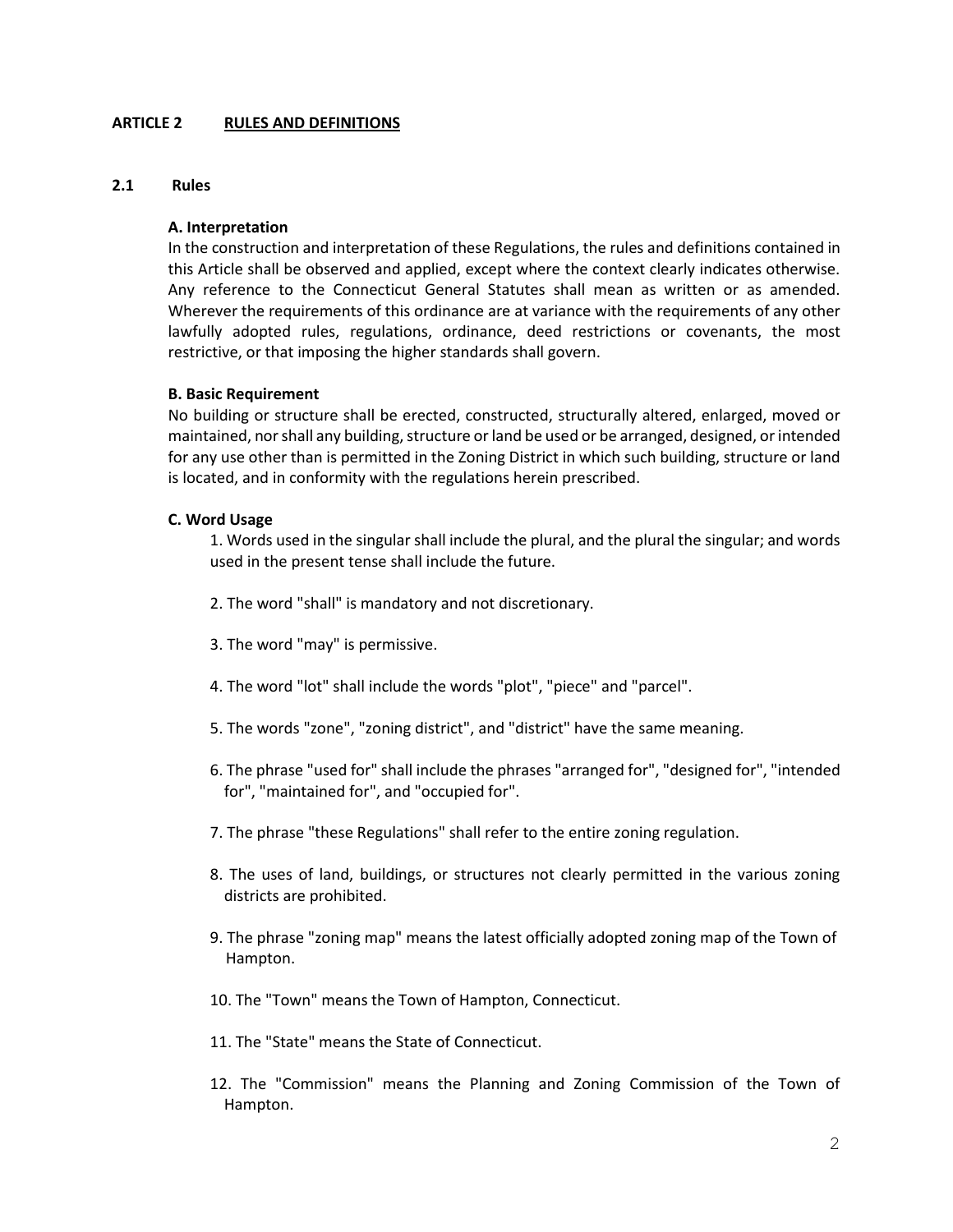#### **2.2 Definitions**

For the purpose of these Regulations, the following terms, phrases and words shall have their meanings defined as set forth in this section. Other words used in these Regulations shall have the meaning commonly attributed to them. Where questions arise, the Connecticut General Statutes and current dictionaries of American English language shall apply, as determined by the Commission.

#### Accessory Building or Use

An accessory building or use is one subordinate and customarily incidental to the principal building and/or use on the same lot.

## Affordable Unit, Affordable Housing

A dwelling unit(s) conveyed by a deed containing covenants and restrictions which requires that it be sold or rented at, or below, prices which will preserve it as affordable housing, as defined in the General Statutes, Section 8-39a, for persons and families whose income is less than or equal to 80 percent of the area median income, for at least 20 years after the initial occupation of the unit.

#### Agriculture.

The use and cultivation of the ground for the production and harvesting of crops, including horticulture and forestry, and the breeding and management of livestock, fish, fowl and furbearing animals.

#### Aquifer

A geologic unit capable of yielding usable amounts of water.

## Barn

A farm accessory structure for the storage of grain or other agricultural tools, equipment or vehicles or the stabling of livestock.

## Bed and Breakfast Accommodations

An establishment offering transient lodging accommodations to the general public operated by the home owner and occupant, with a maximum of 5 guest rooms, with the serving of meals limited to breakfast for guests.

#### Buffer Zone, Buffer Area or Buffer Strip

A strip of land free of any building, structure or use other than natural woody growth, landscaping, fencing or screening, designed to shield or block noise, lights or other annoyances.

#### Buildable Area

The contiguous area of a lot exclusive of wetland and watercourses, water bodies, detention areas and utility or drainage easements. See also Section 4.2.G.

Building

Any structure having a roof and intended for the shelter, housing or enclosure or persons, animals, materials, equipment, machinery or vehicles. The term, "Building" shall include any trailer, trailer coach or mobile home.

#### Camper, Camp Trailer, Camper Coach.

A wheeled conveyance for camping or recreational purposes, or clearly intended as an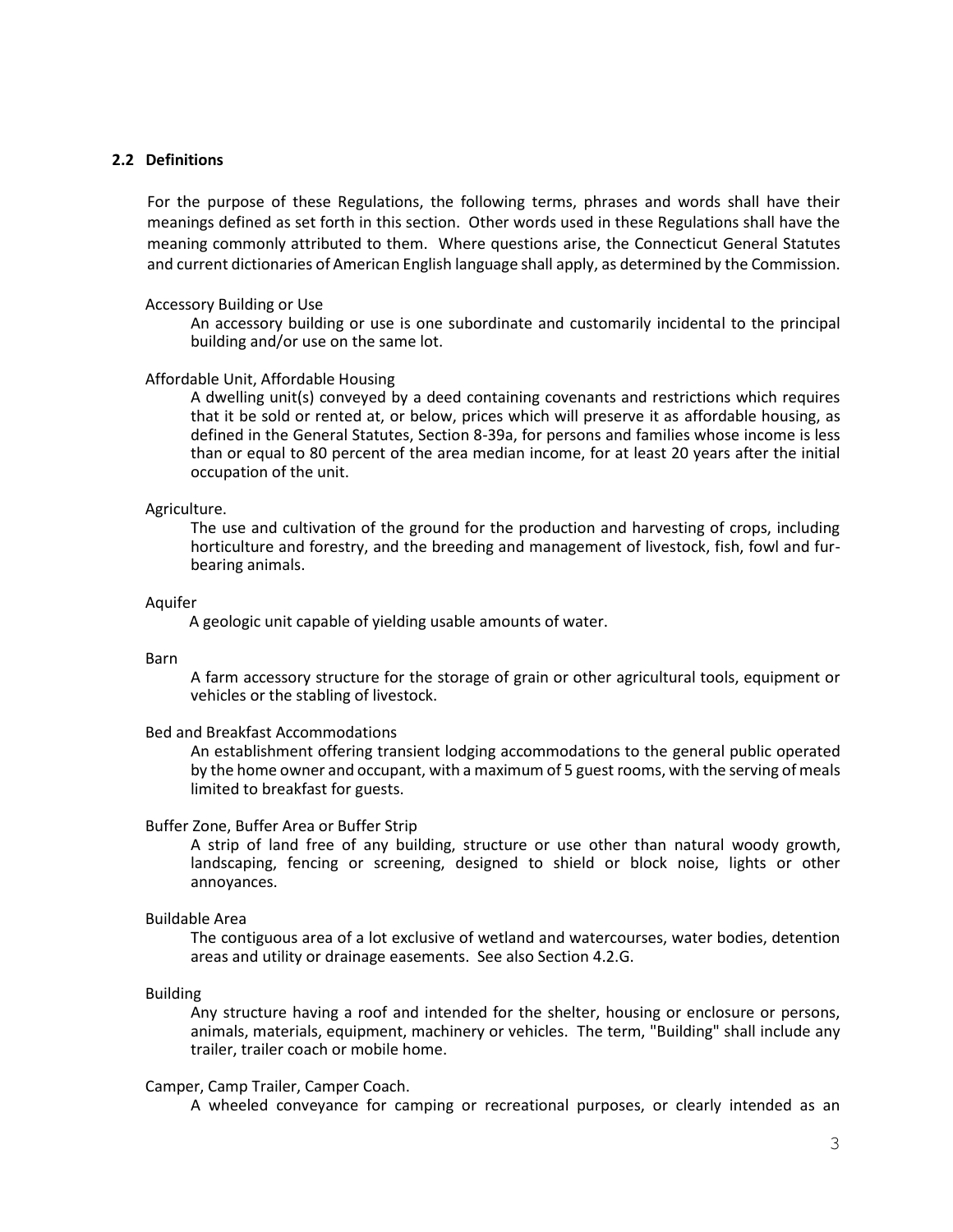accessory vacation habitation, and not for permanent human habitation.

#### Campground

Any area devoted to or designated for the use of more than one temporary seasonal accommodation, such as more than one camp trailer, tent, or rental cottage.

#### Child Day Care Center

A facility providing daytime care or instruction for 13 or more children.

#### Club

A structure occupied by an organization of persons incorporated pursuant to the provision of the Membership Corporation Law or the Benevolent Orders Law which is the owner, lessee or occupant of an establishment operated solely for a recreational, social, patriotic, political, benevolent or athletic purpose, but not for pecuniary gain, and includes the establishment so operated. A "club" shall cater only to its members or guests accompanying them. A "member of a club" is a person who, whether as a charter member or admitted in agreement with the bylaws of the club, has become a bona fide member thereof, who maintains his membership in accordance with such bylaws and whose name and address are entered on the list of membership.

#### Commercial

Any use facilitating the barter, sale or exchange of things of value, of sale of services or exchange of services, and includes the storage of goods.

## Commission

The Planning and Zoning Commission of the Town of Hampton, Connecticut.

#### Cultural Resources

 Sites, structures, landscapes, and objects of some importance to a culture or community for scientific, traditional, religious, or other reasons.

#### **District**

A zoning district established by the provision of these Regulations.

#### Dwelling

A building or portion thereof designed or used exclusively for residential purposes as the living quarters for human occupants and containing dwelling units for one or more families with its own sanitary facilities for exclusive use. For the purpose of this regulation, no dwelling containing less than 500 square feet of living space for each family unit will be permitted.

## Dwelling, Attached

A dwelling attached to one or more dwelling units by a continuous vertical party wall, without openings except for utilities, which walls extend from basement or cellar to roof.

## Dwelling, Detached

A dwelling surrounded on all sides by yards and which does not have any roof, wall or floor in common with any other dwelling unit.

#### Dwelling, Multi-Family

A building containing separate dwelling units for three or more families.

#### Dwelling, Single-Family

A detached building used or designed exclusively as a dwelling for one family.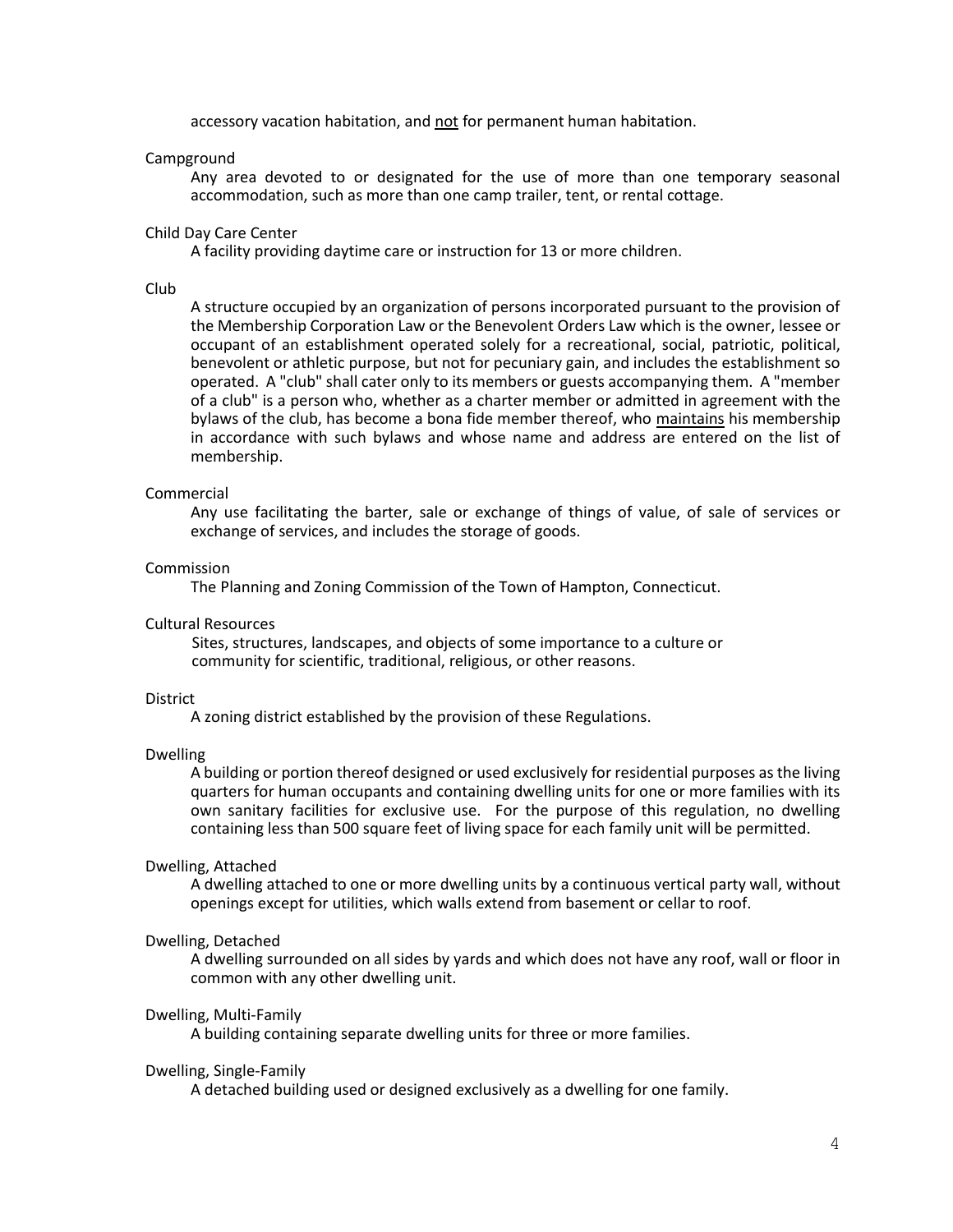## Dwelling, Two-family

One building arranged for two independent dwelling units.

#### Dwelling Unit

A room or group of rooms located within a building and forming a single habitable unit with complete facilities which are used for living, sleeping, cooking and eating, including kitchen and sanitary facilities.

#### Dwelling Unit, Accessory

 A secondary dwelling unit established in conjunction with and subordinate to a single family detached dwelling unit.

#### Family

One or more related individuals, or not more than five unrelated individuals, living and cooking together as a single housekeeping unit.

## Family Day Care Home

A single-family home caring for not more than six children, including the provider's own children not in school full-time, where the children are cared for not less than three nor more than 12 hours during a 24-hour period, where care is given on a regularly recurring basis, and where the principal provider of the service resides on the premises.

## Farm Store

A permanent structure for the year-round sale of raw and/or processed agricultural and horticultural products on a property of which at least 80,000 square feet is used for agriculture, subject to Section 6.22.D.

## Farmers Market

A public market place where fresh foods are sold by the people who have grown, gathered, raised, caught or otherwise produced them. Crafts and other items can be sold at farmers markets as long as the total number of craft vendors does not exceed the total number of farmer vendors, subject to Section 6.22.E.

#### Floor Area

The sum of the gross horizontal interior areas of all floors contained within a structure, measured from the exterior face of outside walls or from the centerline of a common wall separating two structures. It shall not include areas below grade when devoted to the following uses: mechanical spaces, parking or storage (when related to the principal use of the building), but shall include all other below grade areas. Stairwells, open porches, balconies, garages or utility rooms shall not be included in determining a floor area.

## Forestry

The science of developing, caring for, harvesting or cultivating forests, including the management of growth timber and cordwood.

## Fur Bearing Animal

An animal such as mink, chinchilla or fox which is customarily bred and raised for the use of its pelt for clothing or decoration of clothing.

## Group Day Care Home

An establishment which offers or provides a program of supplementary care to not less than seven nor more than twelve related or unrelated persons on a regular basis for a part of the 24 hours in one or more days in the week.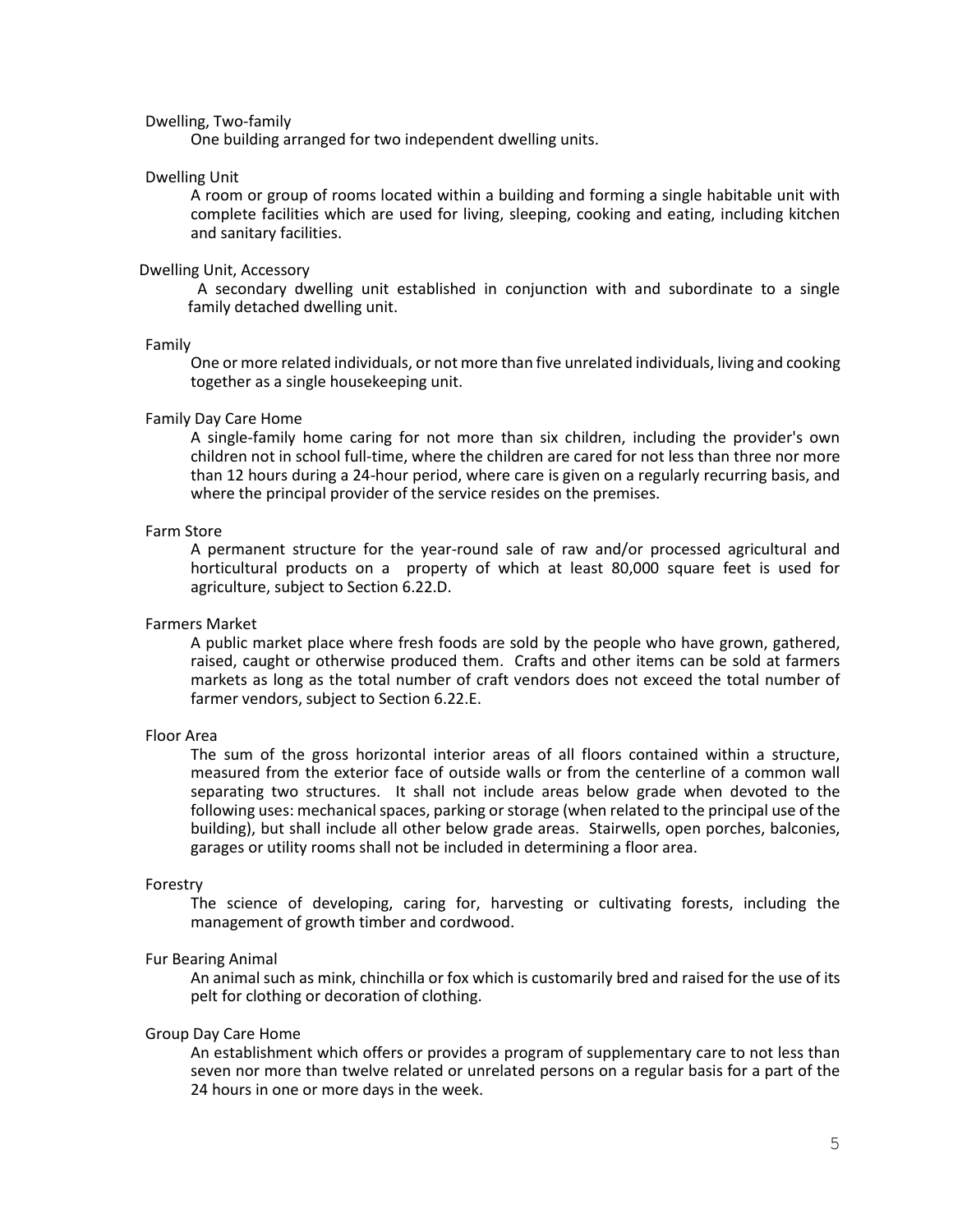#### Height

The vertical distance above the averaged existing grade of each side of a structure measured to the highest point of the structure.

#### Home Business

A use or combination of uses which is clearly incidental and secondary to the residential use of the premises and conducted for profit within a dwelling, or within an accessory building on the same lot, subject to Section 6.16. Retail uses are limited to the sale of: antiques; fine art made on the premises; crafts made on the premises. Boarding dogs as a home business is prohibited.

#### Junk

Any article or material or collection thereof which is worn out, cast off or discarded and which is ready for destruction or has been collected or stored for salvage or conversion.

#### Junk Yard

The use of any area of any lot, whether inside or outside a building, for the storage, keeping or abandonment of junk or scrap or discarded materials other than for officially recognized recycling center; or for the dismantling, demolition or abandonment of automobiles or other vehicles or machinery or parts thereof, and includes any business and any other place of storage or deposit which has stored or deposited two or more unregistered motor vehicles which are no longer intended or in the condition for legal use on the public highways.

#### Kennels

One pack or collection of dogs kept under one ownership on a single premise bred for show, sports or sale.

## Kennel, Commercial

A kennel maintained as a business for boarding or grooming dogs, including a veterinary hospital boarding or grooming dogs for non-medical purposes.

#### Light Manufacturing

Light manufacturing establishments are characterized as generally compatible with adjacent commercial and residential uses. Such establishments do not generate greater noise, traffic, particulate matter, vibration, smoke, dust, gas, fumes, odors, radiation and other nuisance characteristics than permittable commercial uses. A light manufacturing operation is capable of operating in such a manner as to control the external effects of the manufacturing process, such as odors, vibrations, emissions, or other nuisance characteristics, through prevention or mitigation devices and conduct of operations within the confines of buildings.

#### Livestock

Animals other than usual household pets which are kept, raised or offered for sale on a farm, such as horses, donkeys, mules, cattle pigs, sheep, goats and poultry.

## Lot of Record

A lot for which a deed has been recorded in the Town of Hampton land records, either (i) prior to the enactment of subdivision regulations on December 3, 1960 or

(ii) subsequent to the enactment of subdivision regulations of the Town and in conformance with all the zoning and subdivision regulations in force at the time a deed for said lot was recorded in the Hampton land records.

#### Lot, Corner

A lot situated at the intersection of two streets which meet at an angle of not more than 135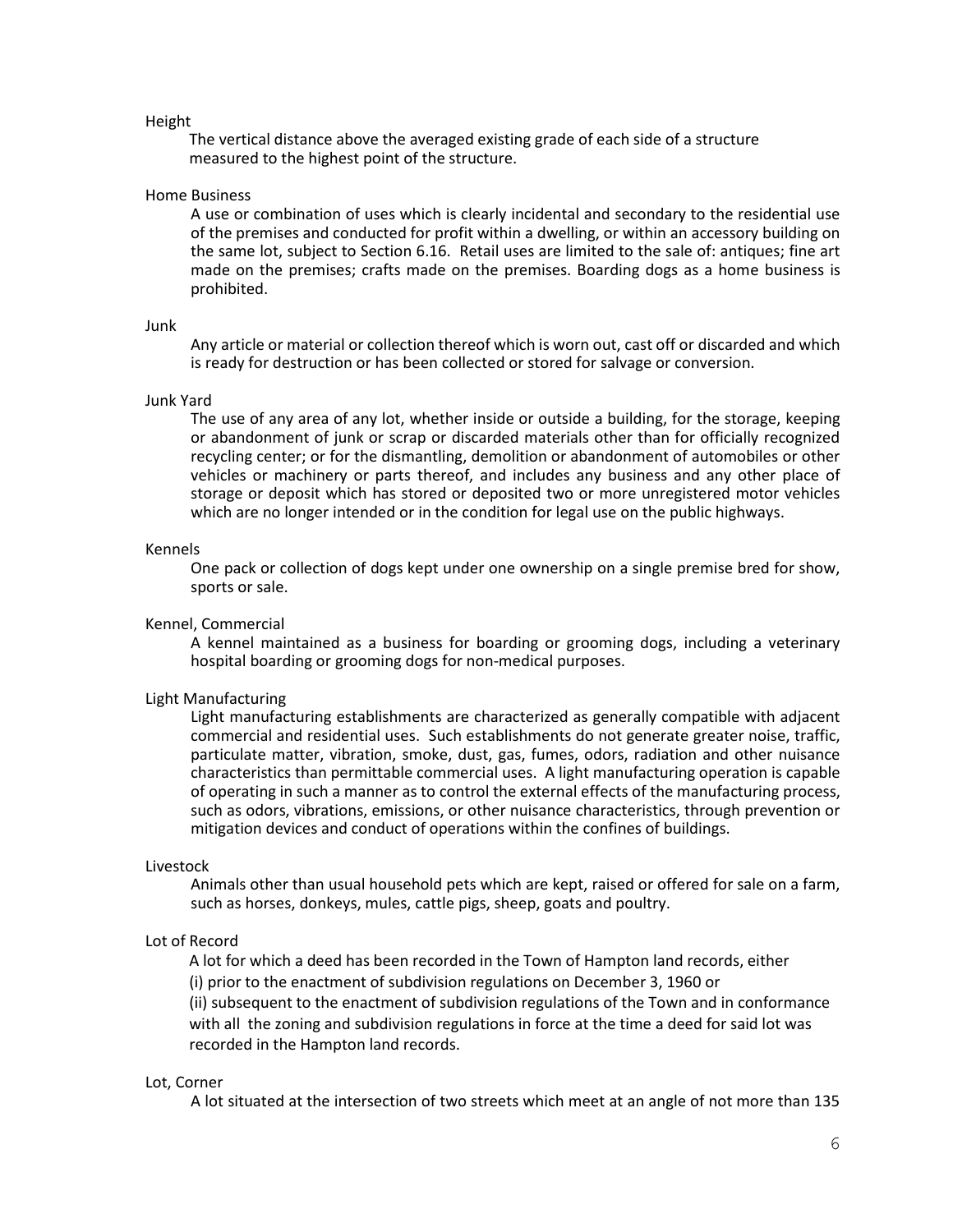degrees.

## Lot, Interior (see Lot, Rear)

## Lot, Non-Conforming

A lot of record that does not conform to the area, width or buildable area requirements of these Regulations but which was legally existing, in separate ownership from any other contiguous lot, at the effective date of the adoption of these Regulations or of any pertinent amendment thereto, pursuant to Section 6.1.

#### Lot, Rear

A parcel of land without frontage on a public street other than an access strip or right of way.

#### Lot, Through

A lot having both front and rear yards abutting on a street.

#### Lot, Width of

The distance between the sidelines of lot measured along the front yard setback (building) line.

## Manufacturing

The making, processing, fabrication or assembling of goods or wares by manual labor or by machinery.

#### Mobile home.

A manufactured unit constructed on a chassis and wheels and designed for permanent or semiattachment to land that is equipped with complete plumbing, electrical and heating facilities. It does not include travel trailers, motor homes, camping trailers, or other vehicles or trailers designed for recreational and/or temporary use.

#### Motel

An establishment providing transient lodging accommodations to the general public for a consideration and which may provide additional services such as rooms for public assembly, the serving of food, and recreational facilities. "Motel" shall not include a multiple-family dwelling.

## Non-Conforming Building or Structure

A building or structure of which the dimensions or location do not conform to all the applicable provisions of these Regulations, but which was legally existing at the effective date of the adoption of these Regulations or of any pertinent amendment thereto.

## Non-Conforming Use

A use of land or of a structure which does not conform to the applicable use provisions of these Regulations but which was legally existing at the effective date of these Regulations or of any pertinent amendment thereto.

#### **Nursery**

Land or one or more greenhouses devoted to the commercial raising and sale of trees, plants, flowers or shrubs.

#### Office, General

A room, group of rooms or a building used primarily for conducting the affairs of a business, profession, service, industry or government but excluding any medical services and facilities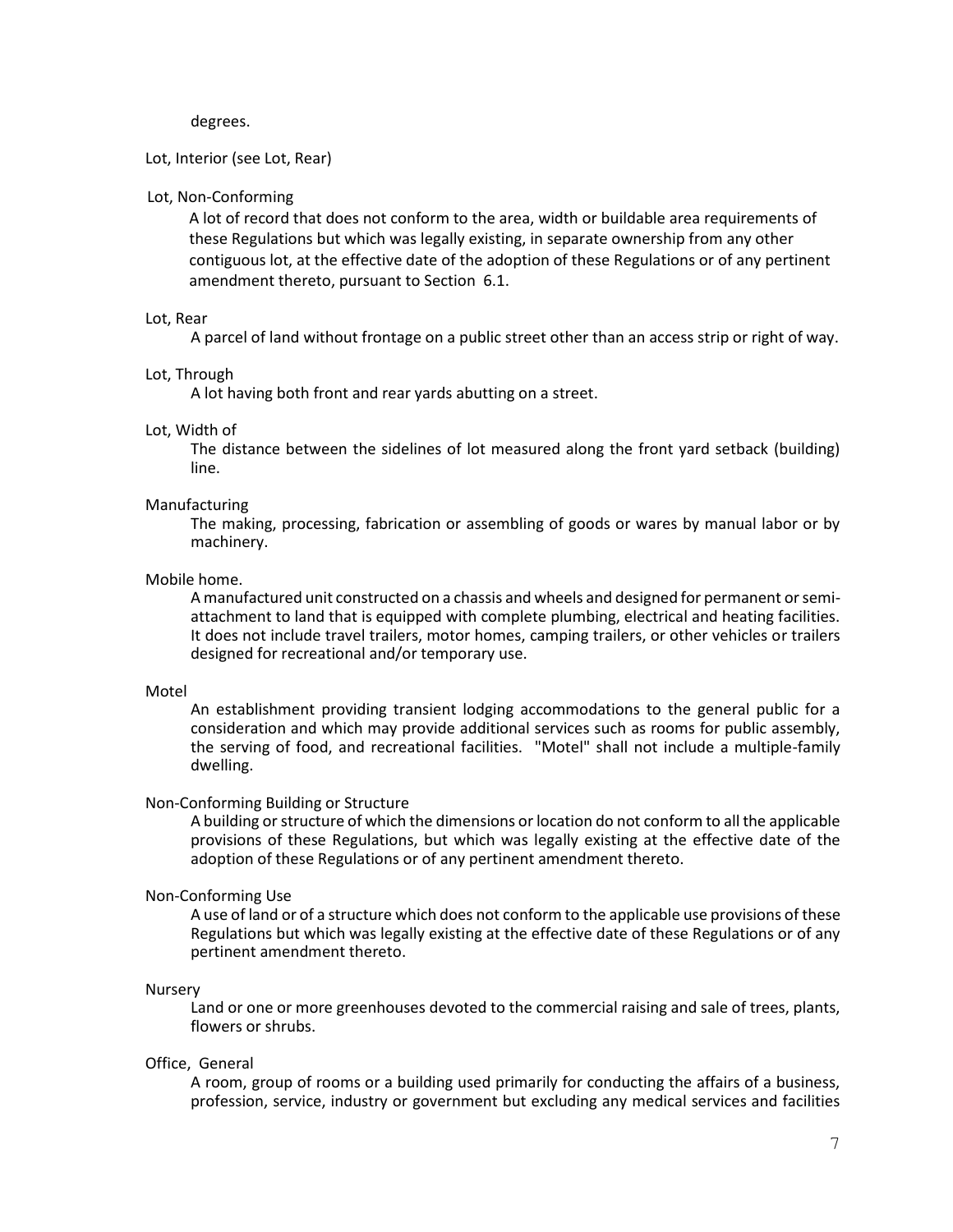related to the practice of medicine.

## Office, Medical and Professional

An office for recognized professionals, such as doctors, dentists, lawyers, architects, engineers, artists, musicians, designers, teachers, clergymen and others, who through specialized and extensive training and licensure are qualified to perform services of a professional, as distinguished from a commercial, nature.

## Open Space

Land not occupied by a building or other roofed structures including landscaped recreational areas, conservation areas and park areas.

## Package Liquor Store

Any store for the retail sale of alcoholic beverages in packages, bottles, or other containers for consumption off the premises.

## Parking Area

An area other than a street used for the temporary parking of five or more automobiles.

#### Pet

An animal that is domesticated and ordinarily kept in the home for personal use or enjoyment.

## Private

Confined to, or intended, only for the person or persons immediately concerned; not for the general public.

#### Public

Belonging, or available, to all the people.

## Restaurant, Standard

Any establishment whose principal business is the sale of foods prepared from scratch ingredients on the premises and beverages to the customer in a ready-to-consume state, and whose method of operation is such that an employee takes the seated customer's order and serves the food and beverages at the same table or counter at which said items are consumed. It also means a cafeteria-type operation, provided foods and beverages are consumed on the premises and are not typically served in paper, plastic or other disposable containers.

## Restaurant, Take-Out

Any establishment whose principal business is the sale of food that has been prepared from scratch ingredients on the premises to the customer in a ready-to-consume state and whose method of operation is such that customers order the product off site or at a counter on the premises and take the product off the site for consumption elsewhere.

## Restaurant, Fast-Food

Any establishment whose business involves the sale of pre-prepared or rapidly prepared foods or beverages to the customer in a ready-to-consume state, and whose method of operation is such that customers normally order and obtain the product at a central location separate from the tables or counters used for consumption on site.

#### Roadside Stand

Sale of agricultural products grown on the premises, or on other property under same ownership, from a temporary stand, subject to Section 6.22.M.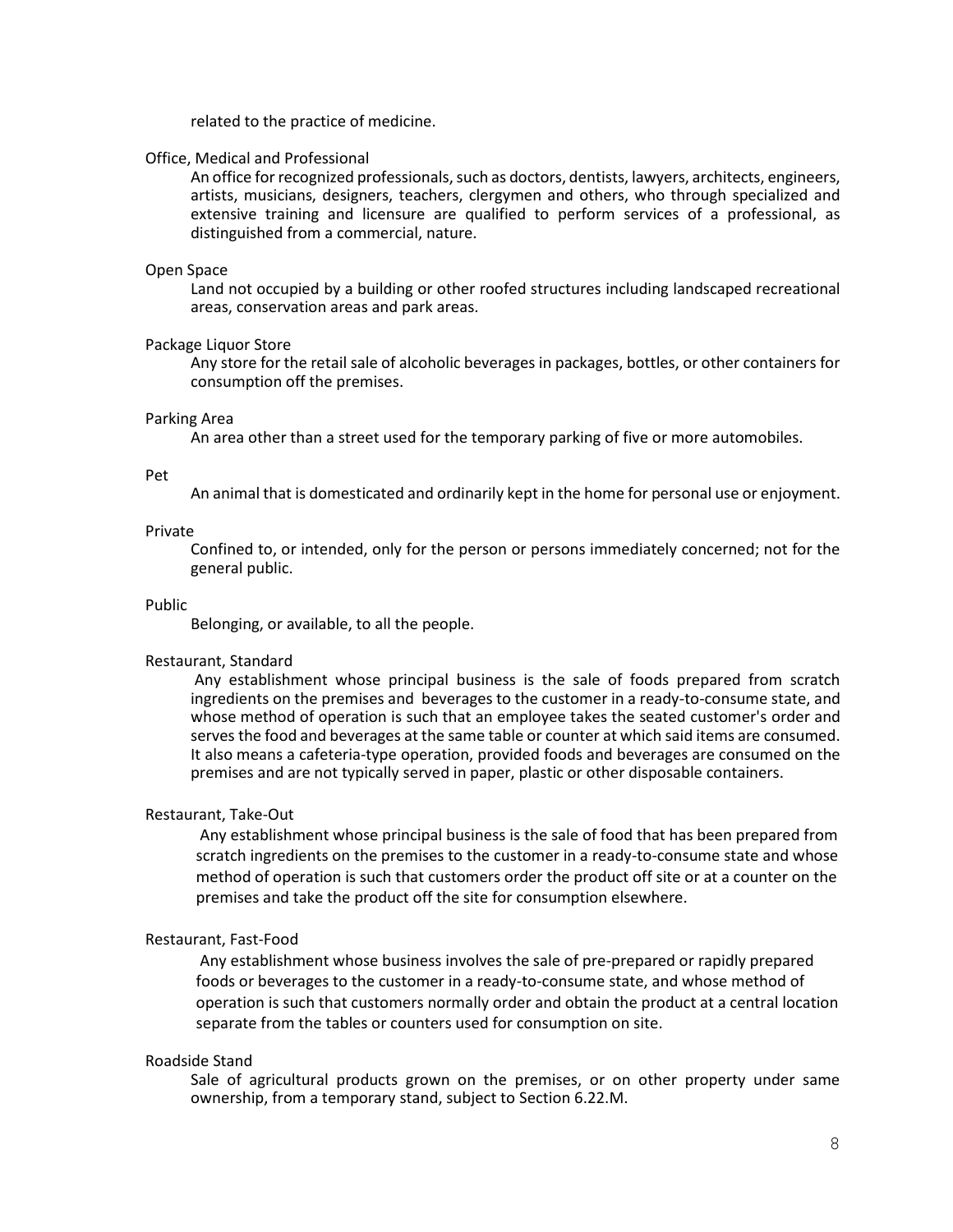Sign

 An object that displays commercial or noncommercial messages by graphic representation consisting of either letters or pictorial symbols.

## Sign Area

 The surface upon which the sign copy is displayed or illustrated, not including structural supports. In the case of a sign painted directly on the wall, sign area is the area of the geometric figure(s) drawn closest to the edge of the letters or graphics.

## Sign, Off-Premises.

 Any sign that advertises or relates to a good, product, service or event that is offered, sold, traded, provided or conducted at a location or premises other than that upon which the sign is located. Off premises sign includes signs posted in the public right-of-way.

## Small Engine Repair

The industry of servicing and repairing small machinery such as lawn mowers, chainsaws and other related equipment.

## Special Permit

A use which is subject to special regulations, which regulations may be more restrictive than those in effect for any particular zone. A special permit is considered a permitted use only when all of the requirements set forth for the particular special permit are met.

## Stable

A place where horses are kept, ridden, boarded, bred, or housed.

#### Stable, Commercial

Livery, boarding or riding stables for more than six horses which may include facilities for showing and training horses.

## Street

A public thoroughfare more than ten feet in width which has been dedicated to the public for public use and which affords principal means of access to abutting property.

#### Street, Accepted

A street which has become public by virtue of dedication to and formal acceptance by the Town of Hampton.

#### Street Line

The dividing line between the street and the lot. Where such line has not been established, it is deemed for purposes of these Regulations to be a line parallel to and 25 feet distant from the centerline of the traveled surface.

#### Structure

Anything constructed or erected, the use of which requires location on the ground or water or attachment to something having location on the ground or water. A structure shall be deemed to include, but not be limited to: buildings, swimming pools, tennis courts, towers, paddle or platform tennis courts, docks, balconies, open entries, porches, decks, handicap ramps, signs, permanent awnings, ground-mounted antennas, ground-mounted solar panels and satellite dishes, and fences or walls more than six and one-half feet in height, other than retaining walls.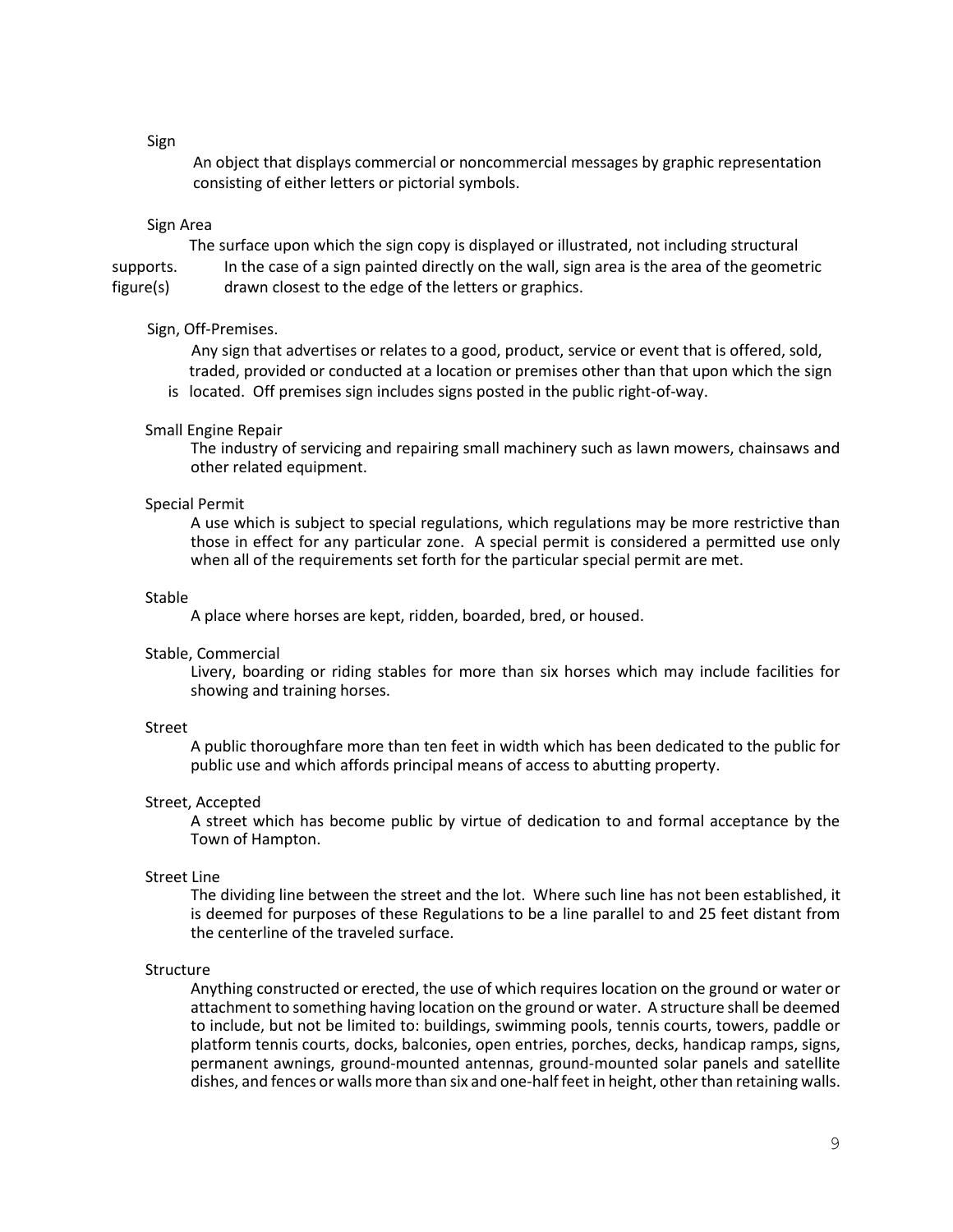## Tea Room

A small restaurant in an owner-occupied single-family residential structure serving teas and other non-alcoholic beverages and cakes or other light refreshments to customers, subject to Section 6.22.N.

#### Trailer Park

Any parcel of land which is used or permitted to be used or designated for the use of more than one occupied trailer, trailer coach or mobile home.

#### Use

The specific purpose for which land or a building is designed, arranged, intended, or for which it is or may be occupied and maintained. The term "permitted use" or its equivalent shall not be deemed to include any nonconforming use.

#### Use, Accessory

A use subordinate and customarily incidental to the principal use, structure or land and located on the same lot, or on a contiguous lot under the same ownership, with the principal use of building. An accessory use cannot be permitted until a principal use is established.

#### Use, Principal

The primary or predominant use of a lot, structure or building.

#### Wetland

Any land area, including submerged land, which consists of any of the soil types generally designated as poorly drained, very poorly drained, alluvial and floodplain by the National Cooperative Soils Survey, as it may be amended, of the Natural Resource Conservation Service of the U.S. Department of Agriculture. In the event of reasonable doubt as to any particular body of water's or area of land's classification as "wetland", the Hampton Inland Wetlands Commission shall determine whether the area in question is a wetland.

#### Yard

An unoccupied space on a lot, extended along the entire length of the lot lines.

## Yard, Front, Minimum

The open unoccupied space required across the full width of a lot from the street line to the nearest edge of the principal building or any covered porch which projects from the principal building.

## Yard, Rear Minimum

The open unoccupied space required across the full width of a lot between the rear-most structure and the rear lot line.

#### Yard, Side Minimum

The open, unoccupied space required between the sidelines of a lot and any building, and extending from the minimum front yard to the minimum rear yard. The minimum side yard includes both a minimum for each side, and a minimum for the two sides combined.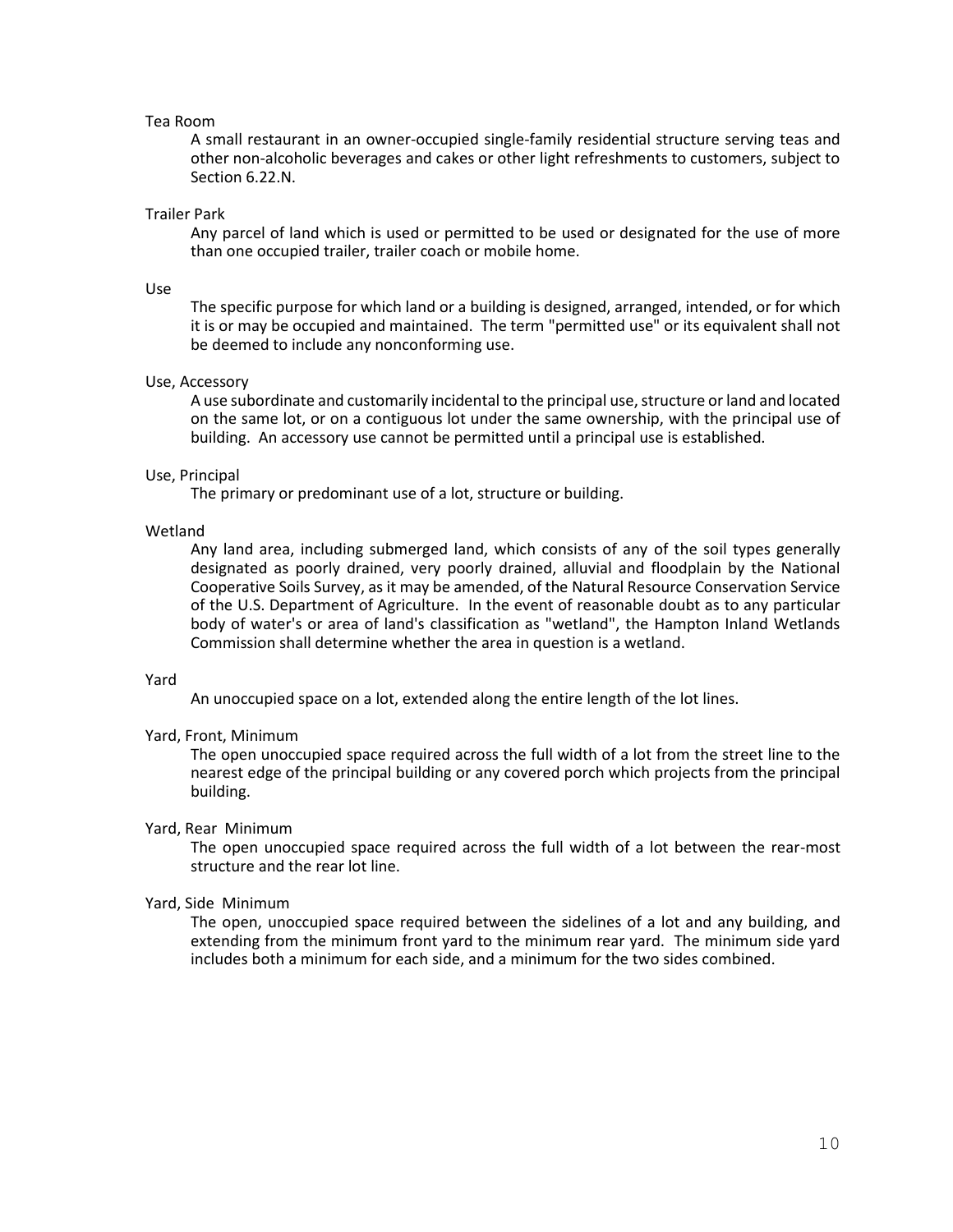# **ARTICLE 3 ZONING DISTRICTS**

# **3.1 Zoning Districts**

For the purposes of these Regulations, the Town of Hampton, Connecticut is hereby divided into the following zoning districts:

RA-80 Residence - Agricultural District

B Business District

# **3.2 Zoning Map**

The boundaries of all districts, as established herein, and amended from time to time are those shown on the Zoning Map, Town of Hampton, Connecticut, filed in the office of the Town Clerk, which map is part of these Regulations. Any facsimile maps, including the one printed herewith, are not official and are for convenience only.

When, in accordance with the provisions of these Regulations, changes are made in district boundaries or other matter portrayed on the Zoning Map, such changes shall be made on the Zoning Map immediately after the amendment has been approved by the Commission, together with an entry on the Zoning Map as follows: "As amended to (date)", such date to be that of the most recent amendment.

# **3.3 Zone Boundaries**

Where uncertainty exists as to the boundaries of the districts as shown on the Zoning Map, the following shall apply:

- A. Boundaries indicated as approximately following the centerlines of streets, highways, or alleys shall be construed to follow such centerlines.
- B. Boundaries indicated as approximately following plotted lot lines shall be construed as following such lot lines.
- C. Boundaries indicated as approximately following town limits shall be construed as following town limits;
- D. Boundaries indicated as following railroad rights of way shall be construed to be midway between the rights of way.
- E. Boundaries indicated as following shorelines shall be construed to follow such shorelines, and in the event of change in the shoreline shall be construed as moving with the actual shoreline; boundaries indicated as approximately following the center lines of streams, rivers, canals, lakes, or other bodies of water shall be construed to follow such center lines.
- F. Boundaries indicated as parallel to or extensions of features indicated in subsections A through E above shall be so construed. Distances not specifically indicated in the Zoning Map shall be determined by the scale of the map.
- G. In cases of uncertainty, the Commission shall determine the location of the boundary.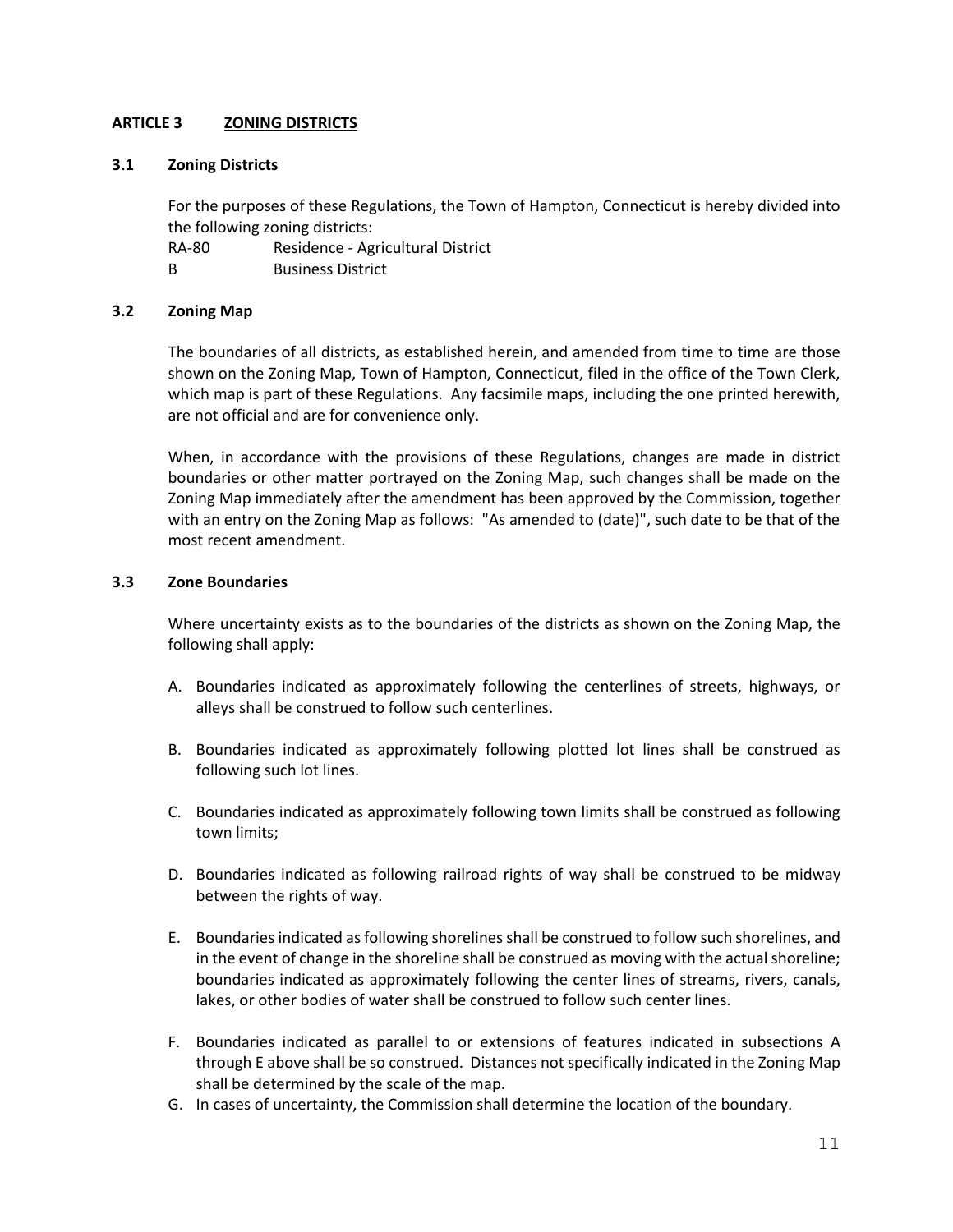# **ARTICLE 4 AREA AND YARD REGULATIONS**

## **4.1 Schedule of Zone Requirements**

## **A. Area/Yard/Dimensional Requirements**

All buildings erected or altered after the enactment of these Zoning Regulations shall conform to the requirements specified for the Zone in which the building is located as listed in the following schedule:

## *In feet, except as otherwise stated:*

|          |       |          |           |    | Minimum                                        |    |        |    | Maximum |
|----------|-------|----------|-----------|----|------------------------------------------------|----|--------|----|---------|
|          | Zone  | Lot Area | Lot Width |    | Front Yd Side Yd/Agg SY Rear Yd Buildable Area |    |        |    | Height* |
| Coverage |       |          |           |    |                                                |    |        |    |         |
|          |       |          |           |    |                                                |    |        |    | %       |
|          | RA-80 | 80,000   | 200       | 50 | 20/50                                          | 50 | 50,000 | 35 | 12      |
|          | в     | 50.000   | 150       | 75 | 25/50                                          | 50 | 0      | 40 | 25      |

\* Excluding buildings related to agriculture.

# **B. Dwelling unit per lot of record**

One dwelling per lot of record is allowed in all districts, except as provided within these Regulations.

# **C. Buildable Area**

All building lots in the Residential Zone(s) shall contain at least 50,000 contiguous sq. ft. of soils classified as other than wetlands or shallow surface to bedrock, subject to Section 4.2.G.

# **D. Classification**

The map entitled "U.S. Department of Agriculture Soil Conservation Service Survey of Windham County, Connecticut", issued December 1981 is incorporated as part of these Regulations and shall be presumed to show the correct soil classification of land of the Town of Hampton. Appeal from that classification may be made to the Commission by an applicant based upon a detailed soil survey made by a Commission-approved professional soil scientist at the applicant's expense. Final decision rests with the Commission.

## **4.2 Exceptions to Area and Yard Requirements**

## **A. Lots of Record**

A single family dwelling/structure and accessory structures may be erected in any zone on a lot of record having an area, buildable area or width less than required by the Area/Yard/ Dimensions Schedule, provided:

- 1. Such lot shall have been recorded by deed or shall have been shown on a map approved
- by the Commission and filed in the town Clerk's records prior to the effective date of Regulations which would otherwise make such building unlawful, and the owner of the
- lot shall not have owned, at any time since the effective date of this regulation on July 1,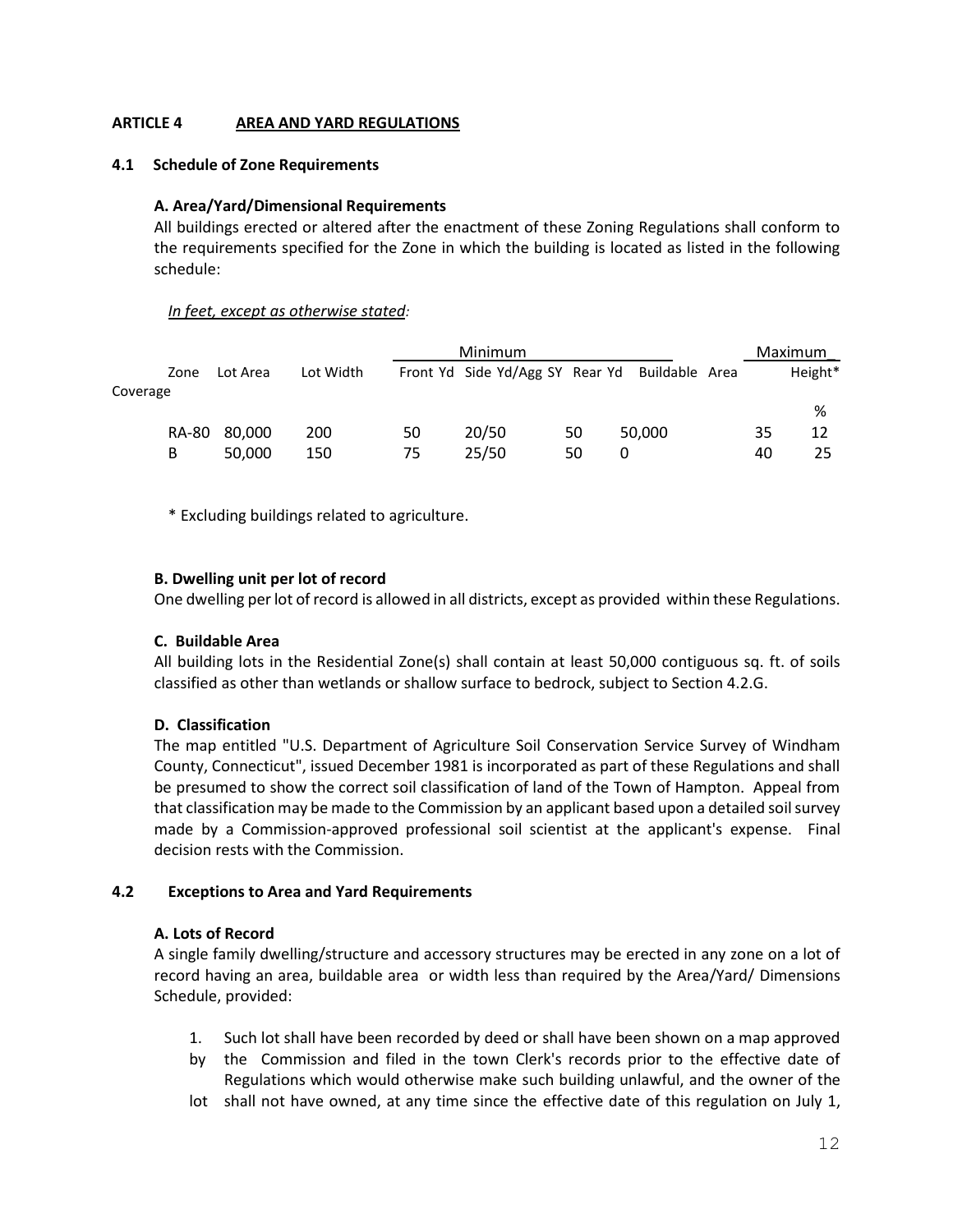2014, sufficient contiguous land to make a conforming lot or more nearly conforming lot.

2. All other requirements of the Area/Yard/Dimensional Requirements schedule are met.

# **B. Lots Adjacent to More Restrictive Zones**

Where a lot adjoins a lot in a more restricted district, any adjoining side, front or rear yard shall conform to the minimum depths of said more restricted district except where a street intervenes.

# **C. Corner Lots**

A corner lot shall maintain front yard requirements along one street and 65 percent of front yard requirements for the second street on its side. All accessory buildings shall maintain front yard requirements for both street frontages. The building line of a lot at the intersection of existing and new roads shall be at least 100 feet from the existing road.

# **D. Through Lots**

A through lot shall maintain minimum front yard requirements along any street it adjoins.

# **E. Corner Visibility**

On a corner lot, no planting, structure, fence, walls or other obstructions to vision more than three feet in height shall be placed or maintained within the triangular area formed by the intersection street lines and a straight line connecting points on said street lines, each of which points is 25 feet distant from the point of the intersection.

# **F. Fences**

Fences more than six and one-half feet in height shall be treated as structures. Fences at corners are subject to Section 4.2.E.

# **G. Buildable Area**

All building lots shall contain at least 50,000 contiguous square feet of soils classified as other than wetlands or shallow surface to bedrock, as indicated in the U.S. Department of Agriculture, Natural Resource Conservation Service, "Soil Survey of Windham County", 12/81, or as amended. This publication is incorporated as part of these Regulations and shall be presumed to show the correct soil classifications for land in the Town of Hampton. Appeals from that classification may be made to the Commission by an applicant based upon a detailed soil survey made by an approved professional soil scientist at the applicant's expense. Final decision rests with the Commission. (See Section 2.2.)

# **H. Building Height and Exceptions**

- 1. Principal Buildings. Maximum height of principal buildings shall be as set forth in Section 4.1.
- 2. Accessory Buildings. Accessory buildings shall not exceed 25 feet.
- 3. Height of Structure with Ancillary Architectural Features. Ancillary architectural features may exceed the height limitation set forth in Section 4.1 if, in the determination of the Commission, such feature is necessary or customary and provided no portion of the feature is used for human habitation or occupancy. Such architectural features include spires, cupolas, towers, belfries,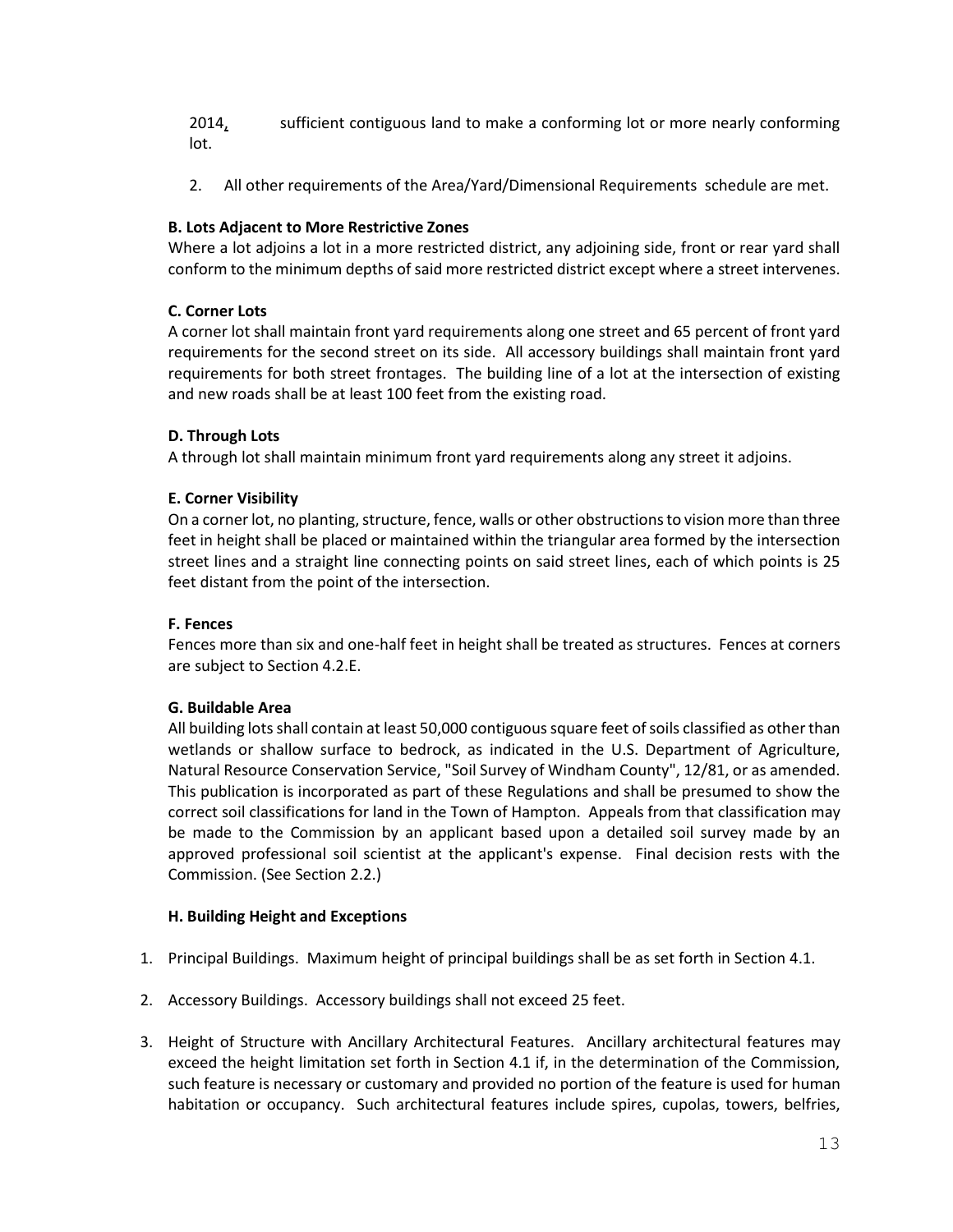antennas, chimneys, flagpoles, water towers or tanks, silos and similar features. In granting a request for exceedance of the height limitation, the Commission may impose such conditions as it deems reasonable and necessary to protect the health, safety, and property values of adjacent lots.

4. Height limitations do not apply to buildings related to agriculture.

# **I. Setback Provisions**

No proposed principal structure need have a front yard depth greater than the average depth of the existing principal structures within 400 feet on each side of the said proposed dwelling, on the same side of the street, within the same block, and the same district. The purpose of this regulation is to allow the siting of new structures in harmony with existing neighborhood siting patterns.

# **J. Dimension Requirements for Conservation Subdivision in the RA-80 Zone**

The following requirements apply to lots developed in an approved conservation subdivision and supersede dimensional requirements provided elsewhere in these Zoning Regulations.

| <b>Lot and Yard Requirements (see</b>      | RA-80 Zone - Traditional | <b>RA-80</b><br>Zone<br>Conservation |  |  |  |
|--------------------------------------------|--------------------------|--------------------------------------|--|--|--|
| rear lot requirements below)               | Subdivision              | <b>Subdivision</b>                   |  |  |  |
| Minimum Lot Area                           |                          |                                      |  |  |  |
| Single family dwelling                     | 80,000 square feet       | 30,000 square feet                   |  |  |  |
| Two family dwelling                        | 80,000 square feet       | 80,000 square feet                   |  |  |  |
| Single family dwelling<br>with             | 80,000 square feet       | 80,000 square feet                   |  |  |  |
| accessory detached unit                    |                          |                                      |  |  |  |
| Rear lots, single & two family             | 80,000 square feet       | 60,000 square feet                   |  |  |  |
| Lot Width                                  | 200 feet                 | 125 feet                             |  |  |  |
| Front Yard <sup>1</sup>                    | 50 feet                  | 30 feet                              |  |  |  |
| Rear Yard <sup>12</sup>                    | 50 feet                  | 30 feet                              |  |  |  |
| Side Yard <sup>12</sup>                    | 20 feet 50 ft aggregate  | 20 feet                              |  |  |  |
| <sup>1</sup> Rear Lot Yard requirements    | 50 foot setback from all |                                      |  |  |  |
|                                            | property lines           |                                      |  |  |  |
| <sup>2</sup> Rear Yard & Side Yard-storage | 50 feet                  | 10 feet                              |  |  |  |
| sheds no larger than 80 sf. floor          |                          |                                      |  |  |  |
| area                                       |                          |                                      |  |  |  |
| Lot Coverage of Structures, max.           | 12%                      | 15%                                  |  |  |  |
| <b>Buildable Area</b>                      | 50,000 square feet       | 20,000 square feet and at least      |  |  |  |
|                                            |                          | 100 ft. in width                     |  |  |  |

# **K. Agricultural Buildings Setbacks**

Agricultural buildings shall be located not less than 75 feet from any street line and 100 feet from any dwelling on an adjacent lot, except that this requirement may be modified by the Commission upon request of the applicant if the Commission finds that (1) modification is warranted due to lot shape and size, and that (2) modification of these requirements shall not adversely impact surrounding land uses. These agricultural setbacks shall not restrict fencing for livestock.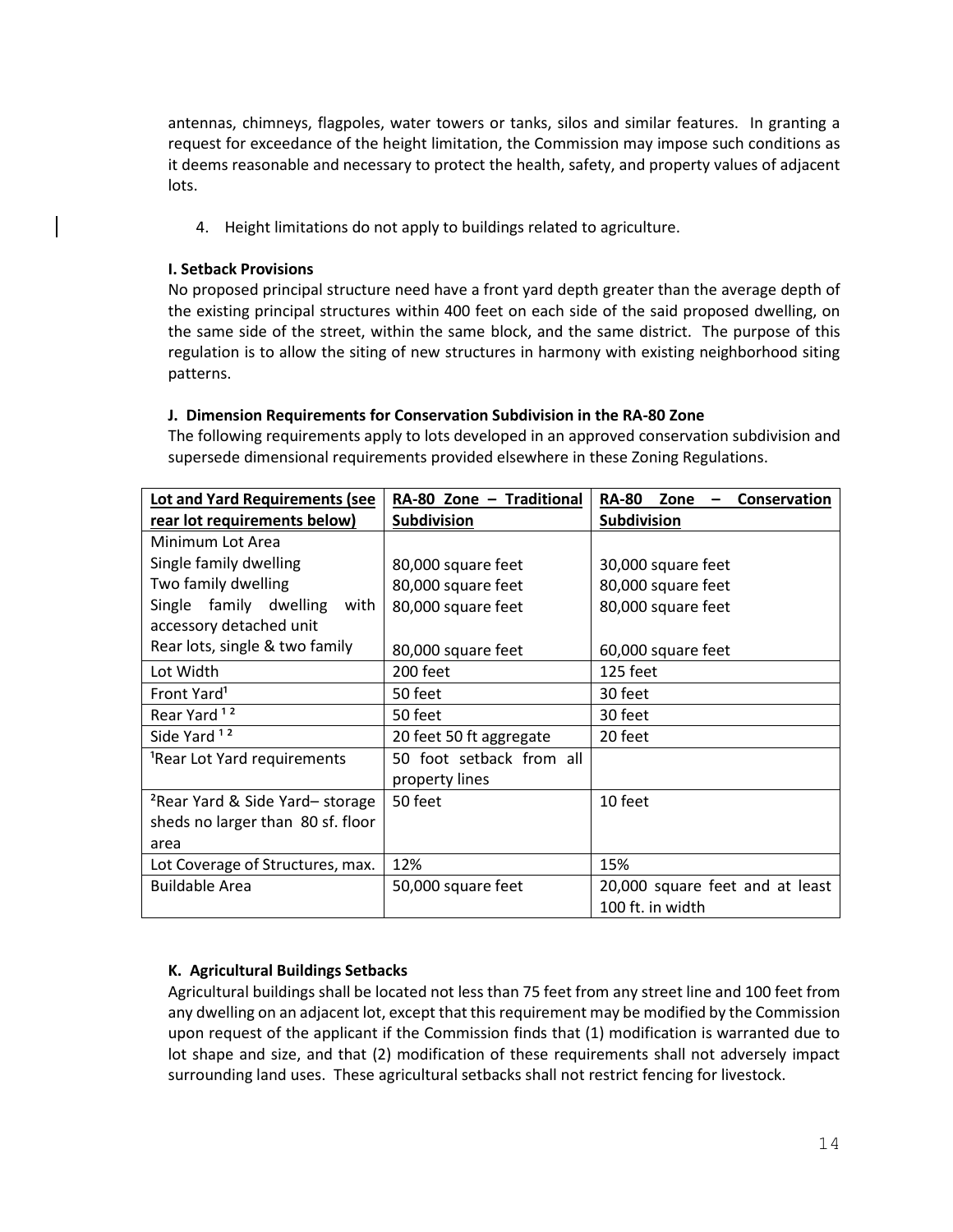# **L. Disability Access**

Access ramps, landings and decks required for adequate access by disabled residents may encroach into the required yard setbacks to the extent necessary to meet the minimum requirements for such disability access.

# **M. Small Accessory Structures**

Small accessory structures that are accessory to a residential use with an area of 200 square feet or less and height of no more than fourteen feet shall have a setback of at least fifteen feet from the side and rear property lines.

# **N. Satellite Dish Antenna**

A zoning permit is required for a satellite dish antenna for communications signals reception as an accessory use, subject to the following:

- 1. Exemption from permit. No zoning permit is required for satellite dishes less than one meter (39.4 inches) in diameter, pursuant to the Code of Federal Regulations 47 Section 1.4000, as amended, except in the Hampton Hill Historic District.
- 2. Hampton Hill Historic District. A zoning permit is required for satellite dish antennas on properties within the Hampton Hill Historic District, as such District was designated by the National Park Service in 1982. Antennas in the Historic District shall be placed in the rear yard to minimize visibility from Main Street unless the applicant can demonstrate that 1) such rear location is significantly (at least 100%) more expensive than placement in the front of the house or 2) rear placement would prevent acceptable signal quality.

# **O. Gasoline Canopies and Dispensers**

The outer dripline of gasoline canopies shall be exempt from front yard setbacks provided a minimum 20 foot wide landscape buffer from the State Highway edge of pavement is maintained and it does not impair traffic sightlines. The applicant must show evidence of obtaining a CT DOT landscape easement to satisfy this landscape buffer requirement prior to receiving Town approval. The base/vertical support of canopies, gasoline pumps, and related appurtenances shall be set back a minimum of 10 feet from front property line. *(Amendment effective October 14, 2016)*

# **P. Ground-Mounted Solar Arrays**

Ground-mounted solar energy panels are allowed as customary accessory structures per Section 6.21, but the placement of the array structures are regulated as such:

- A. Placement of ground-mounted solar panels in the side or rear yard with setbacks and height restrictions per Section 4.1.A are allowed via staff-level Zoning Permit from Zoning Enforcement Officer.
- B. Placement of ground-mounted solar panels in the front yard with setbacks and height restrictions per Section 4.1.A are subject to a staff-level Zoning Permit from Town Planner. In addition to preparing a Site Plan in accordance with the standards set forth in Section 6.19, the applicant will be required to demonstrate that placement in a side or rear yard was sufficiently considered and deemed infeasible or undesirable.
- C. Upon issuance of permit, the applicant shall be given the latest available information about maintenance and ultimate disposal or recycling of the equipment.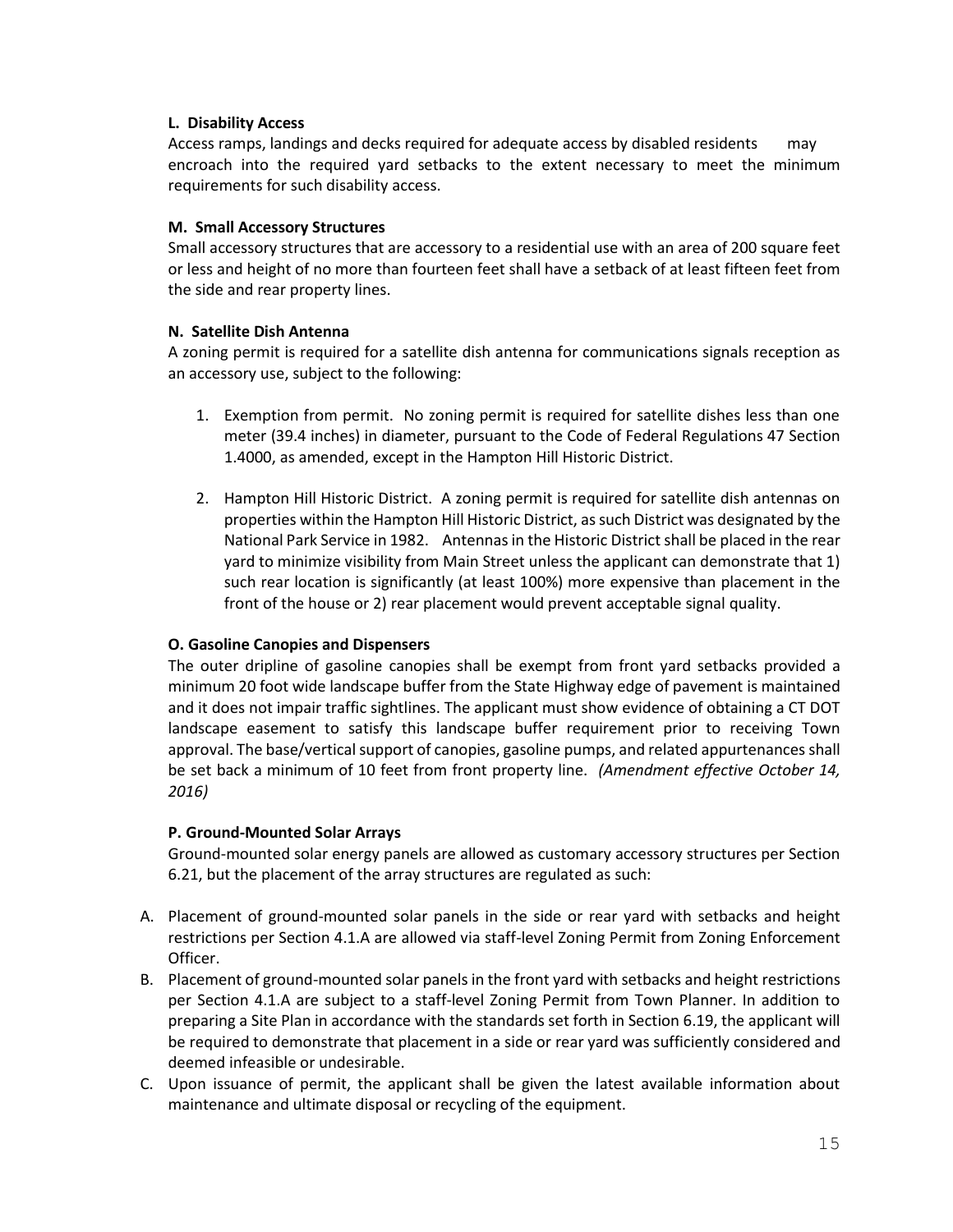# **4.3 Division or Conveyance of Land.**

No lot or parcel of land, as defined in these Regulations, existing on the effective date of these Regulations, shall be divided which has the effect of creating a new parcel which will be nonconforming under the provisions of these Regulations. Similarly, no lot or parcel shall be decreased in size, by sale, gift, devise, descent or otherwise, so that it or any part of it will be non-conforming under the provisions of these Regulations.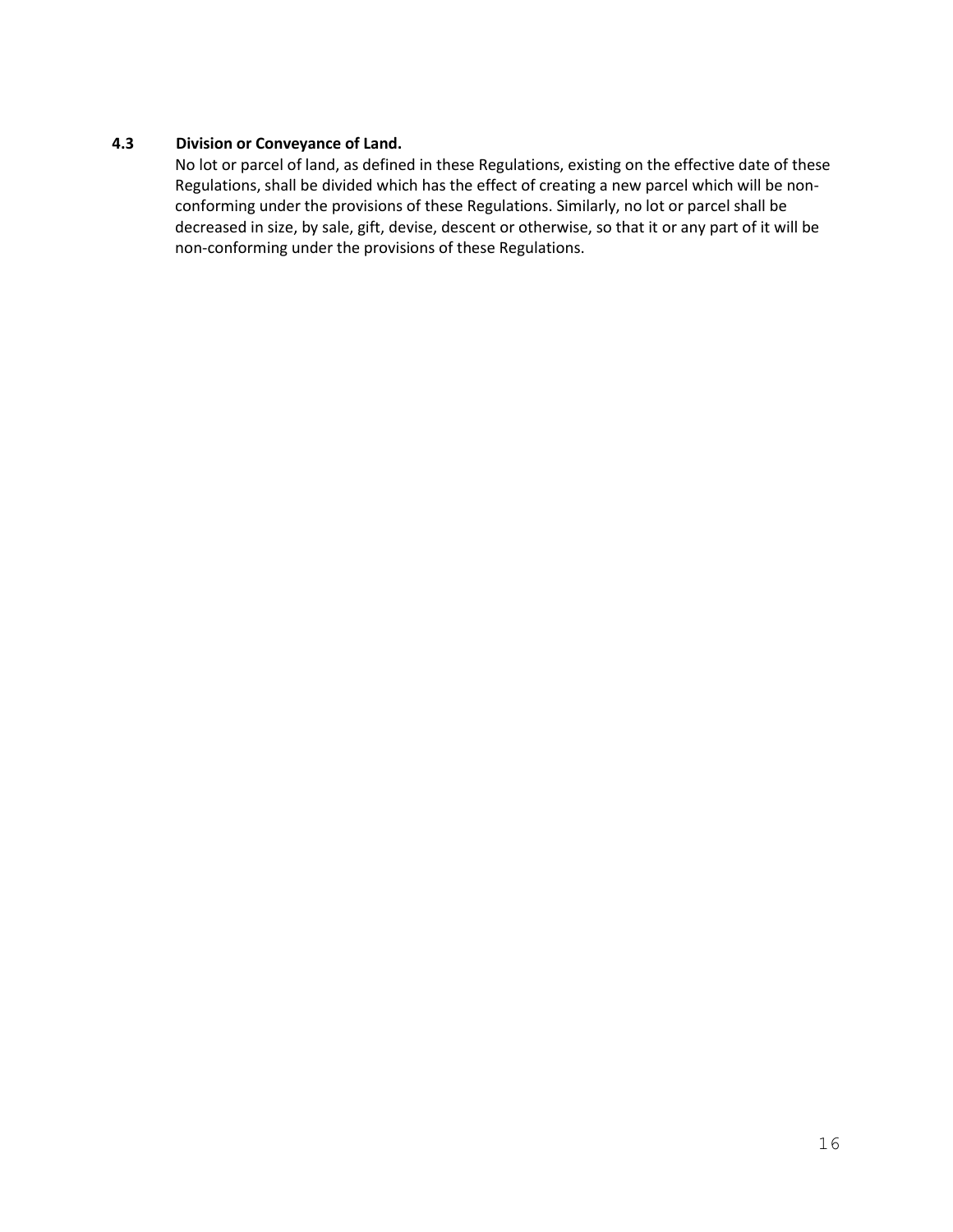# **ARTICLE 5 ZONING DISTRICT REGULATIONS**

**5.1 RA-80: Rural Residence and Agricultural Zone** - minimum lot size 80,000 square feet.

## **A. Purpose**

The land uses and development patterns fostered by these Regulations are intended to provide areas for residential and agricultural uses and structures and for open spaces that are suited to the environmental qualities of the land and that respect and enhance the rural and agricultural character of the Town of Hampton.

# **B. Uses and Structures Authorized by Zoning Permit**

Land may be used and structures may be used, altered, or erected to be used for the following purposes provided a zoning permit is first obtained from the Planning and Zoning Commission or its designated agent, except as otherwise stated.

- 1. Primary Uses
	- a. Residence. One single or two-family dwelling, including one mobile home as one dwelling unit, on a lot of record, subject to Section 6.6 Two-family dwellings and detached accessory dwelling units and Section 6.1.B Nonconforming Lots.
	- b. Agriculture. See Section 2.2 Definitions.
	- c. Community Residences: community residence for 6 or fewer mentally disabled persons; child-care residential facility for 6 or fewer children; and community residence for 6 or fewer persons receiving mental health or addiction services. No such residential facility established pursuant to Connecticut General Statutes Section 8-3e shall be sited within one thousand feet of any other such residential facility without the approval of the Planning and Zoning Commission pursuant to General Statutes Section 8-3f.
- 2. Accessory uses and structures

A primary use must be permitted prior to establishment of an accessory use. Accessory uses and structures are subject to Section 6.21 Accessory Uses and Structures, Customary.

- A. One detached accessory dwelling unit, subject to Section 6.6 Two-family dwellings and detached accessory dwelling units.
- B. Customary accessory uses and structures: accessory uses and structures that are customarily associated with residential and agricultural uses in the region, subject to Section 6.21 Accessory Uses and Structures, Customary.
- C. Retail sale of fine art and crafts provided such sale is conducted within a building and held on no more than 6 calendar days per year on any lot. A zoning permit is not required.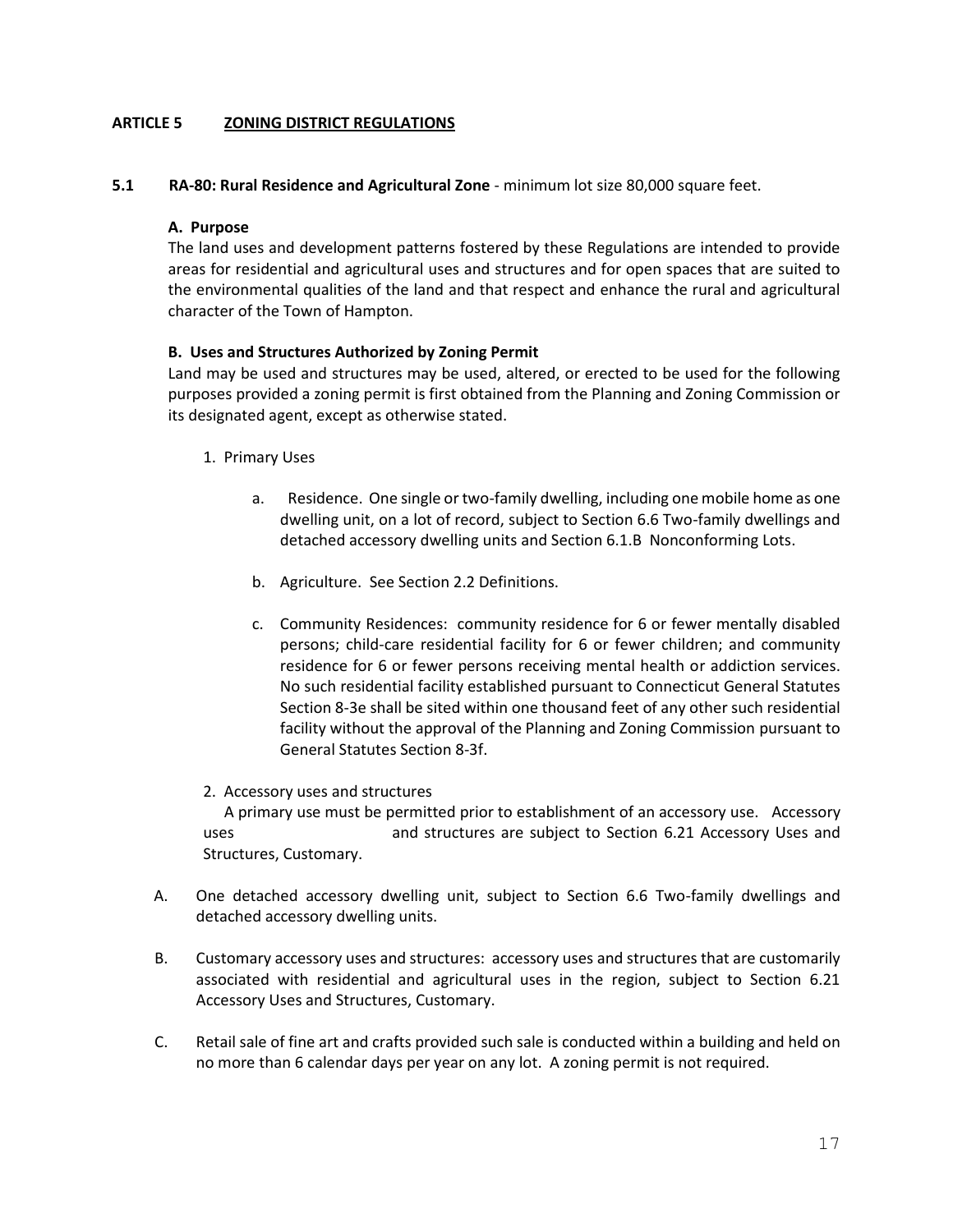- D. Roadside stands, as defined in Section 2.2. No zoning permit is required but the use shall be operated in compliance with Section 6.22.M Roadside Stands.
- E. Home business as defined in Section 2.2, as accessory use to residential use, subject to Section 6.16, Home Businesses. Higher intensity home businesses are authorized by special permit.
- F. Family day care home as defined by Connecticut General Statutes Section 7b-733 and in Section 2.2, as accessory to residential use.
- G. Kennels as accessory to residential use, as defined in Section 2.2 and subject to Section 6.22.I Kennels.

# **C. Uses and Structures Authorized by Special Permit**

Land may be used and structures may be used, altered, or erected for the following purposes provided a special permit is first obtained from the Planning and Zoning Commission. Uses and structures authorized by special permit may be approved only when the Commission determines that the standards in Section 6.18, Special Permits, and all other applicable regulations, have been met.

## a.Primary Uses

The following uses may be authorized as primary uses approved by a special permit.

- a. Cemeteries.
- b. Municipal, state, and federal government buildings.
- c. Public utilities installations for the public convenience and necessity.
- d. Educational, instructional, religious, and museum operations and facilities.
- e. Hunting and Fishing Clubs, subject to Section 6.22.H Hunting and fishing clubs.
- f. Outdoor recreational facilities and uses, subject to Section 6.22.L Outdoor Recreational Facilities and Uses. Prohibited outdoor recreational uses: racing, riding, or training facilities for: motorcycles, cars, trucks, all terrain vehicles or any motorized vehicles.
- g. Parks, nature centers, outdoor athletic facilities, municipal or nonprofit.
- h. Excavation and filling, subject to Section 6.5 Excavation and Filling.
- i. Horse facilities, subject to Section 6.22.G Commercial Boarding, Commercial Riding Arenas and Riding Schools.
- j. Standard Restaurant in existing commercial buildings, with frontage on a state highway, and a demonstrated history of food service.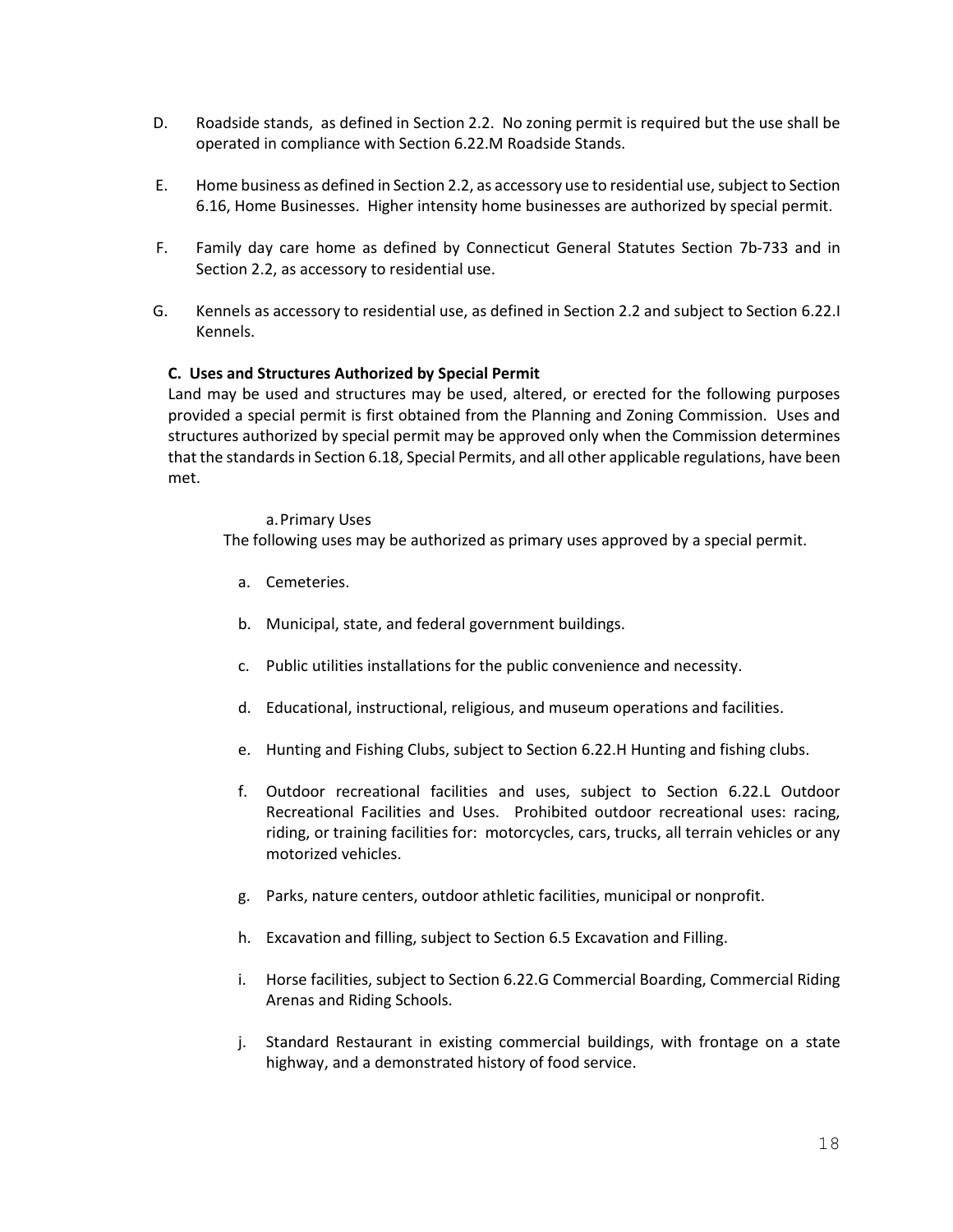## b.Primary Uses limited to Route 6 in RA-80 Zone

The following uses may be authorized by a special permit and are limited in the RA-80 Zone to properties with frontage on Route 6.

- a. Garden center and retail plant sales, subject to Section 6.22.F Garden Center and Retail Plant Sales.
- b. Child day care center as defined by the Connecticut General Statutes Section 19a-77, subject to Section 6.22.B Child Day Care Center, Group Day Care Home.
- c. Veterinary hospitals, subject to Section 6.22.O Veterinary Hospital.
- d. Medical and professional offices as defined in Section 2.2, subject to Section 6.22.K Medical and Professional Office.
- e. Event Facilities, subject to Section 6.22.Q
- 3. Uses Accessory to Residential

The following uses may be authorized by a special permit provided such use is accessory to

- a primary residential use established on the same property.
	- 1. Home Business as defined in Section 2.2, as accessory use to residential use, subject to Section 6.16 Home Businesses. Some home businesses of low intensity may be authorized without a special permit.
	- 2. Bed and breakfast establishments as defined in Section 2.2, Definitions.
	- 3. Retail bakeries, subject to Section 22.A Bakeries.
	- 4. Tearooms as defined in Section 2.2, subject to Section 22.N Tearooms.
	- 5. Shops and storage facilities for contractors and tradesmen as a home business, subject to Section 6.17 Contractors and Tradesmen's Shops and Storage Facilities and Section 6.16, Home Business.
	- 6. Group day care home as defined in CT General Statutes Section 19a-77, as amended, subject to Section 6.22.B Child Day Care Center, Group Day Care Home.
	- 7. Large Nonresidential Structures with a footprint of 5000 square feet or greater, subject to Section 6.22. J Large Nonresidential Structures.
- 4. Uses Accessory to Agriculture

The following uses may be authorized by a special permit provided such use is accessory to a primary agricultural use established on the same property or on a contiguous property under same ownership.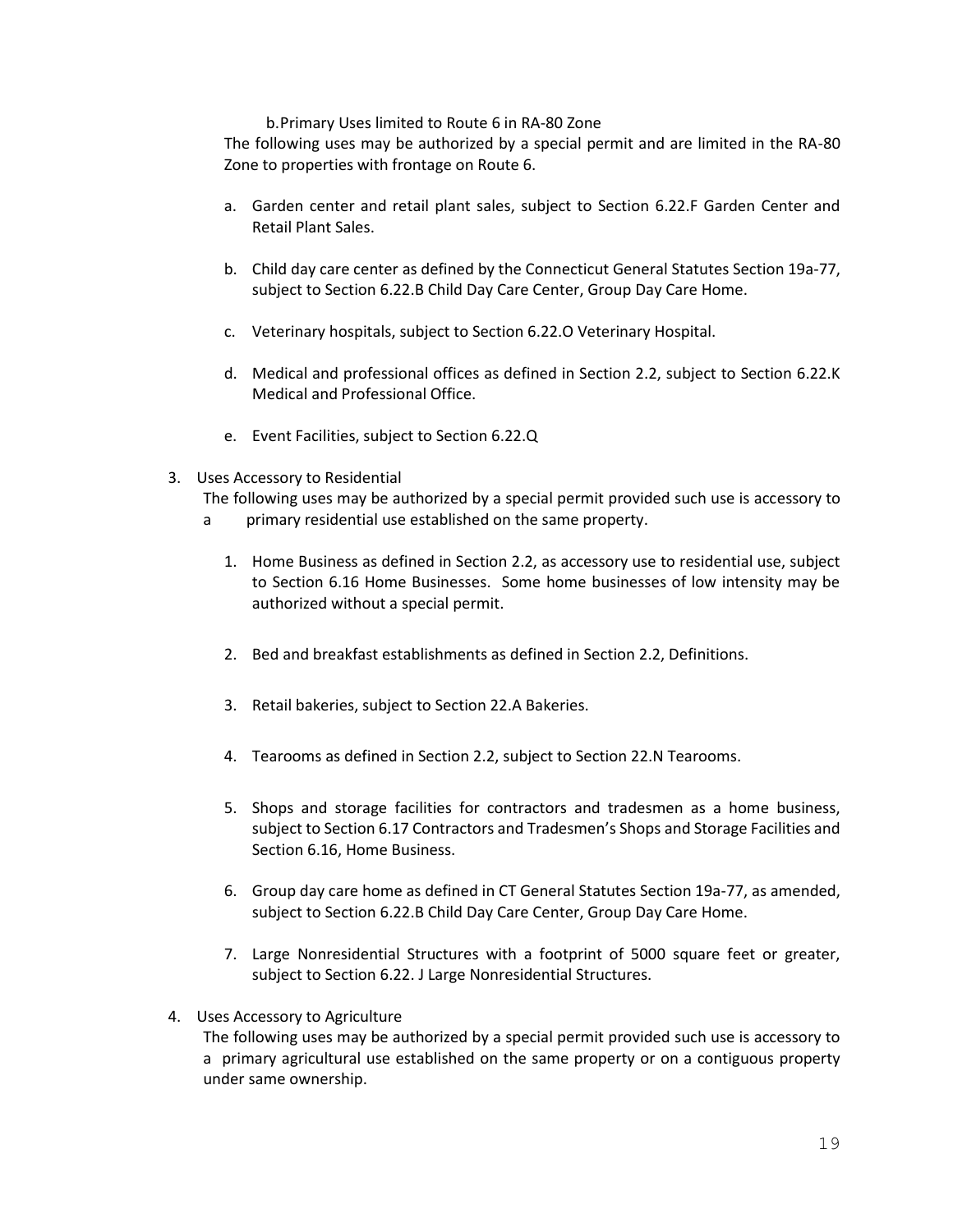- a. Farm stores, year round, as defined in Section 2.2, subject to Section 6.X, Farm Stores in RA-80 Zone.
- b. Large Nonresidential Structures with a footprint of 5000 square feet or greater, subject to Section 6.22.J Large Nonresidential Structures.

## **D. Uses and Structures Authorized by Site Plan approval.**

Land may be used and structures may be used, altered, or erected for the following purposes provided a site plan is approved first by the Planning and Zoning Commission. Uses and structures authorized by site plan may be approved only when the Commission determines that the standards in Section 6.19 Site Plans, and all other applicable regulations, have been met.

1. Primary Uses

The following may be authorized as primary use by site plan approval.

- a. Farmers Market.
- 2. Accessory Uses

The following may be authorized as accessory use by site plan approval.

1. Large Nonresidential Structures with a footprint of 2000 to 4999 square feet, subject to Section 6.22.J Large Nonresidential Structures.

# **5.2 BUSINESS (B) ZONE**

# **A. Intent**

To provide areas in which to conduct commercial activities, including retail and wholesale trade, services and light manufacturing, that enhance the economy of Hampton and are designed and operated in a manner that will at all times respect and protect the rural and historic character of the community; the quality of the air, water, and other natural resources ; and the safety and health of the public.

# **B. Permitted Uses**

In a Business Zone, land and buildings may be used and buildings may be altered or erected to be used for the following purposes, providing a special permit and site plan approval are first obtained from the Planning and Zoning Commission. The site plan shall be prepared by a licensed landscape architect or architect, or other professional with demonstrated and equivalent site planning expertise that is found acceptable by a majority vote of the full Commission.

- 1. Sale of goods, retail and wholesale, except as set forth in Section 5.2.C, Prohibited Uses in the Business Zone.
- 2. Restaurants, standard and carry-out types (see Definitions Sec 2.2).
- 3. Service establishments: establishments providing a personal or business service to a consumer or customer, including financial institutions.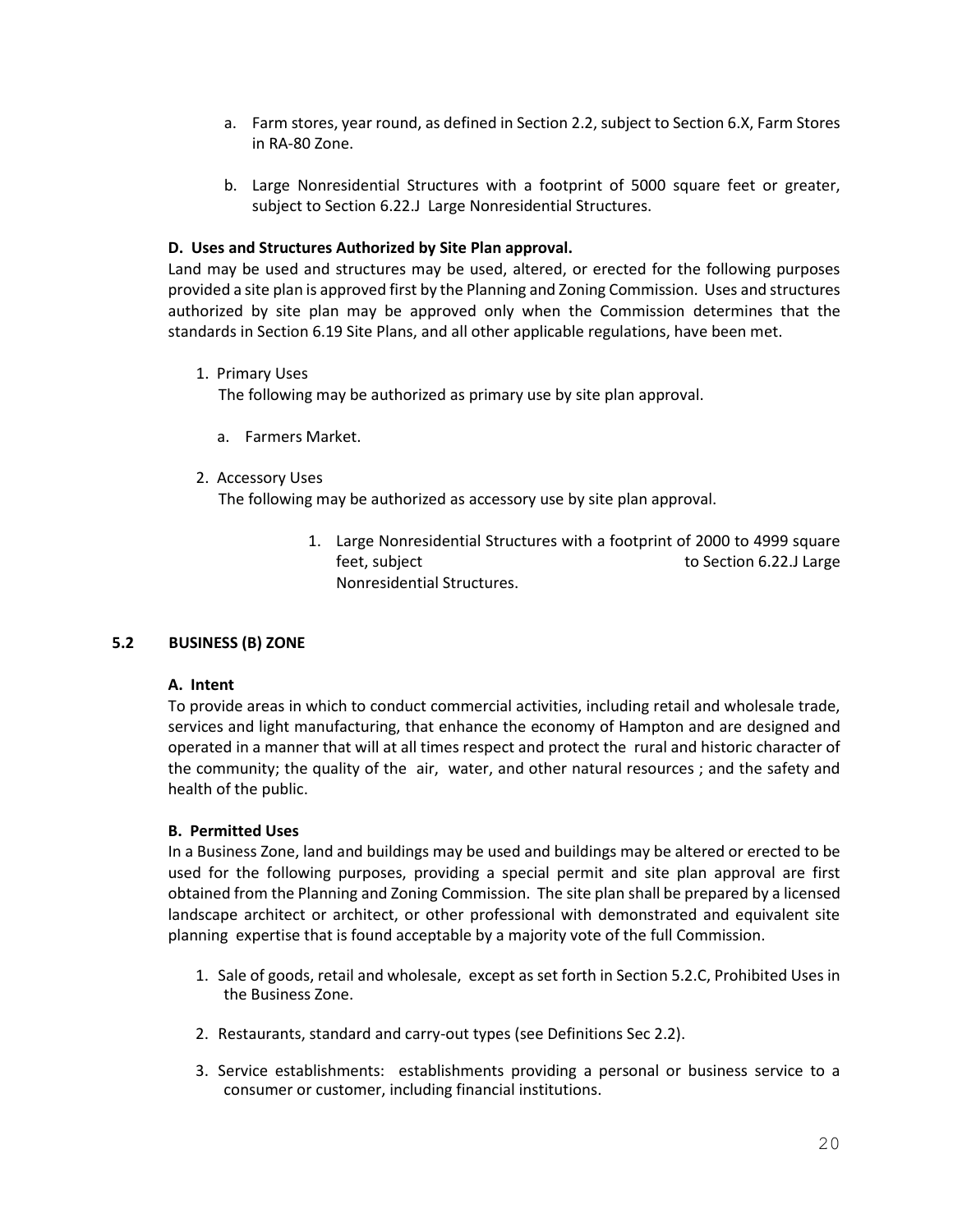- 4. Offices, professional and general.
- 5. Automobile repair shops, with sale of vehicles as accessory use only.
- 6. Small engine repair shops (see Definitions Section 2.2).
- 7. Recreation facilities such as fitness centers, game arcades, martial arts instruction, yoga studio.
- 8. Pet grooming and training establishments, not to include overnight boarding.
- 9. Veterinary hospital, not to include boarding except as accessory to the veterinary hospital use.
- 10.Package liquor stores.
- 11.Self-storage business.
- 12.Healthcare facilities.
- 13.Child and adult day care facilities.
- 14.Studios: art, crafts, photography, graphics, etc.
- 15.Governmental services.
- 16.Schools and instructional facilities.
- 17.Public utilities, substations.
- 18.Light manufacturing establishments. (See Definitions Section 2.2)
- 19.Commercial Slaughterhouse.
- 20.Buildings, structures, and uses customarily accessory to permitted uses. Incidental takeout service of food and/or beverages shall be considered an accessory use to a standard restaurant and retail establishment.
- 21.Gasoline Sales in accordance with Section 6.24 (*Amendment effective October 14, 2016)*

## **C. Prohibited Uses in the Business Zone**

The following uses are expressly prohibited in the business zone.

- 1. All activities and uses cited in Section 5.3 Prohibited Uses in All Zones.
- 2. Funeral homes.
- 3. Gambling/betting facilities.
- 4. Keeping of livestock and other farm animals, except where there is an existing use of a structure as a single family dwelling on the effective date of this regulations revision.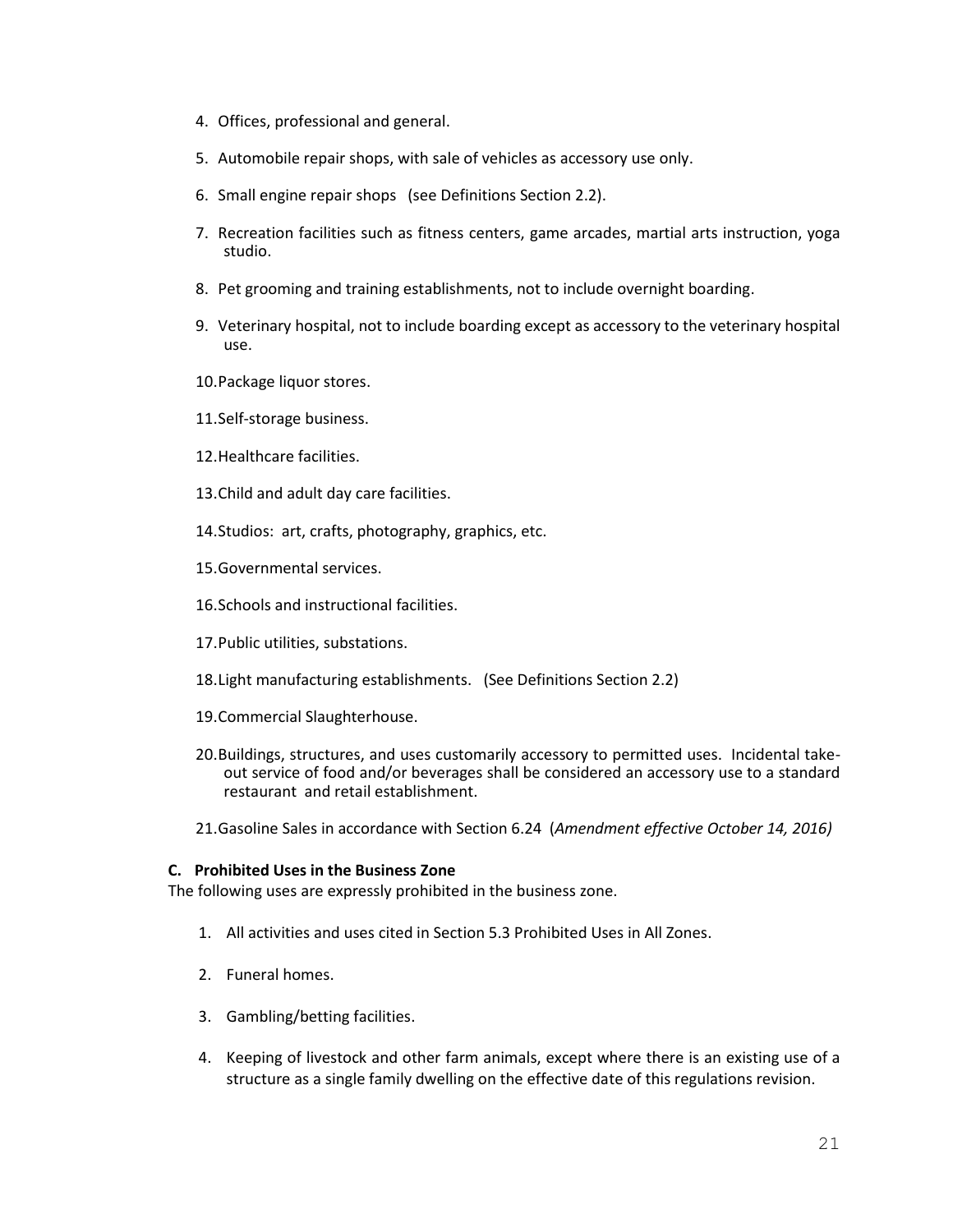- *5. (DELETED)*
- 6. Taverns and other alcohol service not associated with a standard restaurant.
- 7. Drive-through window, defined as a window and associated driveway provided at any establishment or structure for the purpose of providing service or goods to a customer in a vehicle.
- 8. Fast-food restaurant.
- 9. Sale of vehicles, except as accessory to vehicle repair shops.

# **5.3 Prohibited Uses in All Zones**

In all zones, any use not specifically listed as permitted in these Regulations is prohibited. The following uses are expressly prohibited in all zones.

- a. Junkyards as defined in Section 2.2.
- b. Racing, riding, and training facilities for motorcycles, cars, trucks, all terrain vehicles, or any motorized vehicles.
- c. For-profit solid waste and for-profit recycling facilities. Solid waste facilities shall be as defined by the Connecticut General Statutes Section 22a-207, as amended.
- d. Commercial slaughterhouse: slaughtering of animals not raised on the premises.
- e. Commercial kennels as defined in Section 2.2 that are not a part of a veterinary hospital.

# **5.4 Permitted Uses**

Only those uses, buildings and structures specifically listed in these Regulations as permitted are allowed in the Town of Hampton.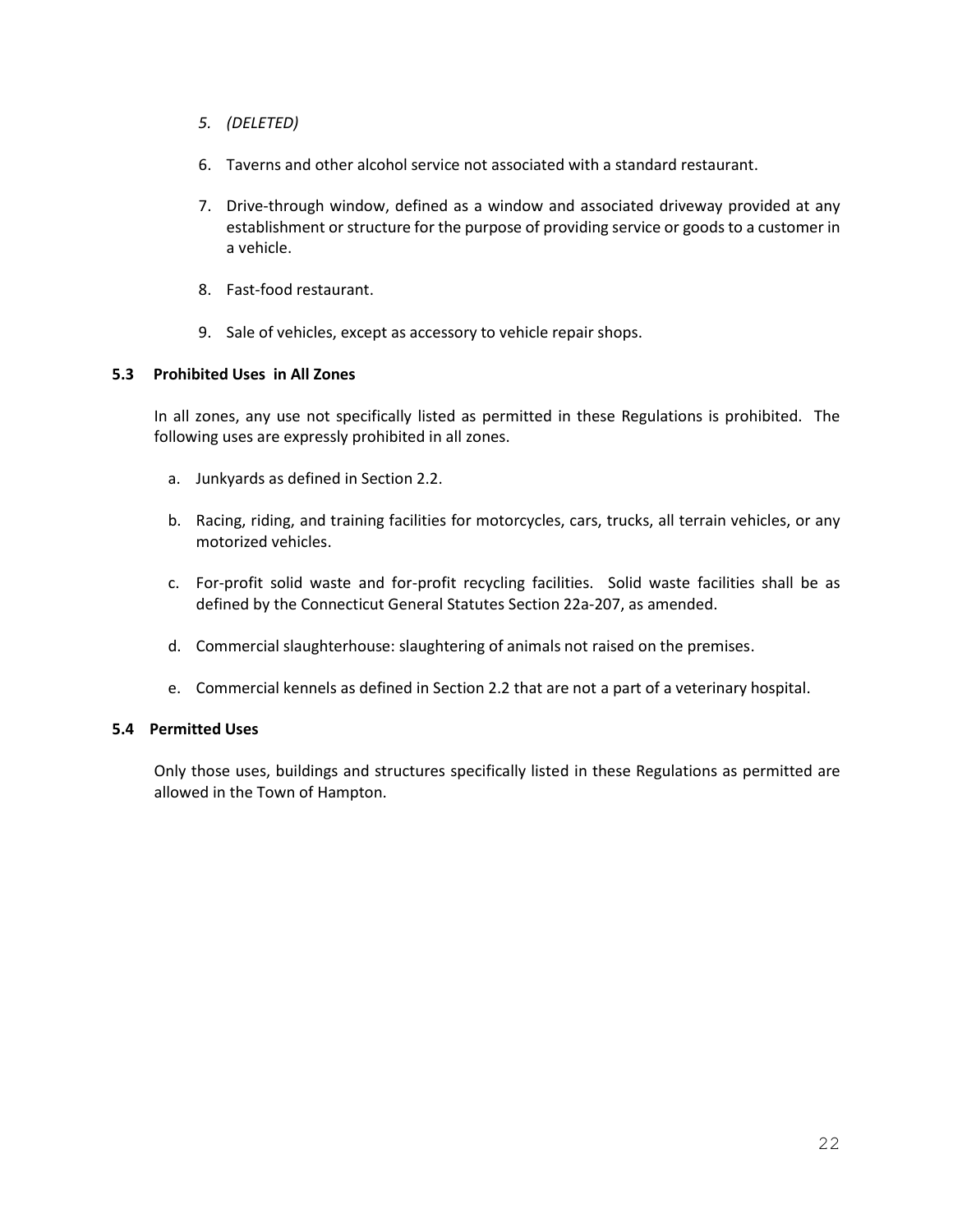# **ARTICLE 6 SPECIAL REGULATIONS**

## **6.1 Nonconforming Uses, Buildings or Structures**

## **A. Purpose.**

Within the zoning districts established by these Regulations or by amendments that may later be adopted there exist lots, uses and structures which were lawful at the time these Regulations were adopted or amended but which would be prohibited, regulated or restricted under the provisions of these Regulations or future amendments. Such lots, uses and structures are declared by these Regulations to be nonconforming. It is the intent of these Regulations that nonconformities shall not be enlarged upon, expanded or extended if such a change would increase the non-conformity nor be used as grounds for adding other structures or uses prohibited elsewhere in the same zone. It is the burden of the owner to provide sufficient documentation to demonstrate that such nonconforming use/structure/lot predated zoning regulations which prohibit such use/structure/lot.

- 1. Nonconforming uses are declared by these Regulations to be incompatible with permitted uses in the district involved. After the effective date of adoption or amendment of these Regulations, a nonconforming use, a nonconforming structure or a nonconforming use of a structure and land in combination, shall not be extended or enlarged by the attachment, to a building or land, of additional signs intended to be seen from off the premises or by the addition of other uses of a nature which would be prohibited generally in the district involved.
- 2. To avoid undue hardship, nothing in these Regulations shall be deemed to require a change in the plans, construction or designated use of any building on which actual construction was lawfully begun prior to the effective date of adoption or amendment of these Regulations and upon which actual building construction has been carried on diligently. "Actual construction" is hereby defined to include the placing of construction materials in permanent position and fastened in a permanent manner. Where excavation or demolition or removal of an existing building has been substantially begun preparatory to rebuilding, such excavation or demolition or removal shall be deemed to be actual construction, provided that work shall be carried on diligently.

# **B. Nonconforming lots**

In any district, a principal building and customary accessory structures may be erected on a nonconforming lot provided that the owner of the lot shall not have owned, at any time since the effective date of adoption or amendment of this regulation, sufficient contiguous land to make a conforming lot or more nearly conforming lot. This provision shall apply even though such lot fails to conform to the lot area, buildable area, and/or lot width, requirements of the district in which such lot is located, provided that the yard dimensions shall conform to the requirements of the district in which such lot is located.

# **C. Nonconforming uses**

 Where a lawful use exists at the effective date of adoption or amendment of these Regulations, which use is no longer permitted under these Regulations as adopted or amended, such use may be continued so long as it remains otherwise lawful, subject to the following provisions: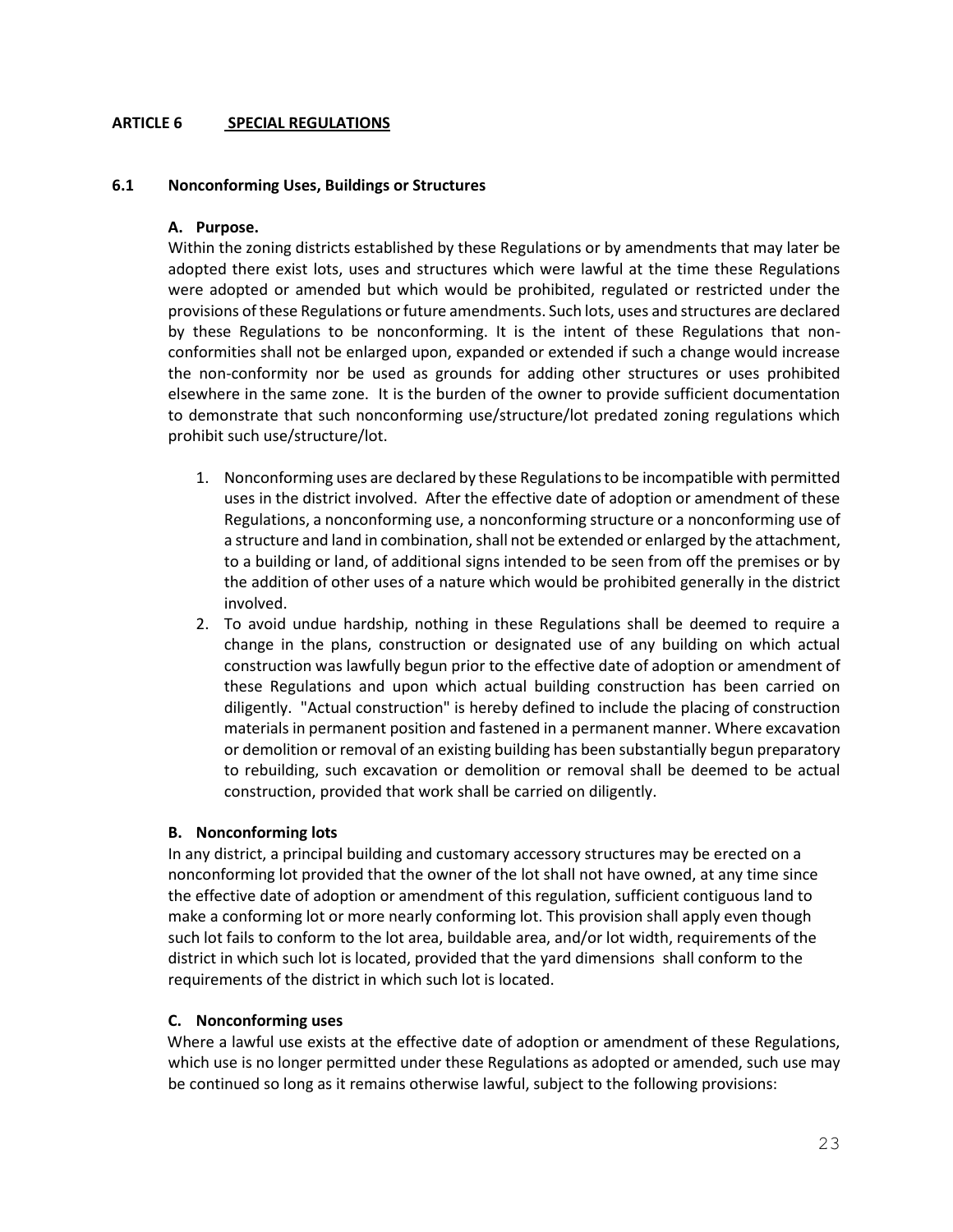- 1. Such nonconforming use shall not be enlarged or increased, nor extended to occupy a greater floor area or area of land than was occupied at the effective date of adoption or amendment of these Regulations.
- 2. Such nonconforming use shall not be moved in whole or in part to any portion of the land other than that occupied by such use at the effective date of adoption or amendment of these Regulations.
- 3. If such nonconforming use is superseded by a permitted use, it shall thereafter conform to the requirements of the zone in which it is located, and the nonconforming use shall not thereafter be resumed.

# **D. Nonconforming structures**

 Where a lawful structure exists at the effective date of adoption or amendment of these Regulations which could not be built under the provisions of these Regulations as enacted or amended by reason of restrictions on area, lot coverage, height, yards, its location on the lot or other requirements concerning the structure, such structure may be continued so long as it remains otherwise lawful, subject to the following provisions:

- 1. Any nonconforming building or structure which does not contain a nonconforming use may have extensions, structural alterations or changes, provided that no other zoning regulations are violated or that the nonconformity is not increased in any manner.
- 2. If such nonconforming structure is damaged or destroyed by fire, explosion, act of God or by public enemy, it may be repaired or replaced to an extent which does not increase the nonconformity. Such repair or replacement shall commence within twelve (12) months after the damage or destruction occurs and shall be completed within twenty-four (24) months after commencement. If such repair or replacement is not accomplished within such time periods, the structure shall be reconstructed in conformity with the requirements of the zone in which it is located.
- 4. If such structure is moved for any reason for any distance whatsoever, it shall thereafter conform to the requirements of the zone in which it is located after it is moved.

# **E. Nonconforming uses of structures and land in combination**

Where a lawful use of a structure, or of a structure and land in combination, exists at the effective date of adoption or amendment of these Regulations which is no longer permitted under the provisions of these Regulations as enacted or amended, such lawful use may be continued so long as it remains otherwise lawful, subject to the following provisions:

- 1. Any existing structure devoted to such nonconforming use shall not be enlarged, extended, constructed, reconstructed, moved or structurally altered in a manner which increases the nonconformity, except to change the use of the structure to a use permitted in the zone in which it is located.
- 2. Any nonconforming use of a structure may be extended throughout any part thereof which was manifestly arranged or designed for such use at the time of adoption or amendment of these Regulations, but no such use shall be extended to occupy any land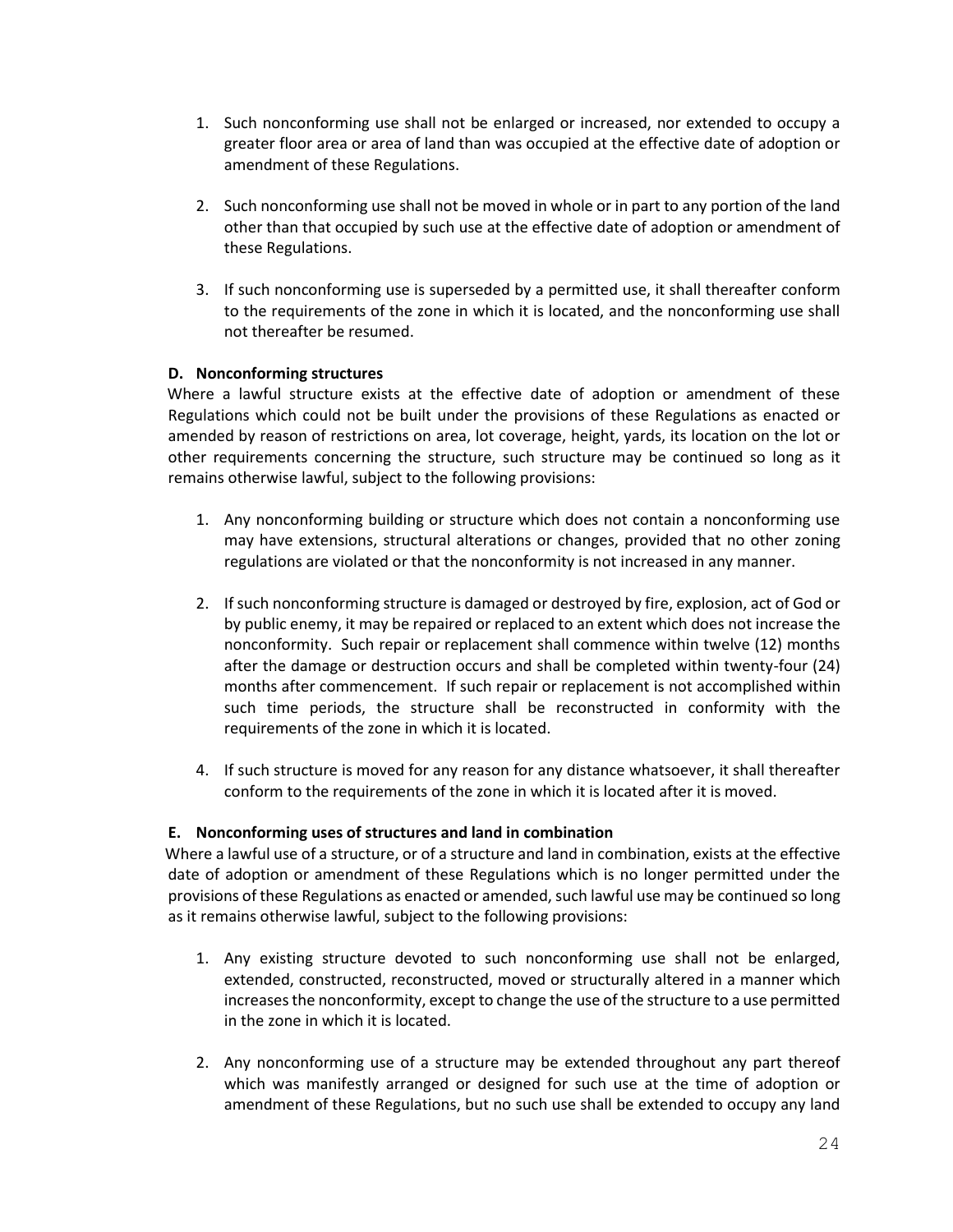outside the structure.

- 3. A nonconforming use may be changed only to a conforming use. Whenever a nonconforming use has been changed to a conforming use, it shall not thereafter be changed to a nonconforming use.
- 2. If such nonconforming use is superseded by a permitted use, it shall thereafter conform to the requirements of the zone in which it is located, and the nonconforming use shall not thereafter be resumed.

## **F. Repairs and maintenance**

- 1. Ordinary repairs may be made or remodeling done to any structure devoted in whole or in part to a nonconforming use, provided that such work does not increase the nonconformity.
- 2. Nothing in these Regulations shall be deemed to prevent the strengthening or restoring to a safe condition of any nonconforming structure or part thereof declared to be unsafe by any official charged with protecting the public safety, upon order of such official.

# **G. Uses under special permit provisions not nonconforming uses.**

 Any use which is permitted by special permit in a district under the provisions of these Regulations shall not be deemed a nonconforming use in such zone.

## **6.2 Performance Standards**

Each land use and activity shall meet the following performance standards:

# 1. **Release to the air**

No dust, dirt, fly ash, smoke other than from brush or legal sources, offensive odors, or noxious, toxic or corrosive fumes or gases shall be emitted into the air.

# 2. **Noise**

No unnecessary noise shall be transmitted outside the boundaries of the premises. Noise levels shall not exceed those described in the Connecticut Regulations of State Agencies for Control of Noise Section 22a-69-1 to 22a-69-7.4.

# 3. **Vibrations**

No vibration will be transmitted outside the boundaries of the premises.

# 4. **Safety**

None of the activities or businesses conducted within the premises shall be hazardous or have or cause any detrimental effect to adjacent property, nor that fire or explosion hazards will exist such as to produce dangerous exposure to adjacent property.

## 5. **Discharges to land and water**

No offensive, hazardous, solid or toxic wastes shall be discharged onto the land or into any wetlands, stream, watercourse or storm drainage.

## 6. **Outdoor Lighting**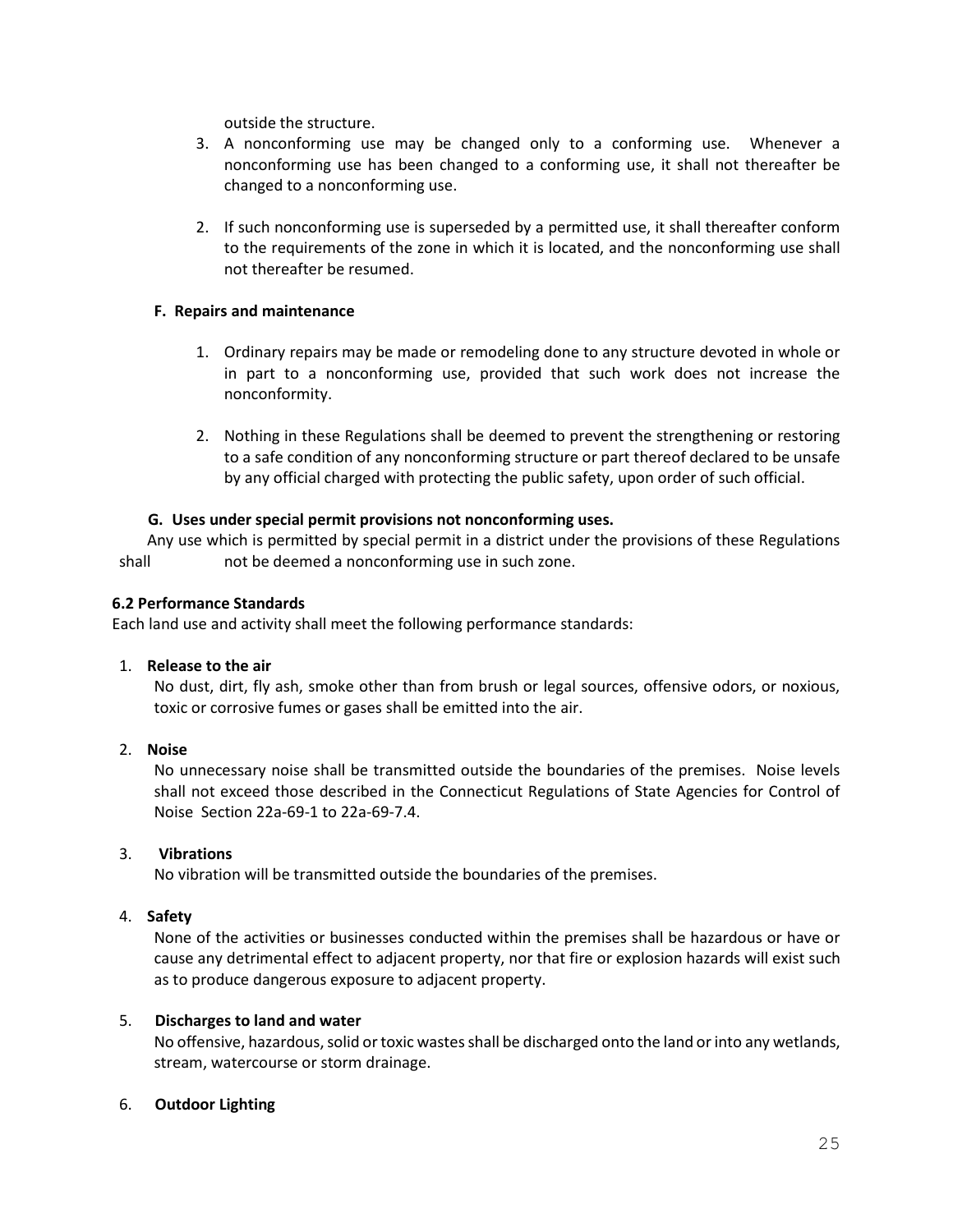The intent of this section is to: permit uses of outdoor lighting for nighttime safety, utility, security, and enjoyment while preserving the ambiance of the night; curtail and reverse degradation of the nighttime environment and the night sky; minimize glare and obtrusive light by limiting outdoor lighting that is misdirected, excessive, or unnecessary; conserve energy.

- 3. Residential Lighting. Outdoor residential lighting shall be directed onto the premises on which it is located and shall not cast direct lighting or glare off premises. Illumination of adjacent premises shall be minimized.
- 4. Non-Residential Lighting. Outdoor lighting for non residential activities shall:
	- a. Not exceed what is needed in order to conduct a legal activity on the subject property for user safety and site security. The Commission may require that the applicant submit expert testimony to demonstrate compliance with this regulation.
	- b. Utilize shielded or cut-off fixtures so as to direct all illumination onto the premises and prevent off-site illumination. A cut-off fixture directs light down, not sideways nor upward, with the light source completely enclosed in the fixture. Fixtures shall be selected from the list approved by the International Dark Skies Association at [http://www.darksky.org](http://www.darksky.org/) or shall be equivalent.
	- c. Utilize motion sensitive lighting and alarm systems in lieu of all-night lighting, except that the Commission may waive this requirement if it finds that all-night lighting is needed for security AND will not cause illumination of adjacent residential and undeveloped properties in the RA-80 Zone
	- d. Utilize free standing fixtures placed on poles that are low enough to keep light from spreading where it is not needed, typically not to exceed 20 feet in height.
- e. Not operate when the facility or activity is not operating, except the minimum needed for security purposes.

# **6.3 Interior and Rear Lots**

# **A. Interior Lots**

No building to be used in whole or in part as a dwelling shall be erected on any lot unless said lot abuts on a highway or street or unless there is provided for such a lot an unobstructed right of access at least twenty feet wide to a public highway adequate to accommodate fire apparatus or other emergency equipment. The lot line from which the right of access leads shall be considered the front line of the interior lot. Such interior lot shall conform to all requirements prescribed for the zone in which it is located. If, however, the area of such lot shall exceed twice the area requirements of the zone in which the rear area is located, such right of access to said area shall be at least 50 feet wide and no dwelling permit shall be issued for more than one building in the original rear area until all regulations for subdivisions have been complied with; this will allow the construction of a road within the 50 ft. right of way in case of future subdivision.

(Note: This requirement permits the use of irregularly shaped land parcels which may conform to all other requirements except that adequate road frontage cannot be provided.)

# **B. Rear Lots**

1. No dwelling unit shall be erected on a rear lot unless there is provided space for a useable driveway consisting of unobstructed access, owned in fee simple by the owner of the rear lot, at least 20 feet wide to accommodate fire apparatus or other emergency equipment.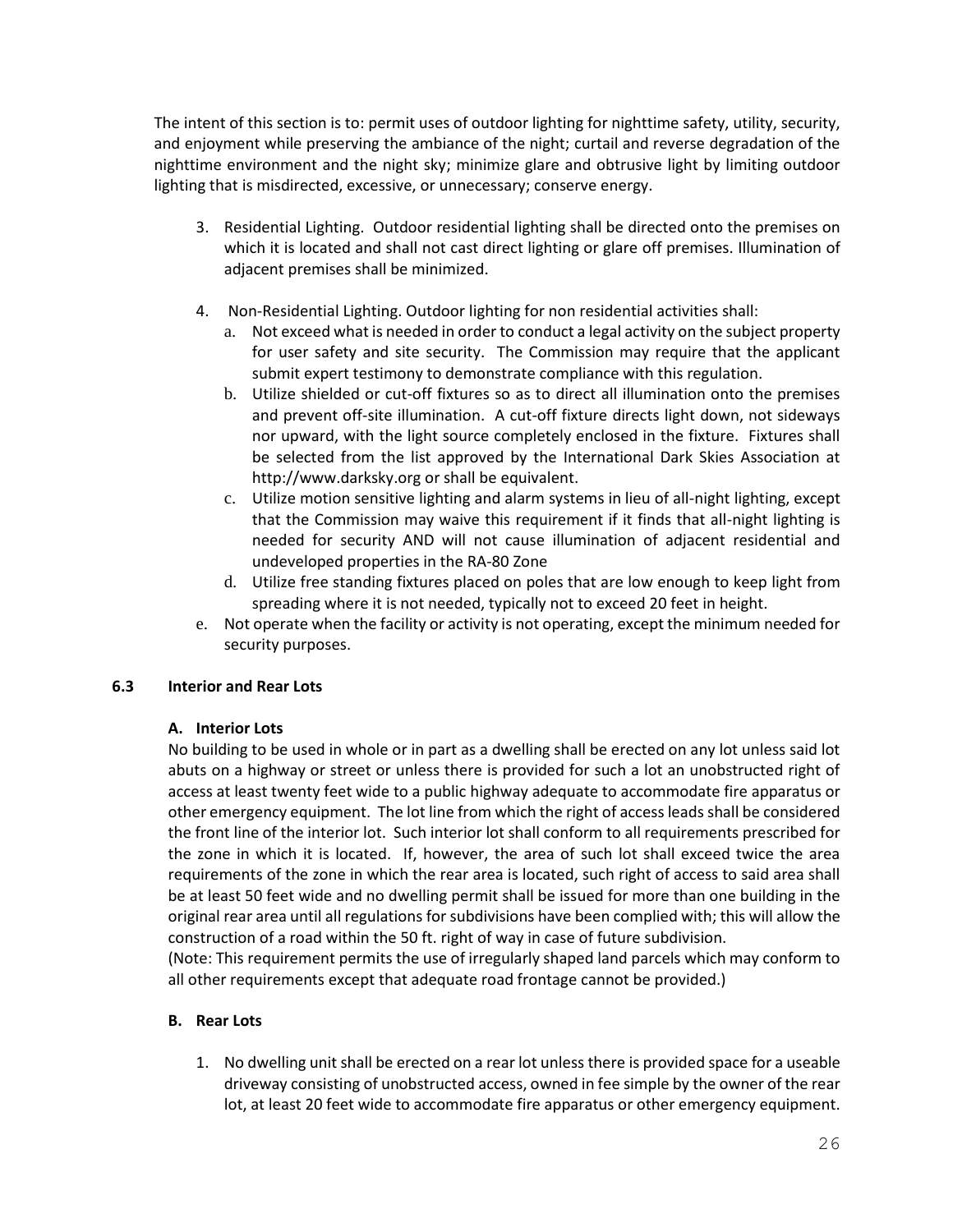- 2. The rear lot shall conform to all requirements prescribed for the zone in which it is located. The minimum lot area shall be computed as the area of the lot exclusive of the area of access. The lot line from which the access leads shall be considered the front line of the rear lot.
- 3. The access area shall be limited for the exclusive use of one dwelling unit on the rear lot and shall not be used for access to any other land or separate rear lot.
- 4. There shall be a limited number of rear lots allowed in any subdivision, no more than onethird of all lots. This same limit applies to a resubdivision of any past or present subdivision.
- 5. Nothing in these Regulations is intended to prohibit the use or rear lots in existence prior to the adoption of this amendment.
- 6. Driveways shared by adjacent lots can be accommodated but must be shown on the site plan and a driveway agreement approved by the Commission filed on the land records.
- 7. Rear lot provisions are not intended to avoid new road construction. The maximum number of rear lots depends on the suitability of the land.

# **6.4 Soil Erosion and Sediment Control & Stormwater Management**

**1. Purpose:** The purpose of this Section is to ensure that development of property:

a. Preserve pre-development site hydrology (including runoff, infiltration, interception, evapotranspiration, groundwater recharge, and stream baseflow) to the greatest extent possible;

b. Prevent flooding of on-site and off-site lands;

c. Recharge surface waters, groundwater, and inland wetlands;

d. Minimize pollutant loading into inland wetlands and watercourses and groundwater;

e. Employ the most natural and least-intrusive methods for managing stormwater;

f. Employ Low Impact Development (LID) and other appropriate stormwater management Best Management Practices (BMP)

g. Provide a technical framework to implement development and stormwater strategies that will lead to the improvement of surface and groundwater quality.

**B. Definitions**: As used in this Article, the following terms shall have the meanings indicated:

BEST MANAGEMENT PRACTICES – A technique, process, activity, or structure used to reduce pollutant content of stormwater discharge. BMPs may include simple nonstructural methods such as "good housekeeping" and preventative maintenance. BMPs may also include structural modifications such as the installation of bioretention measures. BMPs are most effective when used in combination and are customized to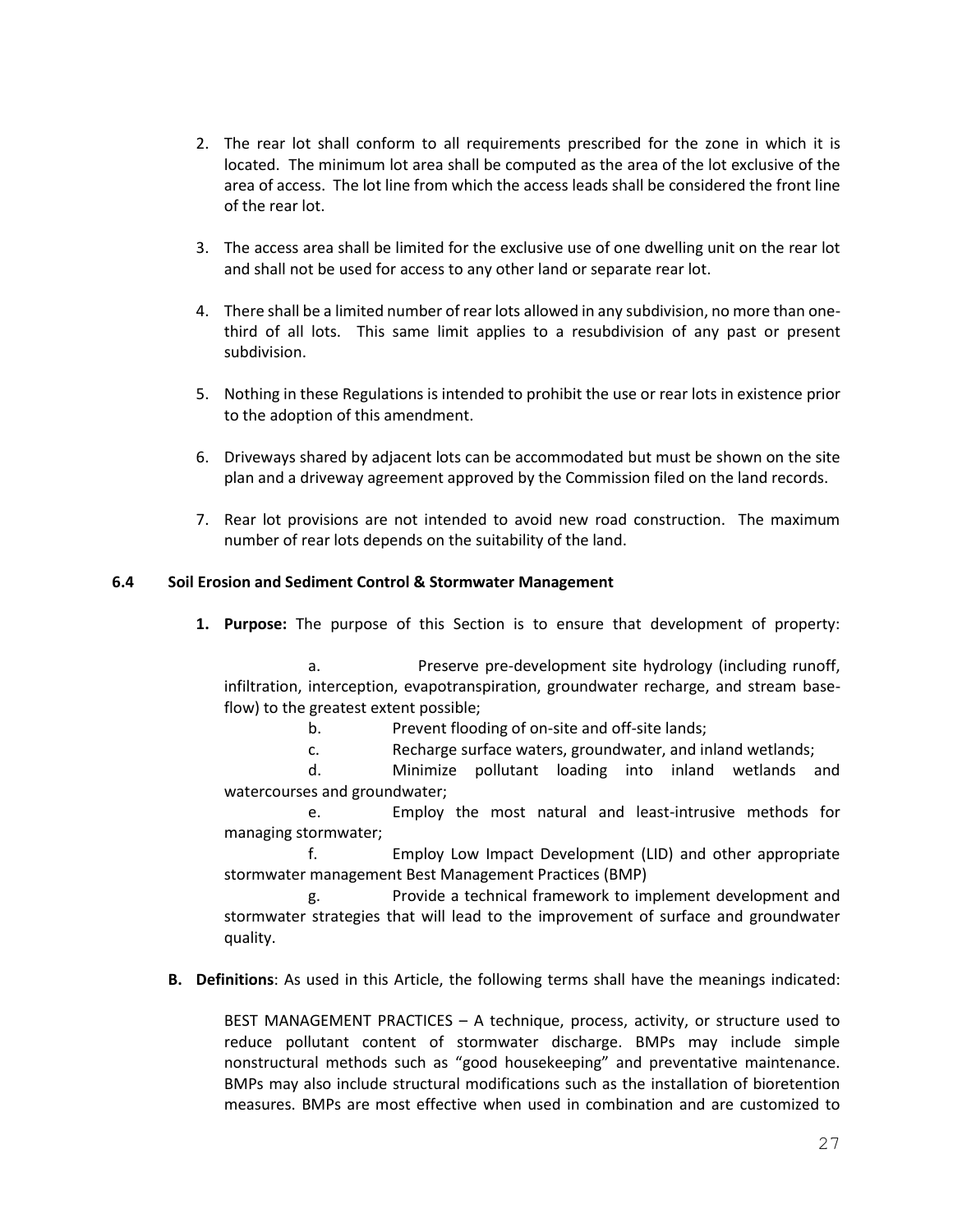meet site- and project-specific needs.

CERTIFICATION - A signed, written approval by the Commission (its designated agent or the Eastern Connecticut Soil & Water Conservation District) that a soil erosion and sediment control plan complies with the applicable requirements of these Regulations.

COUNTY SOIL AND WATER CONSERVATION DISTRICT - The Eastern Connecticut Soil & Water Conservation District established under the Section 22a-315(a) of the General Statutes.

DEVELOPMENT - Any construction or grading activities to improved or unimproved real estate.

DETENTION BASIN - A permanent structure that provides for the temporary storage of storm water to control discharge rates, allow for infiltration and improve water quality.

DISTURBED AREA - An area where the ground cover is destroyed or removed, leaving the land subject to accelerated erosion.

EROSION - The detachment and movement of soil or rock fragments by water, wind, ice or gravity.

GRADING - Any excavating, grubbing, filling (including hydraulic fill) or stockpiling of earth materials or any combination thereof, including the land in its excavated or filled condition.

INSPECTION - The periodic review of sediment and erosion control measures shown on the certified plan.

LOW-IMPACT DEVELOPMENT – A site-design strategy intended to maintain or replicate pre-development hydrology through the use of small-scale controls integrated throughout the site to manage stormwater as close to its source as possible.

RETENTION BASIN - A permanent structure that provides for the storage of runoff by means of a permanent pool of water.

SEDIMENT - Solid material, either mineral or organic, that is in suspension, is transported or has been moved from its site of origin by erosion.

SOIL - Any unconsolidated mineral or organic material of any origin.

SOIL EROSION AND SEDIMENT CONTROL & STORMWATER MANAGEMENT PLAN - A scheme that minimizes soil erosion and sedimentation and maximizes pre-development stormwater hydrology resulting from development and includes, but is not limited to, a map and narrative.

**C. Activities Requiring a Soil Erosion and Sediment Control & Stormwater Management Plan** A Soil Erosion and Sediment Control & Stormwater Management Plan (hereinafter called a Control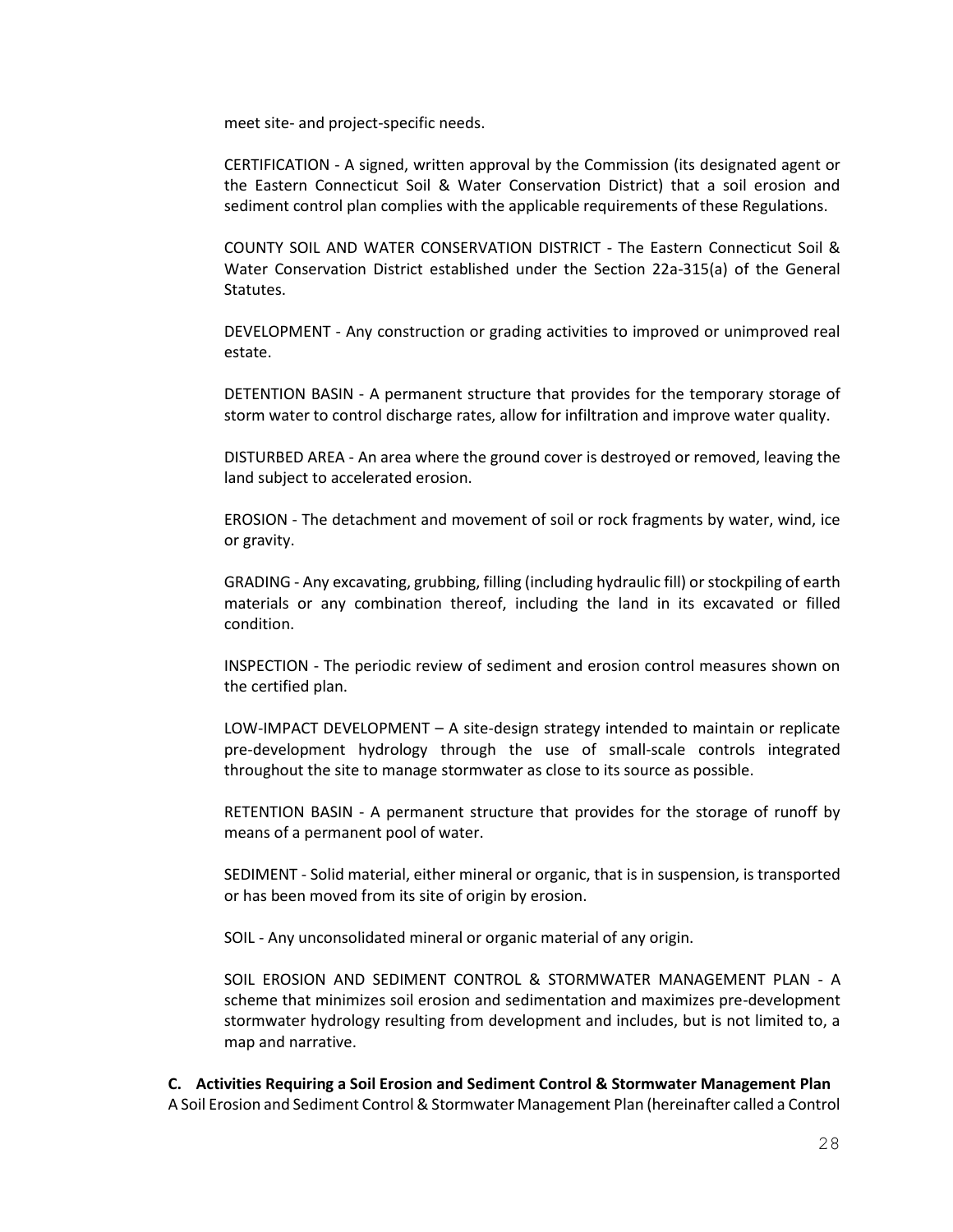Plan) shall be submitted with any application for development when:

- 1. One-half (1/2) acre of disturbed area on any property containing a Regulated Activity as defined by Section 2.26 of the Hampton Inland Wetlands and Watercourse Regulations
- 2. One (1) or more acres of disturbed area.
- 3. One (1) or more acres of impervious surface upon project completion. (Existing impervious surface shall be counted towards this requirement).
- 4. Any commercial or industrial activity.
- 5. Any application with three (3) or more dwelling units.
- 6. Any project involving a new road, Private Road, or Share Driveway serving three (3) or more lots.
- 7. Any project where the impervious surface area after construction exceeds thirty percent (30%) of the total site area (existing impervious surface shall be counted towards this requirement).

# **D. Exemptions**

- 1. A single-family dwelling that is not a part of a subdivision of land shall be exempt from these Control Plan Regulations.
- 2. Cultivation of the soil and other bona-fide agricultural activities shall be exempt from these Control Plan Regulations

# **E. Plan Contents and Requirements**

- 1. To be eligible for certification, a Control Plan shall contain proper provisions to adequately control accelerated erosion and sedimentation and reduce the danger from stormwater runoff on the proposed site based on the best available technology. Such principles, methods and practices necessary for certification are found in the 2004 Connecticut Stormwater Quality Manual and the 2002 Connecticut Guidelines for Soil Erosion and Sedimentation Control, as may be amended from time to time. Alternative principles, methods and practices may be used with prior approval of the Commission.
- 2. Said plan shall contain, but not be limited to:
	- a. A narrative describing the development project and time schedule for:
		- 1. all major construction activities indicating the anticipated start and completion of development.
		- 2. creating and stabilizing of disturbed areas.
		- 3. grading operations.
		- 4. applying erosion and sediment control measures and facilities on the land.
	- b. Design criteria, construction details, detailed installation/application procedures and maintenance program.
	- c. A Site Plan map showing:
		- 1. existing and proposed topography.
		- 2. proposed area alterations.
		- 3. disturbed areas, identifying the extent of all proposed clearing and grading activities.
		- 4. location of and other detailed information concerning erosion and sediment control measures and facilities.
		- 5. Soil characteristics of the site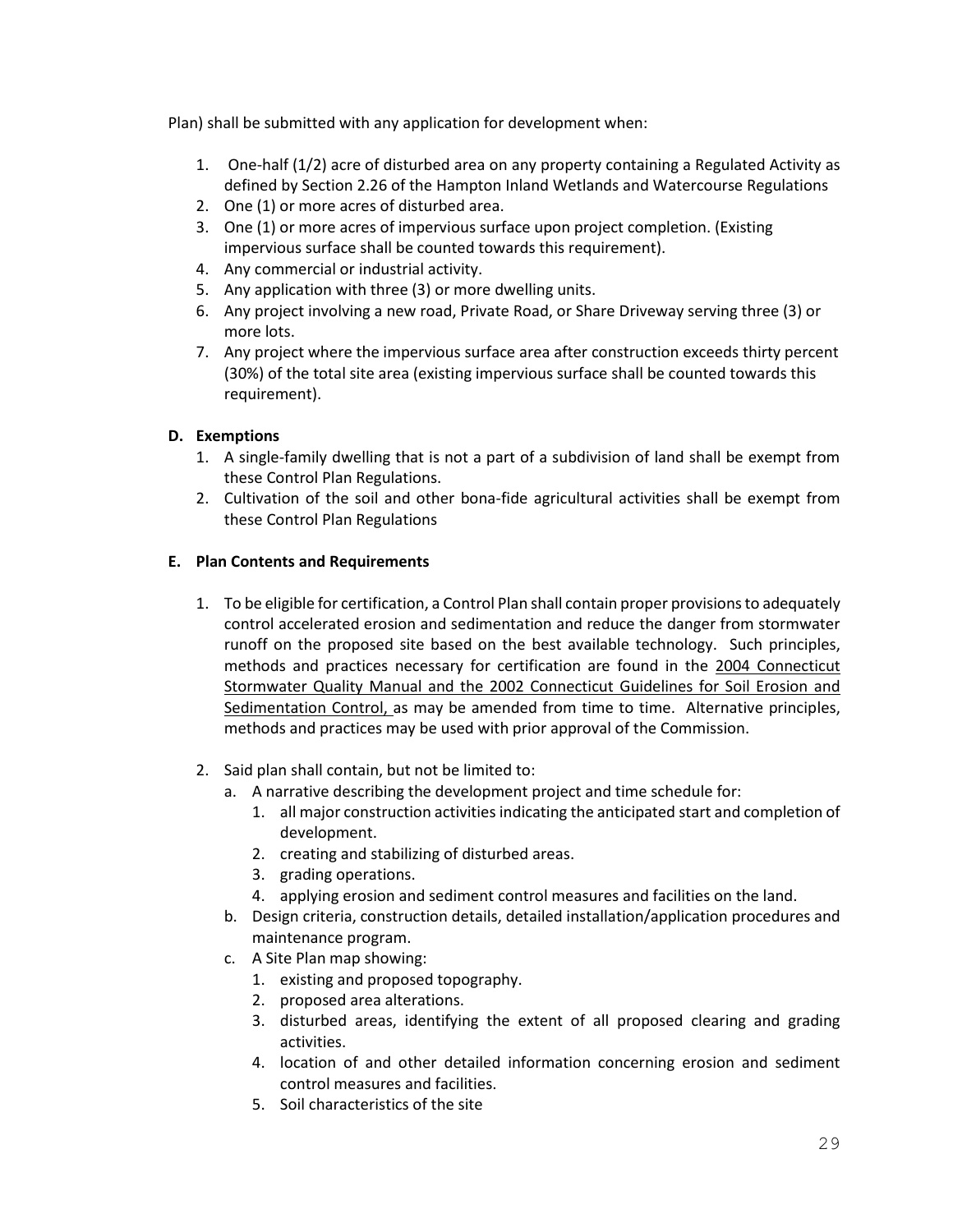- 6. Location of closest surface-water bodies and wetlands to the site, as well as the depth to any groundwater or aquifer areas on or adjacent to the site where stormwater facilities are proposed
- 7. Location and description of proposed stormwater control Best Management Practices (BMP) for both construction activities and post-construction, long-term stormwater control
- 8. Proposed maintenance and operation manual for BMPs
- 9. Calculations for stormwater runoff rates, suspended solids removal rates, and soil infiltration rates before and after the completion of activity proposed in the application
- 10. A hydrologic study of pre-development site conditions. This study shall be conducted at a level of detail commensurate with the probable impact of the proposed activity and should extend downstream to the point where the proposed activity causes less than five percent (5%) change in peak flow rates after peak flow attenuation
- 11. Calculation for sizing of pipes, swales, or other conveyance
- 12. Calculations for sizing of riprap aprons, level spreaders, plunge pools, or other energy dissipation elements
- 13. Identification of responsible party for stormwater management.

# **F. Plan Standards**

# **1. General Standards**

- a. All Stormwater Facilities and conveyance facilities shall be constructed on property owned by the applicant or within suitable easements.
- b. All Stormwater discharges shall be designed and constructed in a manner that prevents erosion.
- c. Stormwater treatment shall be designed in accordance with the 2004 Connecticut Stormwater Quality Manual, as amended, or other applicable design standards such as the criteria established by the University of New Hampshire Stormwater Center.
- d. All Stormwater facilities shall be designed in a manner that minimizes the need for complicated or overly frequent maintenance.
- e. All Stormwater facilities shall be designed with adequate access for maintenance.
- f. Stormwater Facilities may include, but are not limited to, one (1) or more of the following: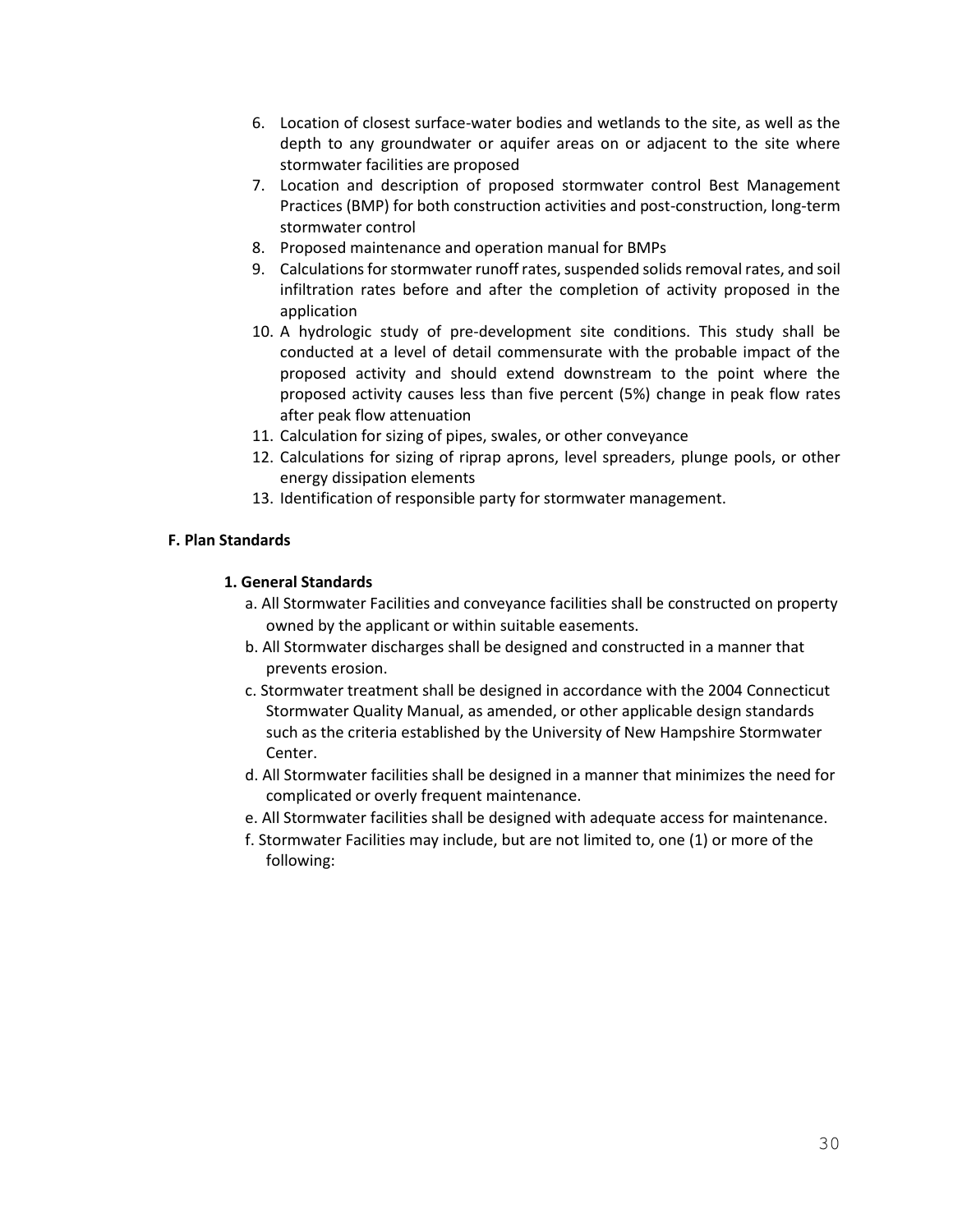- Bioretention
- Oil/Particle Separators
- Deep Sump Catch Basins
- Catch Basin Inserts
- Permeable Paving Materials
- Porous Pavement
- Cisterns
- Pretreatment
- Rain Barrels
- Dry Detention Ponds
- Rain Gardens
- Tree Filter
- Surface Sand Filter
- Filter Strips
- Organic Filter
- Dry Swales
- Wet Swales
- Infiltration Trenches
- Infiltration Chambers
- Infiltration Basins
- Stormwater Ponds
- Grass Drainage Channels
- Horizontal Gravel Wetlands
- Underground Detention
- Underground Infiltration
- Hydrodynamic Separators
- Vegetated Buffers
- Infiltration Practices
- Vegetated Roof Covers
- Pond / Wetland System
- Sediment Forebay
- Proprietary Treatment Devices
- Dry Detention Pond
- Gravel Drip Bed

## **2. Stormwater Treatment**

- a. Stormwater treatment shall be provided on all projects requiring Stormwater Management Plan.
- b. Stormwater treatment shall be provided for the Water Quality Volume (WQV) as defined by the 2004 Connecticut Stormwater Quality Manual, as amended.

**3. Peak Flow Control** - Peak flow control for stream channel protection shall be provided in accordance with Section 7.6 of the 2004 Connecticut Stormwater Quality Manual, as amended.

### **4. Peak Runoff Attenuation (Storm Water Detention)**

- a. Peak runoff attenuation shall be provided on all projects that meet any one (1) or more of the following criteria:
- (i.) Where the runoff from a development is directed to a channel or pipe system that is undersized or at capacity for a 10-year 24 hour storm under existing conditions.
- (ii.) Where post-development peak discharge rates exceed one hundred ten percent (110%) of predevelopment peak discharge rates unless the discharge is to a large river (fourth Order Stream) or waterbody where the development area is less than five (5) percent of the watershed area upstream of the development site.

b. Peak runoff attenuation facilities (a/k/a detention facilities) shall be designed to control the peak post-development discharge rates from the 2-year, 10-year, 25 year, and 100- year storms to the corresponding pre-development peak flow rates. c. The emergency outlet of a peak runoff attenuation facility shall be designed to pass the 100-year storm in a controlled manner without causing erosion. At least one (1) foot of freeboard shall be provided during the 100-year storm event.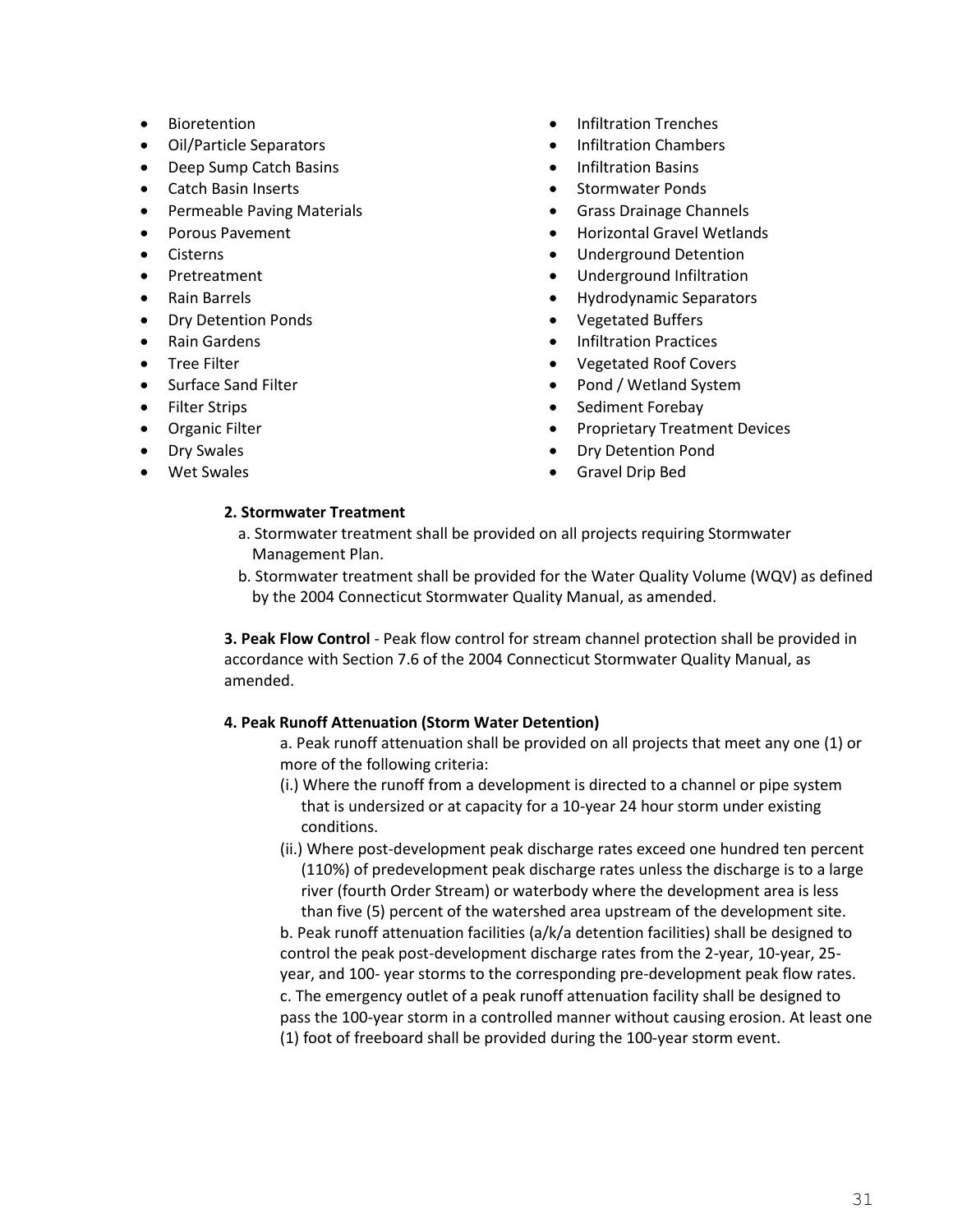### **G. Issuance of Denial of Certification**

The Commission, through its designated agent, shall either certify that the Control Plan complies with the requirements and objectives of this Section or deny certification when the development proposal does not comply with this Section. Nothing in this Section shall be construed as extending the time limits for the approval of any application under Chapters 124, 125A or 126 of the General Statutes. The Commission may require a Professional Engineering certificate prior to approval of Erosion and Sedimentation Plan.

## **H. Installation and Maintenance**

Planned soil erosion and sediment control measures and facilities shall be installed as scheduled according to the Certified Control Plan. All control measures and facilities shall be maintained in effective condition to ensure compliance with the Certified Control Plan.

## **I. Inspection**

Municipal inspections during development shall ensure compliance with the Certified Control Plan and that control measures and facilities have been properly performed, installed and maintained.

1. In the case of a subdivision in which individual lots are to be sold and developed over a period of time, and in which the cumulative effect of developing all lots and related improvements will result in a disturbed area of more than one-half acre, said Certified Control Plan shall be submitted on a lot by lot basis to the designated agent for its review and approval prior to the issuance of a Zoning Permit for each lot. In addition, a note shall be added to the map for said subdivision, and in the deed for each lot, stating that no development shall take place on any lot until the control Plan for said lot has been approved by the designated agent.

# **J. Performance Bond**

- 1. The estimated costs of measures required to control soil erosion and sedimentation, as specified in the Certified Control Plan, shall be required to be covered in a performance bond or other assurance acceptable to the Commission, the amount and form to be approved by the Commission. Upon request of the applicant, the Commission may waive the bond if it can be demonstrated that the potential for erosion and sedimentation is not significant.
- 2. The estimated costs of measures required to control soil erosion and sedimentation, as specified in the Certified Control Plan, that are a condition of certification of any modified Site Plan shall also be required to be covered by a bond as per subsection 1 above.

### **K. Waiver of Requirements**

- 1. The Commission may waiver or alter any portion of these Plan contents when the applicant demonstrates, by written request, that such element is unnecessary or counterproductive toward meeting the purpose of this Section.
- 2. The Commission may waive or alter any portion of these standards on a redevelopment project when the applicant demonstrates, by written request, that achieving such standards is not feasible.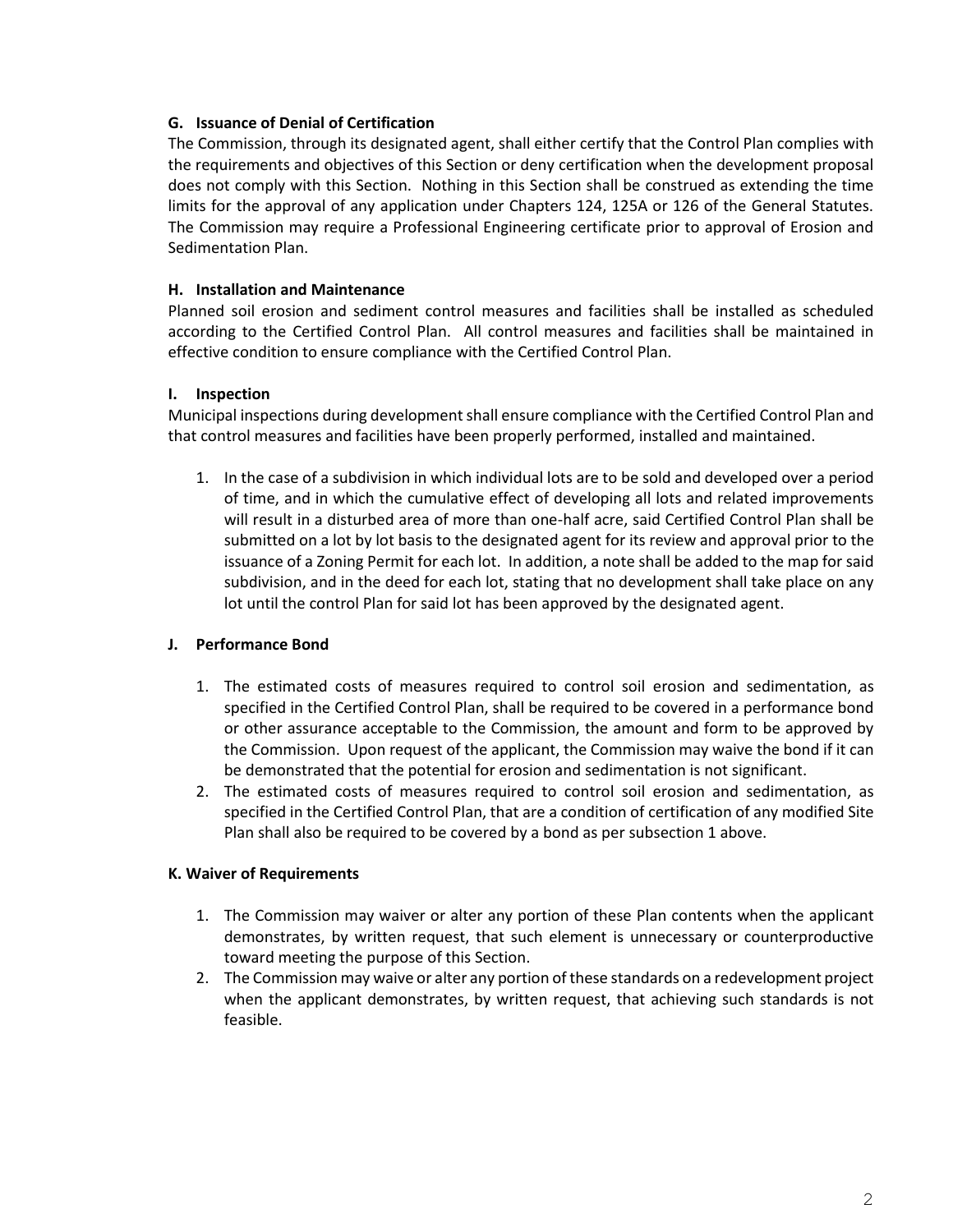### **6.5 Excavation and Filling of Sand, Gravel and Other Earthen Materials**

# **A. Intent**

The intent of this section is to ensure that land used for any purpose permitted hereunder shall, during and after excavation or filling and grading, be maintained so as to prevent unusual dust conditions, erosion and sedimentation, harm to ground or surface water, or adverse impact to the environment and the health, safety and welfare of the residents of Hampton.

# **B. General**

No earth, including loam, sand, gravel, stone, clay or peat, shall be excavated and removed, and no material shall be placed on any parcel of land, except as authorized by a special permit granted by the Commission under the provisions of this section, unless exempted under Section 6.5.D, Exemptions, below.

# **C. Fill Material**

No material shall be placed on any lot in any volume that is not clean fill. Clean fill is defined as earthen materials consisting only of soil, stones, or rocks, or a mixture of these, which are raw materials excavated from a borrow pit, earth or gravel bank, mine or quarry, or from a residential property composed of two or fewer dwelling units and not affected by a release of petroleum products, oils, chemicals, or any other polluting substance. Clean fill includes uncontaminated concrete but does not include concrete with rebar.

# **D. Exemptions**

The following activities are exempted from the provisions of this Section and the requirement to obtain a permit:

- 1. Excavation and removal of no more than 500 cubic yards of sand and gravel from a parcel in any 12 month period.
- 2. Importing no more than 300 cubic yards of clean fill to a parcel in any 12 month period.
- 3. Grading, earth removal and the deposit of no more than 1000 cubic yards of clean fill that is in direct connection with the construction and development of buildings, foundations, roads, driveways, storm sewers, utility services, fences or walls, swimming pools, or other activity for which a zoning permit is required.
- 4. Excavation of gravel by a landowner on his own property for his own use and not for sale, only when written notice has been given to the Zoning Official. An erosion control plan for this activity is required if the disturbed area is greater than one-half acre, subject to the requirements of Section 6.4, Soil Erosion and Sediment Control.

### **E. Application**

Application for a special permit shall be submitted to the Zoning Official and shall include the following:

- 1. Maps and Plans; A map, prepared by a licensed surveyor and engineer at the A2 survey level, of the area to be excavated or filled, at a scale of not more than one hundred feet to the inch, showing:
	- a. Existing and proposed land contours at a vertical contour interval of not greater than five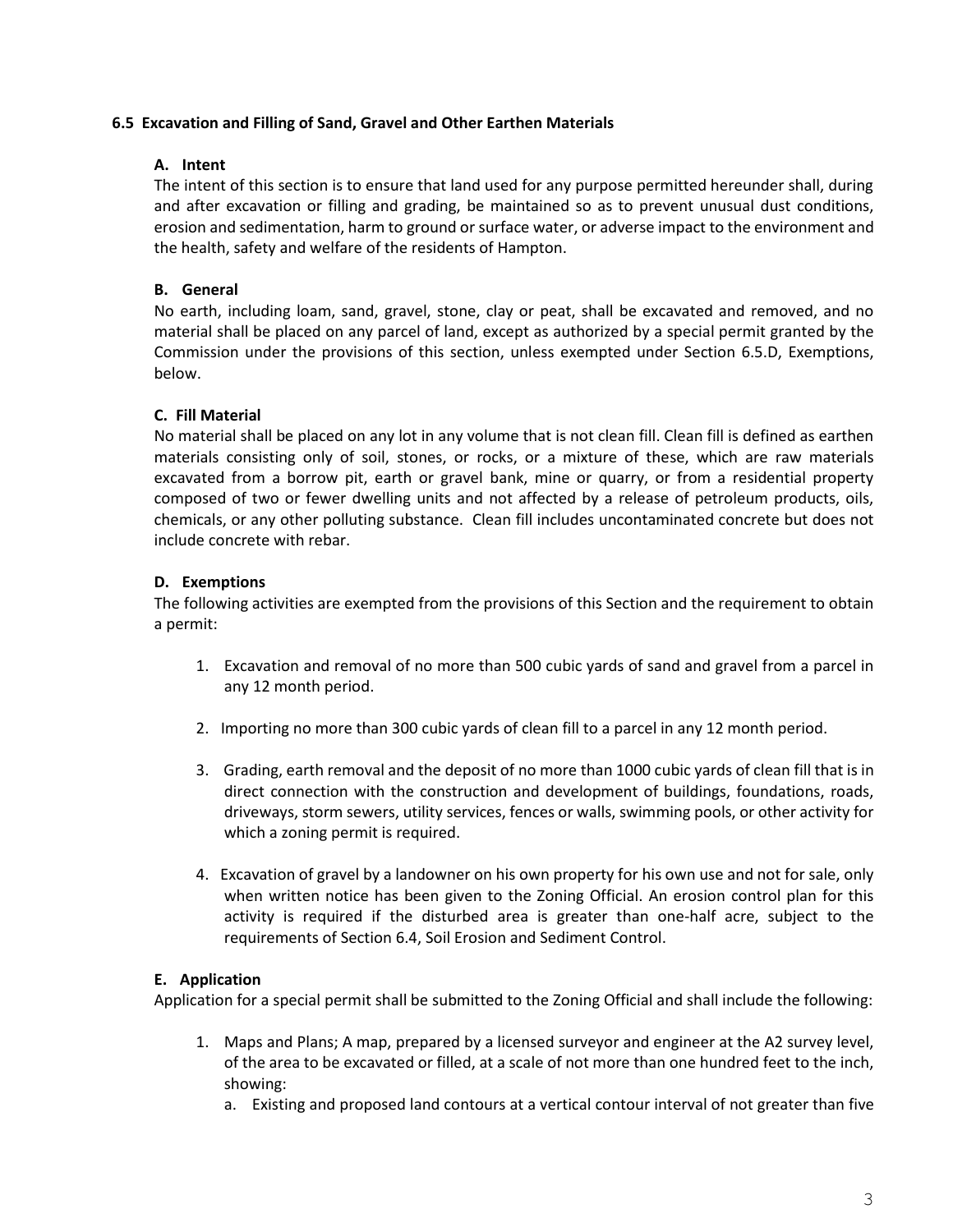feet. On less than one acre, interpolations of the ten foot contours of The United States Geological Survey may be used.

- b. Existing and proposed drainage, water courses and water boundaries.
- c. An estimate of the type, origin and amount of material to be imported or removed; the estimate shall be based on test holes or other on-site investigation.
- d. Existing ground cover.
- e. The location of the property and the boundaries of the area within which the excavation is to be conducted.
- f. Abutting property owners' name.;
- g. Streets, highways, access ways, and rights-of-way giving access to or through the property.
- h. An estimate of the number and type of trucks and other machinery and equipment to be used and their locations on the site.
- i. Proposed hours of operation.
- j. Sections or stages of operations and estimated duration of each.
- k. Proposed truck access and a safety plan for managing traffic to and from the excavation site.
- l. A detailed sediment and erosion control plan for each phase of the operation for the duration of the operation, including the site restoration stage.
- 2. Site Restoration Plan. A comprehensive site restoration plan, in graphic and narrative form, which describes the measures that will be taken to restore and return the site to a biologically productive state, including the final grading plan, a plan for managing stormwater, and a detailed plan for permanent revegetation of the site.

### **F. Procedure**

The applicant shall notify all landowners by certified mail that an application has been submitted pursuant to requirements for a special permit. Within sixty-five days after the receipt of a completed application meeting the requirements of section E above, the Commission shall hold a public hearing. The Commission shall approve, modify and approve or disapprove the application. Failure to submit additional information requested by the Commission under section E within the period for action on the application shall be grounds for disapproval of the application.

### **G. Standards**

After public hearing, the Commission may grant the application for the excavation and removal, grading, or filling upon a determination that the application demonstrates compliance with the following standards and conditions:

- 1. The premises shall be excavated and graded in conformity with the approved plan and as required by all applicable regulations.
- 2. Proper measures shall be taken to minimize nuisance of noise, to prevent dust from leaving the property and to comply with the standards set forth in Section 6.2, Performance Standards.
- 3. Each applicant shall maintain general liability insurance with a limit of not less than \$1,000,000.00 and shall furnish a certificate of insurance to the Commission. In the event of the cancellation of such insurance, any permit issued hereunder shall terminate.
- 4. Only portable processing machinery shall be used on the approved site, and it shall be located at least one thousand (1000) feet from any property or street line. Such machinery shall be removed from the premises upon the completion of the excavation. Rock crushing is prohibited.
- 5. At all stages of the operation, proper drainage shall be provided to avoid stagnant water, erosion, excessive runoff, silting of streams and damage to public property and public streams.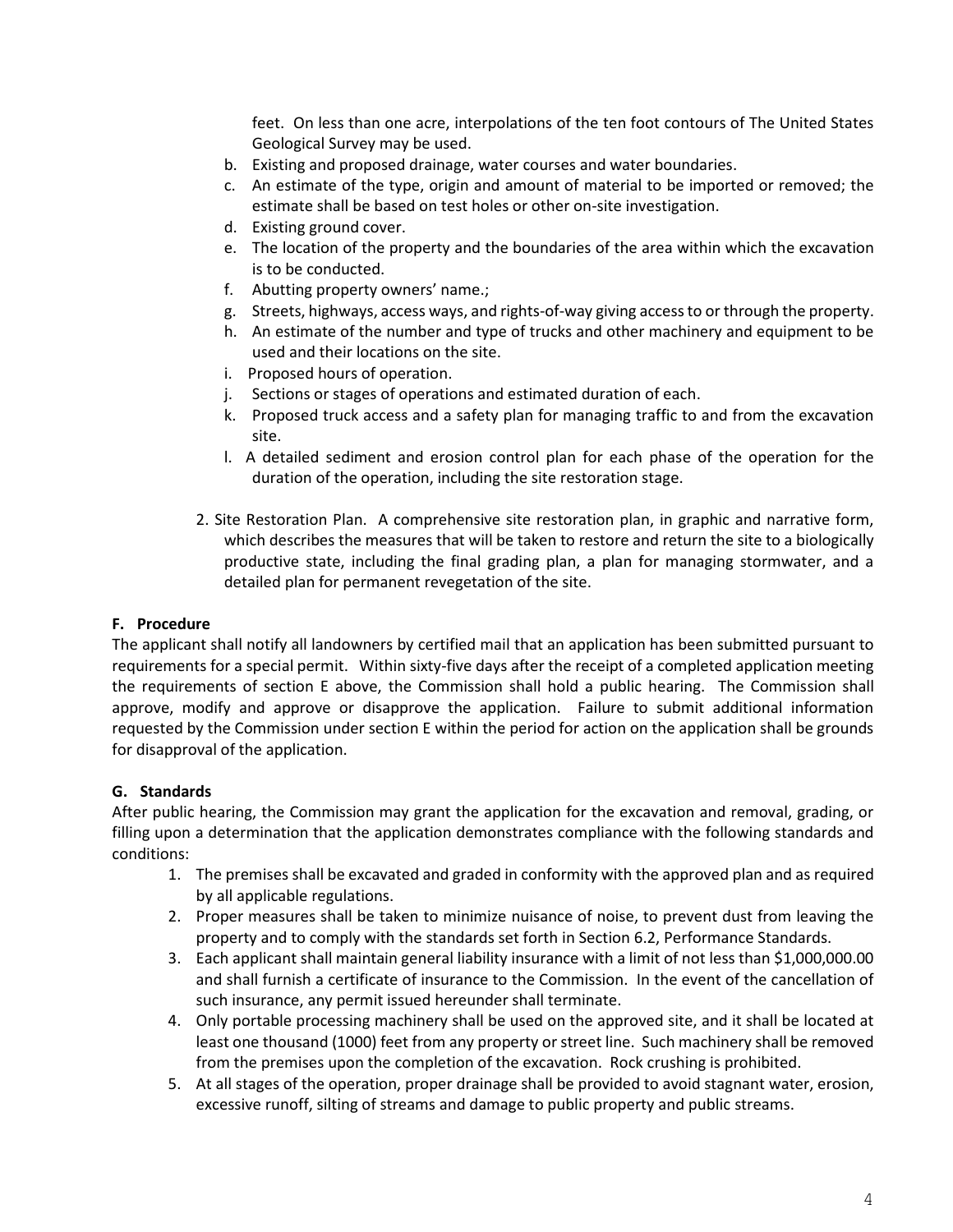- 6. Truck access to the site shall be so arranged as to minimize danger to traffic on adjacent public streets and nuisance to nearby residents.
- 7. Hours of operation are limited to Monday through Saturday between 7AM and 5PM, major holidays excluded.
- 8. No excavation which is below the grade of any abutting highway or property shall occur within one hundred (100) feet of the boundary line of such highway or property.
- 9. A gate shall be provided and shall be locked while not in active operation for the duration of the activity, including site restoration, and shall be maintained until the Zoning Official approves its removal.
- 10. The Commission and its agents shall have reasonable access to the premises to be excavated for the purpose of inspection and determination of compliance with this regulation and the plans and conditions of approval.
- 11. Upon completion of the work authorized, the area of excavation of disturbed ground shall be restored as follows:
	- a. The area shall be evenly re-graded to slopes (a) typically no steeper than 1 to 3 (vertical to horizontal) and under no circumstances steeper that 1 to 2; (b) sufficient to ensure adequate drainage, free from pooling; (c) physically stable under all climatic conditions; (d) capable of supporting a perennial vegetative cover. Such slopes may begin at the property line.
	- b. Adequate drainage ways of gradual contour shall be provided as needed.
	- c. All debris and loose boulders of one cubic yard or less in size shall be buried or removed from the site.
	- d. A layer of arable soil, which shall be free from large stones, shall be spread over the entire area. Depth of arable soil shall be sufficient to support permanent vegetative cover and in no case less than 6 inches. The topsoil (A horizon) layer shall be at least 2 inches deep.
	- e. The area shall be seeded with a perennial grass or other suitable vegetative cover, mulched with straw or fresh cut hay, and maintained until the ground shall be completely stabilized, there exists no danger of erosion, and the vegetation has been permanently established, as determined by the Commission.
	- f. The foregoing provisions concerning grading, cover and seeding shall not apply to areas of ledge nor to boulders larger than one cubic yard existing prior to excavation or exposed during excavation.

# **H. Duration of permit**.

A permit issued under the provisions of this regulation shall be valid for two years. Upon submittal of a written request made at least 60 days before the expiration of the current term, the permit shall be renewed by the Commission provided the operation is found by the Commission to be compliant with the conditions of its permit and these Regulations. Failure to renew the permit or to maintain the required bond shall result in termination of the permit to operate upon action by the Commission. Termination shall immediately trigger commencement of restoration of the site by the permittee according to the approved restoration plan.

# **I. Bonding**

1. Performance Bond Posted. The applicant shall post a performance bond in a form and amount approved by the Commission. The bond shall be sufficient to restore the land to an environmentally satisfactory condition with regard to such factors as revegetation, soil replacement, and grading. It shall be posted prior to commencement of activity and shall be maintained for the duration of the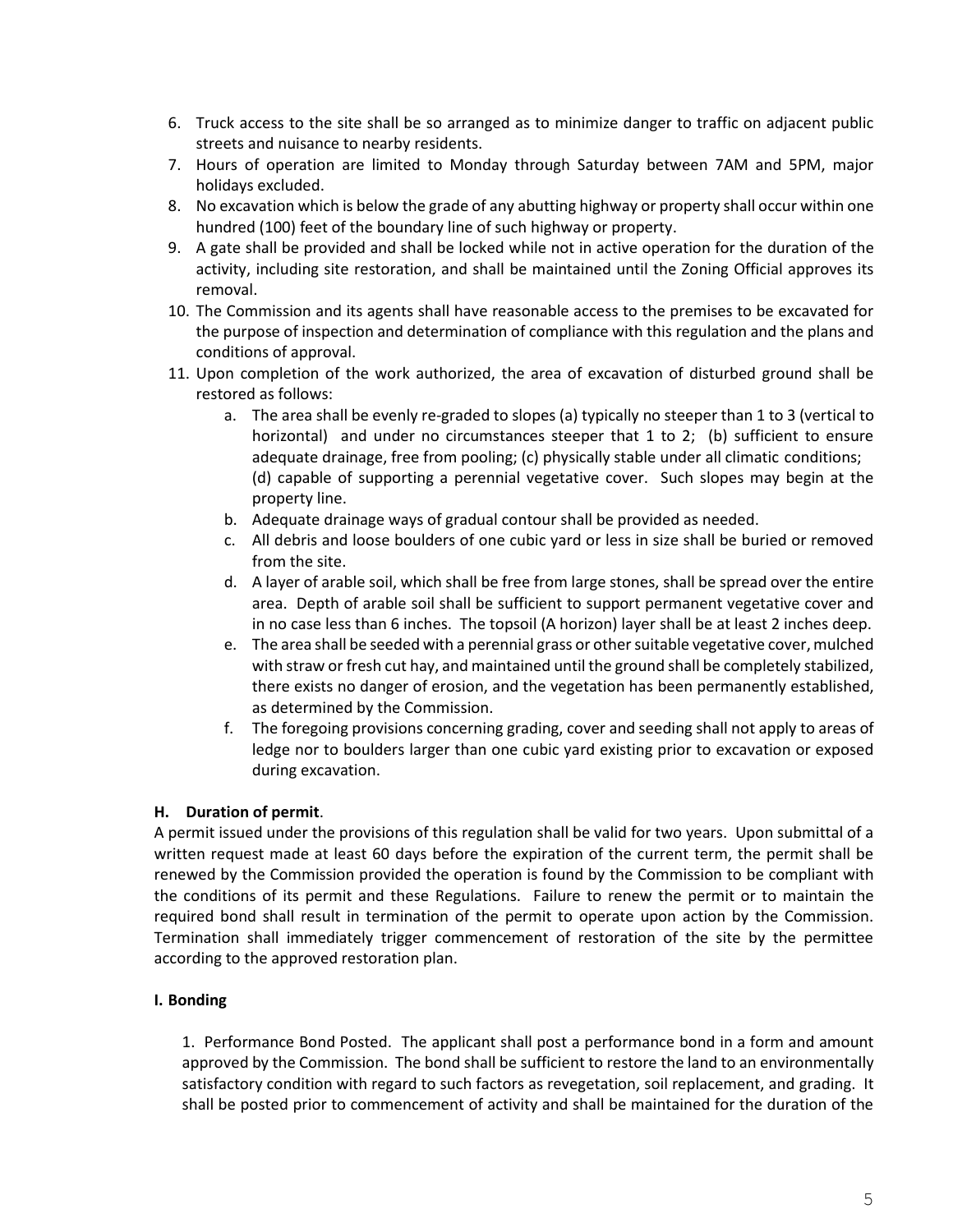operation, including during site restoration. A portion of the bond, and in no case less than 10%, shall be cash in order to provide for any immediate measures needed to control and repair damage from erosion and sedimentation or other imminent damage, both on and off premises.

2. Maintenance Bond. Upon the completion of site restoration for any operation for which a performance bond has been posted, the applicant may request that the Commission return the permit bond. Upon a finding by the Commission that the operation has been completed and the land restored in compliance with the provisions named herein, the Commission may release the bond provided that the permittee has provided a maintenance bond for site maintenance for a one year period.

## **J. Amendment**

If during the conduct of the work or restoration of the site, special circumstances unforeseen at the time of the application approved are encountered, the applicant may apply in writing to the Commission to amend the conditions under which the permit was granted. The operation must at all times comply with the permit issued.

## **6.6 Two family dwellings and accessory dwelling units**

## **A. Intent**

The intent of this regulation is to provide a range of housing opportunities, including affordable housing units, in Hampton, and to enable property owners to stay in their homes through various life stages.

## **B. Approval**

The applicant shall submit a site plan for approval of a two family dwelling or a detached accessory dwelling unit by the Zoning Official.

# **C. Units per lot in the residential zone**

There shall be no more than two dwelling units per lot in the RA-80 Zone, either 1) one primary and one accessory dwelling unit OR 2) one two-family dwelling, unless otherwise authorized by these Regulations.

### **D. Compliance with uses and dimensional requirements for the zone**

The single-family residence with accessory dwelling unit and the two-family dwelling shall comply with the requirements of the use district in which such dwelling is located, or be legally non-conforming, and shall also comply with the applicable building height, building area, and yard requirements, except as otherwise stated in this Section.

# **E. Design**

A two-family dwelling is a single building arranged for two independent dwelling units. A detached accessory dwelling unit may take the form of a cottage or similar dwelling, or it may be constructed within a detached accessory building such as a garage. Each dwelling unit, whether attached or detached, shall have its own, permanent provisions for living, sleeping, eating, cooking, and full bath which are not shared with the residents of the other dwelling unit on the lot. Only one of the dwelling units on the lot may be a mobile home.

### **F. Detached Accessory Unit Floor Area**

A detached accessory dwelling unit shall be the secondary use of the lot, and its livable area shall not exceed 1000 square feet or 33% of the combined area of the living space in the principal and the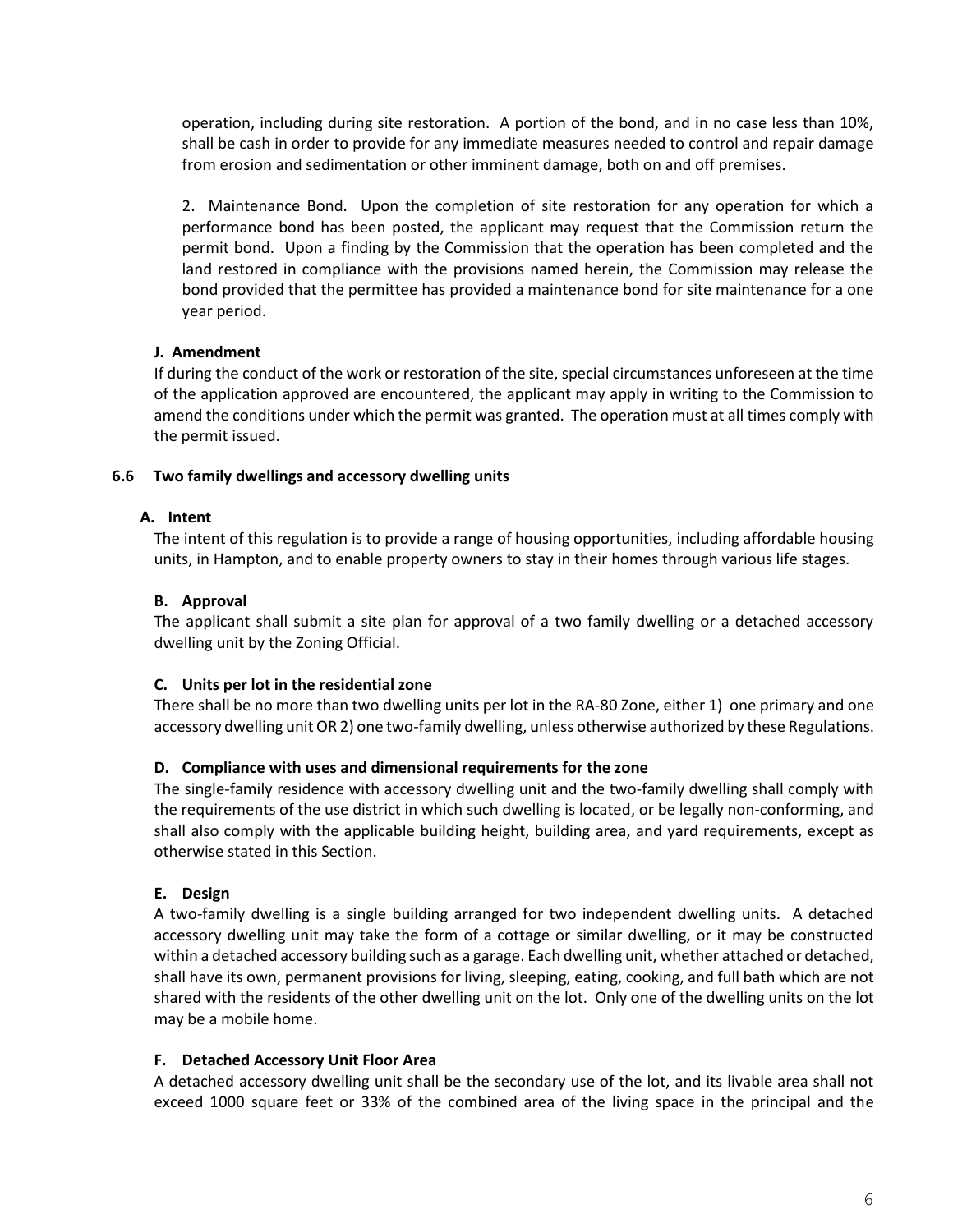accessory units, whichever is less. A detached accessory unit shall be exempt from the minimum floor area requirement provided in Article 2 Section 2.2 "Dwelling."

### **G. Driveway**

One driveway cut onto the road shall service both dwelling units.

## **H. Parking**

Sufficient parking for both dwelling units and a turnaround shall be provided on the lot. Parking areas shall be provided that are consistent with the appearance of a residential lot in the zone. These shall be shown on the site plan submitted for the zoning permit and shall be maintained as approved in perpetuity.

## **I. Sanitary facilities**

The Northeast District Department of Health shall submit written approval of facilities for both units prior to issuance of a zoning permit for the dwelling units.

### **J. Approval not related to future subdivision**

Approval of a detached accessory dwelling unit shall in no way provide a basis for future subdivision of the subject lot if such subdivision would create nonconformity of the lot(s) or structures on the lot(s).

# **K. Exclusions**

Campers, camp trailers, camper coaches and hauling trailers as defined herein shall be excluded from the provisions of these Regulations which allow the use of a mobile home for permanent occupancy as a dwelling unit.

# **6.7 Off Street Parking and Loading**

### **A. Off-street parking**

Off-street parking shall be required for all permitted uses in an amount sufficient to prevent congestion of any public street. All business and industrial uses shall provide off-street parking surfaced with a dust-less material and having bumper or wheel guards where needed. The table below lists minimum spaces required. For a use that is not listed, the Commission shall be guided by the nature, intensity of use, projected attendance, number of residents, clients, customers or employees, reference documents, and the experience of similar uses elsewhere. The Commission may reduce or defer the minimum parking space requirement where it can be demonstrated that fewer spaces are needed.

### **B. Loading**

On any lot which is hereafter developed for business, industrial, or hotel or institutional use, there shall also be provided adequate space suitably located on the lot for the loading and unloading of goods and materials. In determining adequacy and suitability of location, the Commission shall be governed by the nature of the use, the volume of vehicular and pedestrian movement which passes the premises and the location of the principal building in relation to the street. Loading space must be located on the same lot as the principal use.

### **C. Commercial Vehicles in Residential Districts**

Not more than one commercial vehicle for each dwelling unit may be habitually parked or garaged on a lot in a Residence District except as permitted under Home Business regulations. Such vehicles shall be limited to one ton in weight. Agricultural use is not restricted by this provision.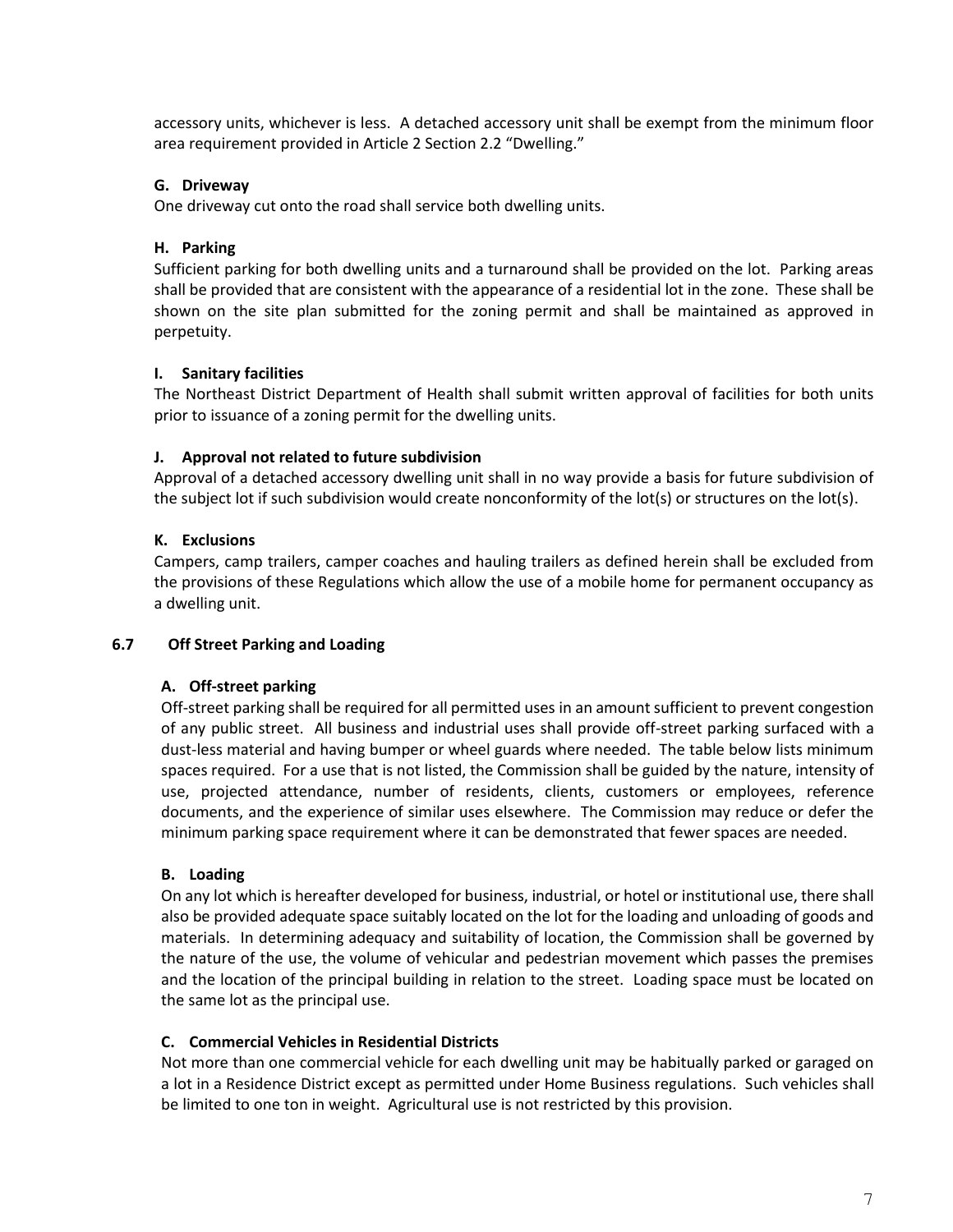### **D. Additional Parking Requirement for Unregistered and Recreational Vehicle.**

Not more than one unregistered motor vehicle, or one recreational vehicle, for each dwelling may be habitually parked on a lot outside of a garage, and such parking shall be restricted to the rear of the principal building.

### **Off Street Parking -- Minimum Parking Space Requirements:**

### Type of Use and Space Requirements:

**Minimum**<br>Type of Use

**Number of Spaces** 

| $\sim$ 8.<br>Residences<br>One-Family<br>Two-Family<br>2 per family unit (driveway may                               | 2 per family unit (driveway may be<br>included)                                         |  |
|----------------------------------------------------------------------------------------------------------------------|-----------------------------------------------------------------------------------------|--|
|                                                                                                                      |                                                                                         |  |
| Three-Family or more Residence                                                                                       | 1 per family unit                                                                       |  |
| Lodging, rooming or boarding house, fraternity / sorority house,<br>dormitory                                        | 1 per each 2 guests or persons residing<br>there and not less than 1 per 3<br>employees |  |
| <b>Buildings</b><br>for<br>stands<br>and<br>display<br>open<br>1 per each 5 feet of building<br>agriculture products | 1 per each 5 feet of building, 1 for each 2<br>of<br>employees                          |  |
| <b>Funeral Home</b>                                                                                                  | 1 per 5 seats                                                                           |  |
| <b>Home Business</b>                                                                                                 | 2 per dwelling unit plus additional as per                                              |  |
|                                                                                                                      | Commission                                                                              |  |
| Hotels, Motels                                                                                                       | 1 per each guest room or suite and 1 per<br>each 3 employees                            |  |
| Hospitals: Convalescent and Rest Homes                                                                               | 1 per each 4 beds and 1 per each 3                                                      |  |
|                                                                                                                      | employees                                                                               |  |
| <b>Industrial Buildings</b>                                                                                          | 1 per each 4 employees on any one shift                                                 |  |
| <b>Office Building</b>                                                                                               | 1 per each 3 employees                                                                  |  |
| <b>Private Recreational Facilities</b>                                                                               | 1 per each 4 members                                                                    |  |
| Restaurants, including drive-in                                                                                      | 1 per 4 patrons and 1 per each 3                                                        |  |
|                                                                                                                      | employees                                                                               |  |
| <b>Retail Business</b>                                                                                               | 1 per each 100 square feet                                                              |  |

Notes:

- 1. In all non-residential uses, at least one space for handicapped parking shall be provided for up to twenty employees, guests, or users and one space for every twenty thereafter.
- 2. Minimum dimensions of parking bay = 9 feet x 18 feet plus maneuvering space. In all non-residential uses, spaces for handicapped parking shall be 14 feet x 20 feet.

### **6.8 Energy Efficiency (Including Solar Provisions)**

Where Commission approval is required for a land use activity, applicants shall demonstrate to the Commission that its pending proposal has considered, to the degree physically and economically possible, the utilization of the physical environment and natural energy sources, such as solar orientation, to help heat, cool or illuminate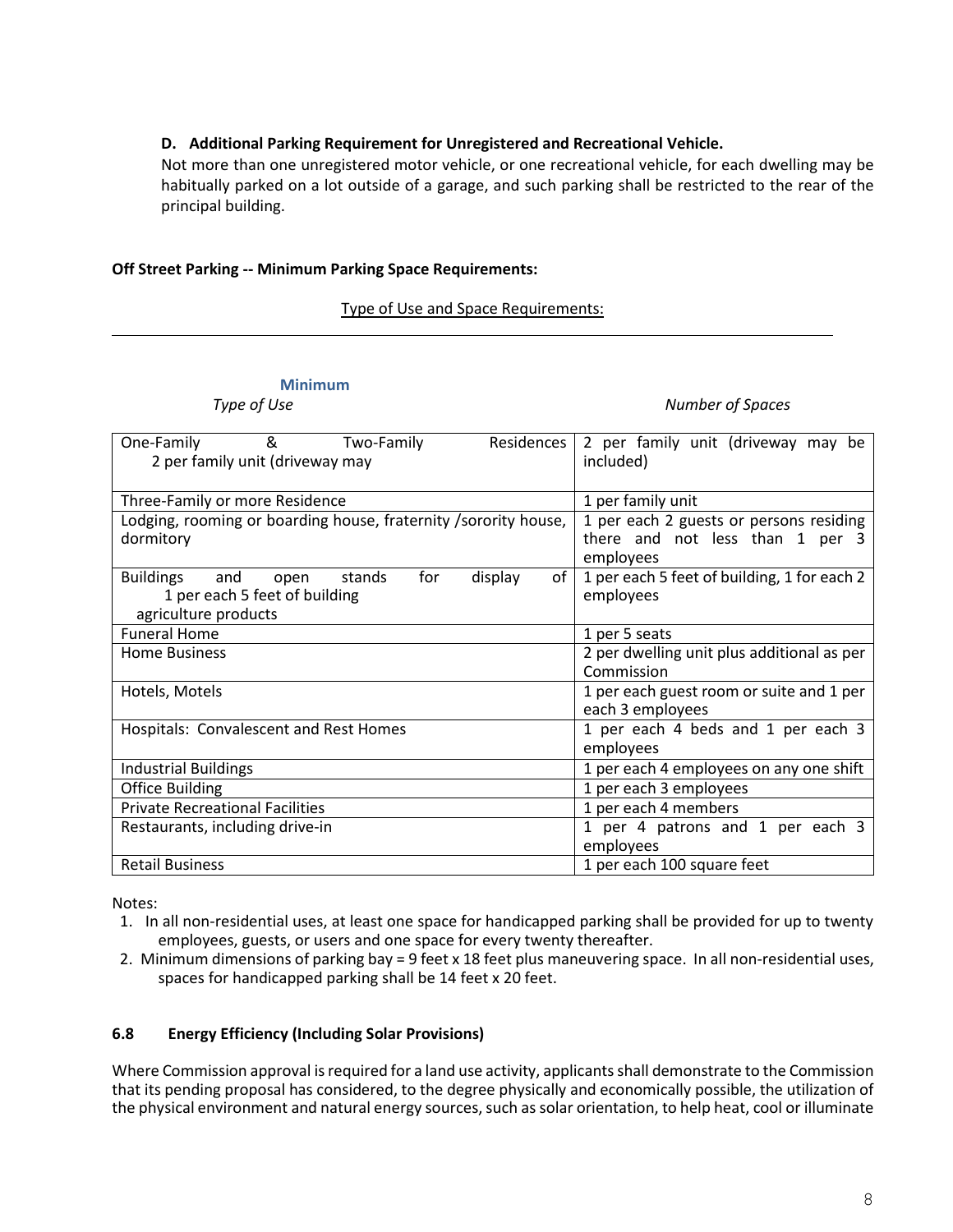the proposed use and accordingly minimize a dependence on fossil fuels and mechanical equipment. Potential impacts on neighboring properties shall also be evaluated. Factors to be considered include: roadway, lot and building orientation, natural and manmade topographic features, soil and subsoil characteristics, existing and proposed vegetative cover, and shadow patterns on neighboring properties. Wherever feasible:

- H. Building orientation and design should maximize south facing walls.
- I. An east-west orientation should be considered for streets and private access roads.
- J. Building height and bulk and landscaping improvements should minimize shadow patterns on adjacent properties.
- K. Walls and accessory structures should be located in areas that will not diminish south wall exposure.
- L. Septic systems shall be placed on the south side of the principal structure. The intent is to provide an open, treeless area on the south side of the structure to maximize solar warming.

#### **6.9 Commercial Forest Activities/Timber Harvesting/Logging**

Purpose: To regulate forestry uses in accordance with state statutes. [This section reserved for future use. Awaiting regulations being developed by CT DEEP]

### **6.10 Flood Hazard Areas**

#### **A. Purpose**

The purpose of this Regulation is to protect the public's health, welfare and safety by preventing or minimizing flood damages and, in conjunction with the requirements of the National Flood Insurance Program, all proposed development within designated flood hazard zones A1 through A15 and unnumbered A zones (see Section 10.4) shall require prior authorization from the Planning and Zoning Commission. Dependent on the nature and location of the proposed development, minor land disturbing activities, proposed accessory structures and minor additions may be authorized through the issuance of Zoning Permits, while major land disturbing activities, proposed primary structures and major additions shall necessitate special permit approval of the Commission. This regulation also formally recognizes the current Town's Flood Insurance Program, and Flood Insurance Rate Maps.

For the purpose of this regulation, all definitions shall be in accordance with those contained in the current National Flood Insurance Program Rules and Regulations, which are available in the Hampton Town Hall.

#### **B. Procedure**

Prior to the commencement of any development in designated flood hazard zones A1 through A15 and unnumbered A zones, an application with accompanying information shall be submitted to the Commission for its review. Application shall only be received at a regular meeting of the Commission or submitted to its agent. To promote expedient review, applications should be filed in the Planning Office at least seven days prior to a regular meeting for analysis and placement on the agenda. Upon receipt of the application, the Commission shall review the proposal and determine whether special permit approval or zoning permit authorization is appropriate. Prior to this determination, all proposals under this regulation shall be considered special permit applications.

If the proposal involves a minor land disturbing activity, accessory structure or minor addition which is clearly consistent, the Commission may authorize the Zoning Enforcement Officer to issue a Zoning Permit. All other proposed activities shall require special permit approval and a public hearing date shall be established. After conducting the public hearing, the Commission shall complete its review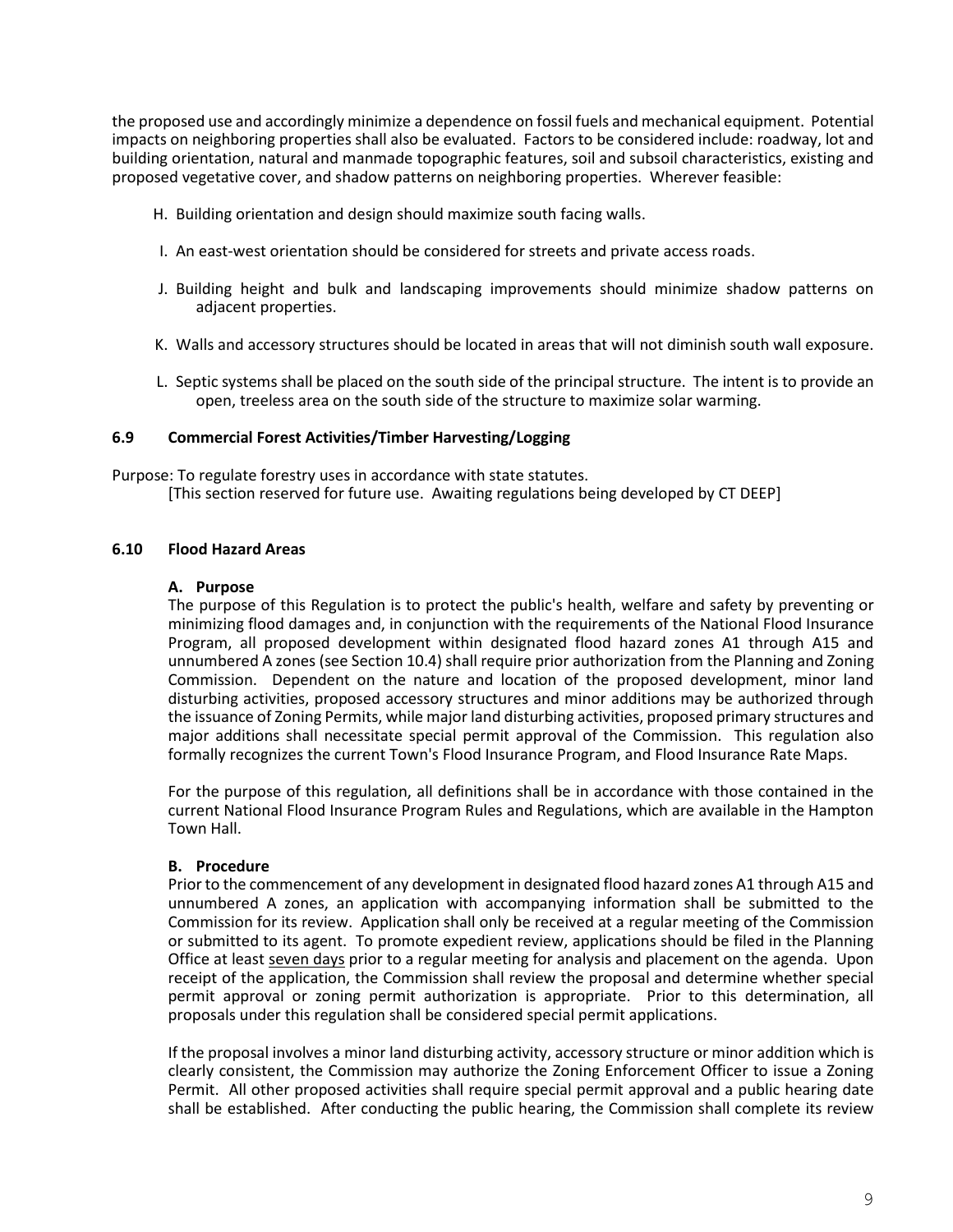and approve, approve with modification, or disapprove the application.

All statutory time requirements for special permit applications shall be followed. Enforcement shall be in accordance with the appropriate sections of the Connecticut General Statutes and the Hampton Zoning Regulations. In riverine situations, the Commission shall notify the Hampton Inlands and Wetlands Commission, adjacent communities and the State coordinating officer prior to any alteration or relocation of a watercourse. Copies of such notification shall be submitted to the Federal Insurance Administrator.

### **C. Application Requirements**

It is recommended that the Zoning Enforcement Officer or Flood Insurance Officer be contacted for assistance in determining what information may be required by the Commission. Whereas all applications are initially considered special permits, the application requirement of Article VI Section 15 - Special Permits shall be followed. At a minimum, all applications shall include a site plan showing property lines, existing and proposed contours, existing and proposed structures and flood elevations, base flood information, appropriate engineering certifications, appropriate construction plans and other data necessary to review accurately the proposal with respect to approval criteria. Specific base flood elevation data shall be provided for proposals greater than 50 lots or five acres, whichever is the lesser, for that portion within the Flood Plain District.

Note that any necessary permits from those government agencies from which approval is required by Federal or State law should be obtained prior to submission to the Hampton Planning and Zoning Commission and Inland Wetlands Commission.

### **D. Flood Hazard Zones / Base Flood Information**

For the purposes of this regulation, designated Flood Hazard Zones shall be those depicted on the Town's current Flood Insurance Rate Maps (FIRM) as further defined by flood elevation data.

For zones A1 through A15, base flood information (100 years flood information) shall be obtained from the Town's Flood Insurance Officer. For unnumbered A zones, base flood information shall be obtained from the best available sources. The specific source, detail and accuracy of base flood elevation data for proposals in unnumbered A zones shall be dependent on the proposed action, its location and sources of Federal, State and other data available. Depending on the proposal, required data could be met with general community recollection of past flooding elevations or, as particular circumstances warrant, detailed flood elevation studies coordinated with Corps of Engineers by the Flood Insurance Officer can be required by the Commission.

### **E. Approval Criteria**

In reviewing and authorizing any development in designated flood hazard zones A1 through A15 and unnumbered A zones, the Planning and Zoning Commission and the Inlands and Wetlands Commission shall determine that the public's health, welfare and general safety have been protected and that the following specific criteria have been met to the Commission's satisfaction:

- 1. That all other necessary permits have been received from those government agencies from which approval is required by Federal or State law.
- 2. That all appropriate approval criteria from Article VI Section 15 Special Permits of this regulation have been complied with.
- 3. That all new construction and substantial improvements of residential structures, including prefabricated buildings and mobile homes, shall have the lowest floor, including the basement, elevated to or above the base floor (100 year flood level).
- 4. That all new construction and substantial improvements of non-residential structures shall have the lowest floor, including the basement, elevated to or above the base flood level (100 year flood level), or be flood proofed to or above the base flood level. Where flood proofing is used in lieu of elevation, a registered professional engineer or architect shall certify that the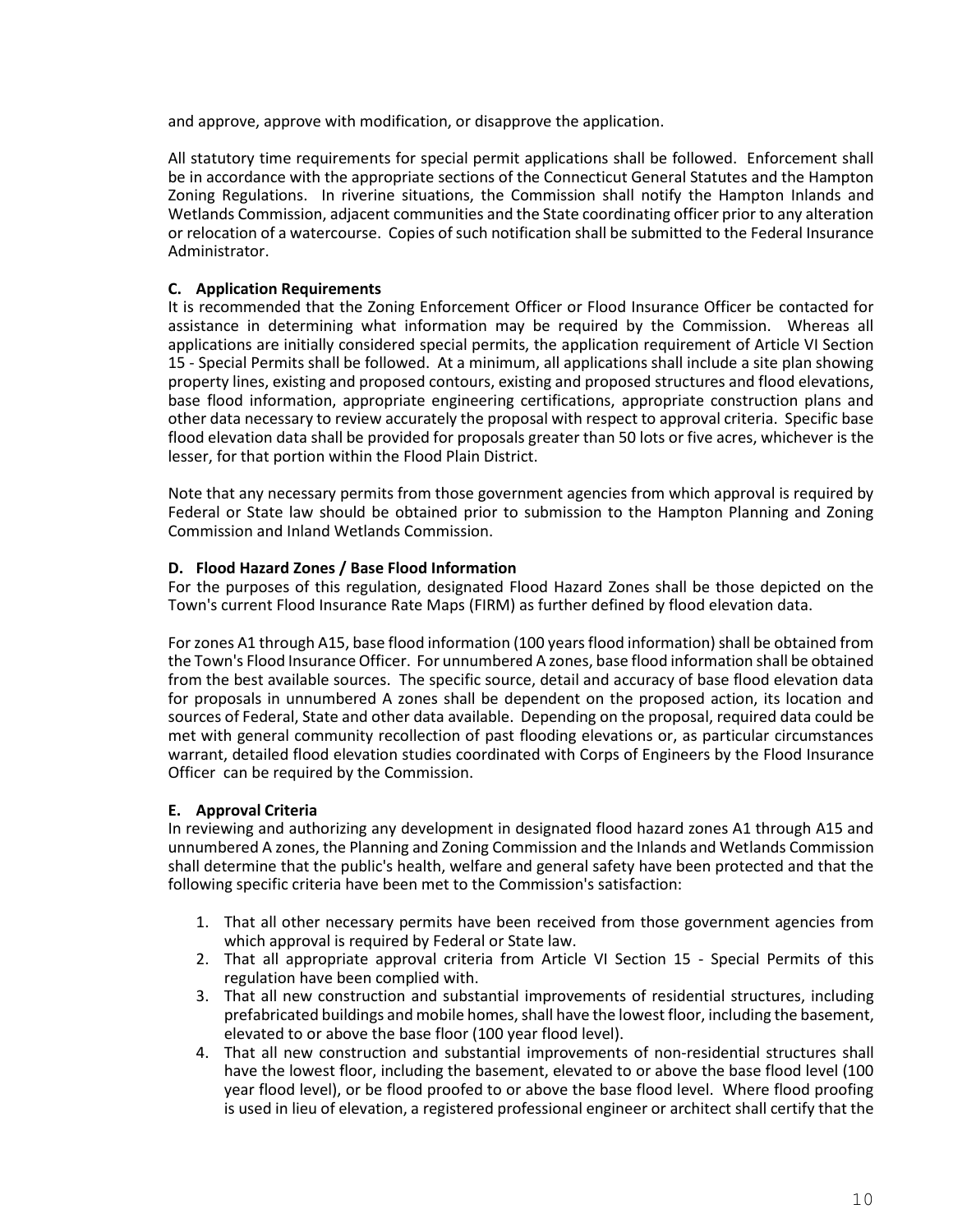flood proofing methods used are adequate to withstand the forces associated with the base flood and that the proposed flood proofing complies with the standards contained in the National Flood Insurance Program Rules and Regulations. Such certification shall be submitted with the application.

- 5. That all development proposals, including utilities and drainage, are located and designed to be consistent with the need to minimize flood damage. More specifically:
	- a. All public utilities and facilities such as sewer, gas, electrical and water systems shall be located and constructed to minimize or eliminate flood damage.
	- b. New or replacement water supply systems and/or sanitary sewer systems shall be designed to minimize or eliminate infiltration of flood waters into the systems and discharges from the systems into flood waters.
	- c. On-site waste disposal systems shall be located out of flood elevations to avoid impairment to them or contamination during flooding. Wetland set-back shall apply.
	- d. Adequate drainage shall be provided to reduce exposure to flood hazards and access to proposed developments shall not be impaired due to flood hazards.
- 6. That the flood carrying capacity is maintained with any altered or relocated portion of any watercourse. Engineering certification shall be submitted with the application.
- 7. The new construction, including prefabricated buildings and mobile homes, and substantial improvements are designed and anchored to prevent flotation collapse or lateral movement and constructed with flood resistant materials and methods. The placement of mobile homes and subdivisions shall meet the location, anchoring and other construction standards and evacuation requirements contained in the National Flood Insurance Program Rules and Regulations.
- 8. If the proposal involves development within the designated floodway, as depicted on the Town's current Flood Insurance Rate Maps, as further defined by the Town's Flood Insurance Program, the criteria listed below shall also apply. Said floodway has been designed to carry the waters of the base flood without increasing the water surface elevation of that flood more than one foot at any point.
	- a. Development or encroachment, including fill, which would result in any increase in flood levels during the base flood discharge, shall not be permitted.
	- b. Mobile homes shall be prohibited within the floodway.
- 9. If the proposal involves development within Zones A1 through A15, and a floodway has not been identified, no new construction, substantial improvements to existing structures, or other development (including fill) shall be permitted unless it is demonstrated by the applicant that the cumulative effect of the proposed development, when combined with all other existing and anticipated development, will not increase the water surface elevation of the base flood more than one foot at any one point.

# **F. Compliance Confirmation**

Prior to the issuance of any Certificate of Use and Compliance for any approved development activities in designated flood hazard zones A1 through A15 and unnumbered A zones, the Zoning Enforcement Officer and/or Inland Wetland Agent shall determine that approved plans and elevations requirements have been met. To verify compliance, "as built" plans prepared by a registered professional engineer or land surveyor shall be submitted to the Zoning Enforcement Officer for authorized primary structures, major additions, major land disturbing activities or any other development activity where, in the opinion of the Zoning Enforcement Officer, certifications are necessary. Where flood proofing measures have been utilized or watercourses altered, appropriate "as built" or "as constructed" certifications from a registered professional engineer or architect shall be submitted to the Zoning Enforcement Officer and Building Official.

### **G. Variance Procedures**

Any applicant may request a variance of these standards from the Hampton Zoning Board of Appeals coordinated with the Zoning Enforcement Officer and the Flood Insurance Officer. Standard ZBA application and processing requirements shall be met. Additionally, variance applicants shall be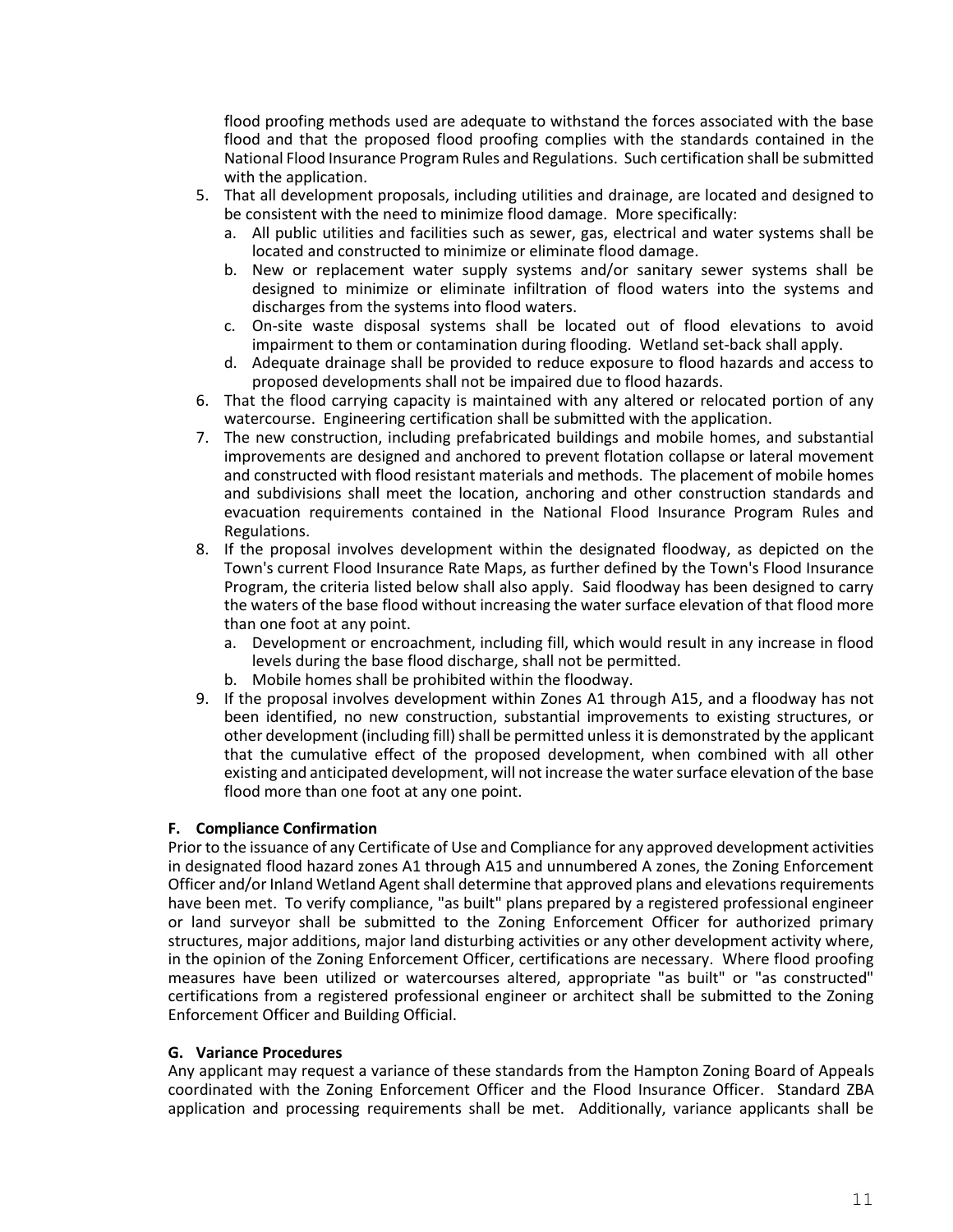notified that approval to construct a structure below base flood levels will increase risks to life and property and will result in greatly increased premium rates for flood insurance. A record of all variance actions shall be maintained in the Town Office and reported annually to the Federal Insurance Administrator. All variances shall meet the following standards:

- 1. Variances may be issued without regard to the standards of this section for the reconstruction, restoration and rehabilitation of structures on the National Register of Historic Places or the State Inventory of Historic Places.
- 2. Variance shall not be granted within any designated regulatory floodway if any increase in flood levels during the base flood discharge would result.
- 3. Variances shall only be issued upon determination that the variance is the minimum necessary, considering the flood hazard, to afford relief.
- 4. Variances shall be granted only upon:
	- a. A showing of good and sufficient cause.
	- b. A determination that failure to grant the variance would result in undue hardship to the applicant.
	- c. A determination that the granting of a variance would not result in increased flood heights, additional threats to public safety, extraordinary public expense, nuisances or conflicts with existing local laws or ordinances.

#### **6.11 River and Streambelt Corridors**

#### **A. Purpose**

To set aside corridors of open space along rivers and streams to protect water quality and wildlife habitats, provide open space, green ways, and wildlife corridors and to preserve the rural character of the community.

[Awaiting regulations being developed by CT DEP]

Setbacks for new construction of buildings and structures intended to be:

100 feet minimum from Little River

25 feet minimum from other rivers and streams.

### **6.12 Aquifer Protection District**

The Aquifer Protection District is an Overlay Zone which exists in addition to and overlapping one or more of the other use districts. The purpose of the Aquifer Protection District is to assure that the use of land, buildings and other structures and site development within its boundaries are conducted in a manner that protects the public health and the usability of the groundwater supply resource and prevents degradation of the quality of the groundwater. The Aquifer Protection District is defined as follows: that land colored green in the Town of Hampton on the U.S. Geological Survey Map entitled *Ground Water Yields for Selected Stratified Drift Areas in Connecticut, 1986*.

### **A. Permitted Uses**

Within the Aquifer Protection District, land, buildings and other structures may be used as regulated for the underlying district, with the exceptions given below.

### **B. Prohibited Uses**

1. Disposal of solid and liquid wastes to the ground in sanitary landfills or dumps of any kind.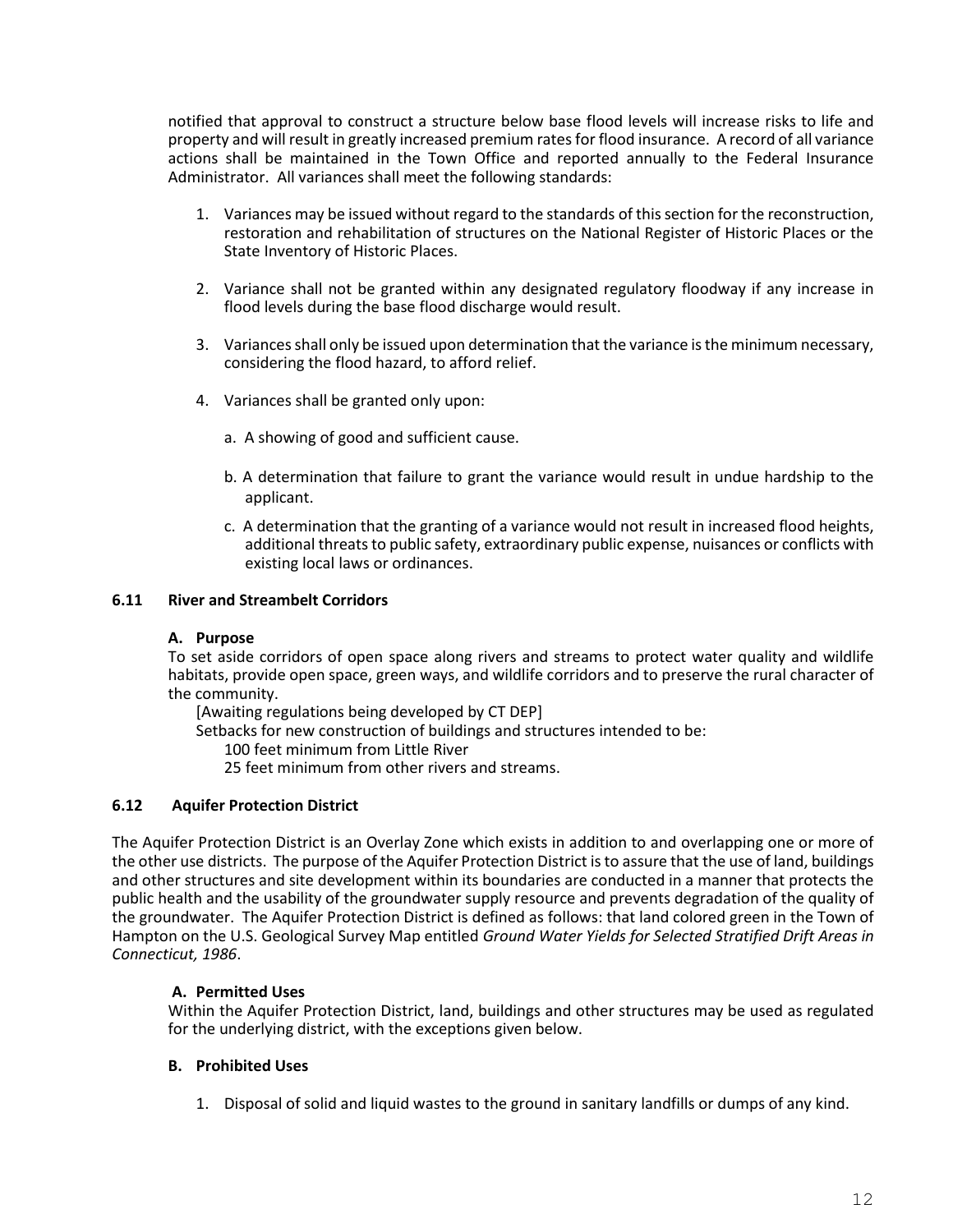- 2. Septage lagoons and the disposal or spreading of septage on the ground.
- 3. Disposal of toxic substances or hazardous waste materials to the ground, including wetlands, surface water and groundwater.
- 4. In-ground storage tanks, pipelines or distribution systems for gasoline, fuel oil, solvents, herbicides, or other hydrocarbons, fuels or chemicals.
- 5. Any activity which involved the manufacture, use, generation, storage, or transportation of toxic substances or hazardous materials in quantities greater than that for normal, single household use, except that agriculture for food production is exempt.
- 6. Sanitary wastewater disposal to on-site septic systems in an Aquifer Protection District shall not average more than 350 gallons per acre per day. Septic systems for multifamily residences shall be approved by the Connecticut Department of Environmental Protection as consistent with maintenance of the quality of groundwater in the Aquifer Protection District.
- 7. Road salt storage.
- 8. Gasoline service stations.
- 9. Fuel oil dealers.
- 10. Dry cleaners.
- 11. Automotive repair garages.
- 12. Furniture stripping businesses.
- 13. Electronic circuit manufacturing.

#### **6.13 Driveways**

#### **A. Paved Apron**

New driveways or relocation of existing driveways leading onto or off a town road shall have a paved apron installed in accordance with Town ordinance.

### **B. Stormwater**

Driveways shall be designed and constructed to minimize runoff onto Town property. Staff shall require certification from a professional engineer to assure compliance with this requirement when a driveway is constructed unless no stormwater is delivered to Town property.

### **C. Line of Sight**

Driveways shall be designed and maintained so as to provide a line of sight that is adequate for the speed limit at the respective location according to American Association of State Highway and Transportation Officials/AASHTO standards.

#### 6.14 **Landscaping, Screening, Buffer Areas**

#### **A. Intent**

The intent of this section is to protect and enhance Hampton's beauty; natural, historic and cultural resources; and property values. The following standards are intended to: provide protection from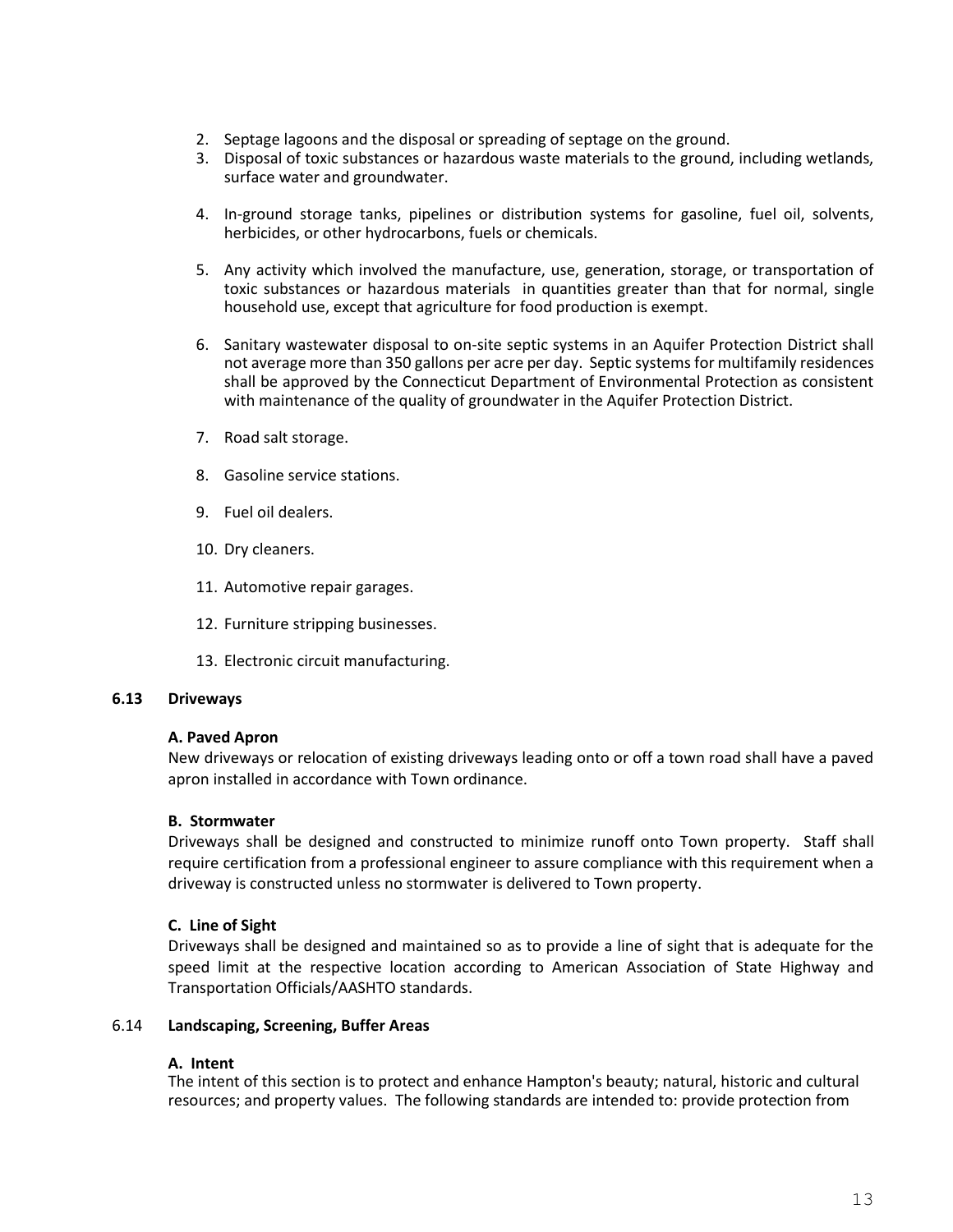off-site noise; screen views of intensive or commercial activities from less intensively zoned properties; protect the quality of water, soil and other natural resources; reduce heat, glare and dust; and beautify developed properties so as to enhance economic values and quality of life.

#### **B. General Requirements**

The following shall apply to any use in all zoning districts:

- 1. Vegetative Cover. Any portion of a property which is not used for the location of buildings, structures, accessory uses, parking and loading or other permitted use shall maintain vegetative cover so as to minimize storm water runoff and protect water quality. The requirements of this section apply to the area between the edge of the road and the front property line as well as the subject property.
- 2. Maintenance. Trees, shrubs and other plants required by these regulations as a part of an approved site plan shall be maintained in a healthy, growing condition. Any required landscaping not in healthy condition shall be replaced by the property owner during the next planting season.
- 3. Protection of plantings. Trees, shrubs and other plantings required as a part of an approved site plan which are adjacent to parking areas and driveways shall be protected from damage by curbs or other barriers.
- 4. Existing vegetation. If located so as to fulfill the intent and requirements of this section, existing vegetation may be credited towards compliance with these regulations.

#### **C. Buffer Area**

1. Intent. The purpose of the buffer area is to minimize the impact of noise, lights, and appearance associated with nonresidential and dense residential development on nearby properties. A buffer area:

a. Is required where a lot with nonresidential or multifamily (more than two units) residential development is adjacent to, or directly across the road from, a residential zoned property; and

b. May be required where a lot with nonresidential or multifamily (more than 2 units) residential development is adjacent to a lot with residential use at the time of application for development, if the Commission finds, by a majority vote, that the impact of the proposed development will significantly depreciate the value of the residential property.

2. Standards. The buffer area shall comply with the following standards:

a. Buffer width. The minimum width of the buffer area is 50 feet. Where lot size and shape or existing structures make it infeasible to comply with the minimum width required, the Commission may, by a majority vote, reduce this requirement if it finds that the modified width meets the intent of these regulations.

b. Plantings. The buffer area shall be planted with evergreen species of such type, height, spacing, and arrangement so as to effectively screen the activity on the lot from the neighboring residential area within 5 years of planting, as determined by a licensed arborist or landscape architect. At a minimum, the planting shall consist of two rows of trees planted twenty feet apart on center with staggered arrangement. Trees shall be eight feet in height at time of planting. Non-evergreen plantings may be included to supplement evergreen planting, but not to take its place.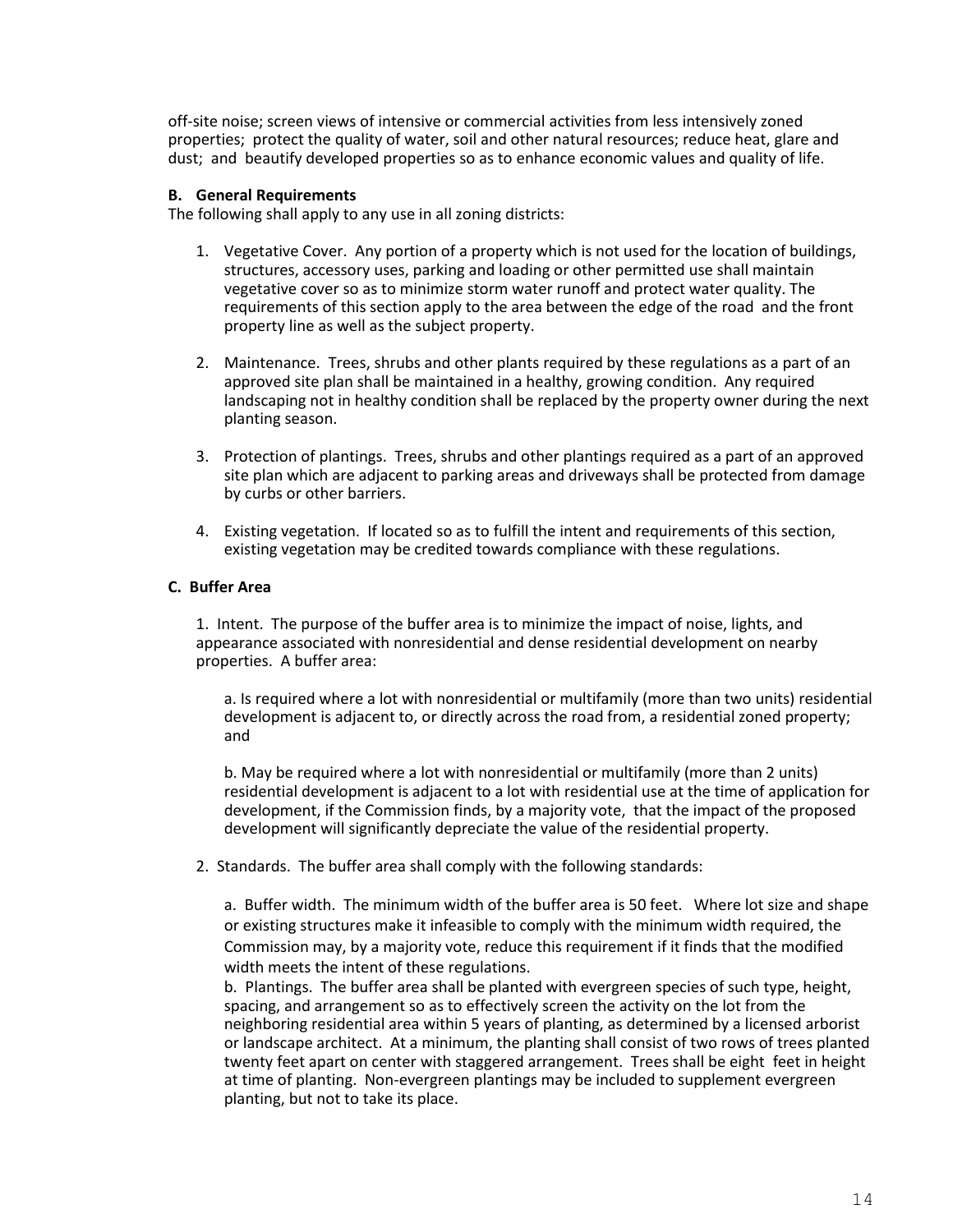c. Structural Buffers. An earthen berm, wall, or fence, with location, height, design, and materials approved by the Commission, may be substituted for any portion of the required planting and/or buffer area.

d. Existing Screening. Where the Commission finds that existing topography and/or landscaping provide adequate screening, the Commission may reduce the planting and/or buffer area requirements.

### **D. Street Tree Program**

- 3. Intent. The intent of this section is to provide deciduous trees for shade along roads in order to mitigate excessive heat and glare and to preserve and enhance the historic pattern of a deciduous canopy over roads.
- 4. Standards. A street tree shall be provided for each 50 foot interval, or fraction thereof, of frontage along all streets. Lots with residential development only that are not part of a subdivision shall be exempt from this requirement. At a minimum, such trees shall be three inch diameter at breast height and ten feet high at the time of planting. Species shall be selected according to site suitability, including and not limited to environmental, aesthetic, buffer and spatial considerations. Acceptable tree species shall be selected from the most recent list of recommended species prepared by the University of Connecticut in "Recommended Street Trees for Connecticut" or other similar publication approved by the Commission, with preference for native species.

## **E. Landscaped Parking Areas**

- 1. Intent. The intent of this section is to reduce heat build-up on pavement, increase infiltration of stormwater into the ground, renovate stormwater before it leaves the site, and establish standards that will guide development so as to achieve the stated intent set forth for the Business Zone in Section 5.2.
- 2. Interior Landscaping
	- a. General Requirements. A parking area with ten or more parking stalls shall have landscaped islands marking each end of rows of vehicle spaces and intermediate islands at intervals of not more than ten vehicle spaces. Such planting islands shall be no less than 8 feet by 18 feet long. Each island shall be planted with ground cover or grass and shall contain a tree of at least 3 inch diameter at breast height and 8 feet high.
	- b. Requirements for Shade. A parking area with twenty or more parking stalls shall be planted so as to provide shade over 35% of its area within 15 years of planting.
		- 1. The shading requirement applies to all surfaces on which a vehicle can drive and all parking stalls, but does not apply to: garages or enclosed parking stalls; truck loading areas that are separate from the vehicle parking area; vehicle sales display areas; vehicle repair parking and related vehicle storage areas.
		- 2. The tree shading plan shall be prepared by a licensed arborist or landscape architect and shall be based upon the expected crown dimensions 15 years from time of planting.
		- 3. A parking area that predates this regulation and is expanded shall be required to conform to the requirement over the expanded area, only.
		- 4. Required trees shall be maintained for the life of the facility.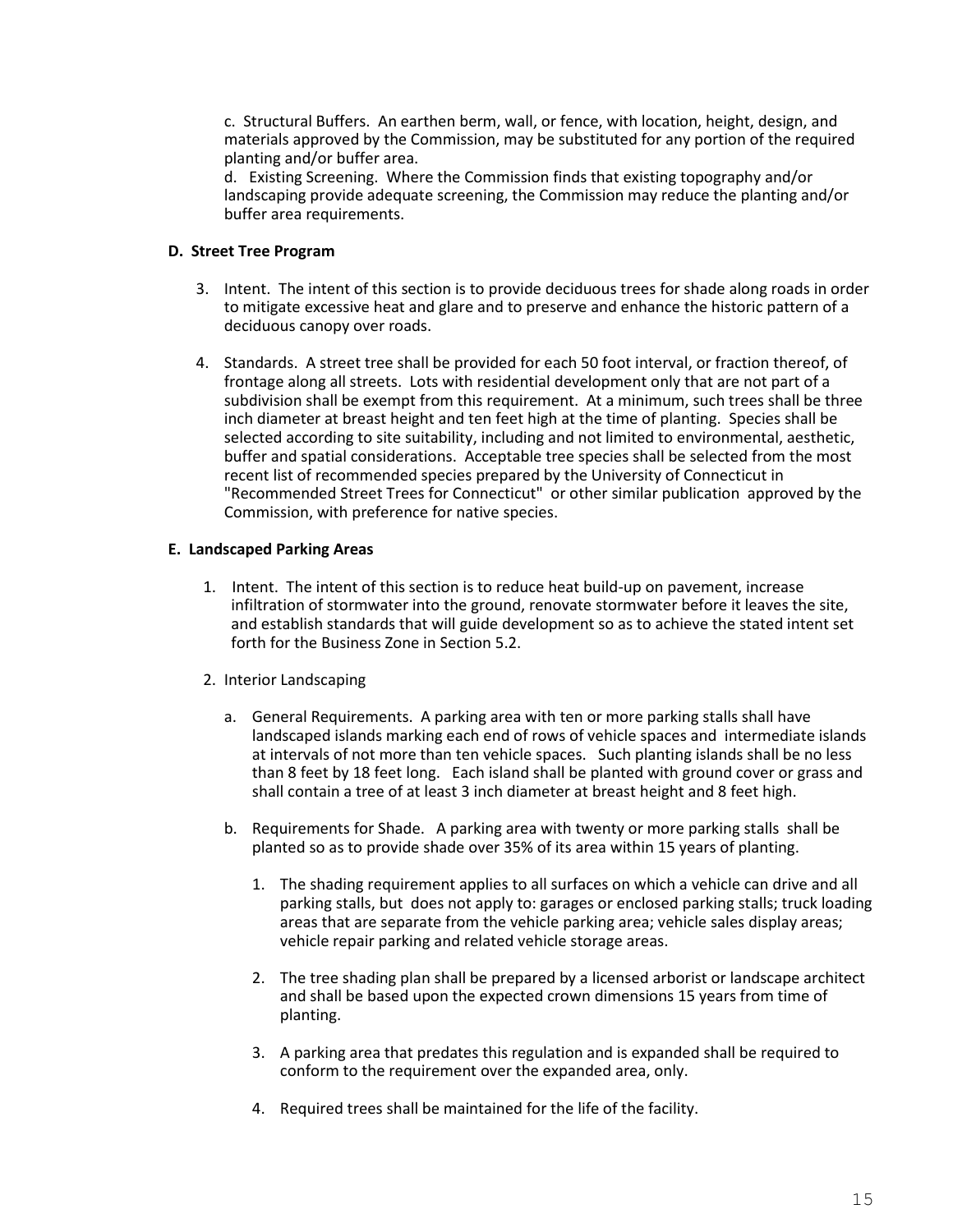- 5. Modification. The Commission may approve the modification of the location of the interior landscaping by a majority vote if it finds that such landscaping can be located elsewhere on the lot to better achieve the purpose of this section.
- 3. Perimeter Landscaping. A landscaped area shall be provided along the perimeter of any parking area. The landscaped area shall have a minimum depth of ten feet; be planted to grass, ground cover or shrubs; and include at least one tree of at least three inch diameter at breast height, ten feet in height, for every fifty feet along the perimeter of the parking area. The Commission may permit the placement of the perimeter landscaping area elsewhere on the lot if it finds that such placement better achieves the intent of this section.

#### **6.15 Signs**

#### **A. Signs in Residence-Agricultural Zones**

The following signs are authorized as accessory uses in Residence--Agricultural Zones and shall be permitted as follows:

- 1. Directional signs. Directional signs not to exceed three feet long and six inches wide or otherwise subject to any applicable State Traffic Commission requirements or the Manual of Uniform Traffic Control Devices standards. No permit is required.
- 2. Identification signs. One sign stating the name of the land or building on which displayed, or of the owner or lessee thereof, and of his profession or activity, unlit with area not to exceed eight square feet. No permit is required.
- 3. Property delineation signs. Property boundary and/or no trespassing signs or other signs indicating the private nature of premises, unlit, with area not to exceed two square feet. No permit is required.
- 4. Temporary signs. Signs intended for temporary (six months or less) use, including but not limited to: signs for sale or lease of premises where displayed; construction under way; farmer's market; seasonal sale of produce. Signs shall be unlit with area not to exceed eight square feet. One sign per frontage is allowed. Signs shall be removed when the activity has terminated. No permit is required.
- 5. Unlit identification signs and bulletin boards associated with approved or pre-existing, nonconforming Town, church, and school uses with area not to exceed sixteen square feet. One sign and one bulletin board are allowed per facility. A zoning permit is required with approval by the Commission or its designated staff.
- 6. Signs for Conditional Uses in RA-80 Zone. Signs associated with conditional uses in the RA-80 Zone approved under Section 6.22, Conditional Uses, shall: utilize overhead and downward pointing, external illumination only; not exceed 8 square feet, except that the Commission may authorize a sign of up to twelve square feet if the applicant can demonstrate that the sign would not be otherwise visible due to high speed traffic and/or the width of the road right-ofway. A zoning permit is required with approval by the Commission.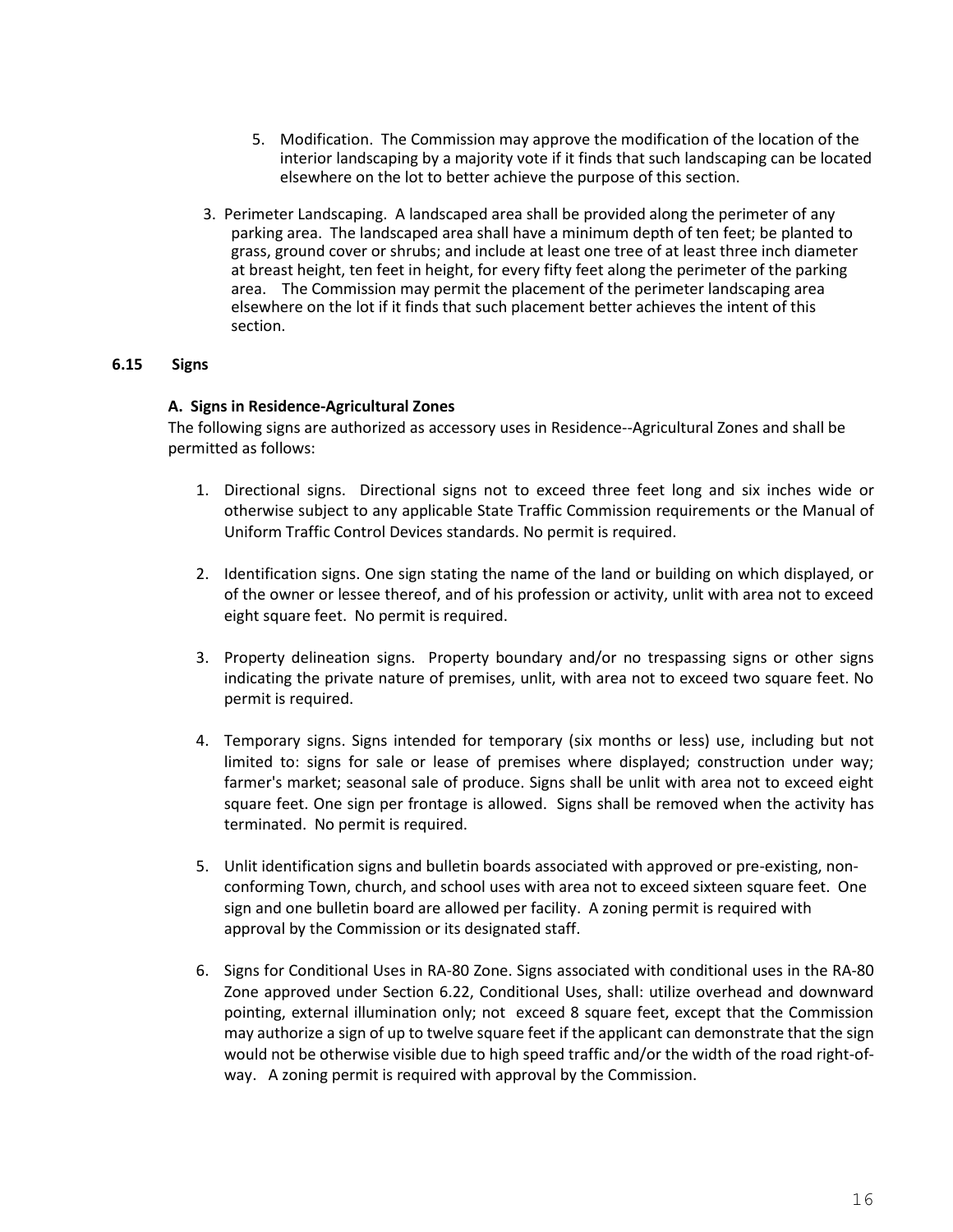### **B. Signs in Business Zones**

The following signs are authorized as accessory uses in Business Zones and shall be permitted as follows:

- 1. Approval required. A zoning permit is required following approval by the Commission except as otherwise stated in Section 6.15.B.3.a, RA-80 Zone Signs in the Business Zone.
- 2. Standards. The Commission shall find the proposed sign in conformance with the standards set forth in Section 6.19.C, Site Plan Objectives as well as any other standards set forth in this section.
- 3. Illumination. Sign illumination fixtures shall be external and downward pointing with no light directed upward into the sky. Fixtures shall be fully shielded and meet the standards of the International Dark-Sky Association. Illumination shall be the minimum needed to safely read the sign from a vehicle on the road.
- 4. Permitted Signs.

a. RA Zone Signs in the Business Zone. Any sign permitted in a Residence-Agriculture Zone may be authorized in the Business Zone. Permit approval procedures are as set forth in Section 6.15.A.

b. Wall Signs - signs that are affixed to or painted on the wall of the business.

1. Area. The eligible sign area is eight percent (8%) of the wall facing the road. Where a building fronts on two roads, the Commission may approve two wall signs to enhance visibility to passersby.

- 2. Maximum size. No wall sign shall exceed sixty (60) square feet.
- 3. Letter size. Individual letters shall not exceed eighteen (18) inches in height except the Commission may authorize larger letters if the applicant can demonstrate that they are necessary to achieve visibility of the signage from a State Route.
- 4. Multiple businesses. Where there are multiple business within a building, each business shall have a proportionate share of the eligible sign area based upon the length of the facade occupied by the business.
- c. Freestanding Signs. For each lot, one freestanding sign is allowed:
	- 1 Area: not to exceed thirty-two (32) square feet. A double-faced sign is counted as one sign. In the case of multiple businesses on one lot, the Commission may allow an increase in size to a maximum of forty-eight (48) square feet by Site Plan review following the submission of a visual rendering, to scale, of the proposed sign.
	- 2. Height: not to exceed eight (8) feet from grade.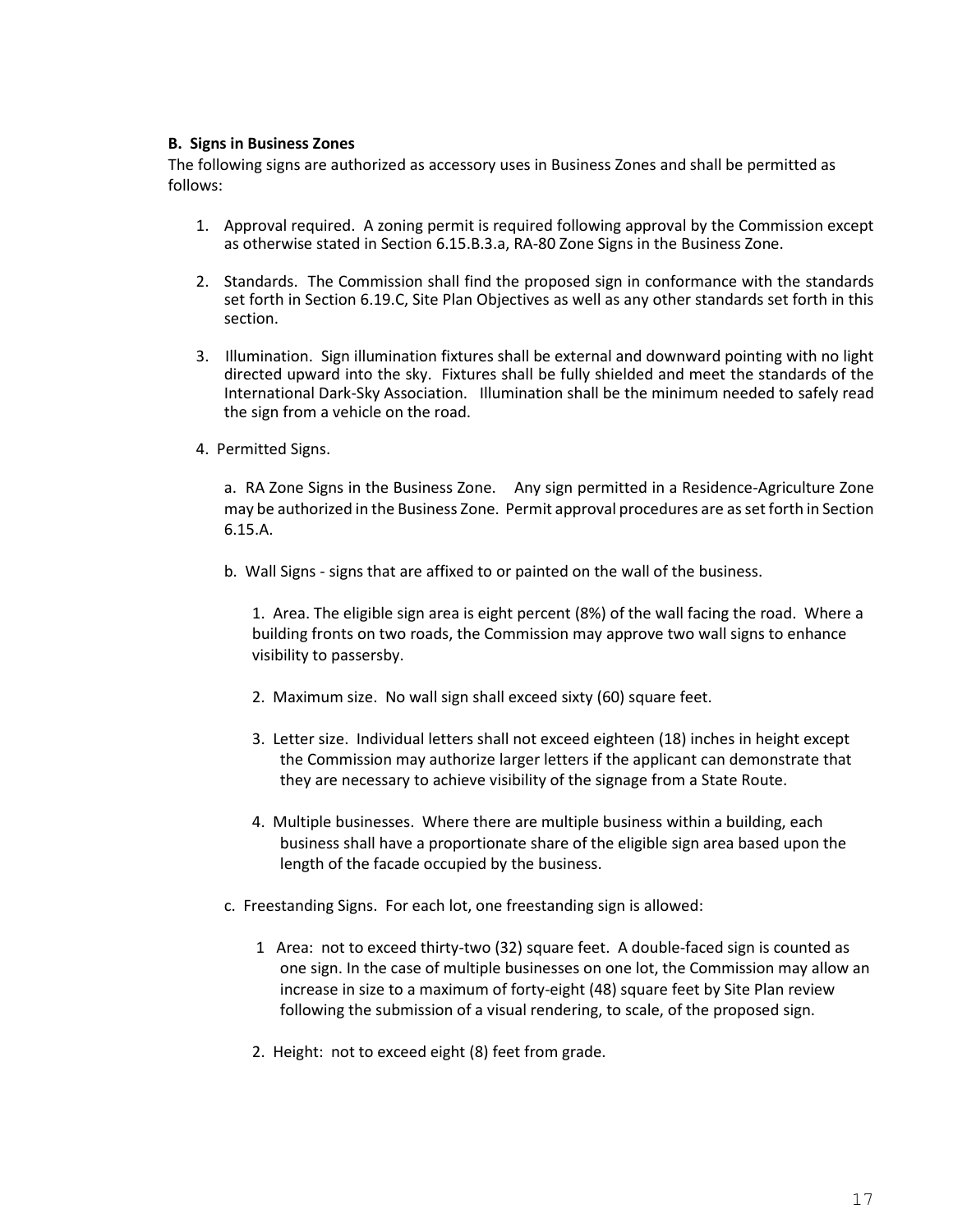- 3. Location. The sign shall be located so it does not impede safety, obstruct traffic, or diminish the line of sight of passersby.
- d. Window Signs
	- 1. Definition. A regulated window sign is a sign located within a window and plainly visible from the exterior of the building.
	- 2. Illumination. Window signs shall not be illuminated, except as stated in (6), below.
	- 3. Permits. No permit is required except as stated in (6), below.
	- 4. Coverage Area. The maximum area of a window that may be covered by a window sign is 25% or twenty-four square feet, whichever is less.
	- 5. Number. There shall be no more than four window signs per building face.
	- 6. Internally illuminated and neon signs in window. One small, internally illuminated or neon sign may be installed in a window facing Route 6, with area not to exceed six (6) square feet, to be illuminated during business hours only. A zoning permit issued by the Zoning Officer is required.
	- 7. Location. Window signs may be placed in first floor windows only.
- e. Temporary Signs
	- 1. One temporary sign, including but not limited to grand opening signs for a newly permitted and established business may be placed for a period not to exceed 42 days; not to exceed 24 square feet; upon approval by the Zoning Officer.
	- 2. One temporary sign, including but not limited to business promotion signs: not to exceed 24 square feet; displayed for a period not to exceed 14 days; no more than six times each calendar year; upon approval by the Zoning Officer.

### **C. Prohibited Signs** (all zones)

1. Signs, or advertising devices including but not limited to promotional objects that flash, move, wave, or shimmer, except for time and temperature displays and "open" flags that have no other letters.

2. All signs not expressly permitted are prohibited.

### **D. Exempted Signs**

1. Flags, including "open" flags associated with permitted or existing nonconforming businesses.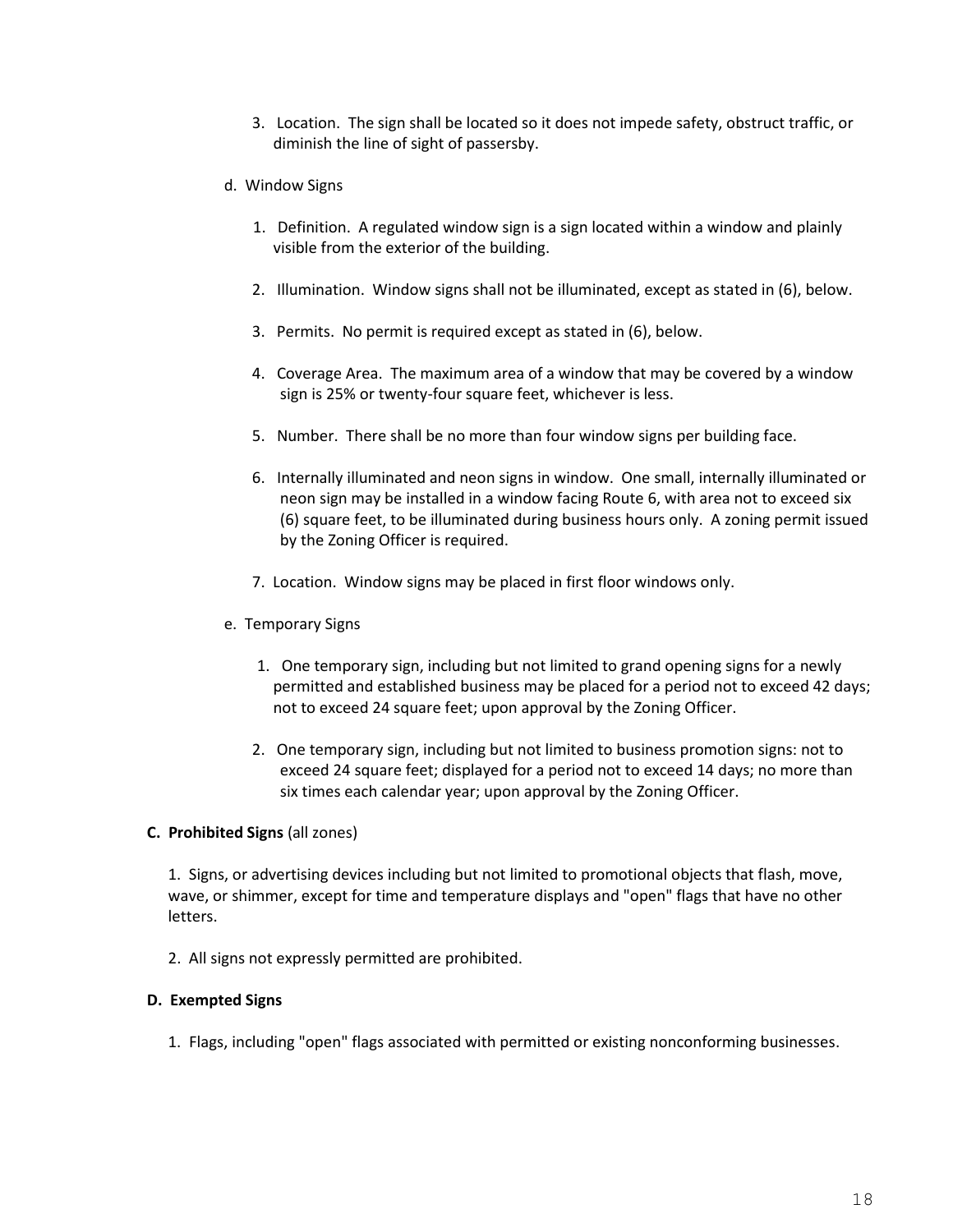2. Signs associated with, and on the same premises as, permitted or existing nonconforming businesses stating hours of operation, building address, phone number, identity of manager, not to exceed two square feet.

3. Official public notices required by local, state of federal law.

4. Signs not visible from an off-premises location or the public way.

5. Temporary signs placed on properties during the three months preceding and two weeks following public elections and referenda.

## **6.16 Home Businesses**

### **A. Purpose and Authority**

The goal of this section is to encourage/support the use of private residences for limited business purposes, allow for the incubation of small business and entrepreneurship, and to safeguard the fundamental rural residential/agricultural nature of Hampton's neighborhoods. Activities as defined in Article 2.2 are permitted in residential districts provided a permit has been obtained prior to commencement of the activity.

## **B. Permits**

A permit may be obtained either from the zoning official (Tier 1), by Site Plan approval (Tier 2), or by Special Permit (Tier 3) from the Commission. If the resident is not the owner, a letter identifying and authorizing the proposed home business shall be submitted by the owner as part of the permit application.

- 1. Approval by Zoning Official. The zoning official may issue a permit for Tier 1 activities which: 1) are conducted entirely within the dwelling; 2) require no change in the outside appearance of the property, except for a sign, and 3) generate no more activity than typical residential use.
- 2. Site Plan approval by the Commission. Tier 2 Home Business activities must receive Site Plan approval from the Commission following procedures and requirements of Section 6.19 of these Regulations.
- 3. Special Permit approval by the Commission. Tier 3 Home Business activities must receive Special Permit approval from the Commission following procedures and requirements of Section 6.18 of these Regulations.

# **C. Standards**

Approval of a home business shall be granted only under the following general conditions:

- 1. The activity is clearly secondary to the use of the premises for residential purposes.
- 2. The activity does not change the residential/agricultural character of the property or neighborhood. The Commission may require screening and buffers to achieve this standard.
- 3. The activity shall not result in objectionable noise, lights, odors, vibrations, obnoxious or unsightly conditions noticeable from off the premises, or interfere with radio or television reception.
- 4. The activity shall not create a health or safety hazard. Approval of such activity by the Northeast Health District, Fire Marshal, and Building Official shall be submitted in writing as part of the permit application.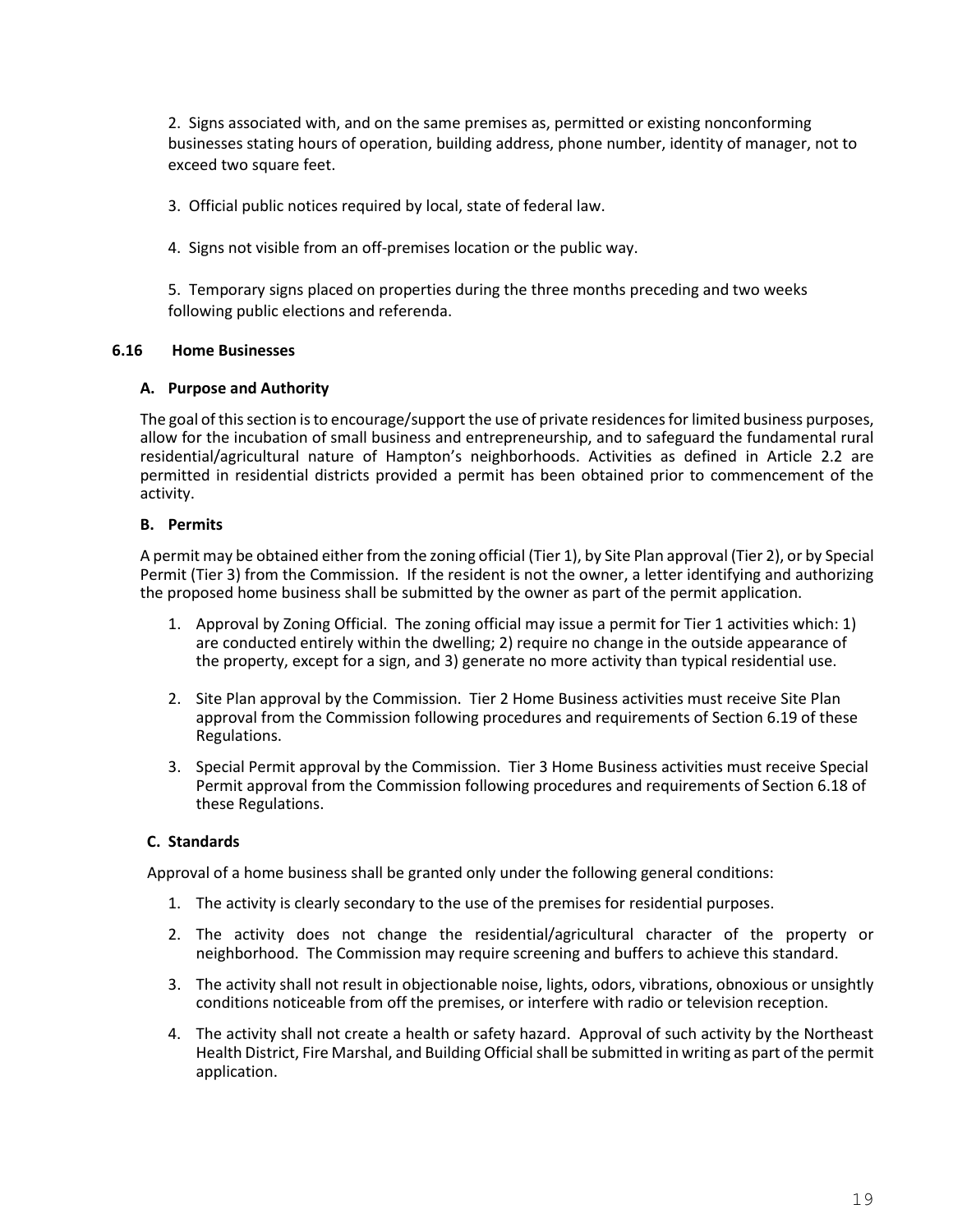5. Sufficient off-street parking shall be provided that is safe, does not interfere with the flow of traffic, and does not interfere with the residential character of the property or neighborhood.

| <b>Permit Level</b>                                     | Tier 1                                                                                                                                | Tier 2                                                                                                                                | Tier 3                                                                                                                                                    |
|---------------------------------------------------------|---------------------------------------------------------------------------------------------------------------------------------------|---------------------------------------------------------------------------------------------------------------------------------------|-----------------------------------------------------------------------------------------------------------------------------------------------------------|
| <b>Permit Type</b>                                      | <b>Staff Registration/Review</b>                                                                                                      | PZC Site Plan                                                                                                                         | PZC Special Permit                                                                                                                                        |
| <b>Meetings Needed</b>                                  | None (staff)                                                                                                                          | One (PZC)                                                                                                                             | Two (Receipt/Hearing)                                                                                                                                     |
| Renewal                                                 | None                                                                                                                                  | None                                                                                                                                  | None                                                                                                                                                      |
| <b>Eligibility Areas</b>                                | All RA-80 except properties<br>within the Hampton Hill<br>National Register of Historic<br><b>Properties District</b><br>(See Tier 3) | All RA-80 except properties<br>within the Hampton Hill<br>National Register of Historic<br><b>Properties District</b><br>(See Tier 3) | All RA-80;<br>Required for all home<br>businesses on properties<br>within the Hampton Hill<br>National Register of Historic<br><b>Properties District</b> |
| <b>Baseline Prohibitions</b>                            | Objectionable noise, lights,<br>odor, vibrations, radiation,<br>obnoxious or unsightly<br>conditions noticeable from<br>off-premises  | Objectionable noise, lights,<br>odor, vibrations, radiation,<br>obnoxious or unsightly<br>conditions noticeable from<br>off-premises  | Objectionable noise, lights,<br>odor, vibrations, radiation,<br>obnoxious or unsightly<br>conditions noticeable from<br>off-premises                      |
| <b>Allowable Uses</b>                                   | Home office/computer-based<br>uses; professional offices;                                                                             | Tier 1 uses plus personal<br>services; artisan/craft with<br>gallery/sales                                                            | Tier 2 uses plus small-scale<br>on-site retail sales.                                                                                                     |
| <b>Exterior Changes</b><br><b>Allowable</b>             | None, other than signage                                                                                                              | Signage; off-street parking<br>improvements; new building<br>entrance/exit                                                            | New freestanding building;<br>appropriate architectural<br>character as determined by<br>Commission                                                       |
| <b>Percent of Building</b><br><b>Use for Occupation</b> | Up to 25% of livable building<br>area                                                                                                 | Up to 35% of livable building<br>area                                                                                                 | Up to 50% of livable building<br>area                                                                                                                     |
| <b>Percent of Property</b><br><b>Use for Occupation</b> | 10% of usable property area                                                                                                           | 10% of usable property area                                                                                                           | 15% of usable property area                                                                                                                               |
| <b>New Accessory</b><br><b>Structures</b>               | None                                                                                                                                  | Allowed up to 1200 square<br>feet and subject to building<br>and lot percentage caps                                                  | Allowed via Special Permit,<br>subject to building and lot<br>percentage caps                                                                             |
| On-site Employees,<br><b>Largest Shift</b>              | Maximum two non-resident<br>employees                                                                                                 | Maximum three non-resident<br>employees                                                                                               | Maximum three non-resident<br>employees                                                                                                                   |
| <b>Vehicles</b>                                         | Max one commercially-<br>registered                                                                                                   | Max two commercially-<br>registered                                                                                                   | Max two commercially-<br>registered                                                                                                                       |
| <b>Traffic Generated by</b><br><b>Business Use</b>      | Not above residential baseline                                                                                                        | Not above residential baseline                                                                                                        | May allow some increase via<br>Special Permit for a limited<br>number of special events                                                                   |
| <b>Parking Required</b>                                 | Off-street, safe                                                                                                                      | Off-street, safe                                                                                                                      | Parking above residential<br>baseline is screened from<br>public way                                                                                      |
| <b>Signage Allowed</b>                                  | Maximum of 5 square feet,<br>non illuminated                                                                                          | Maximum of 8 square feet,<br>non illuminated                                                                                          | Maximum of 8 square feet,<br>non illuminated                                                                                                              |
| <b>Outdoor Storage for</b><br><b>Business Use</b>       | None allowed                                                                                                                          | None allowed                                                                                                                          | Outdoor storage of materials<br>shall be fully<br>screened/enclosed                                                                                       |
| <b>Special Events</b>                                   | Six events/year, per Sec.<br>5.1.B.2.c                                                                                                | Six events/year, per Sec.<br>5.1.B.2.c                                                                                                | Up to 12 events/year                                                                                                                                      |

6. Tier-specific requirements are reflected in the table below: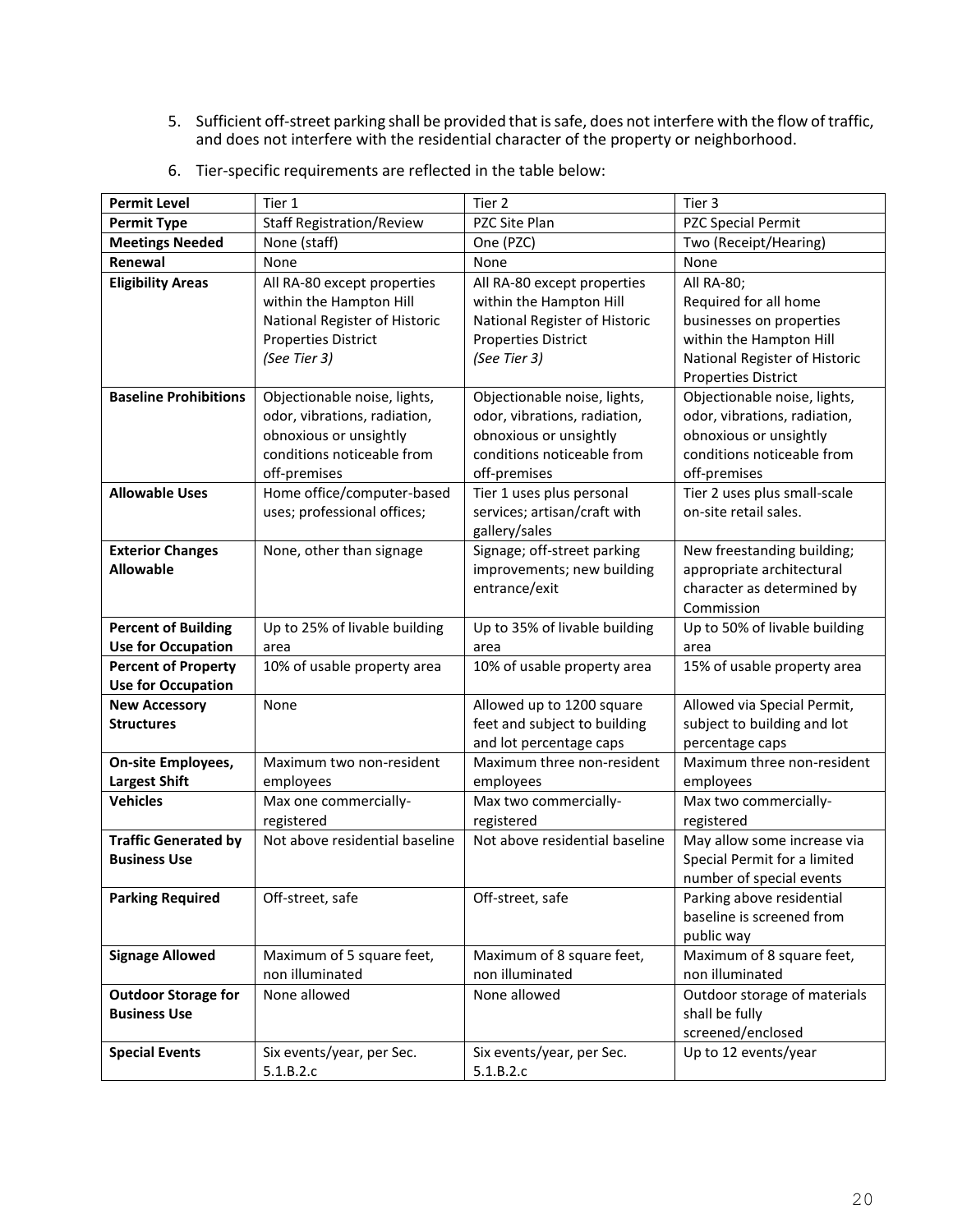7. Property Use percentage to be based on usable land (non-wetlands, steep slopes, easements, etc.)

8. Applicant shall demonstrate that projected trip generation for the home business (Tiers 1 and 2) will be comparable to or lower than residential baseline. Traffic generation for Tier 3 uses shall be demonstrated by applicant to not create any traffic or public safety conditions that would fundamentally alter the rural/agricultural neighborhood character.

## **6.17 Contractor's and Tradesmen's Shops and Storage Facilities**

Shop and storage use for contracting and building tradesmen such as plumbers, electricians, contractors, painters, etc. may be permitted as an accessory use to a home business, by special permit, provided:

- A. That such use is secondary to the use of the premises for residential purposes, AND
- B. No goods, tools, material or equipment shall be visible from adjoining properties or streets, AND
- C. The use of a shop shall be incidental to the work of such tradesman off the premises.

### **6.18 Special Permits**

There are certain uses, identified in these Regulations as approved by special permit only, which may be necessary or desirable to the Town, but which may be detrimental in certain locations. For such uses, the Commission must evaluate the impact of each proposed use upon neighboring uses and upon the Town as a whole in determining its appropriateness in the proposed location. Pursuant to the Connecticut General Statutes Section 8-2, these Zoning Regulations authorize the Commission to grant a special permit for these certain uses of land and structures only upon a finding by the Commission that a proposed use or structure meets the standards formulated to protect public health, safety, convenience and property values.

### **A. Special Permit Administration**

- 1. Applicability. In all cases in which these Regulations require approval by special permit, no zoning permit shall be issued by the Zoning Official until the special permit and a site plan have been approved by the Commission.
- 2. Application Requirements. Applications for a special permit shall be made in writing and shall include:
	- d. A completed application form and fee.
	- e. A statement describing the proposed use or uses.
	- f. A location map with USGS quad as base map.
	- g. A sketch plan indicating the boundaries of the property and all site development, including and not limited to: the location and height of all structures, the location of all outdoor uses of the property, the location and arrangement of parking and loading spaces; the location and description of all open spaces, vegetation, screening, and buffer areas.
	- h. Architectural information regarding building appearance, including building elevations, materials, size and scale, and location on the lot.
	- i. Such other information as the Commission may require to determine compliance with the intent of these Regulations.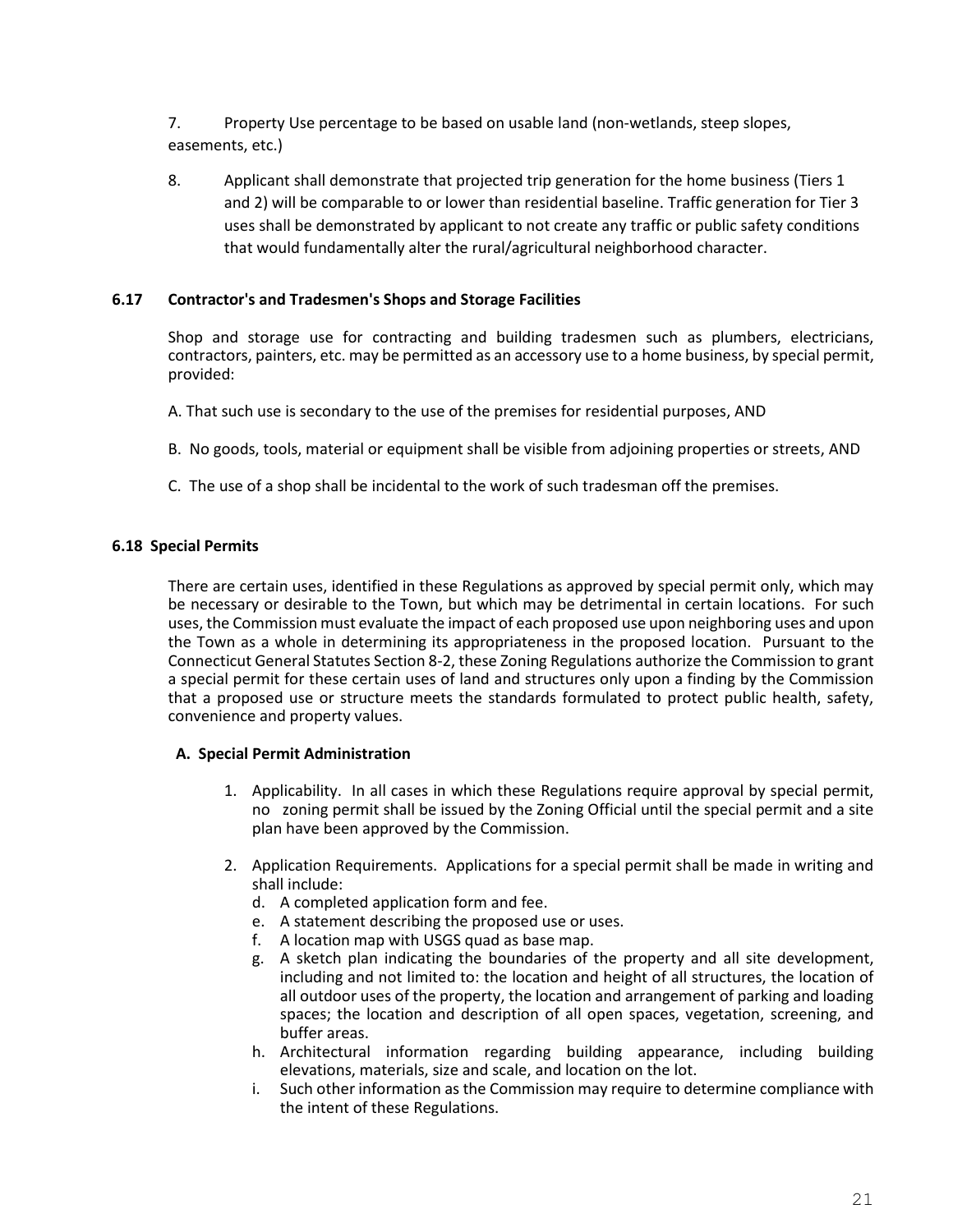- 3. Public Hearing. The Commission shall conduct a public hearing on all applications for special permit in accordance with the General Statutes of the State of Connecticut.
- 4. Notice of Public Hearing. Before a public hearing is held, the applicant shall present proof that notice has been mailed at least 10 days before the scheduled hearing, directed to each of the owners of record of lots located within 500 feet from the boundaries of the subject property, as such owners and addresses appear on the last completed Assessor's Grand List. In addition, a sign, provided by the Zoning Official, shall be posted in a conspicuous location on each affected frontage for at least 10 days before the hearing.
- 5. Revocation. Any authorized special permit shall be subject to revocation by the Commission if any conditions or safeguards imposed by the Commission upon buildings, structures, land, or uses for said permit are not strictly followed by the applicant and/or owner.
- 6. Amendments or Modifications. Applications for special permit amendments or modifications shall be made in the same manner as the original application. However, amendments or modifications which are found to be of a minor nature and do not materially alter the special permit, as determined by the Commission, may be authorized after Commission approval only, in lieu of another public hearing.
- 7. Time Period and Expiration. In approving a special permit, the Commission may set or impose time periods or limits on the permit or require periodic renewal of the permit without a public hearing. In the event an appeal is taken from the Commission's approval of a special permit, then the time period shall commence on the date of final resolution or disposition of such litigation. Expired special permits shall be considered null and void.

### **B. Special Permit Objectives**.

In evaluating a special permit, the Commission shall take into consideration the health, safety, and welfare of the public in general, and the immediate neighborhood in particular, and may prescribe reasonable conditions and safeguards to insure the accomplishment of the following objectives.

- 1. Harmony with Development. That the proposed use is of such location, size, and character that, in general, it will be in harmony with the appropriate and orderly development of the zone in which it is proposed to be situated and will not be detrimental to the orderly development of adjacent properties in accordance with the zoning classification of such properties.
- 2. Traffic Circulation and Access Management. That the proposed use: shall not create conditions which are hazardous, inconvenient or incongruous with any residential zone nor conflict with the normal traffic of the neighborhood; shall be designed to reduce vehicular movements so as to promote energy efficiency; and shall promote bicycling and nonvehicular traffic.
- 3. Impact on Environment. That the proposed use shall not have a negative impact on any environmental area or natural resources on or adjacent to the site or within the neighborhood. The applicant shall demonstrate compliance with Section 6.2, Performance Standards.
- 4. Consistency with Plan of Conservation and Development. That the proposed activity is consistent with Hampton's Plan of Conservation and Development.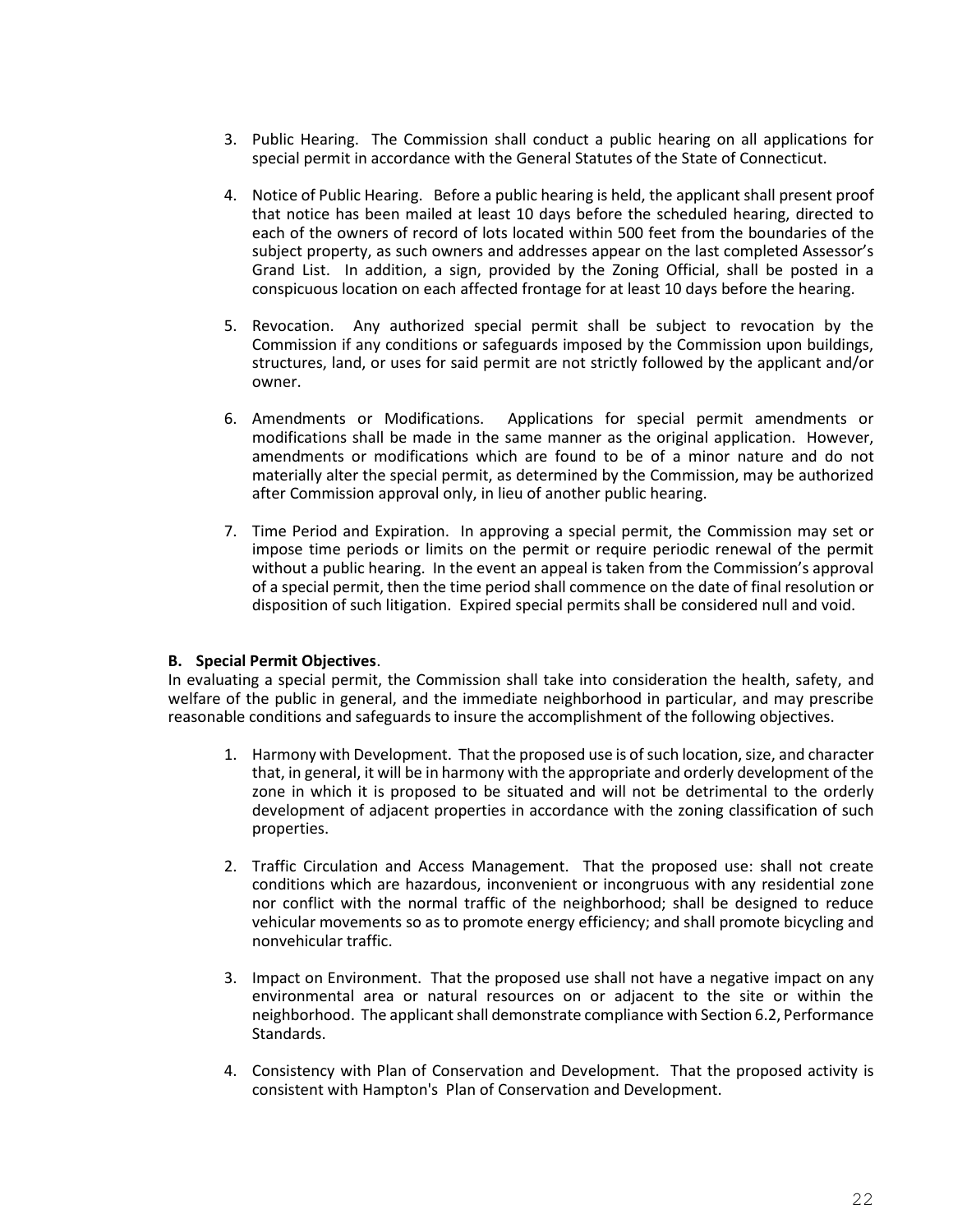5. Architectural Accord. That the proposed development shall be respectful of and harmonious with the rural and historic qualities of the surrounding neighborhood with regard to building scale, style, materials, and spatial arrangement on the lot.

#### **6.19 Site Plans**

#### **A. Site Plan Administration**

- 1. Applicability. Site plan review and approval by the Commission shall be required as set forth in these Regulations, except as noted below, before any zoning permit is issued for: any building; any use; any expansion in size or other alteration of any building or change in use of any building, including accessory structures, which enlargement or alteration or change of use results in a more intensive use of a property than prior to such action. More intensive use includes: additional residential units, additional employees, additional clientele or customers, additional floor space for sales or service, or additional required parking. Site plan approval is required following approval of a special permit. No Certificate of Site Plan Compliance shall be given unless all construction and development conforms to the Plan as approved by the Commission or its staff.
- 2. Exemption. Pursuant to Section 5.1.B, Uses and Structures Authorized by Zoning Permit, primary uses and structures in the RA-80 Zone, and their associated accessory uses and structures, shall be authorized by the approval of a zoning permit and are exempted from site plan requirements.
- 3. Bond. The Commission, in approving a site plan, may require as a condition of approval that the applicant post satisfactory bond in order to assure completion of, and full compliance with, all proposed improvements, not including buildings, shown on the approved application and site plan. Upon written request of the applicant and satisfactory completion of the site work, the Commission or its agent shall release any bond posted. The Commission shall consider no more than 2 partial bond released, but at all times the remaining bond shall be sufficient to cover the remaining work.
- 4. Recording of Plans. The Commission may require that site plans, which bear the seal of all contributing design professionals, shall be recorded in the Hampton Land Records when the Commission finds the approved plan to be of significant increase in the amount of development, traffic, or activity on the lot.
- 5. Expiration. The site plan shall expire according to the requirements of Connecticut General Statues Section 8-3.
- 6. Modifications. Application for site plan modifications or changes to an approved site plan shall be made in the same manner as the original application. The Zoning Official may approve minor modifications to site plans where there are no significant changes in the intensity of use, building footprint, traffic circulation, public safety, and impact on surrounding areas.
- 7. Certificate of Site Plan Compliance. No Certificate of Occupancy may be issued until the applicant has received a Certificate of Site Plan Compliance. When minor site work cannot be completed because of weather or other pertinent reason, a conditional Certificate of Site Plan Compliance may be issued for a period not to exceed 180 days, providing satisfactory bond shall be posted with the Town in an amount sufficient to complete the site work. Upon receipt of a request for Certificate of Site Plan Compliance, the Wetlands Agent, Sanitarian, Public Works Department and Fire Marshal may 1) be notified of the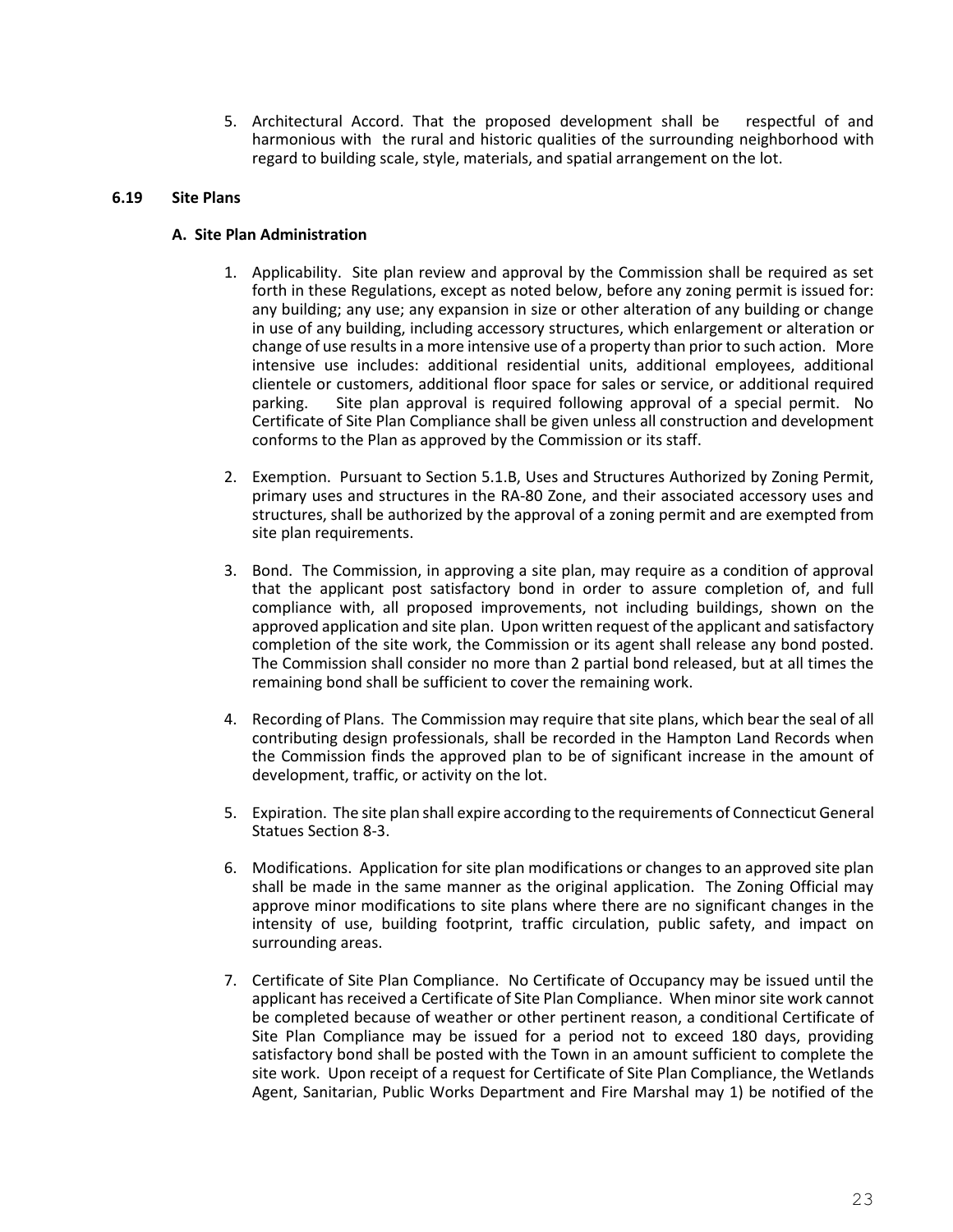request, 2) be given the opportunity to review those site development items which fall within their jurisdictions, and 3) make a report of the site's acceptability and compliance. Improvements which have not been completed will be noted and bond estimates made where appropriate. A request for Certificate of Site Plan Compliance must be made at least 10 days before a Certificate of Occupancy is requested from the Building Official.

- 8. As-Built Plans. The Commission or its staff may require that as-built plans, prepared by a licensed professional engineer or surveyor as appropriate, be submitted prior to issuance of a Certificate of Site Plan Compliance. As-builts shall be required as follows:
	- a.As a condition of site plan approval where the development is of a major scale or atypical or intensive nature.
	- b.Where the size of the site in relation to the proposed development warrants accurate measurement of the placement of structures.
	- c.Where compliance could not otherwise be determined.

As-built plans shall be accompanied by a statement certifying that the work has been completed as shown on the approved plan.

### **B. Site Plan Application Contents**

- 1. General. Each application for site plan approval shall be submitted on a form prescribed by the Commission and shall be accompanied by a site plan map, the fee, and all other information needed to determine compliance with these regulations.
- 2. Site Plan Information. A site plan shall provide the information needed by the Commission to review the application for compliance with the requirements of these regulations. Typically, it shall include the following information:
	- a. General Information
		- 1. Name and address of applicant and owner of record.
		- 2. Written description of the proposed use(s).
		- 3. Date, north arrow, numerical and graphic scale.
		- 4. A table or chart indicating the proposed, required, and existing number/amount of uses; lot area; lot width; yards; building height; coverage; floor area; parking spaces; landscaping; and open spaces.
		- 5. A plan depicting the boundaries and site features is required. The Commission shall specify whether the applicant shall submit a professionally prepared plan or a scale drawing only, depending on the scope of the proposed activity. The plan shall be drawn at a scale of 1 inch = 20 ft. unless an alternative scale is approved.
	- b. Location Map. A scale map at 1:1000 showing: the boundaries of the subject property and all lot lines and zone boundaries within 1000 ft. of the subject property.
	- c. Property Description. Parcel boundaries, existing and proposed easements, existing and proposed contours at 2 foot intervals within and extending 100 feet beyond the activity area, location of all existing woods and fields, wetlands, watercourses, rock outcrops, stonewalls, other significant features, any flood zones. The deed for the subject property, including any easements, shall be submitted.
	- d. Structures and Uses. All existing and proposed structures and uses, including and not limited to buildings, signs, fences, walls, external lighting, dumpsters, utilities. Show location, design, and height.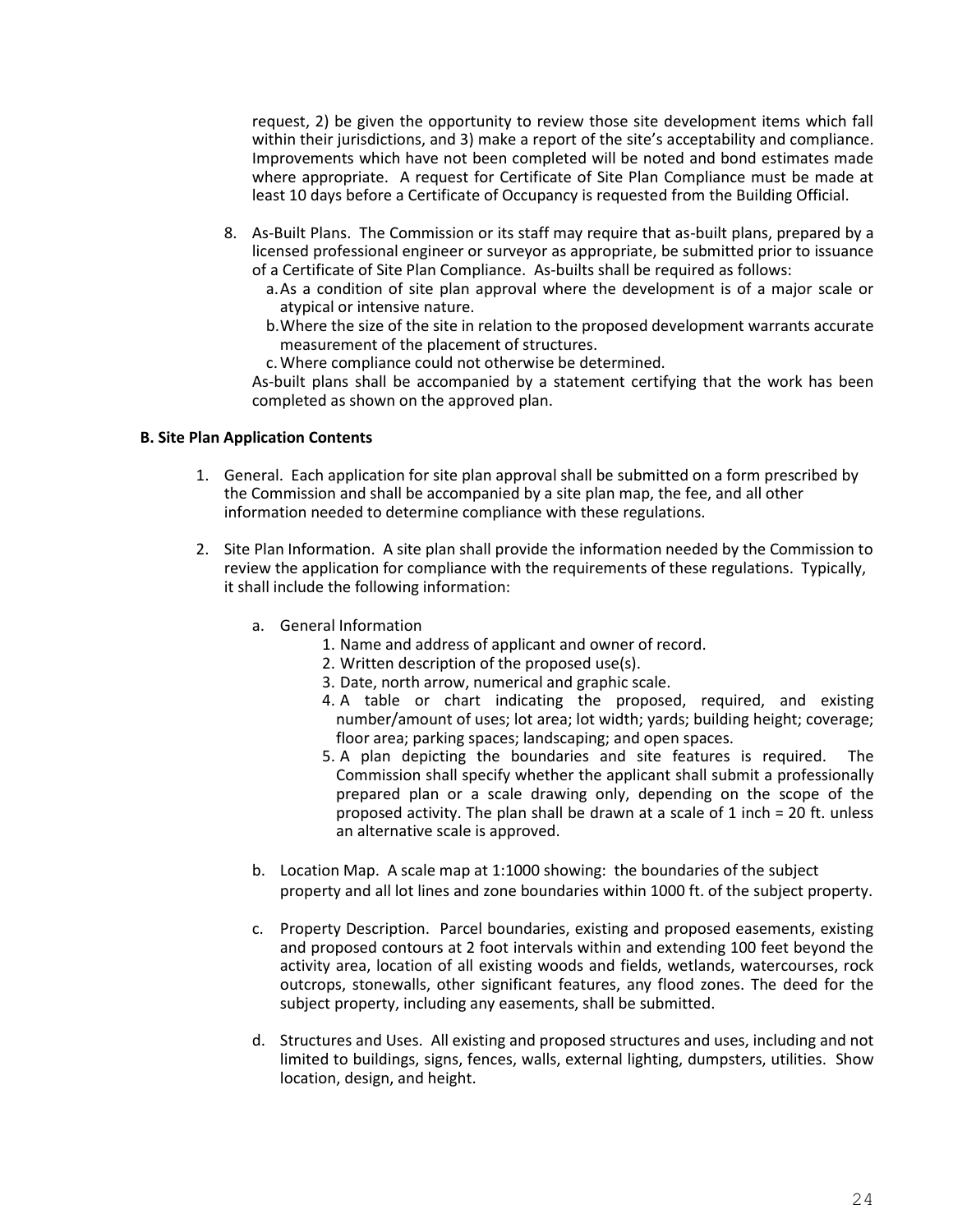- e. Parking, Loading, Circulation. Location, arrangement, and dimensions of parking spaces, aisles, driveways, fire lanes, entrances, ramps, loading areas, pedestrian walkways, entrances, and exits.
- f. Open Space and Landscaping. Open space size, arrangement, and use; landscaped areas and buffers, including location, size, design, and planting materials; location of existing trees over 12 inch diameter at breast height (dbh) which are not in woods, and location of existing trees over 24 inches dbh in the woods.
- g. Signs and Lighting. Location, size, height, and plans of all existing and proposed signs and outdoor lighting.
- h. Utilities. Location and design of existing and proposed sewage disposal, water supplies, refuse collection areas, other above and below ground utilities.
- 3. Solid Waste and Hazardous Materials Plan. A plan for legal management of all hazardous materials and hazardous and solid waste on the site shall be submitted as part of the site plan application. The plan shall: identify all hazardous materials and wastes generated or stored on site; state how and where such materials and wastes shall be stored on site; state how and when hazardous materials and hazardous/solid wastes shall be removed from the site; state the proposed destination of wastes to be removed from the site. The applicant shall demonstrate that the hazardous materials and wastes shall be managed so as to prevent release of waste, pollution, and environmental degradation.
- . 4. Architectural Plans. Architectural drawings for information and not for construction purposes, showing proposed buildings and structures in elevation and floor plans, building materials, roof design, architectural details, and building uses.
- 5. Other Information. Any other information needed to determine compliance with these Regulations.

### **C. Site Plan Objectives**

In reviewing a site plan, the Commission shall consider the public health, safety, and welfare of the public in general and the immediate neighborhood in particular, and may prescribe reasonable conditions and safeguards to accomplish the following objectives:

- 1. Town Plan of Conservation and Development. That the proposed site plan is in general conformance with the Plan of Conservation and Development; however, the Plan shall not take precedence over specific Zoning Regulations.
- 2. Public Safety. That all buildings, structures, uses, equipment, or material are accessible for fire and police protection.
- 3. Traffic Access. That proposed traffic accessways: do not create traffic hazards; are adequate and not excessive in number and width; are adequate in grade, alignment, and visibility; promote bicycling and nonvehicular modes of transportation.
- 4. Circulation and Parking. Adequate off-street parking and loading are provided to prevent onstreet congestion; that the interior circulation system is designed to provide safe and convenient access to all structures, uses, and parking spaces; that parking areas have suitable bumper guards, guard rails, islands, crosswalks, speed bumps, or other safety devices needed to protect life and property; provisions are made for safe pedestrian movement within and for ingress to and egress from the property.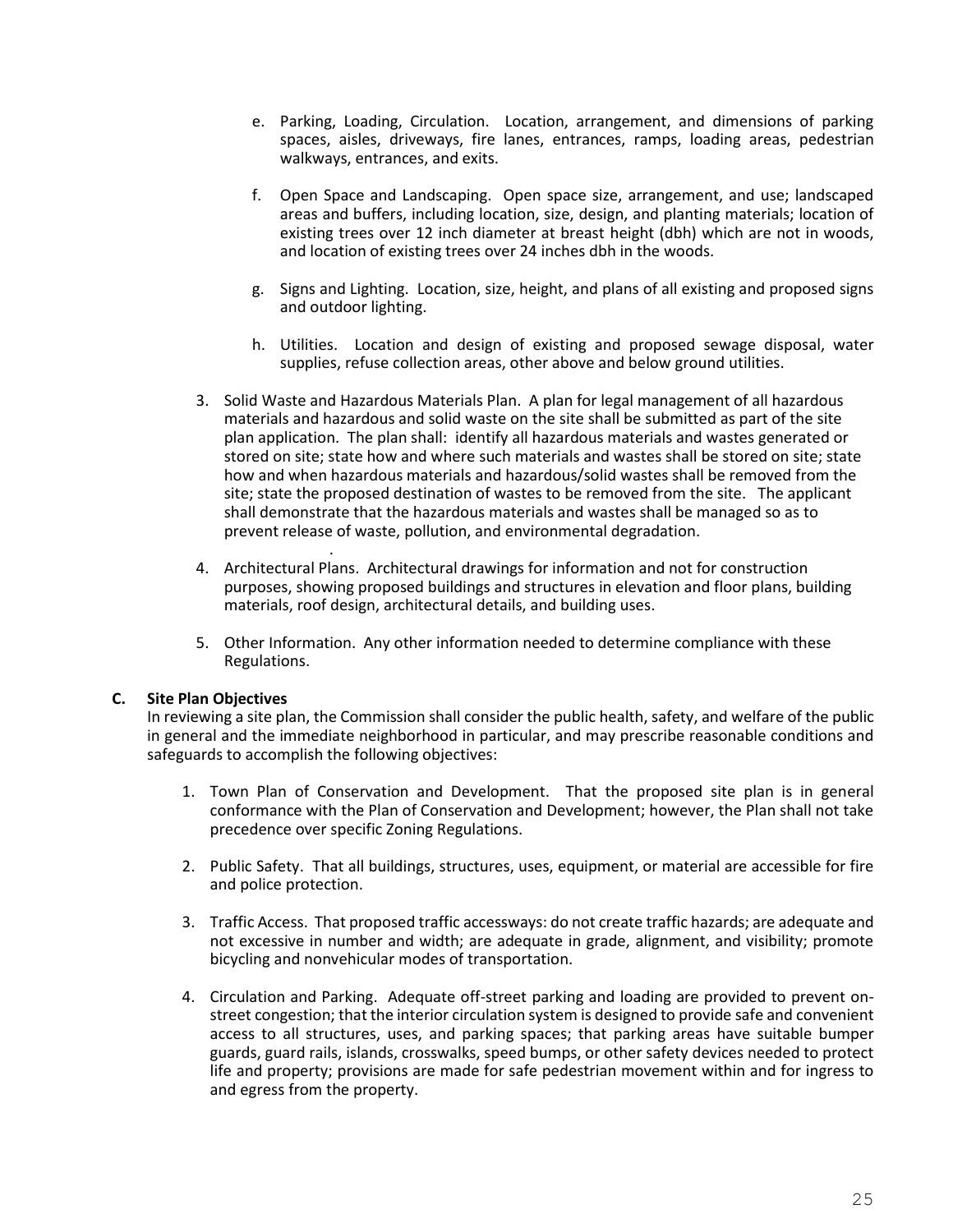- 5. Screening and Landscaping. That parking and service areas are suitably screened year-round from the view of adjacent residential districts and public rights-of-way, that existing vegetation is protected to the greatest extent possible, and that the landscaping meets the provision of Article 6, Section 14, Landscaping, Screening, Buffer Area.
- 6. Lighting. That all exterior lighting be designed to illuminate the activity area on site only, without illumination of adjacent property, the sky, or features on site which do not need illumination for safety purposes or identification of the site.
- 7. Public Health. That the proposed activity has been designed so as to protect the property from adverse air, water, or land pollution and shall preserve and enhance the environmental quality of the surrounding neighborhood and of the Town.
- 8. Environmental Features. That the development of the site will preserve sensitive land features such as steep slopes, wetlands and watercourses, and large outcroppings; will not disturb or will enhance sensitive biological habitats; and will preserve scenic views and historically significant historical and cultural features.
- 9. Neighborhood Character. That the proposed activity will be in general harmony with the character of the surrounding neighborhood and will not be hazardous or otherwise detrimental to the appropriate and orderly development or use of any adjacent land or structure.
- 10. Architecture. That the proposed development shall be in general harmony with the surrounding neighborhood structures with regard to: structure height, proportions and scale; style; roof design; window and door treatments; building projections such as porches, dormers, etc.; architectural details; building materials; and the spatial relationships of structures on the lot.

### **6.20. WIRELESS TELECOMMUNICATIONS FACILITIES**

#### **A. Purpose**

It is the purpose of this section to provide guidelines for the selection of sites for wireless telecommunications facilities while at the same time providing for the continued health, safety, and welfare of the residents of the Town of Hampton. These Regulations are intended to minimize impact to residential and commercial zoned property and to developed residential and commercial neighborhoods, and to protect community assets including natural features, historic and cultural resources, recreational sites, and views and vistas.

#### **B. Definitions**

For the purpose of this section, the following definitions shall apply:

 Antenna. A device used to receive or transmit electromagnetic waves. Examples include whip, panel and dish antenna.

Colocation. The location of wireless communication facilities on an existing tower, building or other structure.

Fall Zone. The area or location within which a tower or mounted antenna would fall, slide or settle in the event the tower or antenna is blown from its support structure, collapses, or is otherwise dislodged from its foundation or mounting.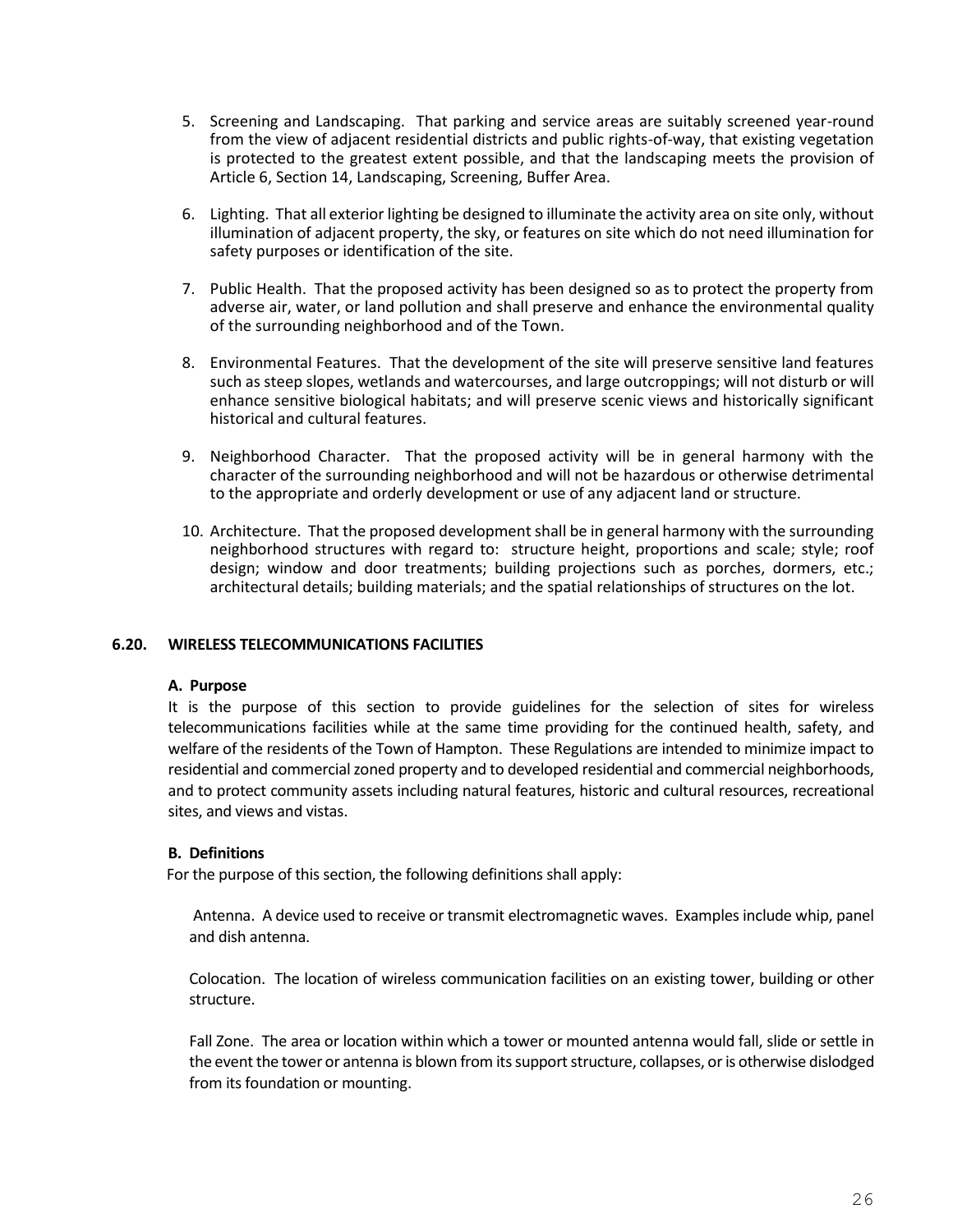Telecommunication. The science and technology of communication by electronic transmission of impulses, as by telegraphy, cable, telephone, radio or television.

Tower. A structure designed to support equipment used to receive and/or transmit electromagnetic waves. Design types include lattice (guyed or self-supporting) and monopole.

Tower, height. The overall height above the ground elevation at the base of the tower. This height shall include the tower plus any antenna or other appurtenances. The ground elevation shall mean the actual or approved elevations of the property at the time of application.

Wireless telecommunication. Equipment and structures involved in receiving or transmitting electromagnetic waves through space for the purposes of communications.

Wireless telecommunication services. Wireless telecommunication services include television, radio, cellular, personal communication services (PCS), specialized mobile radio (SMR), enhanced specialized mobile radio (ESMR), paging and similar services marketed to the general public.

Wireless telecommunication facility. The equipment, structures and associated land area involved in receiving or transmitting electromagnetic waves associated with wireless telecommunication services.

#### **C. Applications For Telecommunication Facilities**

- 1. Approvals. A special permit is required.
- 2. Information Required

Applications shall include a site plan with supplemental drawings and documents to locate and detail the following features, in addition to the requirements of any other applicable Regulations.

- a. subject parcel(s) boundaries and topography shown at 2 ft. intervals.
- b. setback requirements.
- c. property ownership of subject and all abutting and across-the-street parcels, including across Town boundaries.
- d. lease area dimensions and location (where applicable).
- e. access, including location, construction details.
- f. structures within 500 ft. of installation area and within 200 feet of access drive.
- g. utilities installation, including power backup equipment.
- h. equipment cabinets or buildings, including siding materials, elevations.
- i. tower specifications, including dimensions, elevations and cross sections, materials and color, tower anchorage including soils information, grounding for lightning protection.
- j. tower fall zone analysis prepared by a Professional Engineer licensed in the State of Connecticut.
- k. lighting, of tower and equipment area on ground.
- l. antenna specifications, including dimensions, color, materials, mounting equipment, mounting location on support structure.
- m. landscape/screening plan, location and specifications.
- n. location map, using USGS quadrangle as a base map.
- o. map showing provider's planned coverage in Hampton and nearby towns, including existing, proposed and approved wireless telecommunication towers and sites.
- p. electromagnetic emissions information, prepared by a Professional Engineer licensed in the State of Connecticut.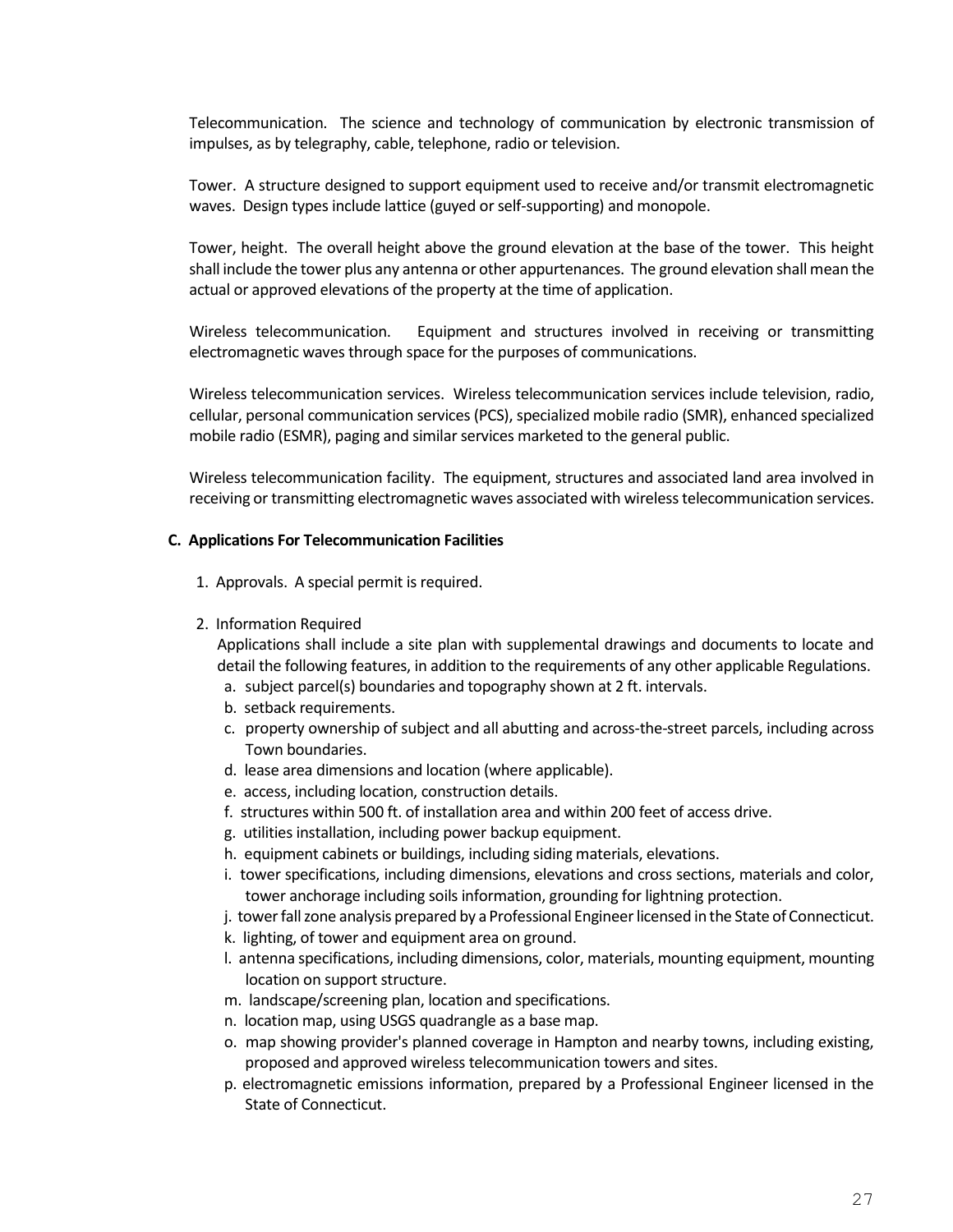- q. fencing and gates, location and construction details.
- r. map of search radius for proposed facility, with supporting explanation of selection process/elimination of alternative sites.
- s. impact on views, not limited to Hampton only.
- t. compliance with FAA requirements.
- u. lightning protection equipment.

### **D. Standards**

The proposed wireless telecommunication facility shall be designed to meet the following standards:

1. Locational Preferences, by Zoning District and Colocation/ Proximity to Other Tower Locations (most preferred to least preferred):

a. Colocation on existing/approved structures such as towers, buildings, utility poles, etc., with preference ranked as follows: first to business zones, then residential zones.

b. New towers in business zones, with preference to sites adjacent to or within proximity of existing tower locations.

c. New towers on Town land not excluded by other restrictions. Wooded sites are preferred to open land.

d. New towers in residential zones. Wooded sites are preferred to open land.

Where the proposed location is on a new tower in a residential zone, the applicant shall describe the efforts and measures taken to pursue locations in a higher preference location and why such location was not technologically, legally, or economically feasible. The Commission may require the independent review of such efforts and measures to pursue alternative locations by a mutually agreed upon independent consultant, with cost of such review to be borne by the applicant. The Commission may require free colocation of communications equipment used by the Town on any tower.

- 2. Setbacks from property lines. The minimum setbacks shall be:
	- a. Telecommunications Towers Residential zones: 400 feet from all property lines. Business zones: 100 feet from all property lines.
	- b. Equipment cabinets, buildings, and related structures Residential zones: 50 feet from all lot lines. Business zones: requirements of the zone.
- 3. Height

a. Maximum height. All wireless telecommunication towers or rooftop-mounted equipment or structures shall not exceed the minimum height necessary to provide the proposed service and address the colocation provisions of these Regulations. Maximum total height is 199 feet.

b. Height near historic district. No tower exceeding 80 ft. in height shall be located within 1000 feet of the boundary of an historic district.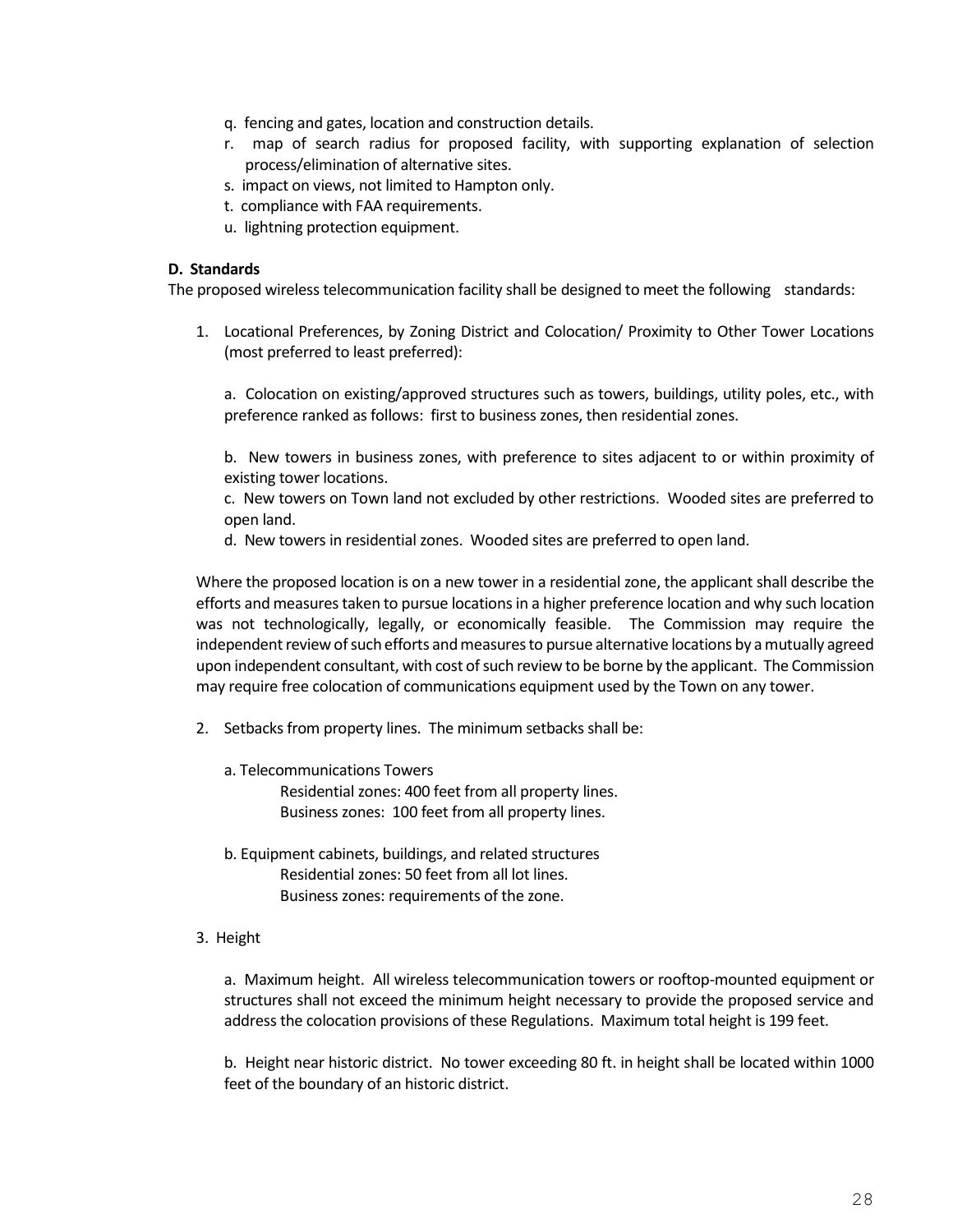- 4. Electromagnetic emissions. The proposal shall comply with FCC standards for non-ionizing electromagnetic emissions. The Commission may require the periodic submittal of reports in order to assure ongoing compliance with FCC emissions standards.
- 5. Interference. The proposed facility shall not cause interference with existing or proposed public safety communications.
- 6. Signage and lighting. Towers shall exhibit no signage, advertising or lighting except as may be required by the FAA. On-site warning signs not affixed to the tower may be authorized and required by the Commission.
- 7. Visual impact. Preferred sites shall be those with least visual impact on the surrounding area. Impact shall be evaluated by:
	- a. the extent of the area over which a tower and antenna can be seen
	- b. the size of the proposed tower and antenna

c. visibility in visually sensitive areas, including views and vistas of: ridge lines; Pine Acres Lake; valley of the Little River; and historic districts, either state or federally designated. Where the proposed location is visible in a sensitive area, the applicant shall describe the efforts and measures taken to pursue alternative locations and why such location was not technologically, legally, or economically feasible.

- 8. Property Values. The applicant shall demonstrate that the proposed facility will not significantly depreciate neighborhood property values. The Commission may require that a mutually agreed upon independent consultant review the impact on property values, with cost of such review to be borne by the applicant.
- 9. Utilities. Utilities shall be installed underground unless it can be demonstrated that such installation is not feasible due to site conditions such as ledge or steep topography.
- 10. Generators. Electrical generators, both temporary and permanent, shall be contained within structures and shall comply with all State and local noise regulations.
- 11. Fall zone. The design shall provide for tower collapse without encroachment on existing structures or adjacent property, unless the Commission makes a finding that such requirement is not necessary to protect the public safety or property values on the adjacent property.
- 12. Style and Color to Blend. Towers and antenna shall be of such style and color as to blend with their surroundings, except as otherwise required by the FAA.
- 13. Screening. A plan for screening of the installation, including landscaping and fencing, shall mitigate the impact of the installation on surrounding land uses, unless such requirement is waived by the Commission due to a finding that there will be no negative impact on surrounding properties.
- 14. Fencing. The Commission may require the installation of a gate or special fencing where it determines that such features are necessary to reduce the risk of injury to the general public.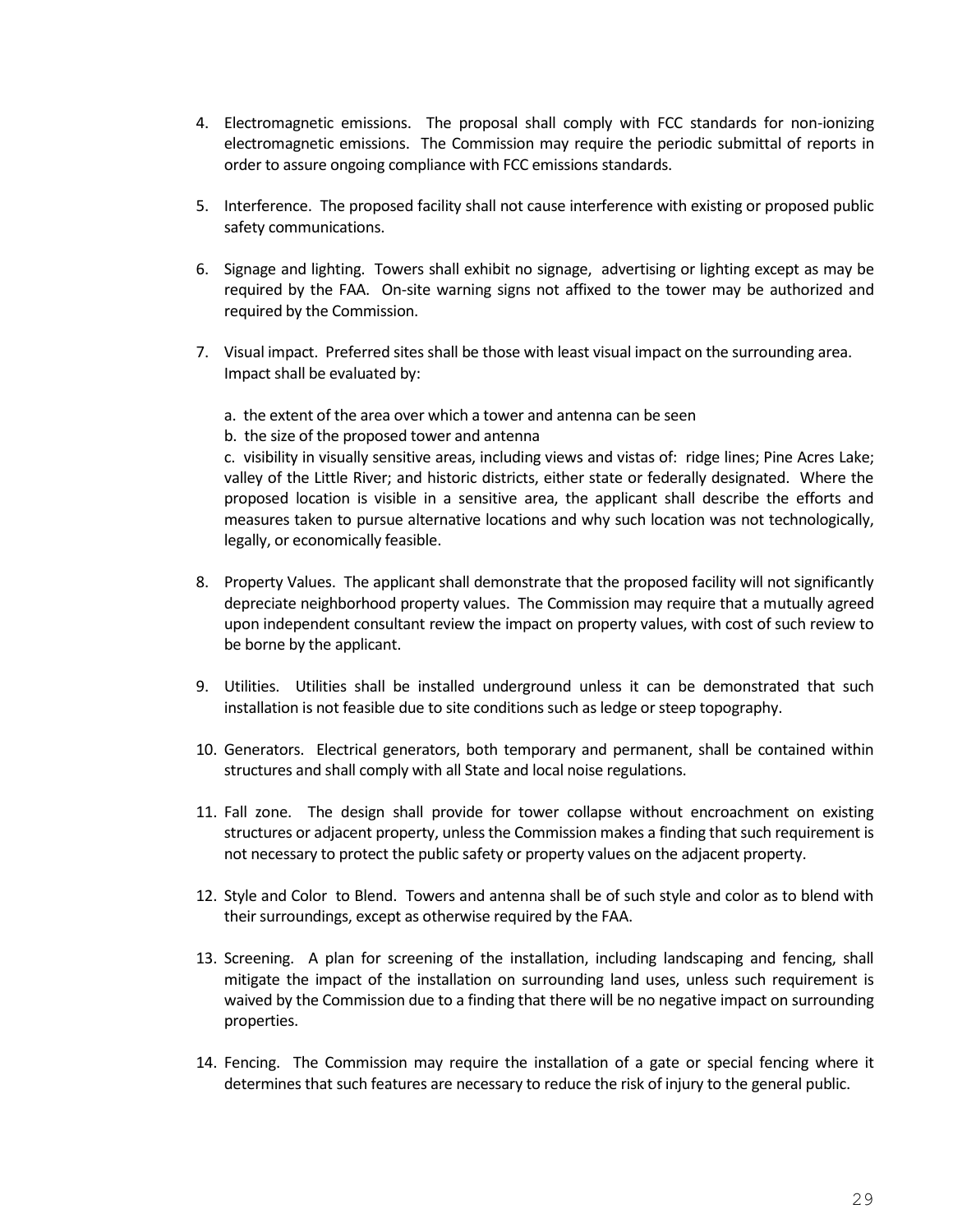- 15. Location on municipal property. No tower shall be located on municipally owned and designated open space or recreation land unless such use is reviewed by the Inland Wetlands Commission.
- 16. Proximity to school, playground. No commercial wireless telecommunication site shall be located within 1000 feet of a playground or school attended primarily by persons under 18 years of age.
- 17. Historic District. No tower shall be located within a federally or state designated historic district.
- 18. Colocation. Any proposed tower shall be designed in all respects to accommodate the applicant's antennas and comparable antennas for at least two additional users if the tower is over 100 feet in height or for at least one additional comparable antenna if the tower is between 50 and 100 feet in height. The Commission may require the tower to be of such design as to allow for future rearrangement of antennas upon the tower and to accommodate antennas mounted at varying heights. The applicant shall demonstrate that there is sufficient area available on the ground to accept the placement of equipment cabinets and buildings for such colocation.
- 19. Access

a. Design. The access from a public road shall be designed so as to have the least possible disturbance of the ground, with minimized grading and impervious surfaces and provision for long term erosion control.

b. Location. In a residential zone, access shall be from an arterial street. This requirement may be waived by a majority vote if the Commission makes a finding that there is no possible access from an arterial street and the proposed location meets all other standards more nearly than any other location. Access shall not cross an approved building lot in a residential zone.

c. Setbacks. In a residential zone, driveways shall not be located within 50 feet of side or rear property lines.

### **E. Abandonment And Removal**

- 1. Period of Nonuse. A wireless telecommunication site not in use for 12 consecutive months shall be removed by the service facility owner.
- 2. Period for Removal. Removal shall occur within 90 days of the end of the 12-month period.
- 3. Restoration. Upon removal, the site shall be restored to its previous appearance and, where appropriate, revegetated to blend with the surrounding area.
- 4. Bond. The Commission may require that a bond be submitted to assure compliance with this section.

### **6.21 Accessory Uses and Structures, Customary**

Accessory uses and structures that are customarily associated in the Windham region with a legal primary use are authorized. A legal primary use of a lot shall be established prior to establishment of a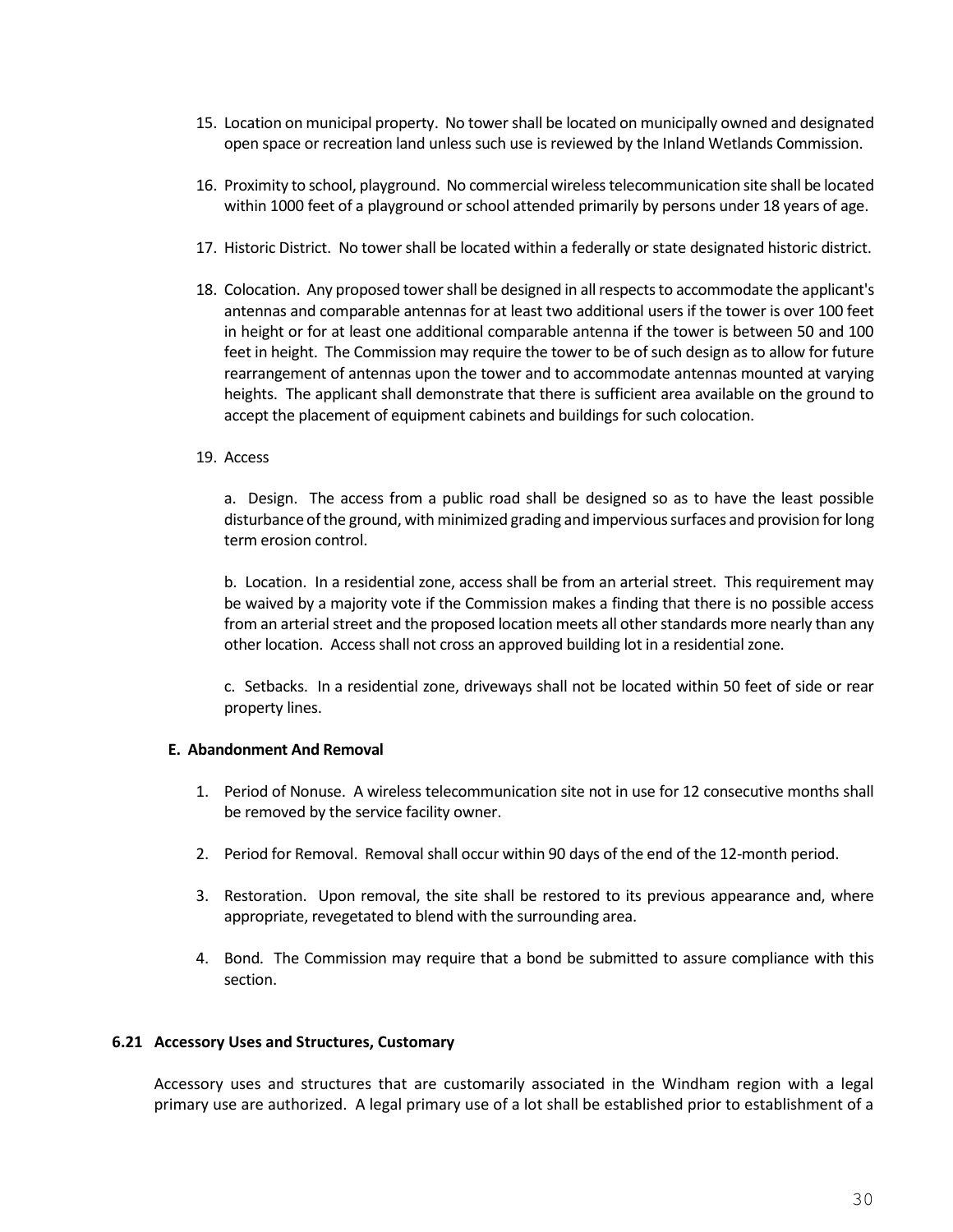customary accessory use or structure, and a zoning permit is required for accessory structures unless stated otherwise herein. Accessory uses and structures include and are not limited to: garage; storage building for goods associated with residential and agricultural activities; animal shelters; swimming pool; playground equipment for children; solar energy panels; satellite dish antenna, subject to Section 4.2 ; keeping of farm animals and pets; and parking of vehicles, subject to Section 6.7.

# **6.22. Conditional Uses in the RA-Zone.**

The following uses are subject to all provisions of these Zoning Regulations and as specifically provided in this section.

## **A. Bakeries.**

Retail bakeries are authorized as accessory to a residential use in the RA-80 Zone by special permit, subject to the following:

- 1. Parking Area.
	- a. The parking area for the retail bakery shall consist of no more than four dedicated parking spaces that are visible from the road and from the adjacent properties. Any additional parking shall be landscaped or buffered from off-premises view. The parking area surface shall be constructed and maintained for all-weather use.
	- b. A dedicated turnaround shall be provided on site.
	- c. The line-of-sight of the driveway shall at all times meet the minimum established standards for the ambient rate of traffic at this location.
	- d. The parking area and driveway to the bakery shall be located no closer than 100 feet to an adjacent property, except the Commission may reduce this amount if it finds that there will be little or no impact to adjacent properties.
- 2. Signage. Signage shall not exceed the standards for the underlying zone. External, overhead, downward pointing sign illumination that is in keeping with the rural residential character of the neighborhood may be used provided it is turned off no more than one hour after the bakery is closed.
- 3. Hours of operation. Hours of operation shall be protective of the welfare and quality of life of the underlying rural-residential zone and shall be established based on the impact of the operation on nearby residences and uses. The proposed hours of operation shall be submitted as part of the application, and the approved hours shall not be extended without prior approval of the Commission.
- 4. Outdoor Lighting. Outdoor lighting fixtures shall be in keeping with the residential character of the neighborhood. See Section 6.2, Performance Standards.
- 5. Waste Collection. A waste collection area shall be designated on the site plan. Any dumpster or rolloff container shall be screened from view off site and shall be placed to the side or rear of the building. Containers shall have sufficient capacity to be fully closed at all times. Waste pickup shall be sufficient to prevent unsanitary conditions. There shall be no litter at any time.

### **B. Child Day Care Center, Group Day Care Home**

Child Day Care Centers are authorized as a primary use in the RA-80 zone on Route 6 only by special permit. Group Day Care Homes may be authorized in the RA-80 Zone by special permit as an accessory to residential use. They are subject to the conditions below.

1. Outdoor play. The Commission may restrict the outdoor play area hours of use and require a setback from property lines, depending on the impact of the designated outdoor play area to neighboring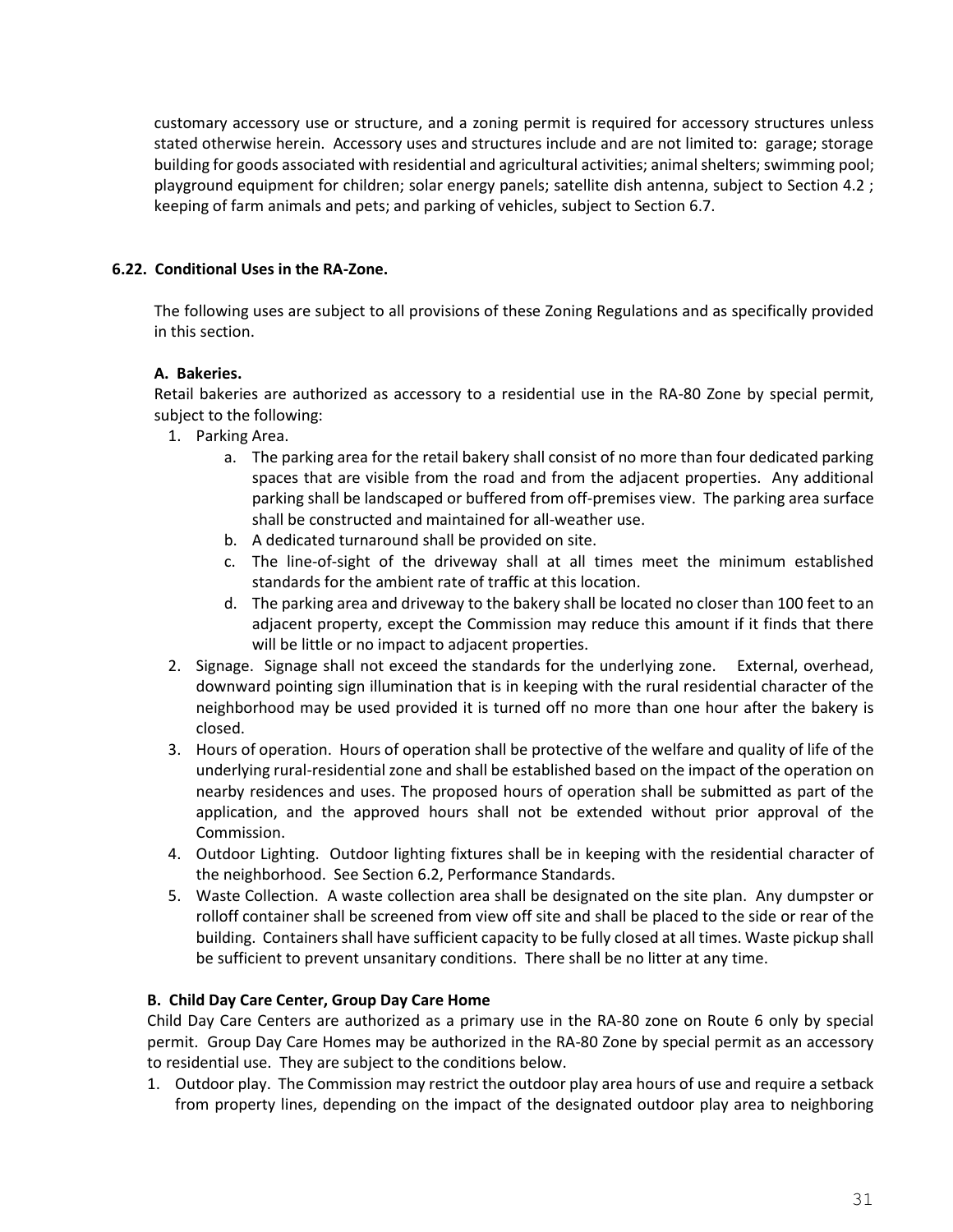properties. The Commission may require landscaping to minimize the impact to surrounding residential uses.

- 2. Parking and drop-off areas. Parking and drop-off areas shall be designed and built to assure safety and with due regard for the rural residential character of the neighborhood.
- 3. Outdoor lighting. Outdoor lighting fixtures shall be in keeping with the residential character of the neighborhood. See Section 6.2, Performance Standards (F) Outdoor lighting.
- 4. Licensing. The operation shall comply with all state and local permit requirements and standards. A current copy of the State license shall be kept on file in the Town of Hampton Zoning Department.
- 5. Waste Collection. A waste collection area shall be designated on the site plan. Any dumpster or rolloff container shall be screened from view off site and shall be placed to the side or rear of the building. Containers shall have sufficient capacity to be fully closed at all times. Waste pickup shall be sufficient to prevent unsanitary conditions. There shall be no litter at any time.

## **C. Educational, instructional, religious, and museum operations and facilities, non-municipal**

Educational, instructional, religious, and museum operations and facilities, non-municipal, are authorized as a primary use by special permit in the RA-80 Zone, subject to the following:

- 1. Buffer. No building or parking area shall be located within 100 feet of a side or rear property line, including temporary parking during special events, except the Commission may reduce this requirement if it finds that there will be no impact to adjacent properties. The Commission may require landscaping within the 100 foot buffer and along the road to minimize the impact to the neighborhood.
- 2. Site plan. The Commission may require that the site plan is prepared by a licensed landscape architect.
- 3. Waste Collection. A waste collection area shall be designated on the site plan. Any dumpster or rolloff container shall be screened from view off site and shall be placed to the side or rear of the building. Containers shall have sufficient capacity to be fully closed at all times. Waste pickup shall be sufficient to prevent unsanitary conditions. There shall be no litter at any time.

# **D. Farm Stores**

Farm stores as defined in Section 2.2 are authorized as an accessory use in the RA-80 Zone by special permit, subject to the following:

- 1. Building Area. The farm store building shall not exceed 1200 s.f.
- 2. Product Origin. At least three-fourths of gross sales shall be Connecticut grown agricultural goods.
- 3. Parking. Off street parking on an all-weather surface shall be provided on the premises.
- 4. Buffer. A 50 foot buffer shall be provided along the side and rear property lines in which no activity shall take place, and no parking or store shall be sited within 100 feet of an off-premises dwelling. The Commission may require landscaping within the buffer to minimize impact to adjacent properties.
- 5. Waste Management. A plan for waste management shall be submitted as part of the application. Solid waste as defined by the Connecticut Department of Energy and Environmental Protection shall not accumulate on site.
- 6. Waste Collection. A waste collection area shall be designated on the site plan. Any dumpster or rolloff container shall be screened from view off site and shall be placed to the side or rear of the building. Containers shall have sufficient capacity to be fully closed at all times. Waste pickup shall be sufficient to prevent unsanitary conditions. There shall be no litter at any time.

### **E. Farmers Markets**

Farmers Markets as defined in Section 2.2 are authorized as a primary use in the RA-80 Zone by site plan approval from the Commission, subject to the following: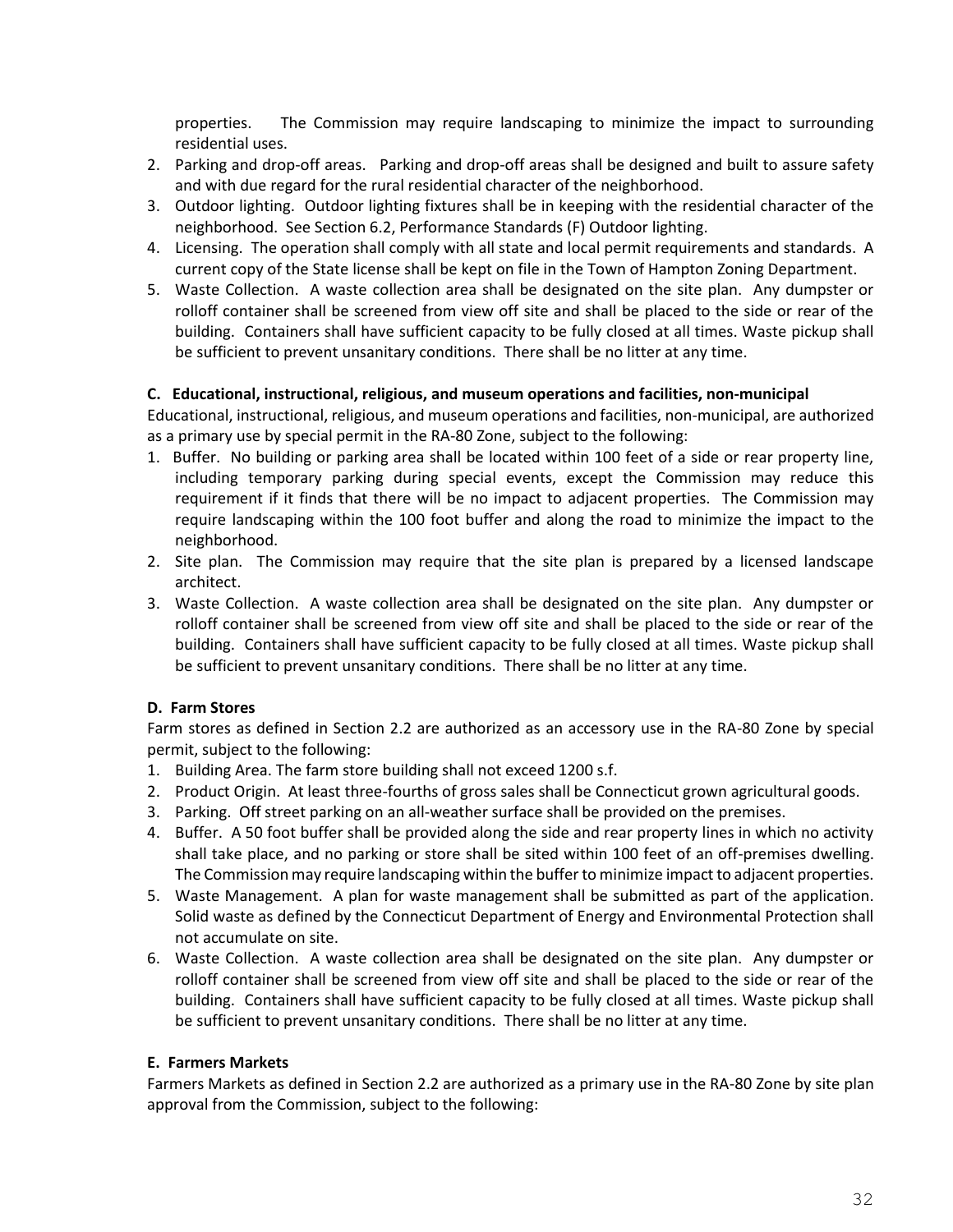- 7. Frequency. The market shall take place no more than two days per week.
- 8. Location. The market area and associated parking shall be a minimum of 200 feet from an offpremises dwelling
- 9. Hearing and notice. The Commission may require that a public hearing is conducted if it finds that there may be significant impact to neighboring properties based on the location and scale of the operation. If a public hearing is required, the applicant shall provide notices with proof of notice of the pending hearing to property owners within 200 feet of the subject parcel.
- 10. Waste. The market property shall be maintained in a litter-free condition with provisions made for trash and sanitation. A plan for management of waste shall be submitted with the application.
- 11. Infrastructure. There shall be no permanent installation made on the site to service the market. Tables and other display equipment shall be removed at the end of the market hours.
- 12. Sign. An unlit sign of up to 16 square feet may be placed on the premises.
- 13. Product origin. Participants may sell a limited amount of goods produced by others, not to exceed one third of goods offered as measured by gross sales.
- 14. Access and Traffic Safety . Safe entrance from and exit to the street shall be provided, with adequate pickup, parking, and loading space . The line of sight shall at all times meet the minimum established standards for the ambient rate of traffic at this location.

## **F. Garden Center and Retail Plant Sales**

Garden centers and retail plant sales businesses are authorized as a primary use in the RA-80 Zone on Route 6 by special permit, subject to the following:

- 1. Location. The property shall have frontage on Route 6.
- 2. Access. Access shall be provided from Route 6 unless the Commission finds that access from a local road shall provide safer access without adverse impact to the neighborhood. State DOT approval shall be provided as part of the application submittal.
- 3. Lot area. The minimum lot area is 80,000 square feet.
- 4. Buffer. A 50 foot buffer shall be provided along the side and rear property lines in which no activity shall take place. The Commission may require landscaping within the buffer to minimize impact to adjacent properties.
- 5. Parking Area. An all weather surface shall be provided.
- 6. Retail products. Garden centers may offer for sale: plants, garden-related products, and Connecticut grown garden produce.
- 7. Structures. Architectural plans, including elevations, floor plans, and details on siding and windows, shall be provided for any structures or additions to structures proposed to be constructed on the premises that will be used as a part of the operation.
- 8. Waste Management. A plan for waste management shall be submitted as part of the application. Solid waste as defined by the Connecticut Department of Energy and Environmental Protection shall not accumulate on site.
- 9. Waste Collection. A waste collection area shall be designated on the site plan. Any dumpster or rolloff container shall be screened from view off site and shall be placed to the side or rear of the building. Containers shall have sufficient capacity to be fully closed at all times. Waste pickup shall be sufficient to prevent unsanitary conditions. There shall be no litter at any time.

### **G. Horse Facilities: Commercial Boarding, Riding Arenas and Riding Schools**

Horse Facilities including commercial boarding of more than 6 horses, riding arenas and riding schools are authorized by special permit in the RA-80 Zone, subject to the following conditions: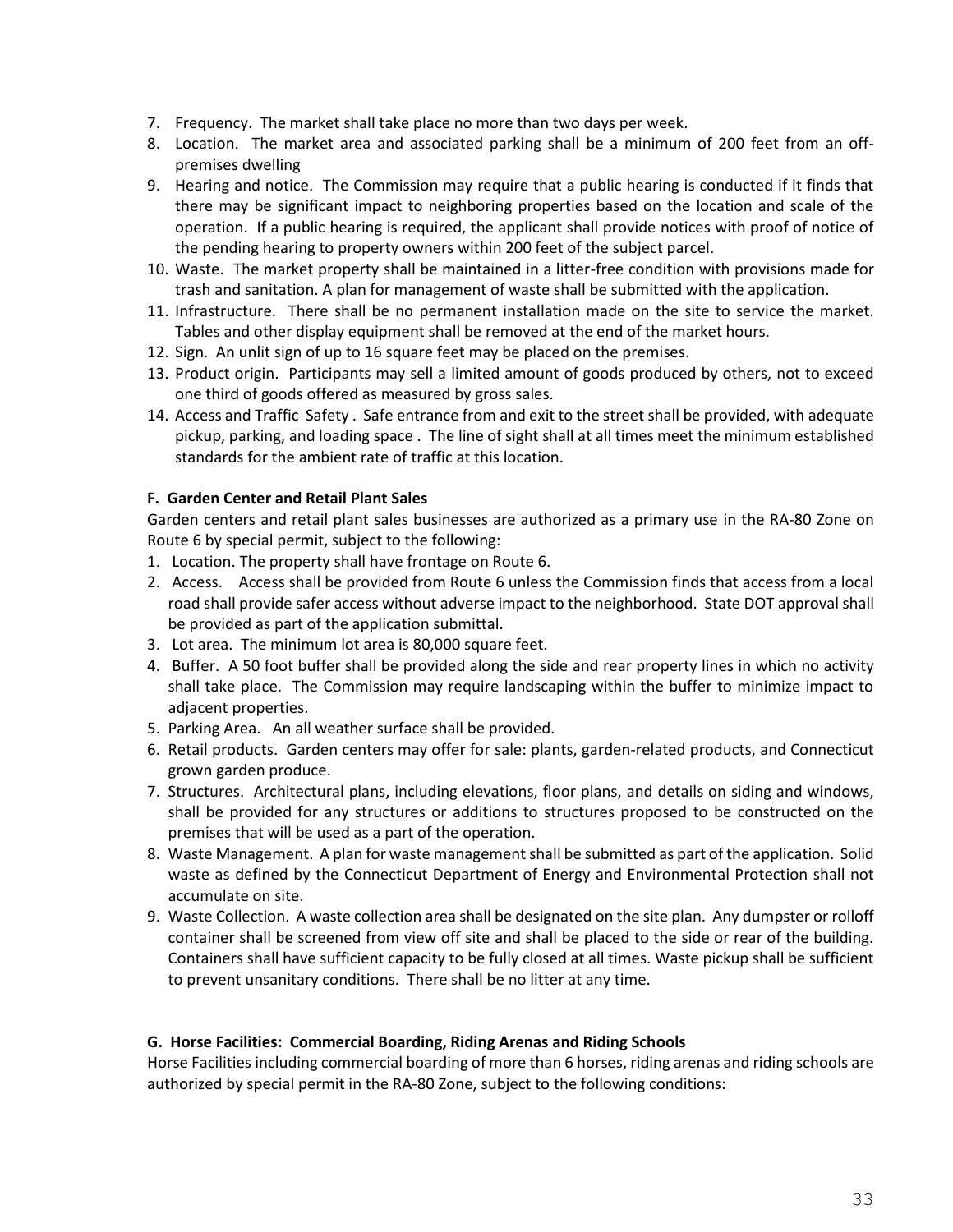- 1. Buffer and setbacks. Dedicated exercise areas, paddocks and buildings sheltering animals shall be located a minimum of 100 feet from side and rear property lines. Riding arena structures shall be a minimum of 200 feet from side and rear property lines.
- 2. Sanitation. Stalls, pens and exercise areas shall be maintained in a sanitary condition in compliance with the Connecticut Public Health Code, with provision made for discharge of wash water and management of manure. Waste storage areas shall be located a minimum of 100 feet from any property line. A narrative waste management plan shall accompany the application.
- 3. Stormwater. A plan for stormwater management that recharges the water to the ground shall be provided by a professional engineer.
- **4.** Parking Areas. No parking area shall be located within 100 feet of a side or rear property line, including during special events.
- 5. Landscaping. The Commission may require landscaping to minimize the impact to the neighborhood.
- 6. Events management. A zoning permit is required prior to any major event, defined as an event with attendance planned for more than 50 persons. The applicant shall submit a plan demonstrating that parking, traffic, sanitation and public safety have been addressed. There shall be no more than 6 major events per year.
- 7. Noise. Sound from any sound system shall not constitute a nuisance to area residential properties, and noise levels shall comply with Regulations for noise in Section 6.2 and as promulgated by the Connecticut Department of Energy and Environmental Protection.
- 8. Public Safety. The applicant shall submit written approval by the Fire Marshal.
- 9. Temporary structures. The use of temporary buildings, trailers, or tents for the stabling of horses is prohibited except as a part of a permitted major event.
- 10. Lighting. See requirements in Section 6.2 Performance Standards.
- 11. Waste Collection. A waste collection area shall be designated on the site plan. Any dumpster or rolloff container shall be screened from view off site and shall be placed to the side or rear of the building. Containers shall have sufficient capacity to be fully closed at all times. Waste pickup shall be sufficient to prevent unsanitary conditions. There shall be no litter at any time.

# **H. Hunting and Fishing Clubs**

Hunting and fishing clubs are authorized by special permit in the RA-80 Zone, subject to the following:

- 1. Buffer. No building or parking area shall be located within 100 feet of a side or rear property line, including temporary parking during special events.
- 2. Landscaping. The Commission may require landscaping within the 100 foot buffer and along the road to minimize the impact to the neighborhood.
- 3. Waste Management. A plan for management of solid waste on site shall be provided as part of the application submittal.

### **I. Kennels**

Kennels as defined in Section 2.2 are authorized as accessory to a residential use in the RA-80 Zone, subject to the following:

- 1. Area. Lot size shall be a minimum of 80,000 square feet.
- 2. Residence Requirement. The kennel operator shall reside on site.
- 3. Separating Distances. Outdoor kennels shall be located at least 50 feet from a property line and 100 feet from an off-premise residence.
- 4. Sanitation and waste management. Stalls, pens and exercise areas shall be maintained in a sanitary condition in compliance with the Connecticut Public Health Code, with provision made for discharge of wash water and management of all wastes. A plan for management of solid waste on site shall be provided as part of the application submittal.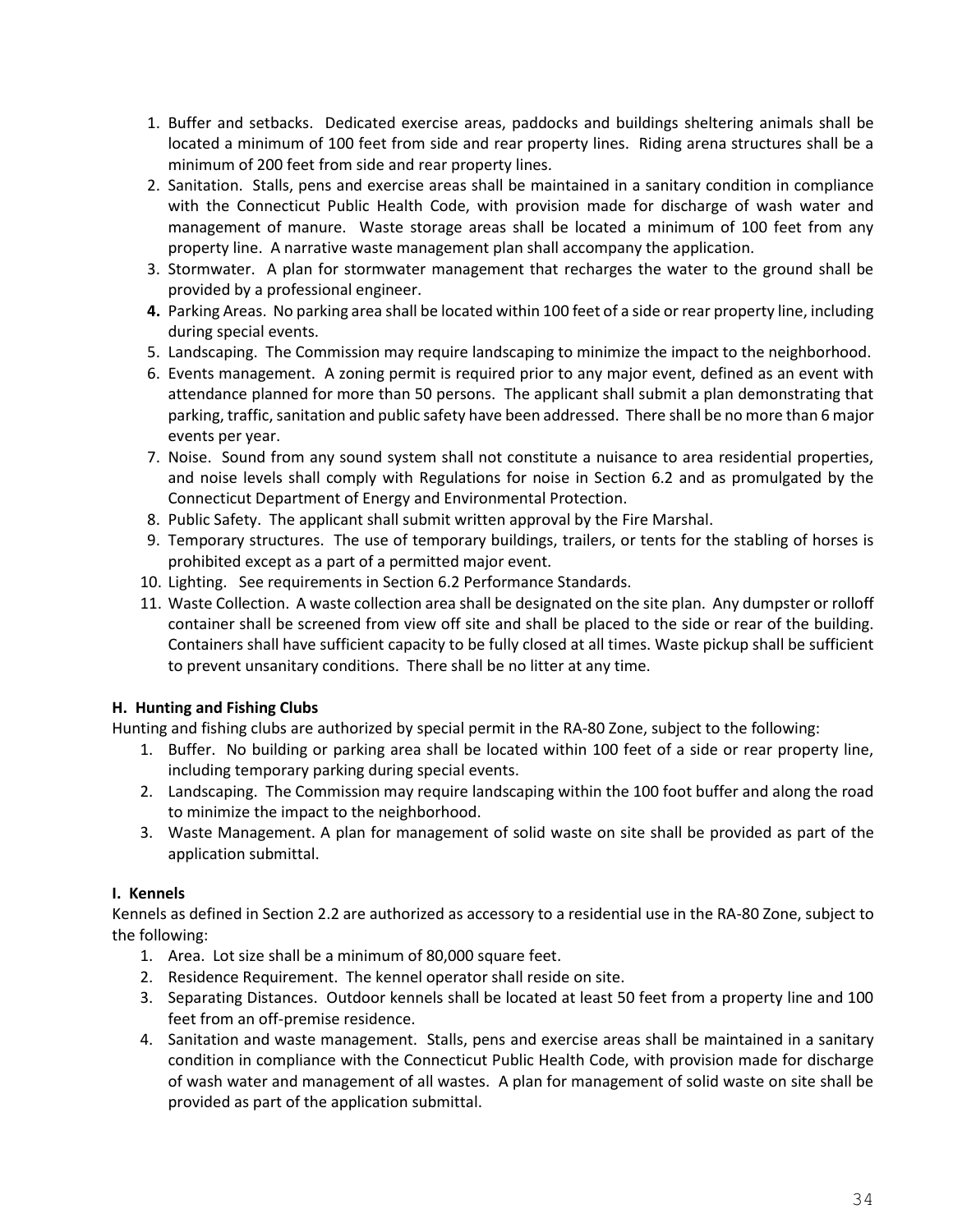5. Commercial kennels. Commercial kennels are prohibited in the RA-80 Zone.

# **J. Large Nonresidential Structures**

In order to prevent degradation of the rural character and adverse impact to adjacent properties, nonresidential structures, including agricultural structures, may be permitted in the RA-80 Zone as follows: (1) nonresidential structures with a footprint of 2000 to 4999 square feet may be permitted by site plan approval and (2) nonresidential structures with a footprint of 5000 square feet or greater may be permitted by special permit. Large nonresidential structures are subject to the following, as well as any other applicable requirements:

- 1. Greenhouses.
	- a. Calculation of footprint. For the purpose of this section, the footprint of greenhouse(s) shall be determined by the aggregate footprint of all greenhouses on the parcel.
	- b. Removal of Greenhouse sheeting The sheeting on greenhouses constructed of plastic/ poly sheeting or film shall at all times remain firmly fastened to the structure or shall be removed and legally disposed.
- 2. Setback. The Commission may require a setback of up to 200 feet from the property lines in order to minimize the visual impact to the neighborhood, based on an evaluation of the structure's size and architectural properties and its visibility to neighboring properties.
- 3. Landscaping. The Commission may require landscaping to minimize the visual impact of the structure to neighboring properties.
- 4. Notice. Applicants shall (1) submit evidence that notice of the public hearing has been provided to property owners within 500 feet of the property at least 7 days in advance of the hearing, and (2) shall display a sign giving notice of the hearing on the property frontage for 10 days in advance of the hearing.
- 5. Stormwater. A plan for stormwater management that recharges the water to the ground shall be provided by a professional engineer.
- 6. Drawings and details. Architectural plans, including elevations, floor plans, and details on siding and windows, shall be provided for any large nonresidential structures or additions to structures proposed to be constructed on the premises.
- 7. Ridgelines. Large nonresidential structures shall be sited so as not to break the views of the ridgeline of the Little River Valley.

# **K. Medical and Professional Offices**

Medical and professional offices are authorized as a primary use on Route 6 in the RA-80 Zone by special permit, subject to the following:

- 1. Location. The property shall have frontage on Route 6.
- 2. Access. Access shall be provided from Route 6 unless the Commission finds that access from a local road shall provide safer access without adverse impact to the neighborhood. State DOT approval of the access shall be submitted as part of the application.
- 3. Lot area. The minimum lot area is 80,000 square feet.
- 4. Building area. The building floor area shall not exceed 5,000 square feet.
- 5. Buffer. A 50 foot buffer in which no activity shall take place shall be provided along the side and rear property lines. The Commission may require landscaping within the buffer to minimize impact to adjacent properties.
- 6. Site Plan. The site plan shall be prepared by appropriate professionals including a licensed landscape architect.
- 7. Parking Area. The parking area shall be located generally to the side and rear of the building.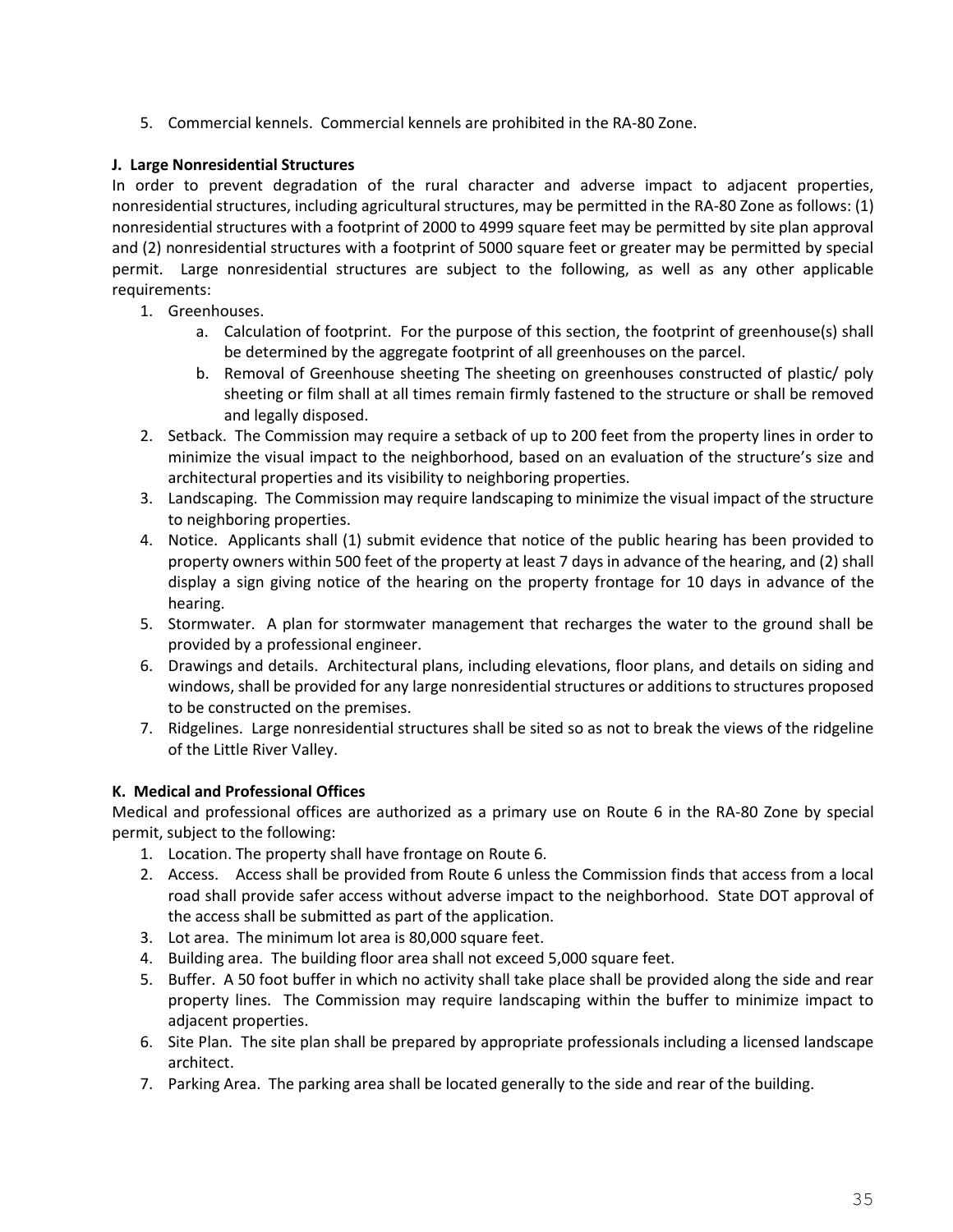8. Waste Collection. A waste collection area shall be designated on the site plan. Any dumpster or rolloff container shall be screened from view off site and shall be placed to the side or rear of the building. Containers shall have sufficient capacity to be fully closed at all times. Waste pickup shall be sufficient to prevent unsanitary conditions. There shall be no litter at any time.

# **L. Outdoor Recreational Facilities and Uses**

Outdoor recreational facilities and activities are authorized as a primary use in the RA-80 Zone by special permit, subject to the following:

- 1. Site Plan. The site plan shall be prepared by appropriate professionals including a licensed landscape architect.
- 2. Buffer. A buffer of at least 100 feet in which no activity shall take place shall be provided along the side and rear property lines. This requirement may be modified by the Commission if it finds that the adjoining properties will be sufficiently buffered by a lesser width due to qualities of the subject and adjoining property. Landscaping of the buffer may be required to minimize impact to the surrounding properties.
- 3. Hours of Operation. Hours of operation shall be protective of the welfare and quality of life of the underlying rural-residential zone and shall be established based on the impact of the operation on nearby residences and uses. Proposed hours of operation shall be submitted as part of the application, and the approved hours shall not be expanded without prior approval of the Commission.
- 4. Health District. Approval by the District Health Department shall accompany the application.

### **M. Roadside Stand**

Roadside stands are authorized in the RA-80 and Business Zones, subject to the following:

- 1. Grown on site. Sale of agricultural products grown on the premises, or on other property under same ownership, is authorized from a temporary roadside stand.
- 2. Sales of non-farm products, including food service with appropriate Health District authorization, is permitted in the Business Zone.
- 3. Temporary structure or vehicle. The stand structure or vehicle/trailer shall be removed when not in use.
- 4. Access. Safe entrance from and exit to the street shall be provided, with adequate pickup, parking, and loading space.
- 5. Lighting. Lighting is prohibited.
- 6. Permit. No zoning permit is required.
- 7. Signage. A temporary sign, non-illuminated, of up to 8 square feet, may be displayed. See Section 6.15.A.4.
- 8. Road maintenance. The roadside stand shall at no time interfere with road maintenance, including snow plowing.

### **N. Tea Room**

Tea rooms are authorized as accessory to a residential use in the RA-80 Zone by special permit, with the exception that commercial teas given on a property up to six times in a calendar year for no more than 24 guests shall be permitted as a home business under Section 6.16. Tea rooms are subject to the following requirements.

1. Parking.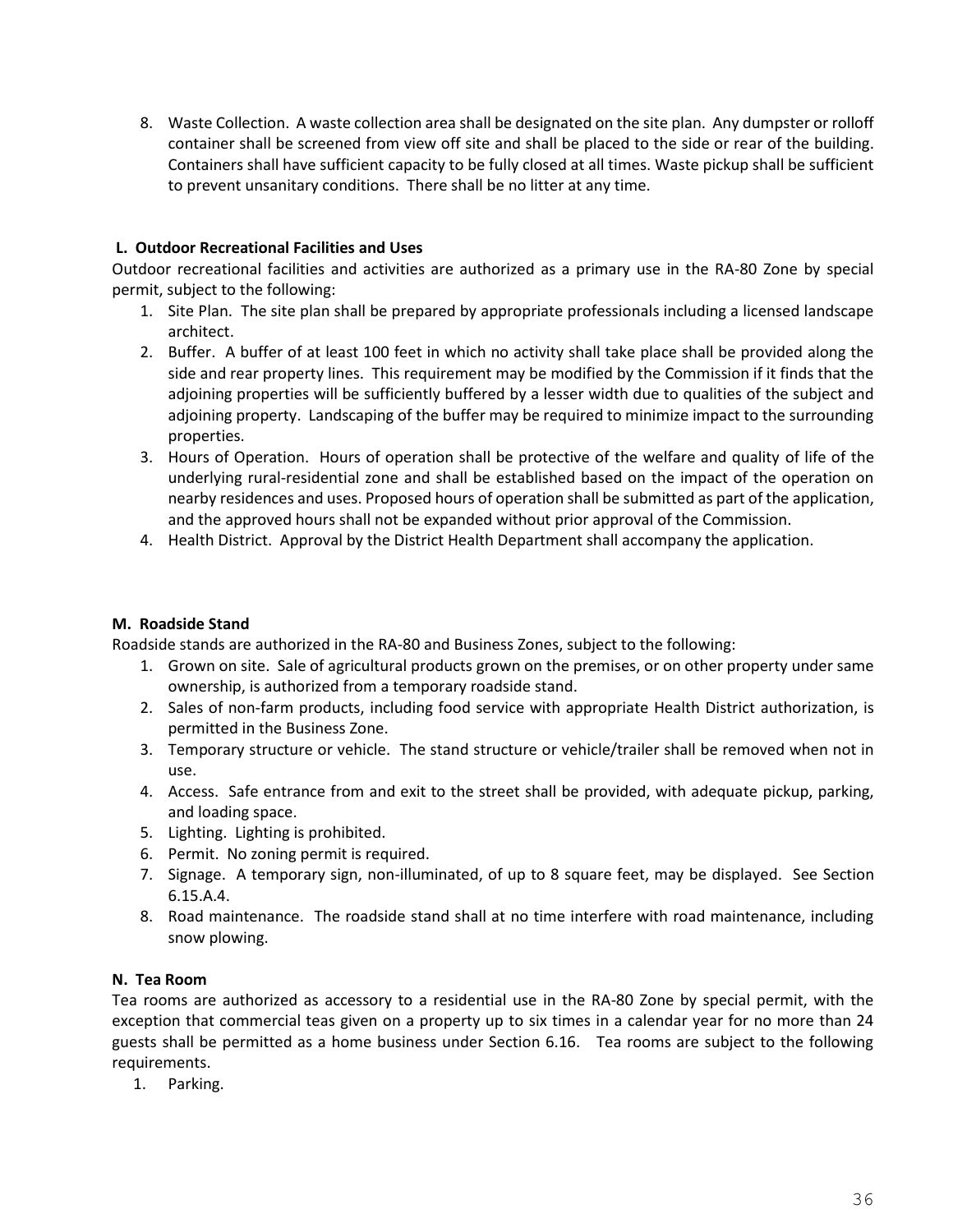- a. Area. Any parking area located in the front of the residence shall consist of no more than five spaces. Additional parking shall be located to the side of and/or rear of the residence and shall be landscaped or otherwise buffered from off-premises view. The parking area surface shall be constructed and maintained for all-weather use.
- b. A dedicated turnaround shall be provided on site.
- c. The line-of-sight of the driveway shall at all times be maintained to meet established standards for the ambient rate of traffic at the proposed location.
- d. The parking area and driveway to the tea room shall be located no closer than 100 feet to an adjacent property, except the Commission may reduce this requirement if it finds that there will be little to no impact to adjacent properties.
- 2. Signage. Sign area shall not exceed the standard for the underlying zone. External, overhead, downward pointing sign illumination that is in keeping with the rural residential character of the neighborhood may be used provided it is turned off by 6pm.
- 3. Hours of operation. Tea rooms may operate only between 11am and 5pm.
- 4. Outdoor Lighting. See requirements in Section 6.2 Performance Standards. Exterior illumination may be used only when the business is in operation.
- 5. Seating. Seating shall be provided for no more than 24 patrons.
- 6. Health District. Health District approval shall be submitted with the application.
- 7. Waste Collection. A waste collection area shall be designated on the site plan. Any dumpster or rolloff container shall be screened from view off site and shall be placed to the side or rear of the building. Containers shall have sufficient capacity to be fully closed at all times. Waste pickup shall be sufficient to prevent unsanitary conditions. There shall be no litter at any time.

# **O. Veterinary Hospital**

Veterinary hospitals are authorized as a primary use in the RA-80 Zone on Route 6 by special permit, subject to the following:

- 1. Location. The property shall have frontage on Route 6.
- 2. Access. Access shall be provided from Route 6 unless the Commission finds that access from a local road shall provide safer access without adverse impact to the neighborhood. State DOT approval shall be submitted with the application.
- 3. Setback. A building, run, pen, or other structure or enclosure intended for indoor or outdoor occupancy shall be a minimum of 100 feet from a property line and 200 feet from an off-premise dwelling.
- 4. Outdoor exercise areas and kennels. The Commission may limit the hours during which animals may be placed outdoors in order to protect the neighborhood from noise.
- 5. Waste Management. A plan for waste management, including biohazards and drug disposal, shall be submitted as part of the application. All animal waste shall be enclosed in a leak-proof enclosure designed to prevent the escape of odor or access by insects or other pests. Such enclosure shall be emptied regularly and legally disposed of so as to control odor or risks to the public health. Approval of the facility by the local health district shall be submitted with the application.
- 6. Waste Collection. A waste collection area shall be designated on the site plan. Any dumpster or rolloff container shall be screened from view off site and shall be placed to the side or rear of the building. Containers shall have sufficient capacity to be fully closed at all times. Waste pickup shall be sufficient to prevent unsanitary conditions. There shall be no litter at any time.

# **P. Box Containers**

Box containers may be used as storage sheds or for other accessory residential/agricultural uses in the RA-80 Zone by approval of the Commission, subject to the following conditions: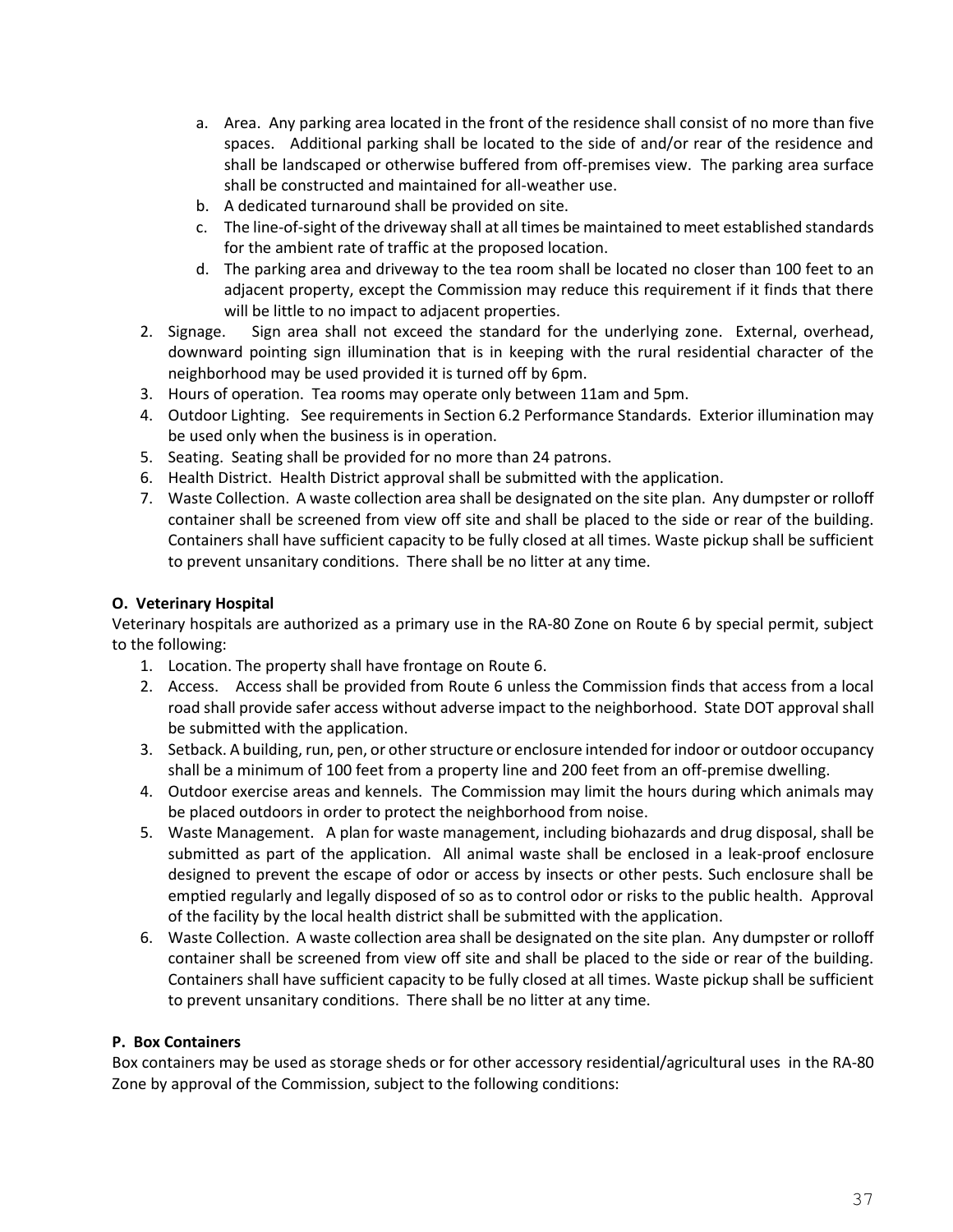- 1. The container does not change the residential/agricultural character of the property or neighborhood.
- 2. The container cannot be seen off-premises.
- 3. The container complies with setback requirements.

## **Q. Event Facilities with up to 20 guest rooms for overnight accommodations for event participants**

- 1. Location: Property shall have fronting and primary access from Route 6.
- 2. Site Plan: The site plan shall be prepared by a licensed Professional Engineer or Landscape Architect.
- 3. Acreage: The property shall be of sufficient area to provide the buffer, parking, and screening requirements set forth in these Regulations.
- 4. Buffer: A buffer of at least 100', in which no activity shall take place, shall be provided from side and rear property lines.
- 5. Hours of Operation: Hours of Operation shall be protective of the welfare and the quality of life of the underlying rural-residential zone and shall be established based on the impact of nearby residences and uses. Proposed hours of operation shall be submitted as part of the application and the approved hours shall not be expanded without prior approval of the Commission.
- 6. Health District: Approval by the District Health Department shall accompany the application.
- 7. Parking Areas: No parking shall be within 100' of a property line. Parking areas shall be comprised of pervious surfaces to the greatest extent possible. The applicant shall demonstrate that the parking spaces, including handicapped spaces, are of sufficient number to accommodate the proposed use.
- 8. Waste Collection: A waste collection area shall be designated on the site plan. Any dumpster or rolloff container shall be screened from view off-site and be placed to the side or rear of the building. Containers shall have sufficient capacity to be fully closed at all time. Waste pickup shall be sufficient to prevent unsanitary conditions.
- 9. Stormwater: A plan for stormwater management that recharges to the ground shall be provided by a professional engineer.
- 10. Landscaping/Screening: The Commission may require landscaping to minimize the impact to surrounding properties.
- 11. Noise: Noise from any sound system shall not constitute a nuisance to area residential properties. Noise levels shall comply with Regulations for noise in Section 6.2, as promulgated by the Connecticut Department of Energy and Environmental Protection and Connecticut General Statutes, Section 22a-73.
- 12. Lighting: See requirements of Section 6.2 Performance Standards.
- 13. Notice: Applicant shall (1) submit evidence that notice of the public hearing has been provided to property owners within 500' of the property at least 7 days in advance of the hearing and (2) shall display a sign giving notice of the hearing on the property frontage for 10 days in advance of the hearing.
- 14. A traffic and circulation plan, including access management details, shall be provided to satisfy the requirements of Section 6.18.B.2 of these Regulations.
- **15.** For events exceeding 85% of the design capacity of the facility, the applicant or facility operator shall provide written notification to the First Selectman a minimum of two weeks in advance of the event.

## **6.23 Access Management.**

## **A. Intent**

The intent of this section is to enhance safety for vehicular, pedestrian, and cycling traffic, and to promote walking, cycling and energy efficiency. The benefit and feasibility of vehicular, pedestrian,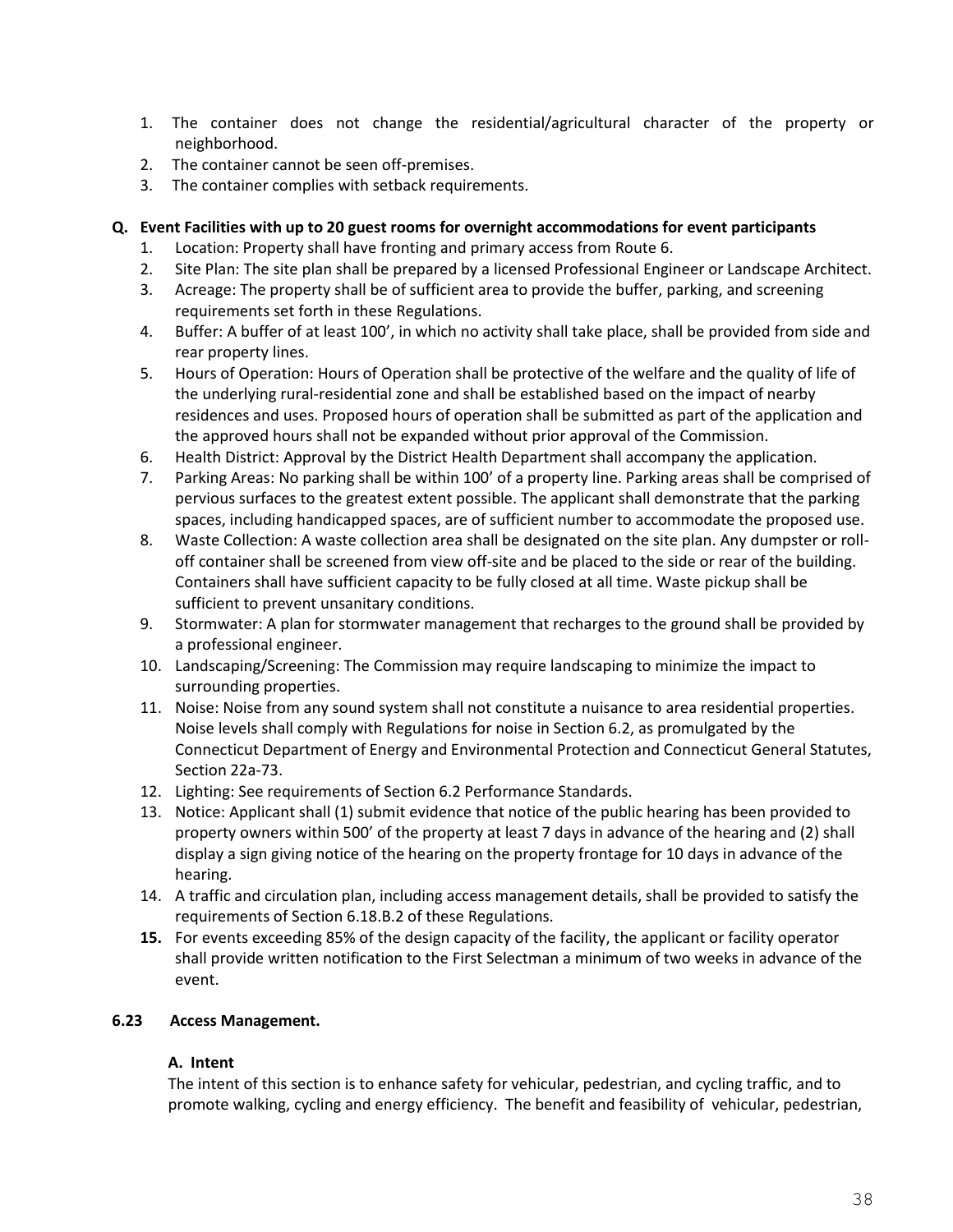and bicycle connections between the subject parcel and adjacent parcels, both in the present and future, shall be considered in site plan design.

## **B. Curbcuts**

The number and width of curbcuts shall be minimized, and the extent of pavement shall be the least needed to accommodate traffic.

## **C. Business Zone Requirements.**

- 4. Current connections. The applicant shall demonstrate that interior connection to adjacent parcels has been evaluated and incorporated into the site plan where such connection can fulfill the intent of this section.
- 5. Future connections. The site plan design shall protect the feasibility of making such future interior connections.
- 6.

## **6.24 Gasoline Facility Requirements** (*effective October 14, 2016)*

Gasoline sales are allowed by Special Permit in the Business Zone subject to the following standards:

- 2. Retail sale of gasoline and/or diesel shall be located with frontage access on a State Highway.
- 3. Retail sale of gasoline and/or diesel shall not have more than three pumps (6 dispensers).
- 4. The retail store associated with gasoline sales shall be limited to 3,000 square feet.

5. Any canopy associated with gasoline sales shall have a sloped roof (including gable, mansard and hip type) and traditional New England architectural features such as fascia, soffit, and cornice. The canopy and retail building shall complement one another and design approval shall be at the discretion of the Planning & Zoning Commission.

6. No gasoline and/or diesel-filling facility shall be located within a 500 foot radius of any existing residentially zoned house structure. The distance shall be measured from the approximate center of the gasoline and/or diesel dispenser area.

7. Limits of outside illumination associated with gasoline sales shall be demonstrated by a lighting specialist and be in compliance with recommendations in "Guidelines for Good Exterior Lighting Plans" prepared by The Dark Sky Society, 2009 as amended. Any additional light spillage caused by the proposed facility at side and rear property lines shall be limited to 0.5 footcandles. Hours of operation related to outside lighting shall be limited to 5:00 AM to 10:00 PM.

8. Waste Collection: A waste collection area shall be designated on the site plan. Any dumpster or rolloff container shall be screened from view off site and shall be placed to the side or rear of the building. Containers shall have sufficient capacity to be closed at all times. Waste pickup shall be sufficient to prevent unsanitary conditions. There shall be no litter at any time.

9. The applicant shall be required to submit its Stormwater Pollution Prevention Plan to the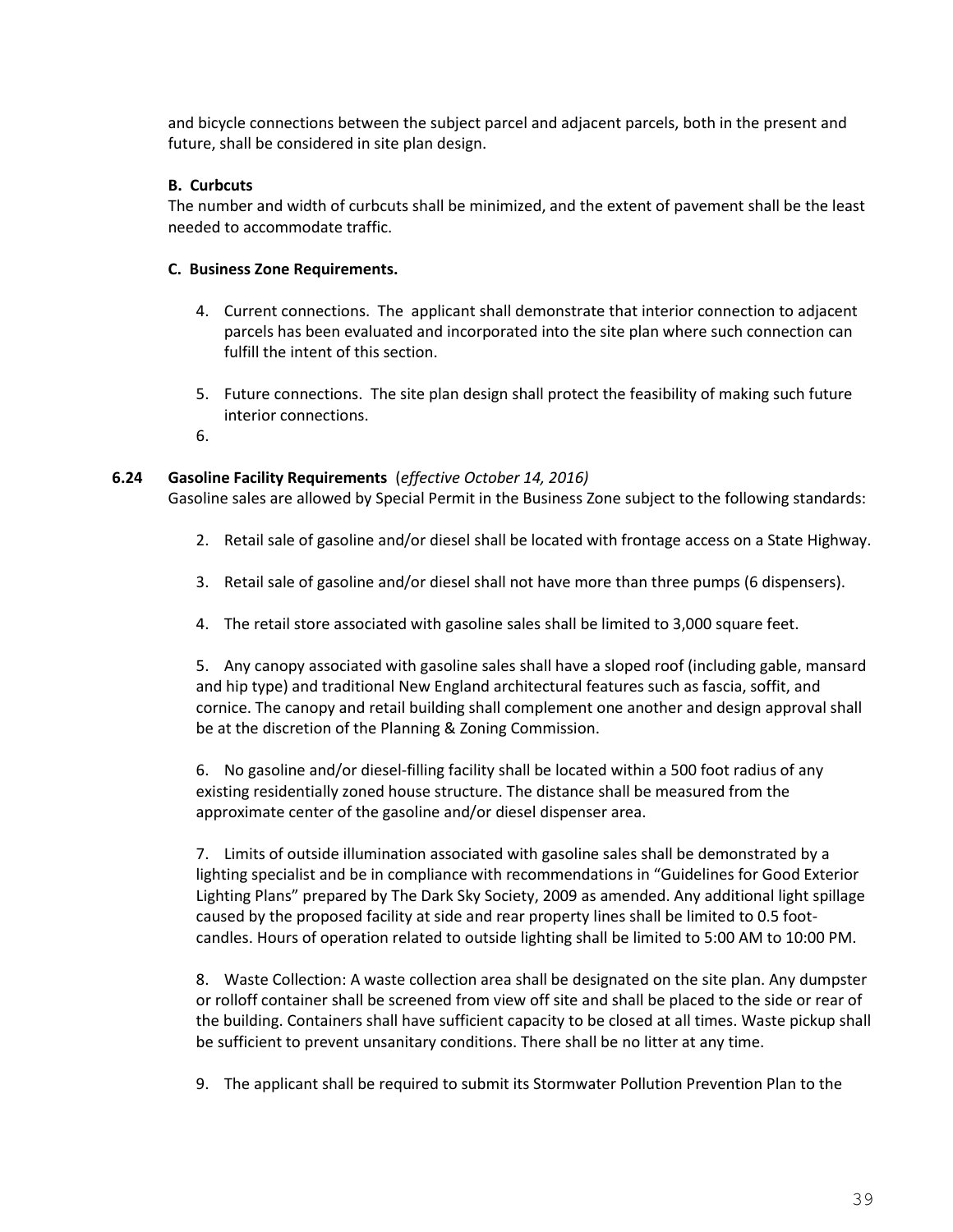Town as evidence of best management practices in place to protect water resources. In addition, the applicant's site plan shall meet recommendations in the CT DEP 2004 Stormwater Quality Manual.

9. There shall be no products displayed in the front yard or side yard or side street yard, if any, except that automobile products such as lubricating oil customarily sold for retail as part of the operation of the station may be displayed on the pump islands, and coin operated dispensing machines for soft drinks, milk, ice and the like may be located in the front yard or side street yard, if any, if such machines are situated immediately adjacent to the principal building on the lot, and provided further that there shall be a maximum of two (2) such machines per frontage.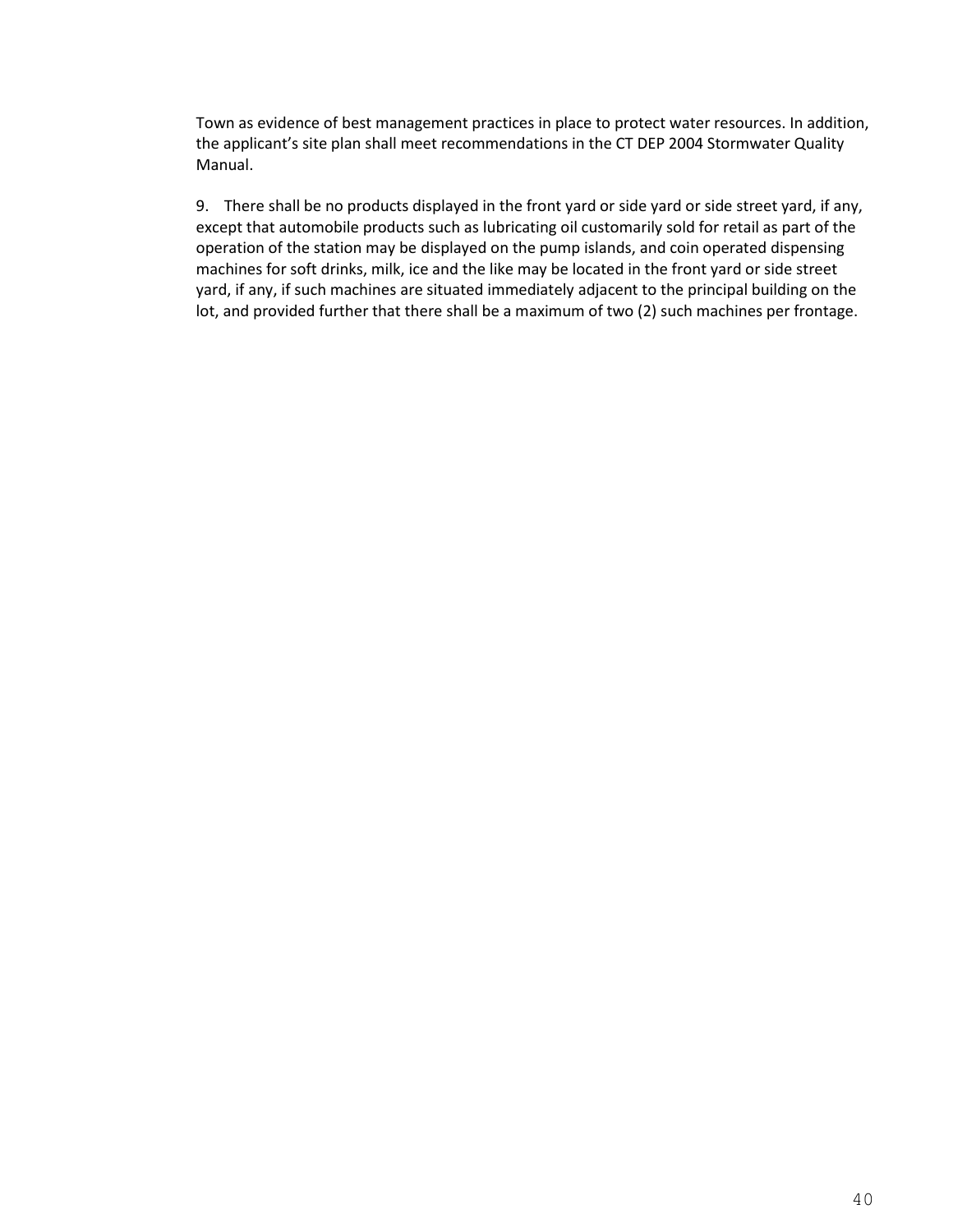#### **ARTICLE 7 ADMINISTRATION**

#### **7.1 Zoning Enforcement**

- A. The Zoning Enforcement Officer of the Town of Hampton shall be appointed by the Commission and shall be the administrative official charged with the enforcement of these Regulations.
- B. The Zoning Enforcement Officer:
	- 1. Shall not issue any permit, certificate, or extension thereof unless the same complies with these Regulations.
	- 2. May cause any building, land or use to be inspected, and may order in writing, any person to correct or abate any condition violating these Regulations.
	- 3. Shall keep on file a full and accurate record of all applications, permits, certificates and other records required by these Regulations or pertaining to his services.
- C. A plot plan showing location and dimensions of lots and structures shall be required to show conformity with these Zoning Regulations before any zoning permit can be issued. Such plot plan must be reviewed by the Zoning Enforcement Officer prior to issuance of a building permit by the Building Inspector.
- D. The Commission, in addition to other remedies, may institute legal action to prevent, correct, or abate any condition it finds violating these Regulations.
- E. Application for a zoning permit or any extension thereof shall be accompanied by a fee payable to the Town of Hampton, such fee to be determined by the Hampton Planning and Zoning Commission and posted in the Town Office.
- F. All zoning permits and variances shall expire one year after the date of issue or grant unless substantial construction shall have been started within the year and be diligently pursued to completion.
- G. Procedure for Zoning Violations
	- 1. Where the Zoning Enforcement Officer finds a condition in violation of these Regulations, and orders in writing the correction of the violation, any person served with such order to discontinue must comply within ten days of receipt of the Zoning Enforcement Officer's order.
	- 2. If the violator fails to comply with the order of the Zoning Enforcement Officer within ten days, he shall be subject to a fine of \$250.00 payable to the Treasurer of the Town of Hampton, plus legal and court fees.
	- 3. Continued violations shall result in continued fines of \$100.00 for each day the violation continues, and willful offense may result in higher fines and/or imprisonment as provided for in the General Statutes of the State of Connecticut.
	- 4. Any person served by an order of the Zoning Enforcement Officer has recourse to the Zoning Board of Appeals followed by the Superior Court, as provided for in the General Statutes of the State of Connecticut.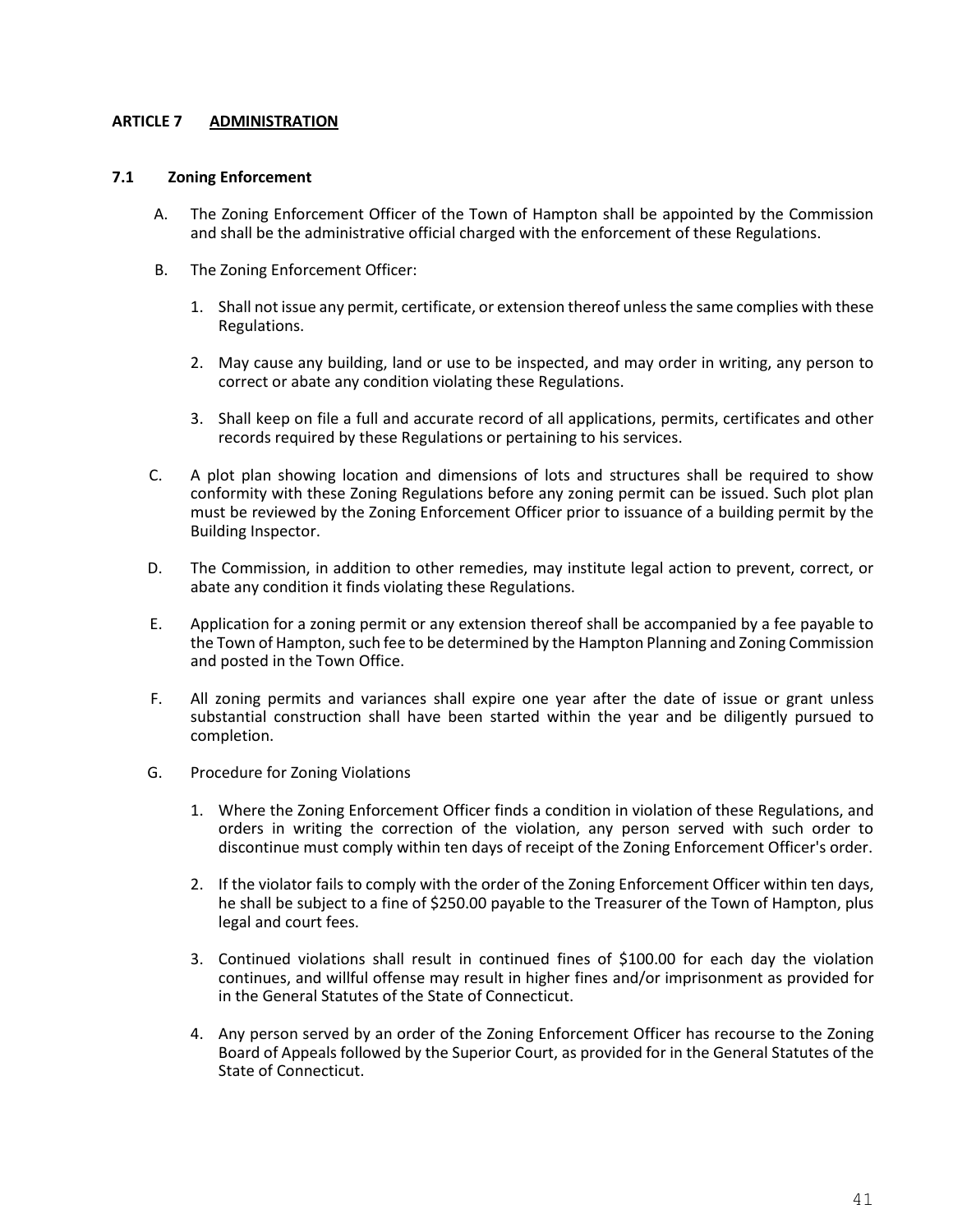## **7.2 Certificate of Zoning Compliance**

- A. No land shall be occupied or used, and no building hereafter erected or altered or moved shall be occupied or used in whole or part for any purpose, until a Certificate of Compliance has been issued by the Zoning Enforcement Officer stating that the use of the land or building complies with all provisions of these Regulations. Such a certificate is required for any change or extension of a use. The Certificate of Compliance may be applied for at the same time as the certificate of occupancy or thereafter, and if approved shall be issued within 10 days after notification by the permittee that the land or building is ready for occupancy. This regulation shall not affect the moving of a portable accessory building within the boundaries of the lot on which it is located.
- B. A record of all Certificates shall be kept on file and copies shall be made available to the public upon request.

## **7.3 Fees**

Fees shall be payable to the Town of Hampton for any zoning permits or applications as provided in state statutes or as superseded by a fee ordinance adopted by the Town.

## **7.4 Board of Appeals**

## A. **Powers and Duties**

A Board of Appeals, hereinafter called the ZBA, shall be formed and shall serve as provided by the General Statutes of the State of Connecticut and shall have the following powers and duties:

- 22. Adopt such rules and regulations for the conduct of its business as may be deemed necessary to carry out these Regulations.
- 23. Hear and decide appeals where it is alleged that there is error in any order or decision made by the Zoning Enforcement Officer.
- 24. Authorize in specific cases variances from the terms of these Regulations where, by reason of exceptional slope, size or topography of the lot or other exceptional situation or condition of the building or land, exceptional difficulty or unnecessary hardship would result to the owners of said property from a literal enforcement of the regulation. Before any variance is granted, the ZBA must make a written finding in its minutes as part of the record in the case:
	- a. That special circumstances, described in detail, exist which are peculiar to the land, structure or building involved and which are not applicable to other lands, structures or buildings in the same district.
	- b. That relief can be granted without detriment to the public welfare or impairment to the integrity of these Regulations.
	- c. That the special circumstances do not result from the actions of the applicant.
	- d. That such identified hardship not be strictly financial.
- 25. Decide requests for special exceptions in the cases specified in this regulation or in the General Statutes of the State of Connecticut.

## B. **Procedure**

- 1. The ZBA shall hold public hearings on all appeals, requests for exceptions, applications for variances and any other matters to which it is assigned by the Connecticut General Statutes.
- 2. Applications shall be submitted to the office of the Zoning Enforcement Officer for transmittal to the ZBA. The application shall be accompanied by a true and accurate list of property owners